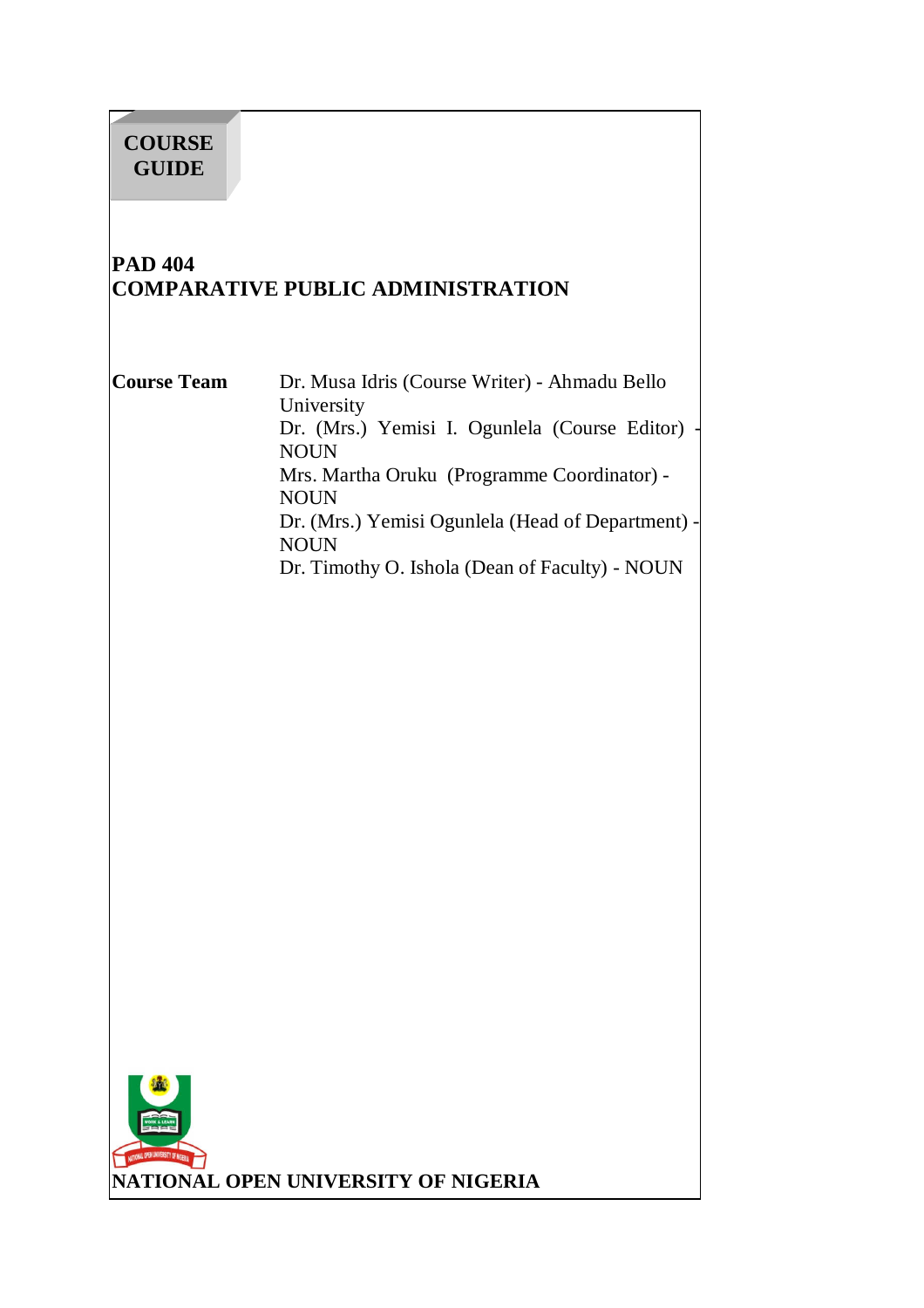© 2018 by NOUN Press National Open University of Nigeria Headquarters University Village Plot 91, Cadastral Zone Nnamdi Azikiwe Expressway Jabi, Abuja

Lagos Office 14/16 Ahmadu Bello Way Victoria Island, Lagos

E-mail: centralinfo@nou.edu.ng URL: www.nou.edu.ng

All rights reserved. No part of this book may be reproduced, in any form or by any means, without permission in writing from the publisher.

Printed 2018

ISBN: 978-058-114-0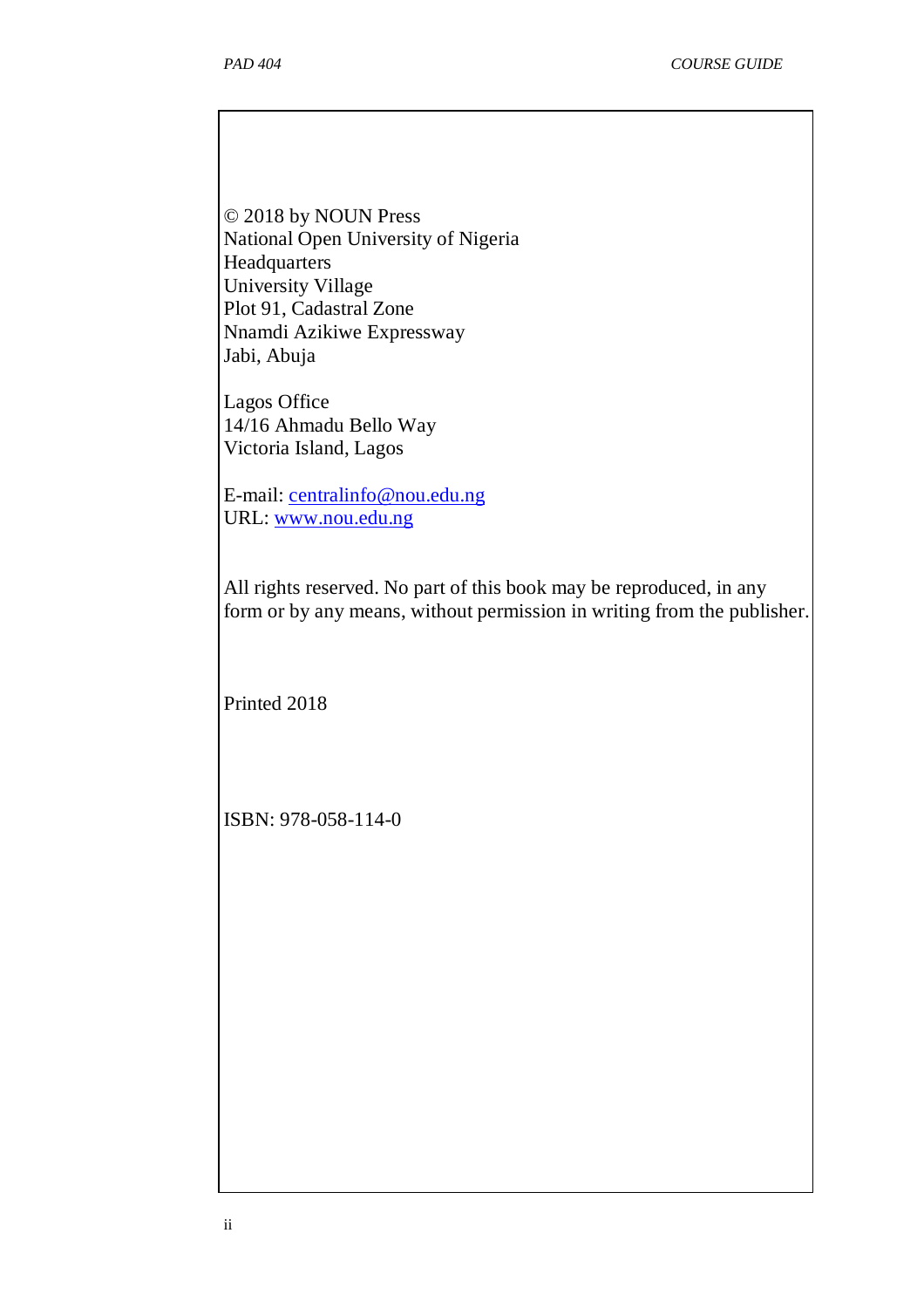# **CONTENTS PAGE**

| 1V               |
|------------------|
| 1V               |
| v                |
| V                |
| V                |
| V                |
| V <sub>1</sub>   |
| vi               |
| V <sub>111</sub> |
| 1X               |
| 1X               |
| 1X               |
| X                |
| X                |
| X1               |
| <b>X111</b>      |
| X <sub>111</sub> |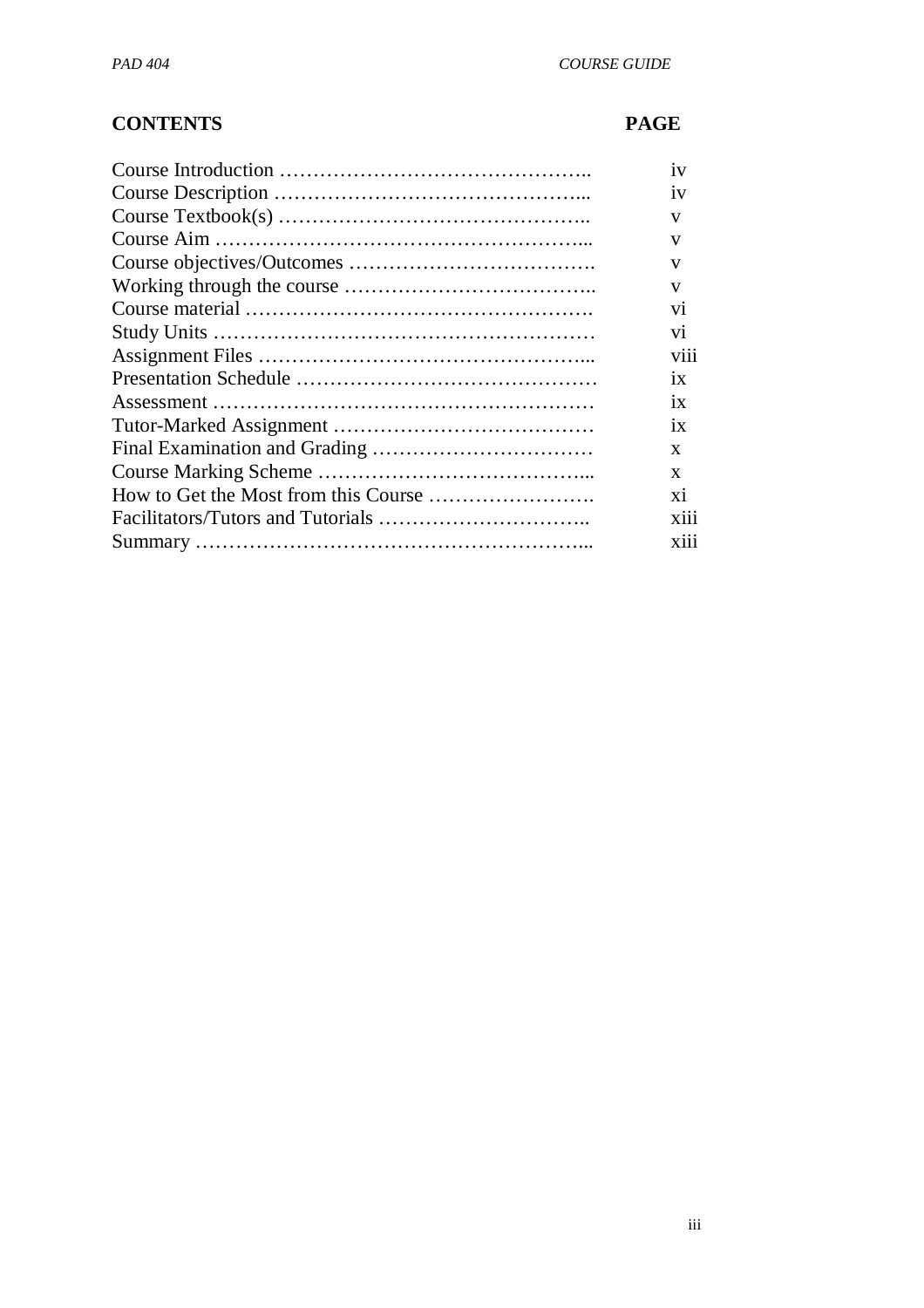#### **COURSE INTRODUCTION**

The shift of emphasis from the traditional Public Administration to Comparative Public administration is premised by the quest for scientific enquiry in the study of Public Administration. This new approach makes the study of the field more orderly, focused and systematic. It makes the study of Public Administration across national boundaries and cultures as well as making generalisations possible. Thus, this course entitled "Comparative Public Administration" (PAD 404) is designed to expose you further on the basic fundamentals of public administration in comparative basis, especially that as a student you had been introduced to the course at either undergraduate or post graduate diploma levels or programmes. The essence here is to have and in depth engagement with you on the fundamentals of comparative public administration by justifying the need of developing theories that are of universal application to both developed and developing countries administrative systems. Thus, the course is acquainting you with the evolution, meaning, scope, and significance of Comparative Public Administration; exposing you to the different models approaches to the study of Comparative Public Administration, and critically examining the systems of administration in some selected developed and developing countries of the world.

#### **COURSE DESCRIPTION**

The course entitled Comparative Public Administration is designed in a way as to discuss the historical antecedent, conceptual clarification, nature and principles of Comparative Administration study as the basis for understanding the behaviour and pattern of administrative systems of different countries of the world. This course is specifically designed in a way as to examine the following:

- the evolutionary trends, meaning, nature and scope of Comparative Public Administration as a field of study and as a system of action.
- identify and briefly discuss the significance of Comparative Public Administration studies
- outline and critically discuss the different models/approaches to the study of Comparative Public Administration
- trace and highlight the contributions of Riggs to the study of comparative public administration
- understand the systems of administration in selected developed and developing countries of the world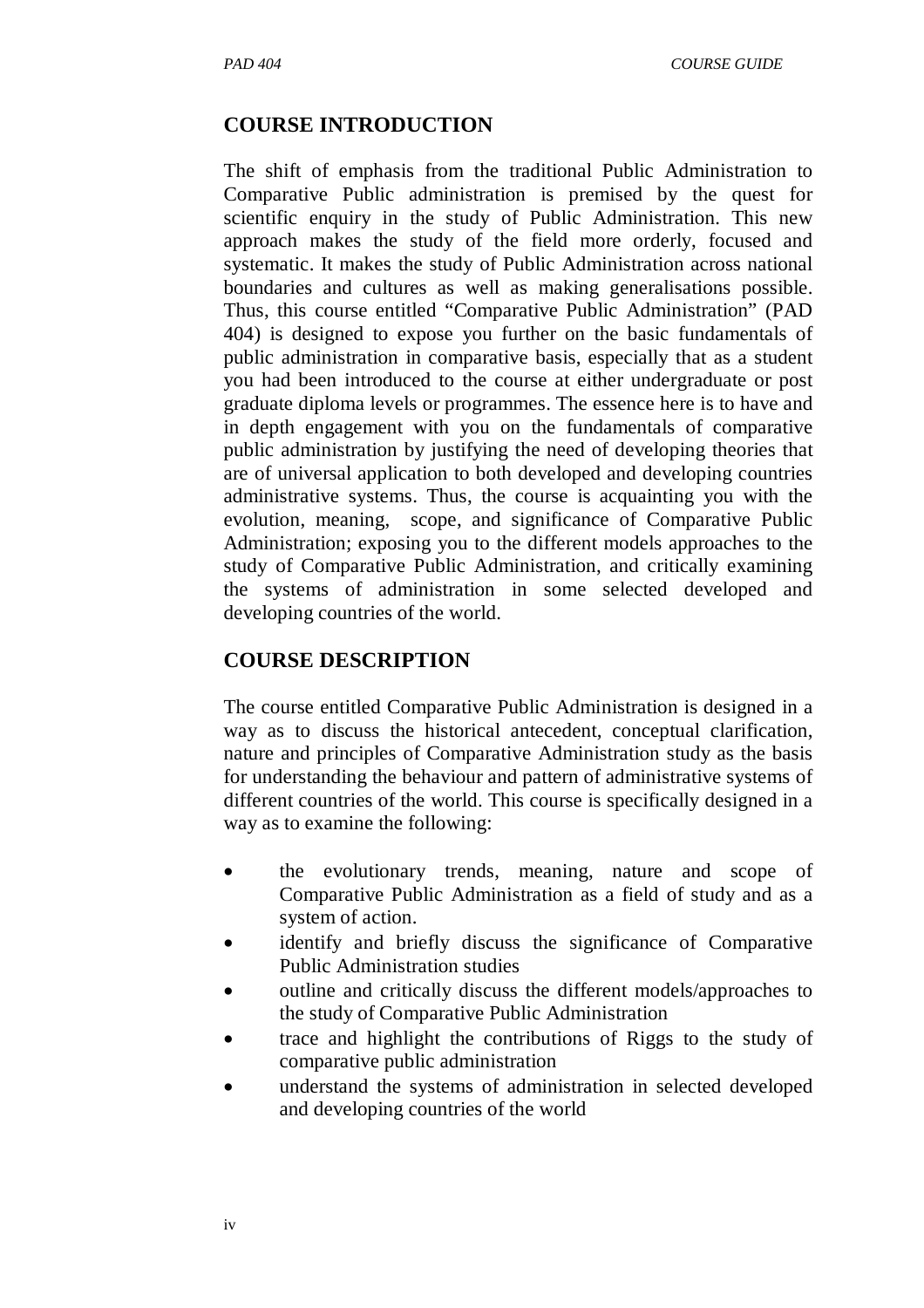## **WHAT YOU WILL LEARN IN THIS COURSE**

As earlier stated, this course entitled "Comparative Public Administration" (PAD 404) exposes you to the evolutionary trends of comparative public administration studies by giving more attention to the various factors that contributed to its development as a sub-field of study under the broader field of Public Administration; it will acquaint students with the conceptual clarifications, nature and scope, models/approaches etc. These are as related to public administration (Bureaucracy) as being practised elsewhere, that is, in both developed and developing systems, i.e. classic, civic and modernizing cultures and Anglophone and Francophone etc.

## **COURSE AIM**

The aim of this course is primarily to expose you as undergraduate students, especially as student in comparative public administration class and potential or practical administrators or managers to the basic issues relating to the study of public administration on comparative basis so that you will be familiar with the different administrative systems as practiced elsewhere by taking into cognisance their strengths and weaknesses. Therefore, studying the course will widen your horizon of becoming a dynamic administrator in applying different approaches or models to solve administrative problems.

#### **COURSE OBJECTIVES/OUTCOMES**

After studying this course, students should be able to:

- i) trace the evolution of Comparative Public Administration as a field of study and as a system of action;
- ii) understand the meaning of comparative public administration, its scope and the differences in focus between Traditional and Comparative Public Administration;
- iii) identify the significance of comparative public administration studies
- iv) identify and critically discuss the different models/approaches to the study of comparative public administration;
- v) trace the contributions of Riggs to the comparative public administration studies;
- vi) understand and describe the system of administration in the developed classic (France and Germany), civic (United Kingdom and USA) and modernizing (Japan) cultures and
- vii) understand and describe the system of administration in developing countries, Asia (China and India), Anglophone and Francophone (Nigeria and Senegal) African countries and Latin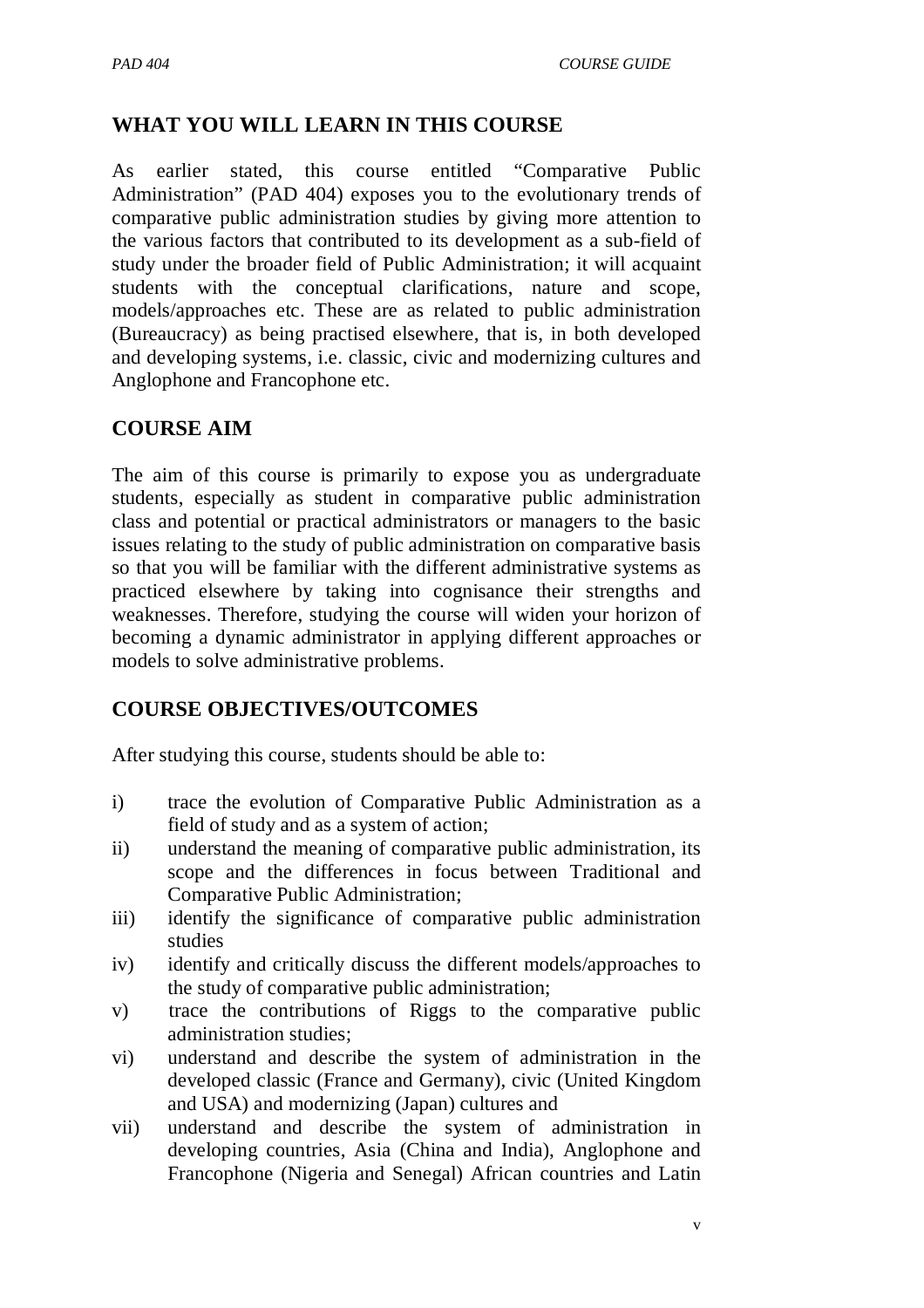American (Brazil and Argentina) countries with a view of making comparison…

# **WORKING THROUGH THIS COURSE**

To successfully complete your study of this course, you are required to read the entire study units; read recommended text books and read other materials provided by the National Open University of Nigeria (NOUN) Distance Learning. However, each unit contains self-assessment exercises, and at a point in the course, you will be required to submit assignments for assessment purposes. Also at the end of the course, there is a final examination. It should be noted that, the course should take you about 16 - 17 weeks in total to complete.

Below are the components of the course, that include what you have to do, and how you should allot your time to each unit in order to successfully complete your study of the course .

## **COURSE MATERIALS**

The major components of the course material are as follows:

- (a) Course Guide
- (b) Course Modules/Study Units
- (c) References/Further Readings
- (d) Assignment
- (e) Presentation Schedule

## **STUDY MODULES/UNITS**

#### **Module 1 An Overview of Comparative Public Administration**

- Unit 1 Evolution of Comparative Administration Studies
- Unit 2 Meaning and scope of Comparative Public Administration
- Unit 3 Significance of Comparative Public Administration Studies
- Unit 4 Models of Comparative Public Administration
- Unit 5 Approaches to the Study of Comparative Administration
- Unit 6 Riggs's contribution to Comparative Public Administration studies

#### **Module 2 Administrative Systems of Developed Classic, Civic and Modernising Cultures**

- Unit 1 System of Administration in the developed countries Unit 2 System of Administration in the Classic Culture:
	-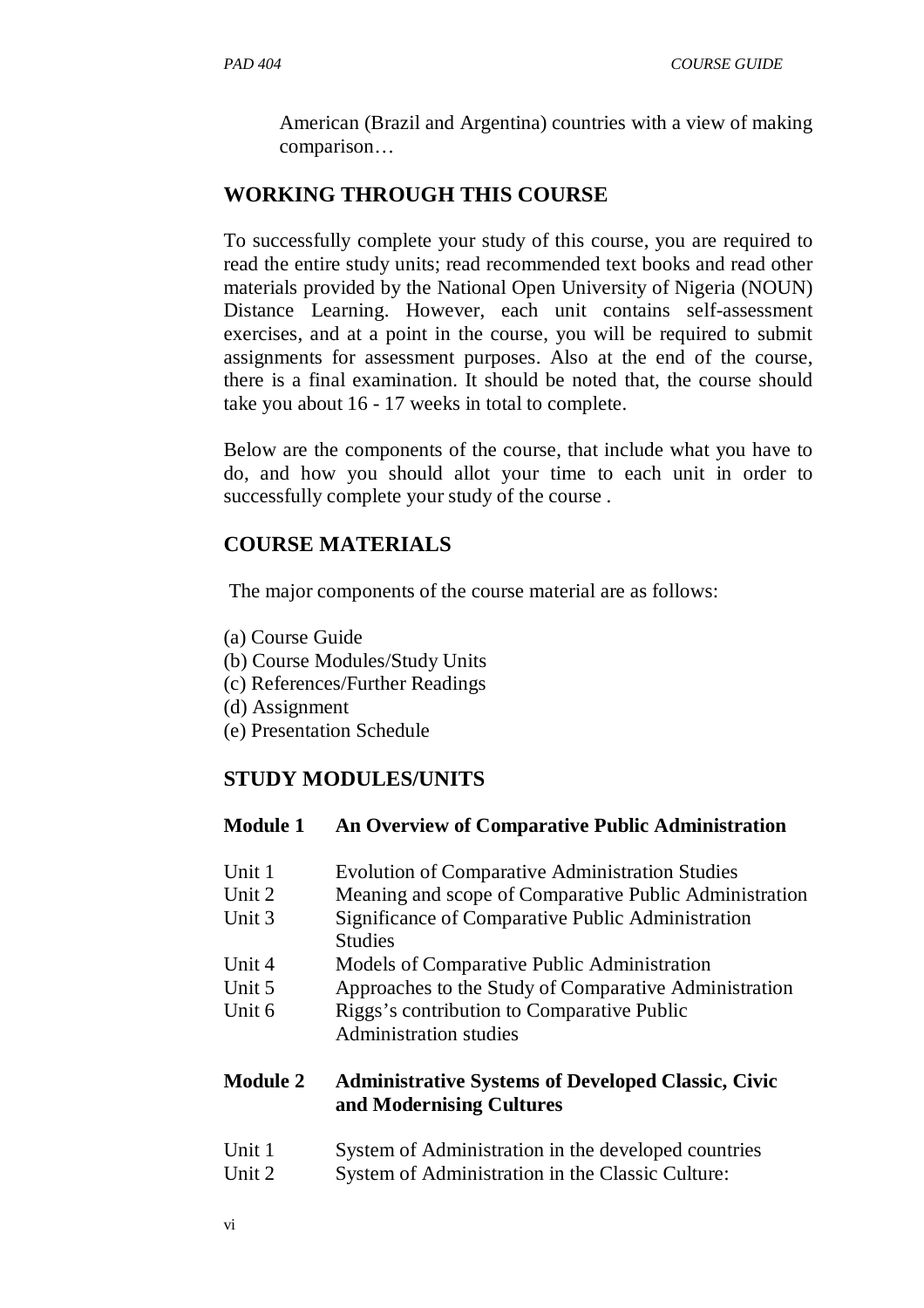|                 | France and Germany                                                                          |
|-----------------|---------------------------------------------------------------------------------------------|
| Unit 3          | System of Administration in the Civic Culture: Great                                        |
|                 | Britain and the USA                                                                         |
| Unit 4          | Modernising Administrative system of Japan                                                  |
| <b>Module 3</b> | <b>Systems of Administration in Developing Countries,</b><br>Asia, Africa and Latin America |
| Unit 1          | System of Administration in Developing countries                                            |
| Unit 2          | System of Administration in China and India                                                 |
| Unit 3          | System of Administration in selected Anglophone and                                         |
|                 | Francophone African countries: Nigeria and Senegal                                          |
| Unit 4          | System of Administration in selected Latin American<br>countries: Brazil and Argentina      |
|                 |                                                                                             |

## **COURSE TEXTBOOK(S)**

- Barber, Michael P. (1972). *Public Administration.* London: McDonald and Evans Limited.
- Basu, R. (2004). *Public Administration: Concepts and Theories*. New Delhi: Sterling Publishers Private Ltd.
- Eneanya, A.N. (2010). *Comparative Public Administration and Public Policy: Theories and Applications*. Lagos: University of Lagos Press Ltd.
- Farazmand, A. (2001). *Handbook of Comparative and Development Public Administration.* New York: Marcel Dekker Inc.
- Harris, J.P. and Corson, J.J. (1963). *Public Administration in Modern Society.* London: McGraw Hill.
- Heady, F. (1979). *Public Administration: A Comparative Perspective*, 2nd edition. New York: Mariel Dekker.
- Jreisat, J. (2012). *Globalisation and Comparative Public Administration.* London: CRC Press.
- Mukhi, H. R. (1998). *Comparative Public Administration.* Delhi: Surjeet Book Depot.
- Naidu, S. P. (2011). *Public Administration: Concepts and Theories*. New Delhi: New Age International Publishers.
- Ngu, S. M. (2001). *Government and administration in Asia and the Middle East.* Zaria: Shareef Salam Press.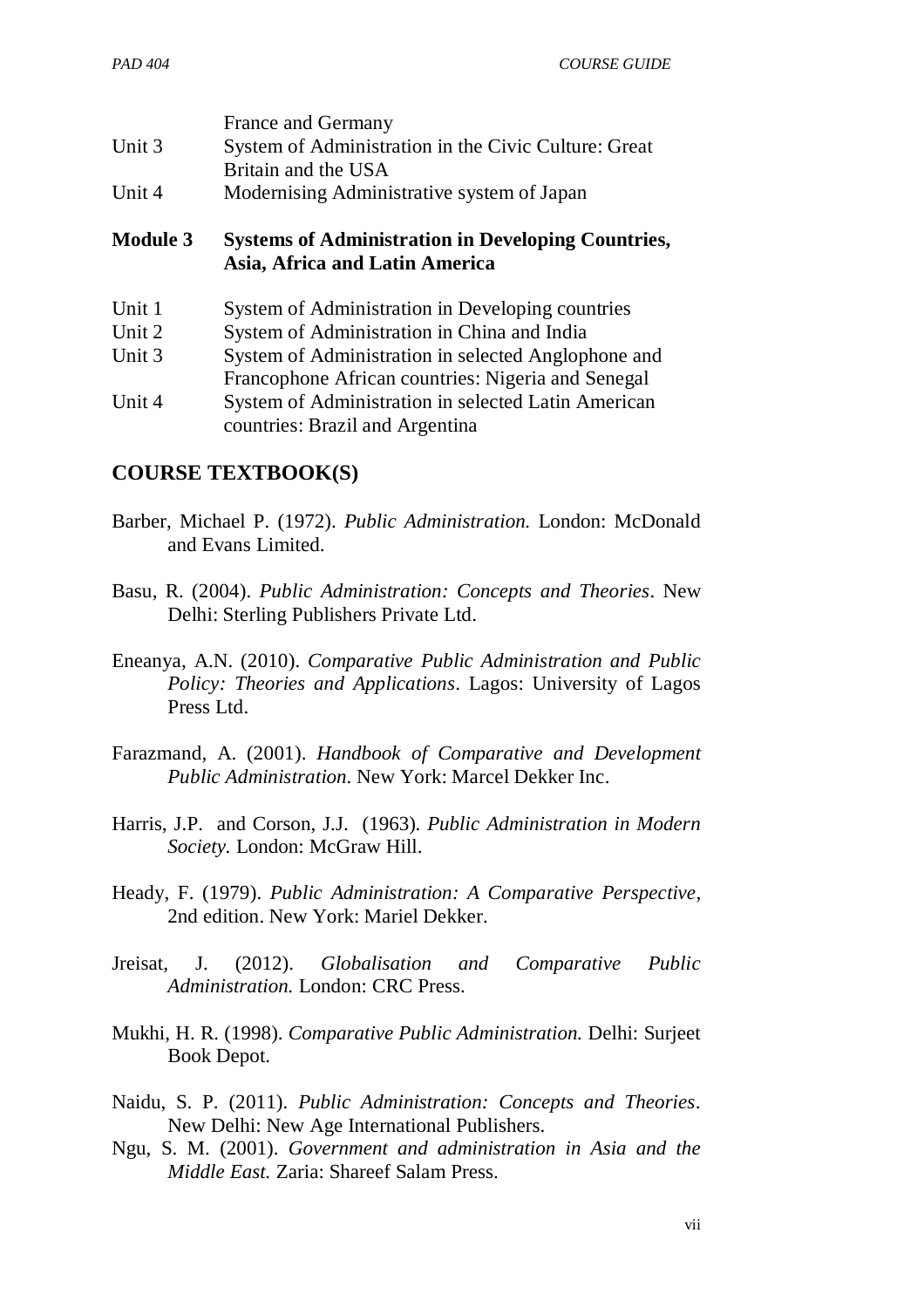- Ngu, S. M. (2001). *Government and administration in Europe and America: A comparative and evolutional perspective.* Zaria: Shareef Salam Press.
- Ngu, S. M. (2003). *Political and Administrative Development in some selected Anglophone African countries*. Zaria: Ahamadu Bello University Press Ltd.
- Otenyo, E. E. and Lord, N. S. (2006). Comparative Public Administration: growth, method and ecology. In E. E. Otenyo and N. S. Lord (eds). *Comparative Public Administration, the Essential Readings.* London: Elsevier.
- Rathod. P.B. (2007). *Comparative Public Administration*. Jaifur, India:Abd Publishers
- Reid, M. F. (2001). Public Administration in Germany: continuity in change. In A. Farazmand (ed). *Handbook of Comparative and Development Public Administration*. (Second Edition). New York: Marcel Dekker.
- Riggs, F. W. (2006). The Prismatic Model: Conceptualising transitional societies. In E.E. Otenye and N. S. Lord (eds). *Comparative Public Administration, the Essential Readings,* London: Elsevier.
- Rodgers, Barbara N., John Greve, and John S. Morgan. (1968). *Comparative Social Administration.* Edited by Brian Chapman. London: George Allen and Urwin Ltd.
- Sakamuto, M. (2001). Public Administration in Japan: past and present in the Higher Civil Service. In A. Frazmand (ed). *Handbook of Comparative and Development Public Administration.* (second edition). New York: Marcel Dekker.
- Wart, M. V. and Cayer, J. N. (2006). Comparative Public Administration: The search for theories in E. E. Otenye and N. S. Lord (eds). *Comparative Public Administration: The Essential Readings*. London: Elsevier.
- Wilson, Woodrow. (1941). "The Study of Administration." *Political Quarterly*.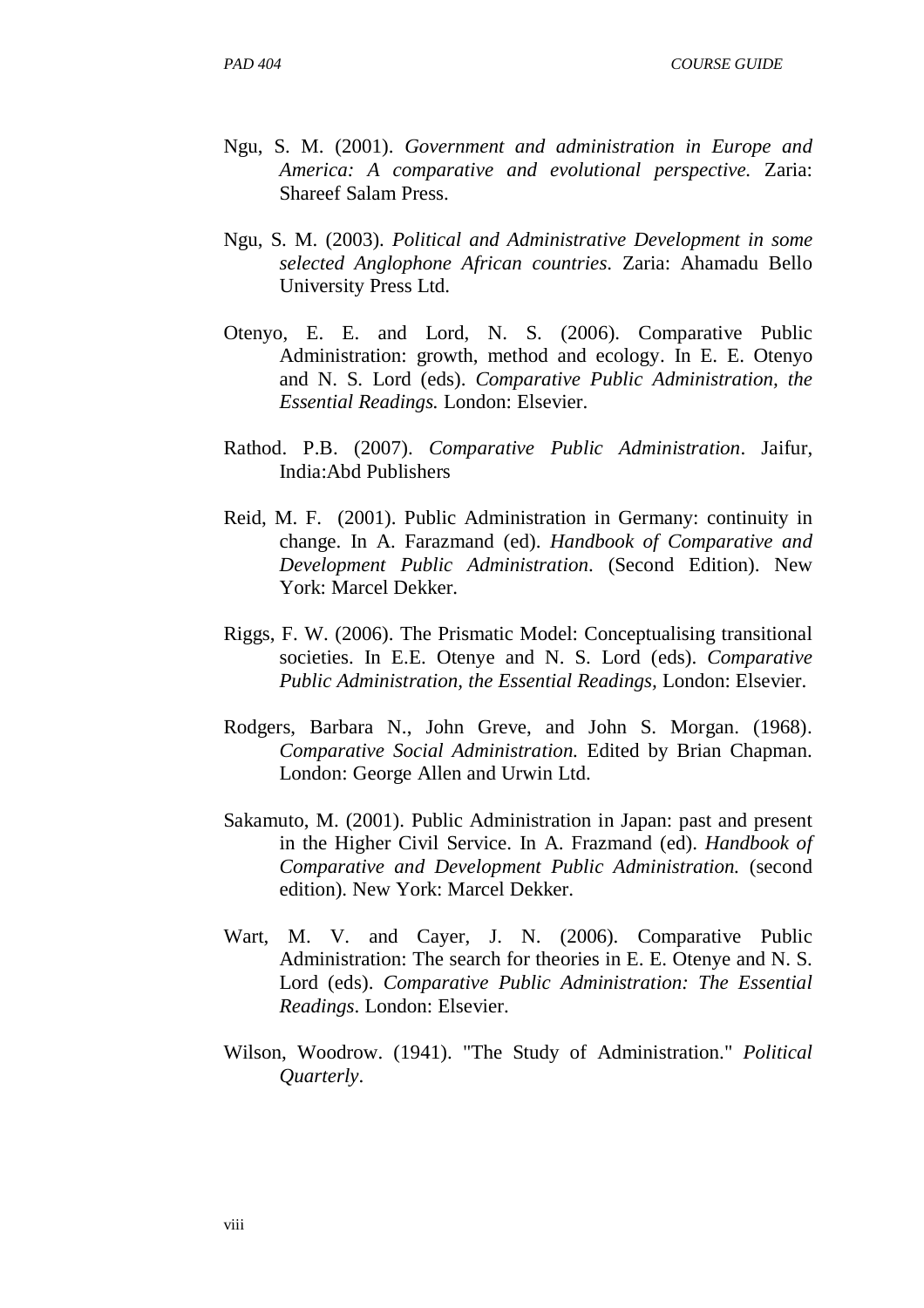## **ASSIGNMENT FILES**

There are 14 assignments in this course. The fourteen-course assignment which cover all the topics in the course material are there to guide you to have proper understanding and grasp of the course.

#### **PRESENTATION SCHEDULE**

The presentation schedule included in your course materials gives you the important date for the completion of tutor- marked assignments and attending tutorials. Remember, you are required to submit all your assignments latest by the due date and timely submission of assignment is pre-requisite.

#### **ASSESSMENT**

There are three aspects to the assessment of this course: first is the selfassessment test or exercise; the second is tutor-marked assignments; and third, is a written examination.

In tackling the assignments, you are advised to be sincere in attempting the exercises; you are expected to apply information, knowledge and techniques gathered during the course. The assignments must be submitted to your tutor for formal assessment in accordance with the deadlines stated therein in the Presentation Schedule and the Assignment File. The work you submit to your tutor for assessment will count for 50% of your total course mark.

At the end of the course, you will need to sit for a final written examination of 'three hours' duration. This examination will also count for 50% of your total course mark.

## **TUTOR-MARKED ASSIGNMENT (TMA)**

There are fourteen-marked assignments in this course. You only need to submit five of the fourteen assignments. You are encouraged, however, to submit all fourteen assignments in which case the highest five of the eight marks will be counted. Each assignment counts 10% towards your total course mark.

Assignment questions for the units in this course are contained in the Assignment File. You will be able to complete your assignment from the information and materials contained in your reading, references and study units. However, it is desirable to demonstrate that you have read and researched more widely than the required minimum. Using other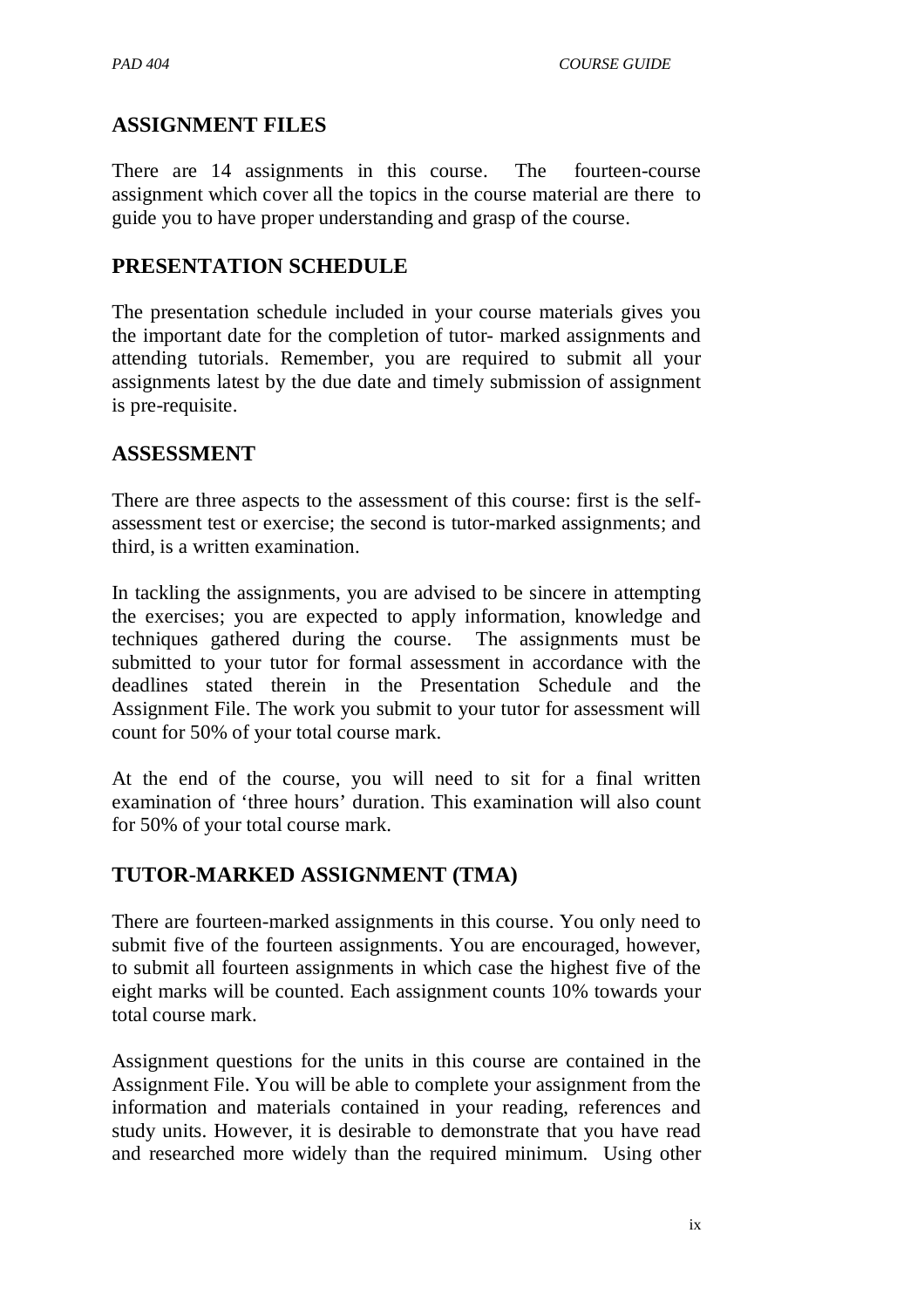references will give you a broader viewpoint and may provide a deeper understanding of the subject.

When you have completed each assignment, send it together with a TMA (tutor- marked assignment) to your tutor. Make sure that each assignment reaches your tutor on or before the deadline given in the Presentation Schedule and Assignment File. If for any reason, yon cannot complete your work on time, contact your tutor before the assignment is due to discuss the possibility of an extension. Extensions will not be granted after the due date unless there are exceptional circumstances.

## **FINAL EXAMINATION AND GRADING**

The final examination PAD 404 will be of three hours ' duration and have a value of 70% of the total course grade. The examination will consist of questions, which reflect the types of self-testing, practice exercise and tutor-marked problems you have previously encountered. All areas of the course will be assessed. The work you submit to your tutor for assessment will count as the other 30% of your total course mark.

Spend the time between finishing the last unit and sitting for the examination to revise the entire course work. You might find it useful to review the self-assessment tests, tutor-marked assignments and comments on them before the examination. The final examination covers information from all parts of the course.

## **COURSE MARKING SCHEME**

Total Course Marking Scheme

| <b>ASSESSMENT</b> | <b>MARKS</b>                                                                                     |
|-------------------|--------------------------------------------------------------------------------------------------|
| Assignments 1-14  | fourteen assignments, best six marks of the nine<br>count $\omega$ 5% each = 30% of course marks |
| Final Examination | 170% of overall course marks                                                                     |
| <b>Total</b>      | 100% of course marks                                                                             |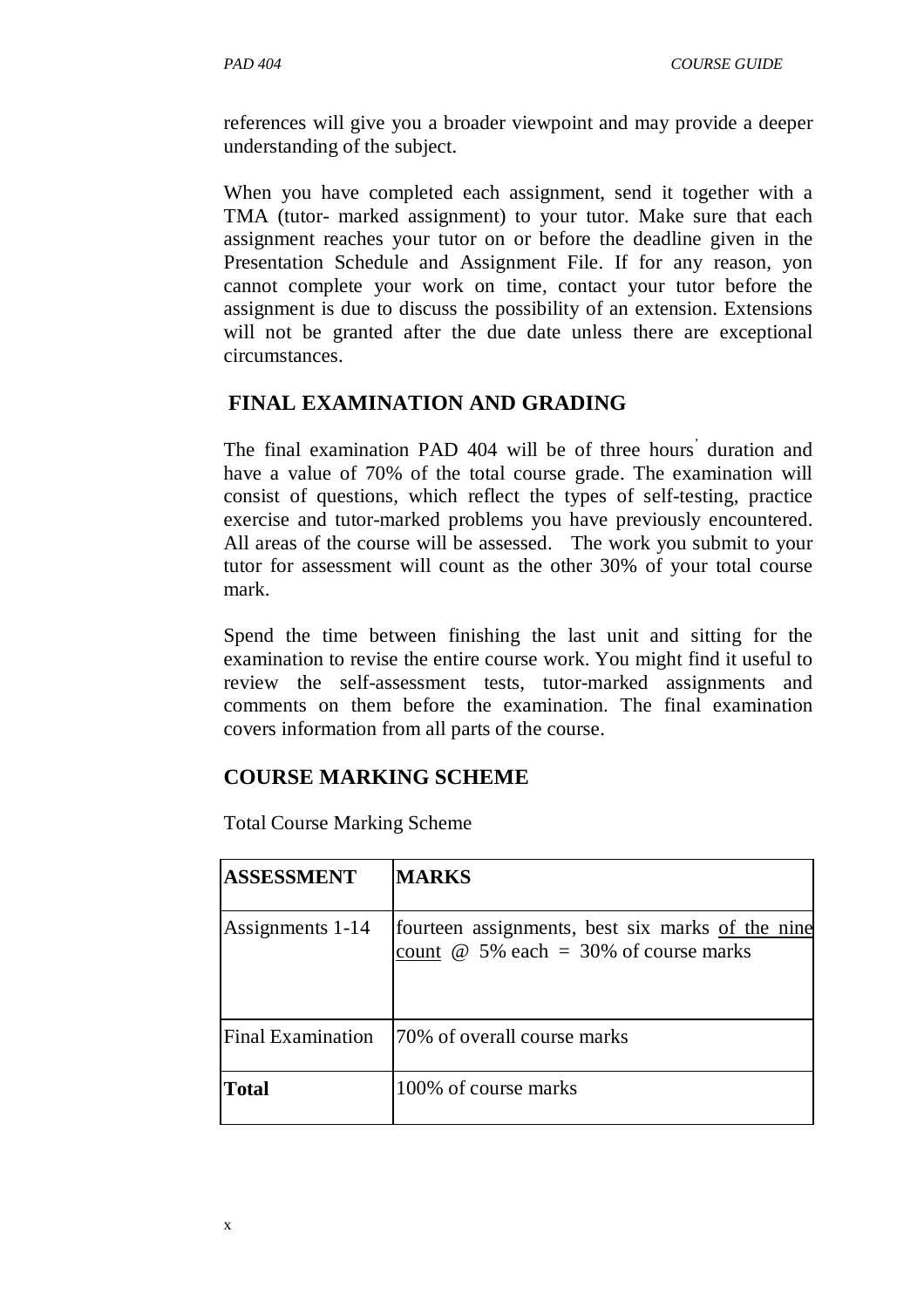# **COURSE OVERVIEW (ACTIVITY)**

This table brings together the modules/ units, the number of weeks you should take to complete them and the assignments that follow them.

| Unit           | <b>Title of Work</b>                                                                          | <b>Weeks</b>    | <b>Assessment</b>                                                                                              |
|----------------|-----------------------------------------------------------------------------------------------|-----------------|----------------------------------------------------------------------------------------------------------------|
|                |                                                                                               | <b>Activity</b> | (end of unit)                                                                                                  |
|                | <b>Course Guide</b>                                                                           |                 |                                                                                                                |
|                | <b>Module 3</b>                                                                               |                 |                                                                                                                |
| $\mathbf{1}$   | System of Administration<br>in Developing countries                                           | $\overline{1}$  | <b>Assignment</b> : Identify and<br>explain the<br>system<br>of<br>administration in developing<br>countries   |
| $\overline{2}$ | System of Administration<br>in China and India                                                | $\vert$ 1       | <b>Assignment :</b> Describe the<br>administrative<br>system<br>οf<br>India                                    |
| 3              | System of Administration<br>selected Anglophone<br>in<br>and Francophone African<br>countries | $\overline{1}$  | <b>Assignment:</b> Describe the<br>administrative<br>system<br>of<br>Nigeria                                   |
| $\overline{4}$ | System of Administration 1<br>selected<br>Latin<br>in<br>American countries.                  | 14              | Describe<br>the<br>gnment :<br>administrative<br>system<br>of<br>Brazil with emphasis on the<br>civil service. |

## **HOW TO GET THE MOST FROM THIS COURSE**

In distance learning (Open University), the study units replace the university lecturer. This is one of the greatest advantages of distance learning. You can read and work through the designed study materials at your own convenient pace, and at a time and place that suits you best. Think of it as reading the lecture that a lecturer might set you some reading to do, the study unit will tell you when to read your other materials. Just as a lecturer might give you an in-class exercise, your study units provide exercises for you to do at appropriate points.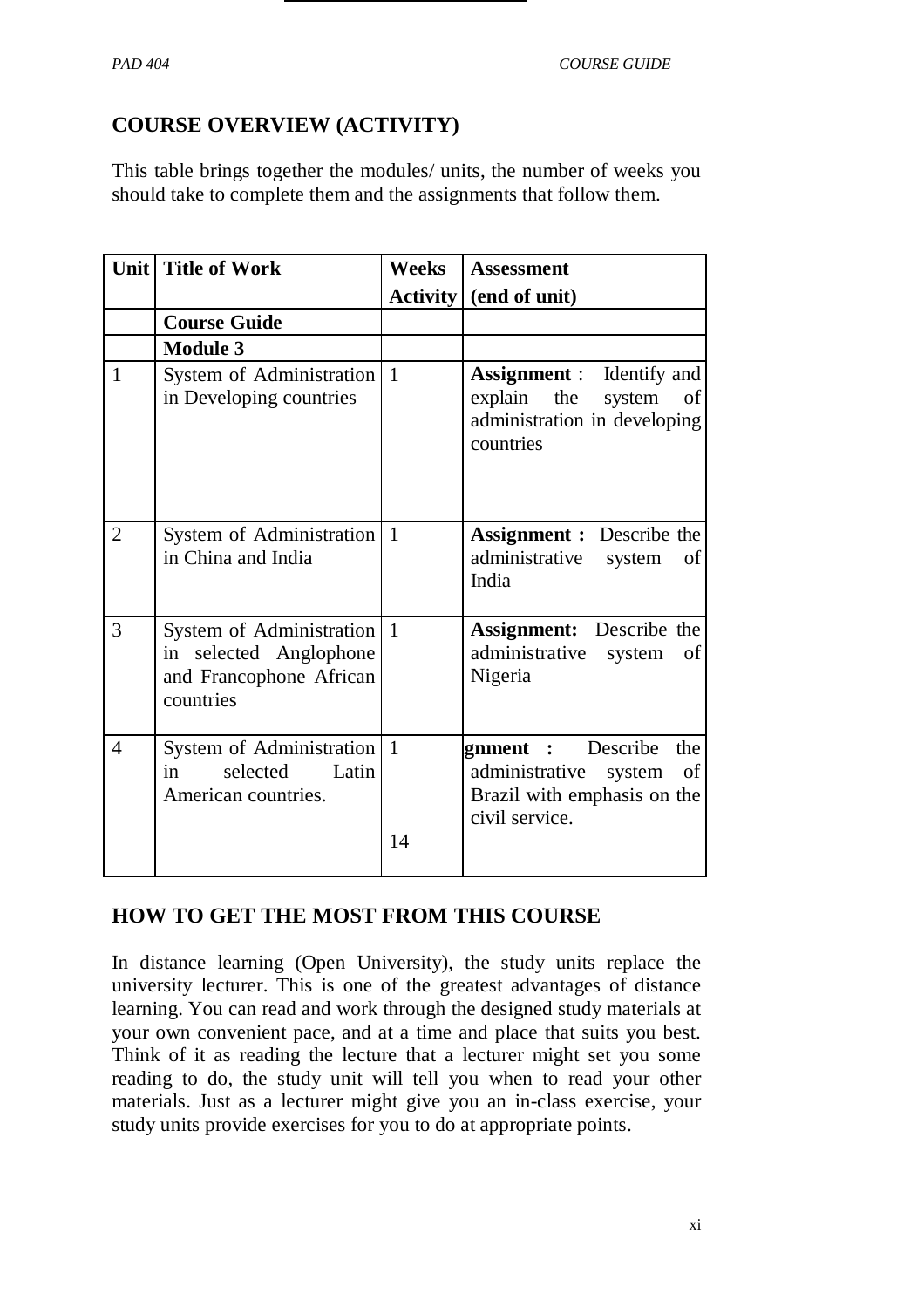Each of the study units follows a common format. The first item is an introduction of the subject matter of the unit, and how a particular unit is integrated with the other units and the course as a whole.

Next is a set of learning objectives. These objectives let you know what you should be able to do by the time you have completed the unit. You should use these objectives to guide your study. When you have finished the unit, you must go back and cheek whether you have achieved the objectives. If you make a habit of doing this, you will significantly improve your chances of passing the course.

The main body of the unit guides you through the required reading from other sources. This will usually be either from a reading section or some other sources.

Self-tests are interspersed throughout the end of units. Working through these tests will help you to achieve the objectives of the unit and prepare you for the assignments and the examination. You should do each selfassessment test or exercise as you come to it in the study unit. There will also be numerous examples given in the study units, work through these when you come to them too.

The following constitute the practical strategies for working through the course. If you run into any trouble, call your tutor. Remember that your tutor's job is to help you. When you need help, do not hesitate to call and ask your tutor to provide any assistant he/she could offer.

- (1) Please read this course guide carefully and thoroughly.
- (2) Organise a study schedule. Refer to the course overview for more details. Note the time you are expected to spend on each unit and how the assignments relate to the units. Important information e.g. details of your tutorials, and the date of the first day of the semester will be made available. You need to gather all this information in one place, such as your diary or a wall calendar. Whatever method you choose to use, you should decide on and write in your own dates for working on each unit.
- (3) Once you have created you own study schedule, do everything you can to stick to it. One of the major reasons that students fail is that they get behind with their coursework. If you get into difficulties with your schedule, please let your tutor know before it is too late for assistance.
- (4) Turn to the respective units and carefully read the introduction and the objectives for each of the units.
- (5) Assemble the study materials. Information about what you need for a unit is given in the 'Overview' at the beginning of each unit.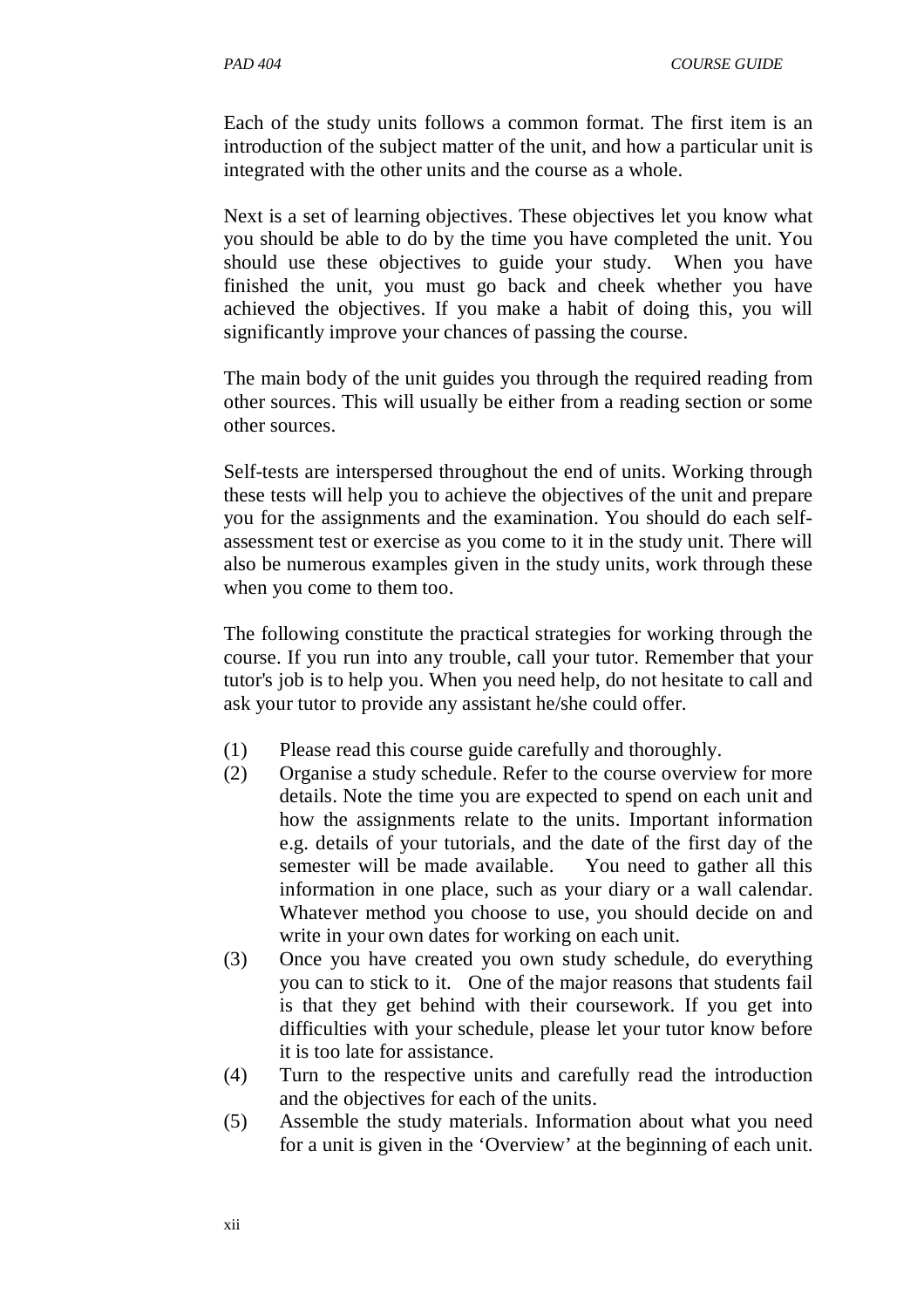You will always need both the study unit you are working on and one of your references, on your desk at the same time.

(6) Work through the unit. The content of the unit itself has been arranged to provide a sequence for you to follow. As you work through the units, you will be instructed to read sections from your other sources. Use the unit to guide your reading.

Before the relevant due date, check your Assignment File and make sure you attend to the next required assignment. Keep in mind that you will learn a lot by doing the assignments effectively. The assignments have been designed to help you meet the objectives of the course and, therefore, will help you pass the exam. Submit all assignments not later than the due date.

- (7) Review of the objectives for each study unit confirms that you have achieved them. If you find ambiguity in any of the objectives, review the study material or consult your tutor.
- (8) When you are confident that you have achieved a unit's objectives, you can then start perusing the next unit. Proceed unit by unit through the course and try to face your study so that you keep yourself on schedule.
- (9) When you have submitted an assignment to your tutor for marking, do not wait for its return before starting on the next unit. Keep to your schedule. When the assignment is returned, pay particular attention to your tutor's comments, especially on the tutor-marked assignment form. Consult your tutor as soon as possible if you have any questions or difficulty.
- (10) After completing the last unit (Unit 14), review the course and prepare yourself for the final examination. Check that you have achieved the unit objectives (listed at the beginning of each unit) and the course objectives (listed in the Course Guide).

# **FACILITATORS/TUTORS AND TUTORIALS**

There are 17 hours of tutorials provided in support of this course. You will be notified of the dates, times and location of these tutorials, together with the names and phone numbers of your tutor, as soon as you are allocated a tutorial group.

Your tutor will mark and comment on your assignments, keep a close watch on your progress and on any difficulties you might encounter and provide assistance to you during the course. You must mail your tutormarked assignments to your tutor well before the due date (at least two working days are required). They will be marked by your tutor and returned to you as soon as possible. Do not hesitate to contact your tutor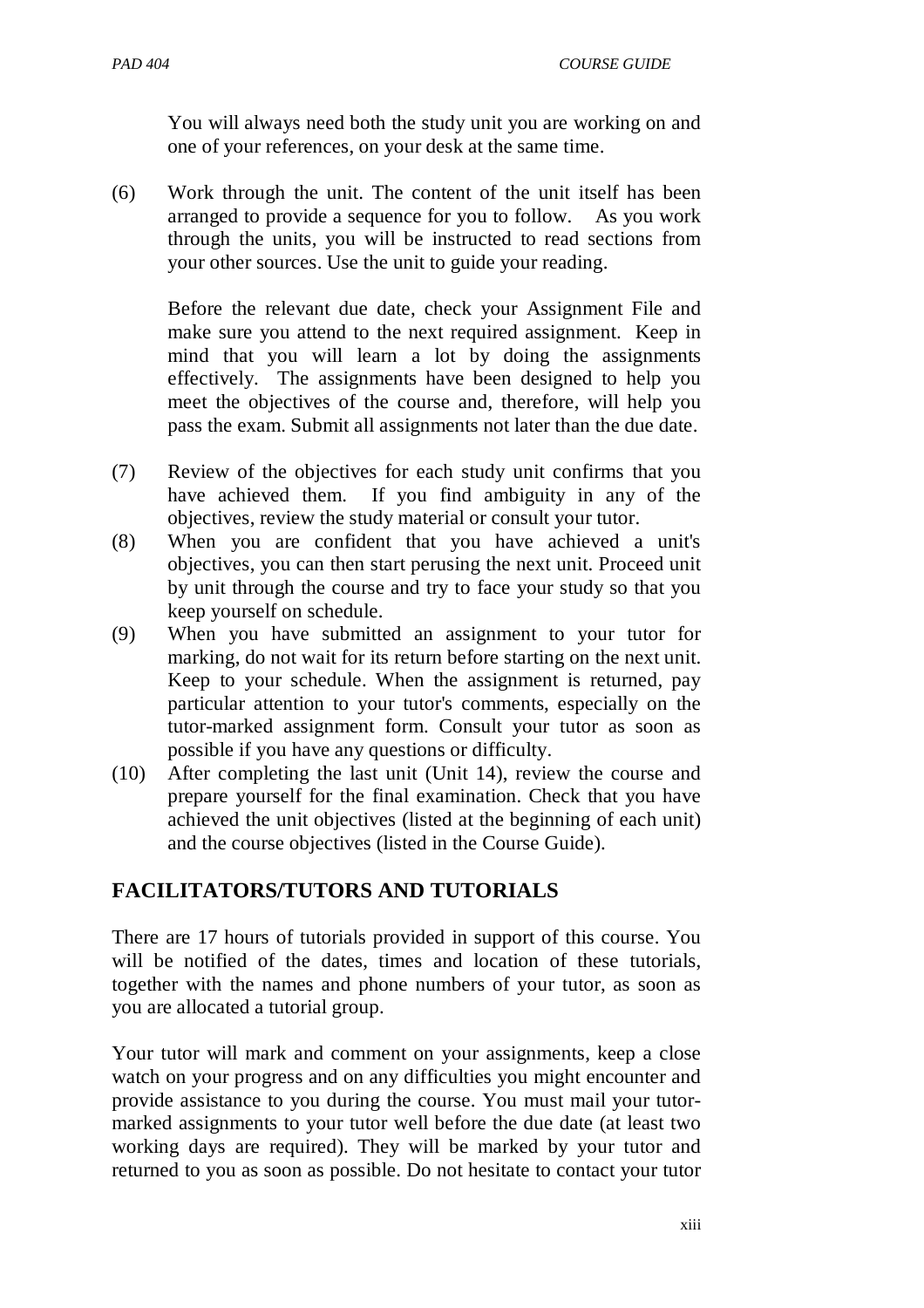by telephone, e-mail, or discussion board if you need help. The following might be circumstances in which you would find help necessary.

## **CONTACT YOUR TUTOR IF:**

- You do not understand any part of the study units or the assigned readings.
- You have difficulty with the self-test or exercise.
- You have a question or problem with an assignment with your tutor's comment on an assignment or with the grading of an assignment

You should try your best to attend the tutorials. This is the only chance to have face-to-face contact with your tutor and to ask questions which are answered instantly. You can raise any problem encountered in the course of your study. To gain the maximum benefit from course tutorials, prepare a question list before attending them. You will learn a lot from participating in discussions actively.

As earlier stated above, this course PAD 404 Comparative Public Administration relates public Administration in public organisations. It makes in-depth analysis of the Public Administration systems in developing and developed countries of the world.

#### **MAIN COURSE**

| <b>Module 1</b> | An Overview of Comparative Public Administration                        |
|-----------------|-------------------------------------------------------------------------|
|                 |                                                                         |
| Unit 1          | <b>Evolution of Comparative Public Administration Studies</b>           |
| Unit 2          | Meaning and Scope of Comparative Public Administration                  |
| Unit 3          | Significance of Comparative Public Administration Studies               |
| Unit 4          | Models of Comparative Public Administration                             |
|                 | Unit 5 Approaches to the Study of Comparative Public Administration     |
| Unit 6          | Riggs's contribution to Comparative Public Administration               |
|                 | studies                                                                 |
|                 | Module 2 Administrative Systems of Developed Classic, Civic And         |
|                 | <b>Modernising Cultures</b>                                             |
|                 | Unit 1 System of Administration in the developed countries              |
|                 | Unit 2 System of Administration in the Classic Culture: France and      |
|                 | Germany                                                                 |
|                 | Unit 3 System of Administration in the Civic Culture: Great Britain and |
|                 | the USA                                                                 |
|                 | Unit 4 Modernising Administrative system of Japan                       |
|                 | Module 3 Systems of Administration in Developing Countries, Asia,       |
|                 | <b>Africa And Latin America</b>                                         |
|                 | Unit 1 System of Administration in Developing countries                 |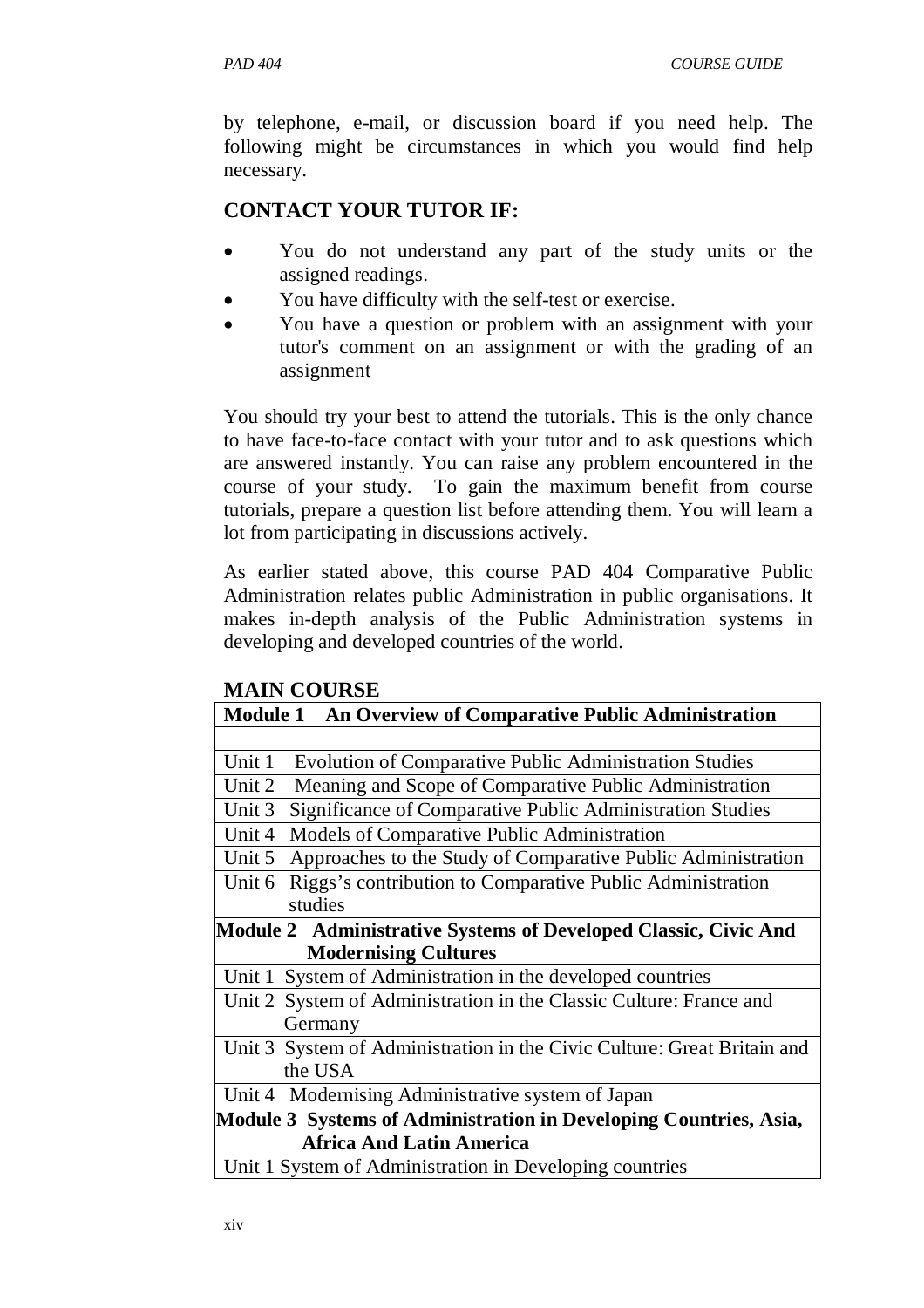| Unit 2 System of Administration in China and India                    |
|-----------------------------------------------------------------------|
| Unit 3 System of Administration in selected Anglophone and            |
| Francophone African countries                                         |
| Unit 4 System of Administration in selected Latin American countries. |

#### **Module 1: An Overview of Comparative Public Administration**

#### **INTRODUCTION**

Hello. Welcome to the Comparative Public Administration class. This module features an overview of the subject matter. First, we should have it at the back of our mind that comparative public administration is a branch or sub-field of public administration that focuses on comparative analysis of administrative processes and institutions of states. The comparative approach has been around since the inception of government. As a specialized field of interest, the significance of comparison cannot be accurately traced to a single event or country. What we know is that early scholarly works in the parent field drew upon knowledge and perspectives with cross-national origins. For example, Ferrel Heady reminds us that pioneers in the study of American public administration, including Woodrow Wilson and Frank Goodnow, made full use of lens' provided in European scholarship (Heady, 2001).

There was not much of literature on Comparative Public Administration before the Second World War. In the early writings on the subject, scholars such as L.D White and F.W. Taylor or the human relations movement adopted a "management" approach and their main concern was building a science of administration through the articulation of certain "Universal" principles of administration. However, the turn of events during and after World War II changed the state of literature on comparative public administration. A number of studies by Dwight Waldo, Ferrel Heady and Stokes made significant contributions in making public administration a universal science. Therefore, in this module, attempt will be made to cover the following units:

| Unit 1 | <b>Evolution of Comparative Public Administration Studies</b> |
|--------|---------------------------------------------------------------|
|        |                                                               |
| Unit 2 | Meaning and scope of Comparative Administration studies       |
| Unit 3 | Significance of Comparative Public Administration             |
|        | <b>Studies</b>                                                |
| Unit 4 | Models of Comparative Public Administration                   |
| Unit 5 | Approaches to the Study of Comparative Public                 |
|        | Administration                                                |
| Unit 6 | Riggs contribution to Comparative Public Administration       |
|        | studies                                                       |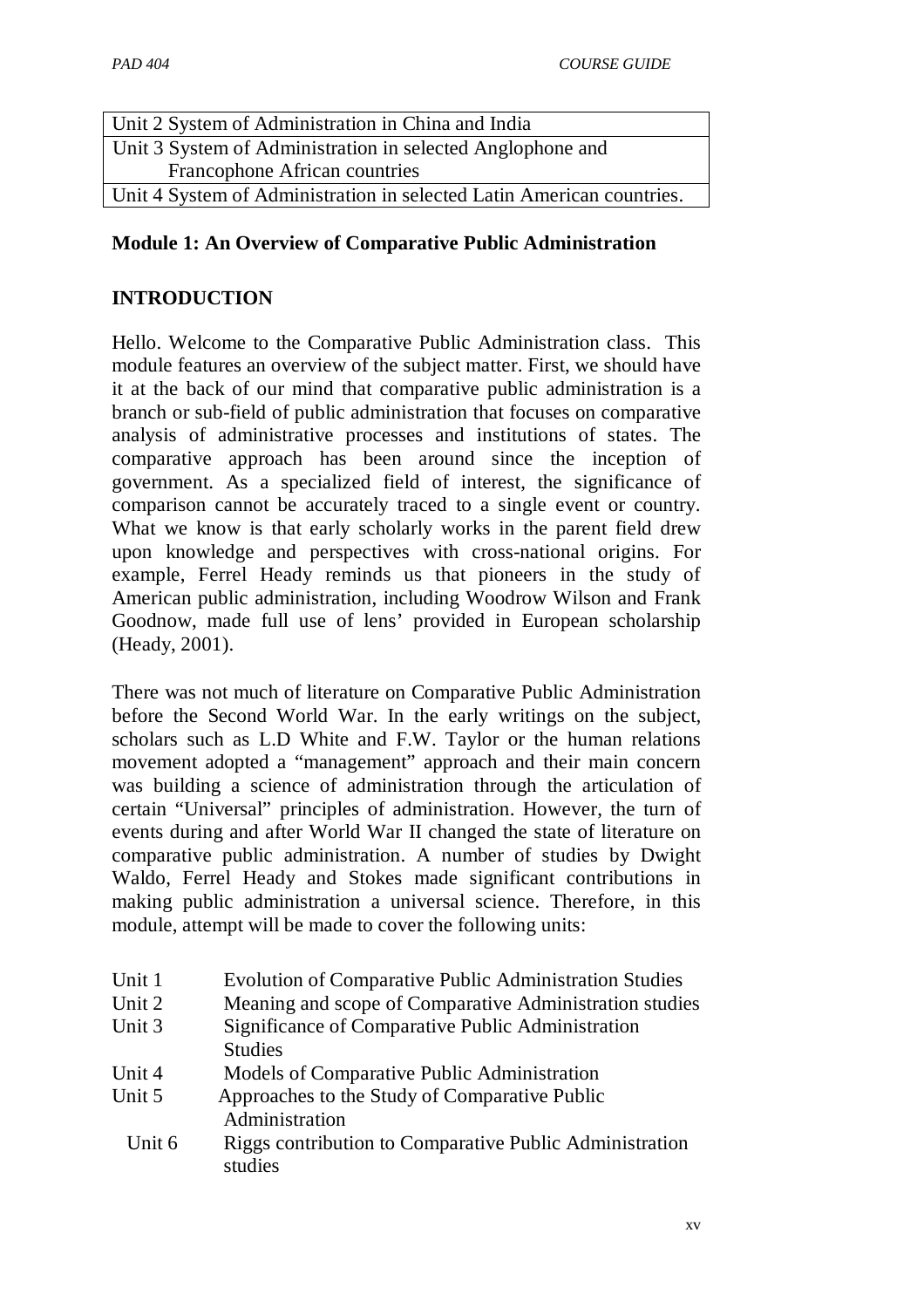# **COURSE GUIDE**

| <b>CONTENTS</b> |                                                                                     | <b>PAGE</b> |
|-----------------|-------------------------------------------------------------------------------------|-------------|
| Module 1        |                                                                                     | 1           |
| Unit 1          | <b>Evolution of Comparative</b>                                                     |             |
| Unit 2          | Meaning and scope of Comparative Public                                             | 1           |
|                 |                                                                                     | 9           |
| Unit 3          | Significance of Comparative Public                                                  | 22          |
| Unit 4          | Models of Comparative Public                                                        |             |
| Unit 5          | Approaches to the Study of Comparative                                              | 28          |
|                 |                                                                                     | 42          |
| Unit 6          | Riggs's contribution to Comparative<br>Public Administration studies                | 59          |
|                 |                                                                                     |             |
| <b>Module 2</b> | <b>Administrative systems of Developed</b><br><b>Classic, Civic and Modernising</b> |             |
|                 |                                                                                     | 65          |
| Unit 1          | System of Administration in the developed                                           |             |
| Unit 2          | Countries<br>System of Administration in the Classic                                | 65          |
|                 | Culture: France and Germany                                                         | 69          |
| Unit 3          | System of Administration in the Civic<br>Culture: Great Britain and the USA         | 81          |
| Unit 4          | Modernising Administrative system                                                   |             |
|                 |                                                                                     | 92          |
| Module 3        | <b>Systems of administration in</b>                                                 |             |
|                 | Developing countries, Asia,<br>Africa and Latin America                             | 100         |
| Unit 1          | System of Administration in Developing                                              |             |
|                 |                                                                                     | 100         |
| Unit 2          | System of Administration in China<br>and India                                      | 104         |
| Unit 3          | System of Administration in selected                                                |             |
|                 | Anglophone and Francophone African                                                  | 111         |
| Unit 4          | System of Administration in selected                                                |             |
|                 | Latin American countries                                                            | 121         |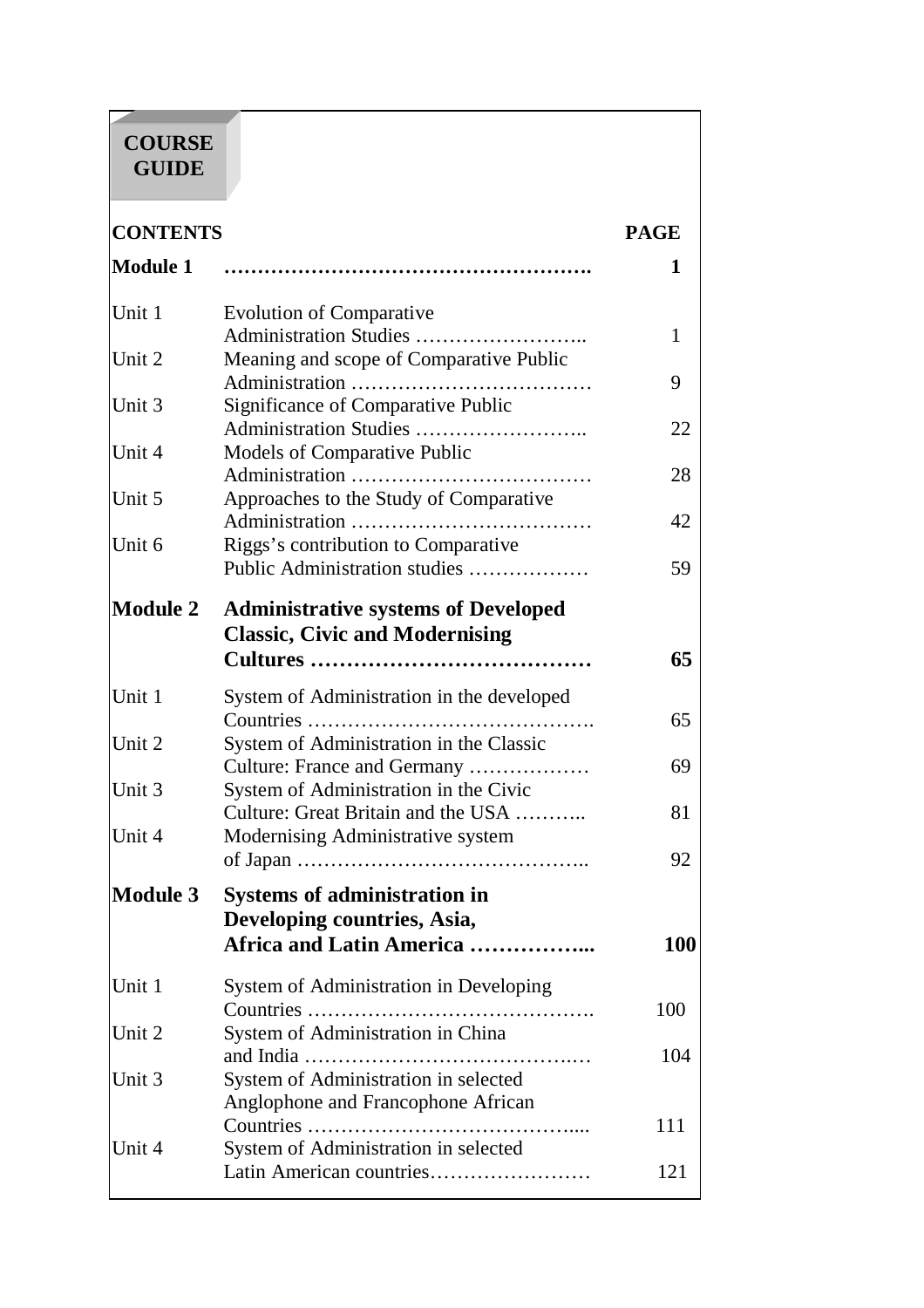# **MODULE 1**

- Unit 1 Evolution of Comparative Administration Studies Unit 2 Meaning and scope of Comparative Public Administration Unit 3 Significance of Comparative Public Administration Studies Unit 4 Models of Comparative Public Administration Unit 5 Approaches to the Study of Comparative Administration
- Unit 6 Riggs's contribution to Comparative Public Administration studies

## **UNIT 1 EVOLUTION OF COMPARATIVE PUBLIC ADMINISTRATION**

## **CONTENTS**

- 1.0 Introduction
- 2.0 Objectives
- 3.0 Main content
	- 3.1 Evolutionary trends in the emergence of Comparative Public Administration
	- 3.2 Factors that influenced the development of Comparative Public Administration studies
- 4.0 Conclusion
- 5.0 Summary
- 6.0 Tutor-Marked Assignments
- 7.0 References/Further Reading

# **1.0 INTRODUCTION**

Hello Master's students of NOUN or rather comparative public administration class! Welcome to this first unit. Please i want you to concentrate, especially that this is the introductory or first unit that will give you an insight into the brief history or evolutionary trends of the subject matter "Comparative Public Administration". It is by knowing the origin and the factors that contributed to the development of the specialized field that you will appreciate the course in general. By the way, the origin and development of public administration (traditional) as a distinctive subject could be traced from 1887 onwards. Prior to 1887, almost no written materials existed on the management of public administration. For instance, in India, there were evidences to suggest that there existed a good literature on the aspects of administration even before 1887. Kautilya's Arthashastra described the tactics of foreign policy and defence. Kautilya called for science of public administration but most of his conceptions about the science of administration were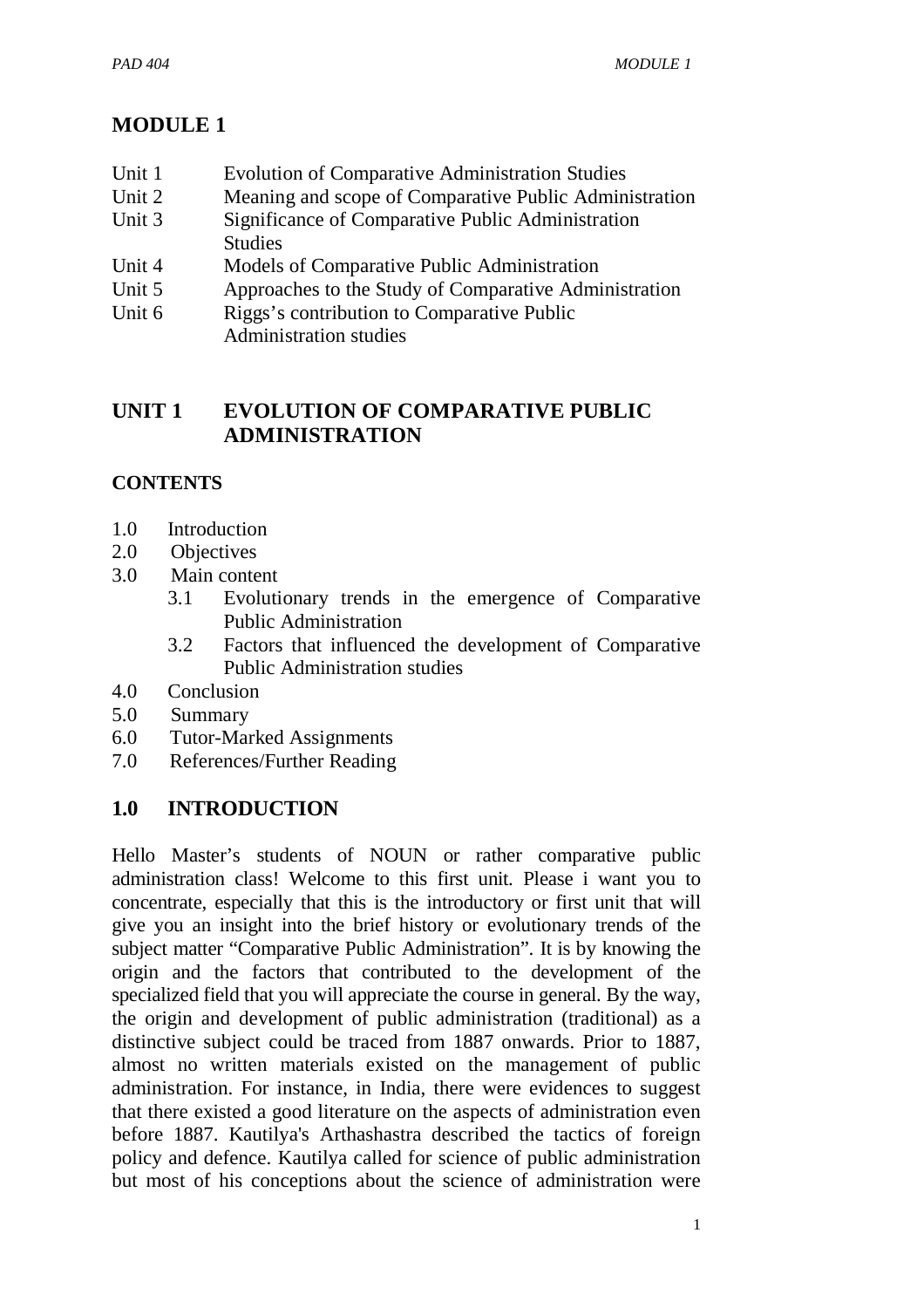limited to his times. As a result, it failed to attain a universal recognition. Therefore, attempt will be made in this unit to trace the evolution of comparative administration as a discipline or as a course of study as well as the factors that influenced its growth**.** 

## **2.0 OBJECTIVES**

At the end of this unit, you should be able to:

- trace the evolution of Comparative Public Administration
- determine the factors that influenced the growth of Comparative Public Administration studies

## **3.0 MAIN CONTENT**

## **3.1 Evolutionary trends in the emergence of Comparative Public Administration**

The present scientific status of public administration can be traced from the early writings of Woodrow Wilson, the former American President. Wilson's perspectives of public administration have strongly influenced the rest of the world during the eighteenth century. Even Wilson never failed to recognise the importance given by the French and the Germans in proper understanding of the machinery of the government. Certainly, Wilson was the first administrative thinkers who argued that politics and administrative were different functions. In his speech before the Historical and Political Science Association at Cornell University on November 3, 1866, he issued a call to political scientists to study more effective techniques 'for administration. His first speech on the techniques of administration was published as an article in Political Science Quarterly during July 1887. May be it was the first known academic publication on the 'art of administration' in a more technical sense. In the article he traced the evolution of government through three phases. They are absolute rule, constitutional government and the administration of constitutional government.

Initially, the comparative aspect was dominant in the studies but, as time passed; other elements changed the direction toward the developmental aspects of these studies. Money, ideology, and politics were among the main factors. The traditional focus on law and order, institutions and institution-building, and general functional areas of government administration gave way to the modified orientations of development, general systems model building, and middle-range theory formulations from the 1960s on (Heady 1996; Farazmand, forthcoming; Nash 1969; Waldo 1992).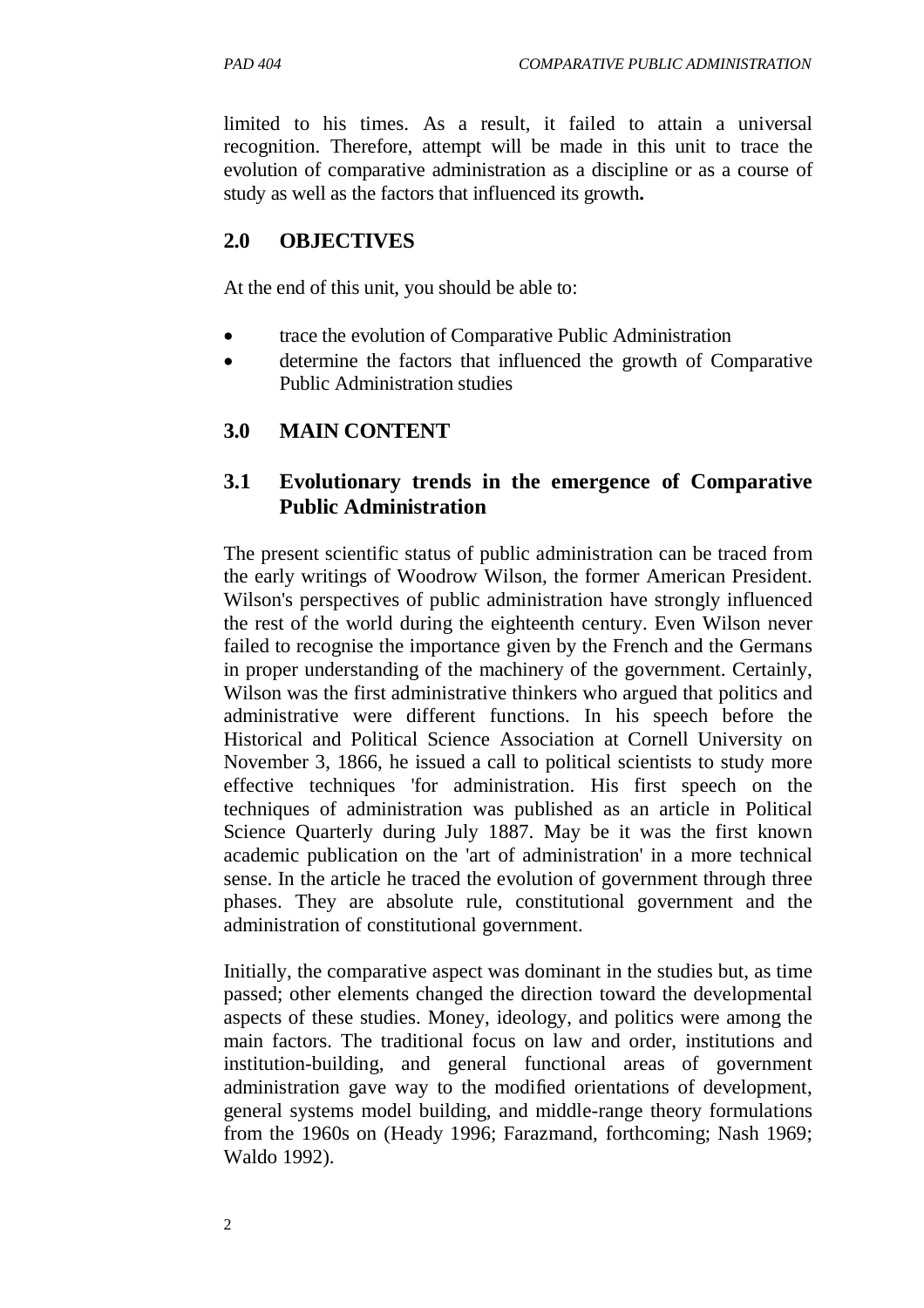While the comparative component of the studies had gained significance, especially through comparative politics and administration, the development administration component gained momentum on a variety of grounds: tremendous interest on the part of the multi-national corporations in developing and underdeveloped countries; their resources and markets; the super- power ideological, economic, military, and political competition between the United States and Western countries on the one hand and the USSR on the other in the developing nations; the collapse of colonial rule in Asia, Africa, and the Middle East, leaving behind their administrative, military, political, and economic legacies of dependency; and the consequences of postcolonial needs for a continued relationship between North and South countries, including the need for an efficient and effective administrative system for both nation-building and implementation of national development plans and goals (Huntington 1968; Heady 1996; Esman 1991; Blase 1973; Siffin 1976; Gant 1971; Riggs 1970, 1976).

Interestingly, it was again Woodrow Wilson who can be credited with introducing comparative study of public administration. He was the first comparativist, who compared American government system to the Cabinet System in the United Kingdom to demonstrate that the USA lacked unified authority in several fields of administration. His comparative study was basically concerned with the issues of maintenance of democratic polity. The Comparative Paradigm set by Wilson has the following features:

- 1. The science of administration for the United States should be focused from the democratic point of view.
- 2. A good government is synonymous with the practices of public administration.
- 3. Civic issues were equally significant to those who conduct the everyday affairs of the government.
- 4. Administration can be evaluated in its best only by removing the political aspects of administration.

The last point made by Wilson needs self-examination. Undoubtedly, politics runs all the way through administration and the study of comparative administrative in a non-political perspective is totally unrealistic. In the some tone Marshall E. Dimock criticised that Wilson was unrealistic in saying that the field of administration is a field of business and there is no scope for politics. We can presume that during Wilson's time the subject was only in a rudimentary form which he interpreted in a different way. We must understand that politics and administration being sequential parts of the same process are actually inseparable. In fact, the major concern for Wilson was to create a professionally trained, hierarchical bureaucracy that could be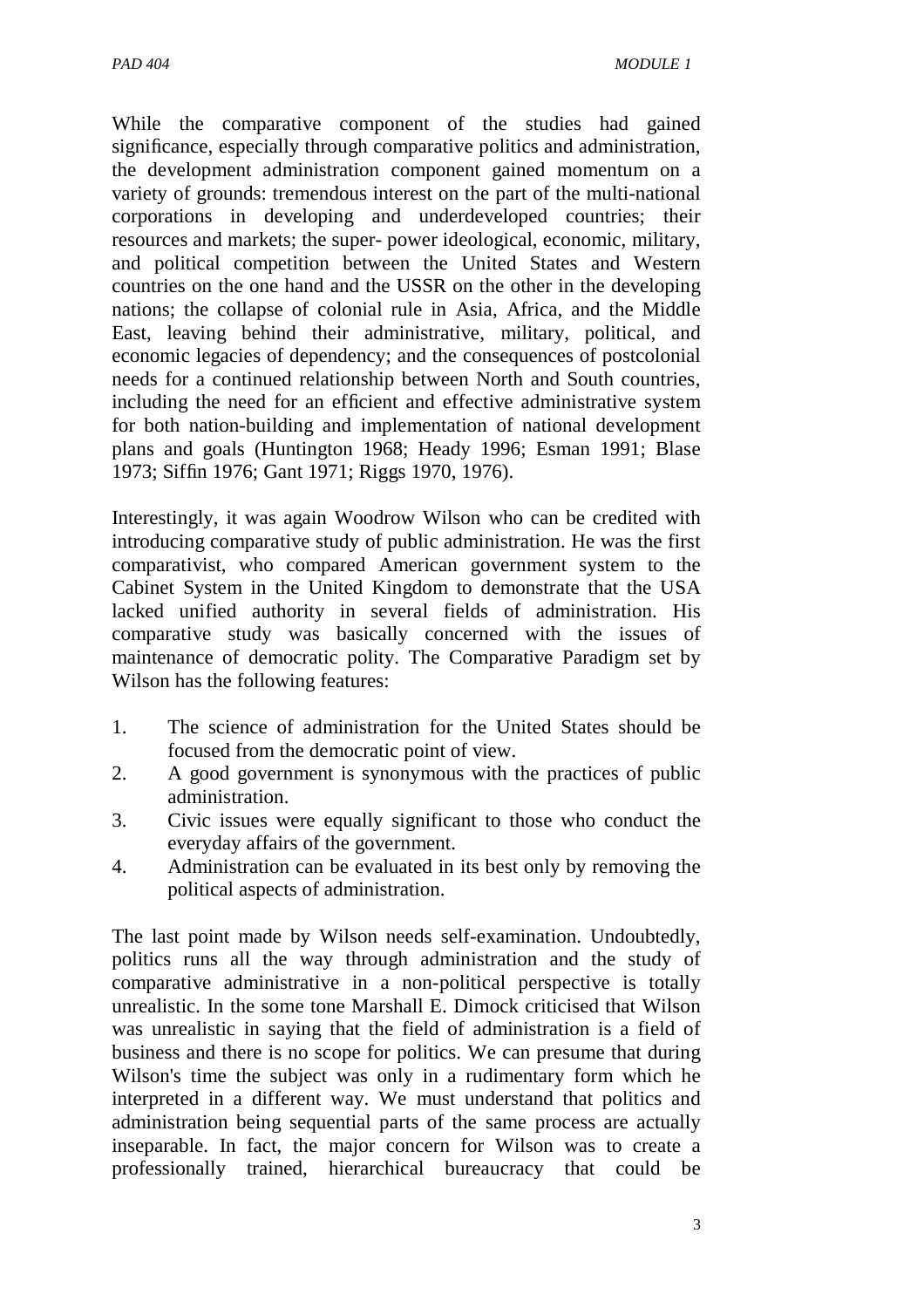responsible for a unified political system. Such division of politics from administration is neither good for public administration nor it can serve the best interests of democratic polity.

However, by early 1880s Wilson slightly changed his views on politicsadministration dichotomy and to a certain extent accepted -that there is no scope for administration without the influence of politics in democratic system. Initially, comparative study on a small scale began in the nineteenth century. It started with various reform movements in the United States. The Municipal Reform Movement Civil Service reforms and other government changes of the latter part of the nineteenth century made several comparisons with the United States. Such comparative studies were aimed to increase the efficiency of public administration in the USA. Some important landmarks in these directions were made by the reports of the US Senate and various commission reports. They are follows:

- 1. US Senate Report-the Select Committee of the US- March 8, 1888.
- 2. Additional Report of the Select Committee-March 28, 1889.
- 3. The Cockery-Cockrell Commission--September 30, 1993.
- 4. Committee on Department Methods-1905-1906.
- 5. Commission on Economy and Efficiency-1912.
- 6. Report of the US Bureau of Efficiency for the period from March 25, 1913 to October 1916.
- 7. Joint Committee on Reorganisation-1920.
- 8. Commission on the Organisation of the Executive Branch Government-A Report of the Congress-1949.

The reports we mainly concerned only with a limited extent of comparison that too within the United States federal government agencies. Its lust reflected the Americanised reforms of public administration. There was a complete neglect of cross- national studies to improve the American standard of public administration. Perhaps, the Americans thought that there would not be any system available outside the United States to be compared and introduced in the USA. This has been one of the greater weaknesses of American administration at that time?

However, Comparative Public Administration was said to have emerged in 1952 when a committee was set up in the United States by the American Political Scientists. This committee was named "SHARP" Committee headed by Professor Walter Sharp. The aim of this committee was to look into the study of Comparative Public Administration in a scientific way.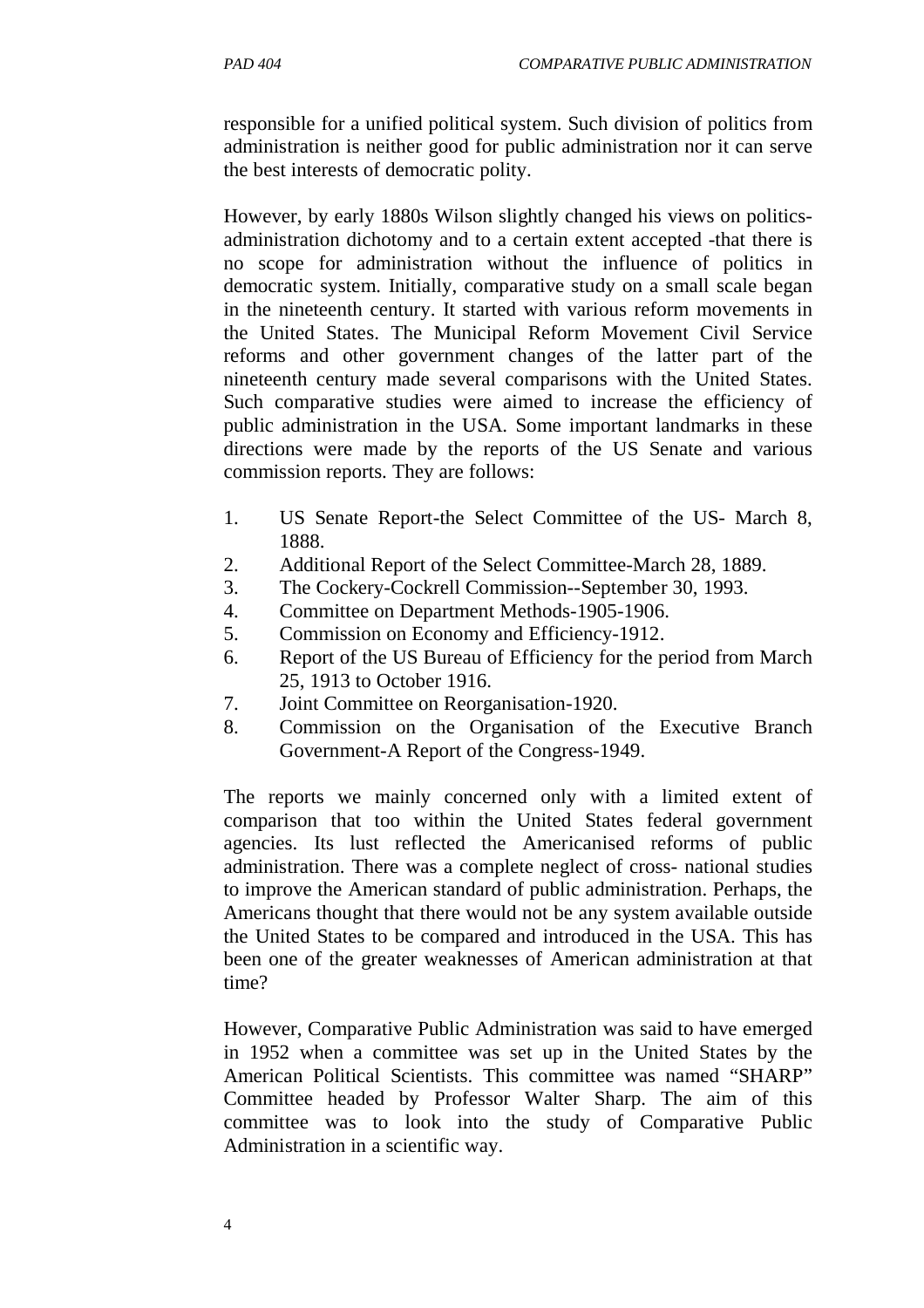In 1953, another committee was set-up by the society of American Public Administration, called "Comparative American Group" headed by Fred. W. Riggs and was affiliated to American Society for Public Administration. This committee was to look into the development of Comparative Public Administration and to develop criteria of relevance and objective. These two committees were set up in order to move the discipline forward.

Moreover, the Comparative Public Administration movement received a major boost, when it received the first professional recognition in 1953 through the appointment of an ad hoc committee on comparative administration by the American Political Science Association, which led to the establishment in 1960 of the Comparative Administration Group (CAG) and was affiliated to American society for public administration. Fred W. Riggs was appointed the chairman of CAG. The Comparative Administration Group in the United States has done commendable work in the field of Comparative Public Administration. It has prepared more than one hundred research papers on various aspects of comparative administration (Rathod, 2007). The group received generous grants from Ford foundation in 1962, through the American society for public administration and was publishing quarterly journals of Comparative Administration. It has sponsored experimental technique projects and promoted field research in comparative administration. Comparative public administration as a subject was included in the courses of study in several colleges and universities in the United States and other developed countries. Dwight Waldo started comparative public administration as a course of study in the University of California (Berkley) in 1948. Thereafter, it began to receive much greater attention which widened the scope of the study.

White and Taylor came to be criticized for their failure to undertake a comparative study of the administrative system. Robert Dahl considered the claim of public administration to be a "science" as hollow as long as study was not comparative. The World War II is often regarded as the dividing lines between the old and new literature on the subject of public administration, as a new discipline under the name of new public administration came into being. In the field of comparative public administration, emphasis shifted from general managerial approach to contextual and situational approach.

## **3.2 Factors that influenced the growth of Comparative Public Administration**

There were a number of specific factors which attracted the attention of American scholars to the comparative study of public administrations. For instance, new scientific, theoretical and technological developments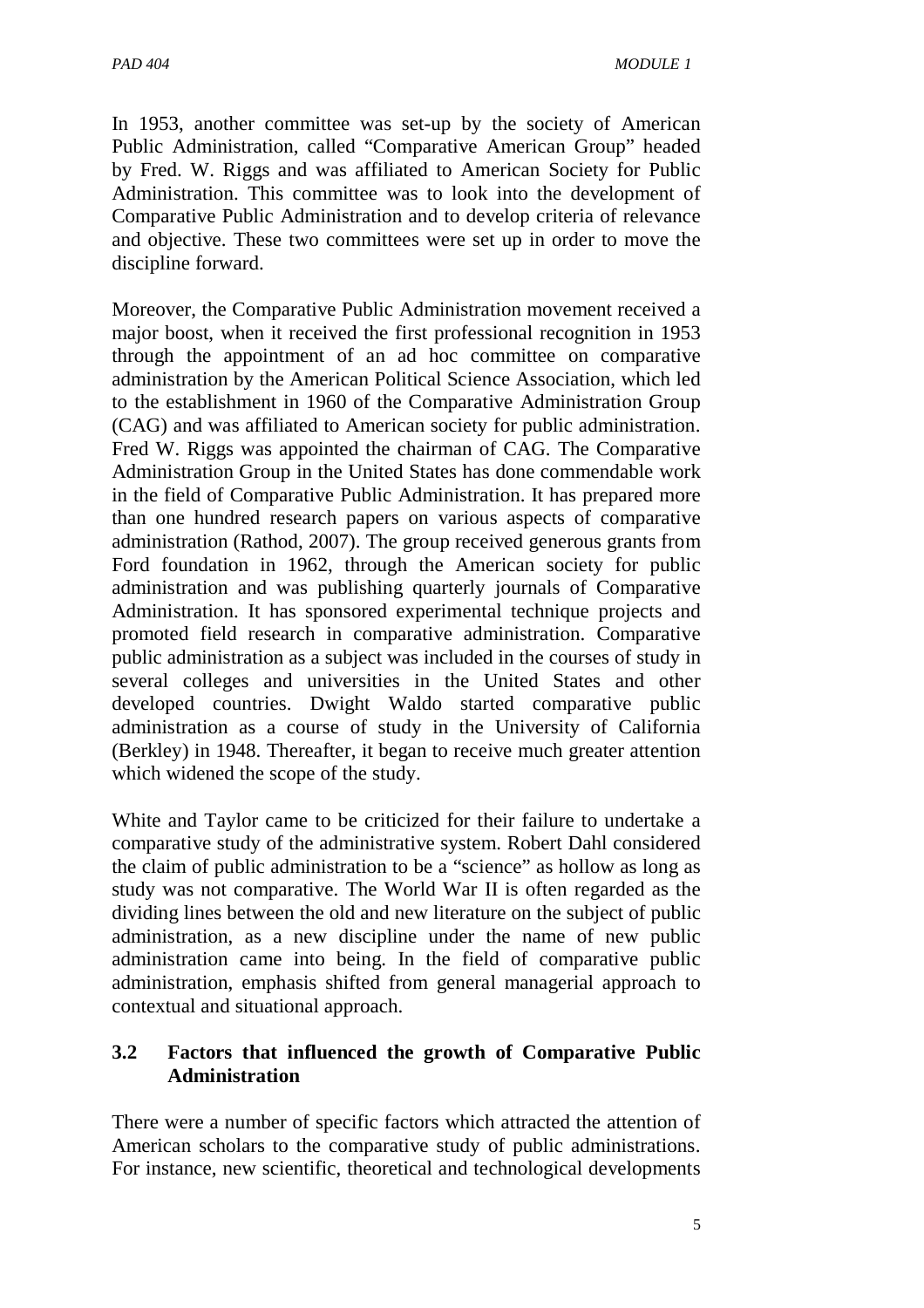influenced the structures of administration stimulating interest in the comparative study of administrative. However, other major factors that contributed to the emergence of comparative public administration are as follows:

- **(i)** The emergence of free nations after the world war and efforts by these nations to achieve rapid socio-economic development, created new problems before public administration which led to scientific investigation and empirical studies in the field of public administration. However, the emergence of newly independent Third World countries which attempted to achieve rapid socioeconomic development, creating opportunities for more scientific investigation.
- **(ii)** The assistance programmes initiated by the United States to help the newly independent countries in the task of their national development insisted on the establishment of modern personnel, budgeting and planning agencies by the recipient states. But when these countries failed to respond, it led the academic critics to point out that the American patterns of improvements were "cultures bound" and could not be transported to the countries having different cultures soon it came to be recognized that "exogenous" technical change required a complete understanding of the culture context of the administrative institution and behaviour in foreign countries, "which developed ecological perspective among the students of public administration working developing countries etc.
- **(iii)** The revisionist movement in comparative politics.
- **(iv)** The dissatisfaction with traditional public administration which was seen as culture-bound.
- **(v)** Intellectually oriented catalysts, that is, to develop universally relevant theoretical models.
- **(vi)** Exposure of American scholars and administrators to the new features of the administrative systems of developing countries during the World War II period.
- **(vii)** Policy oriented catalysts, that is, to develop the practical knowledge to make policy-formulation and policy-execution more effective.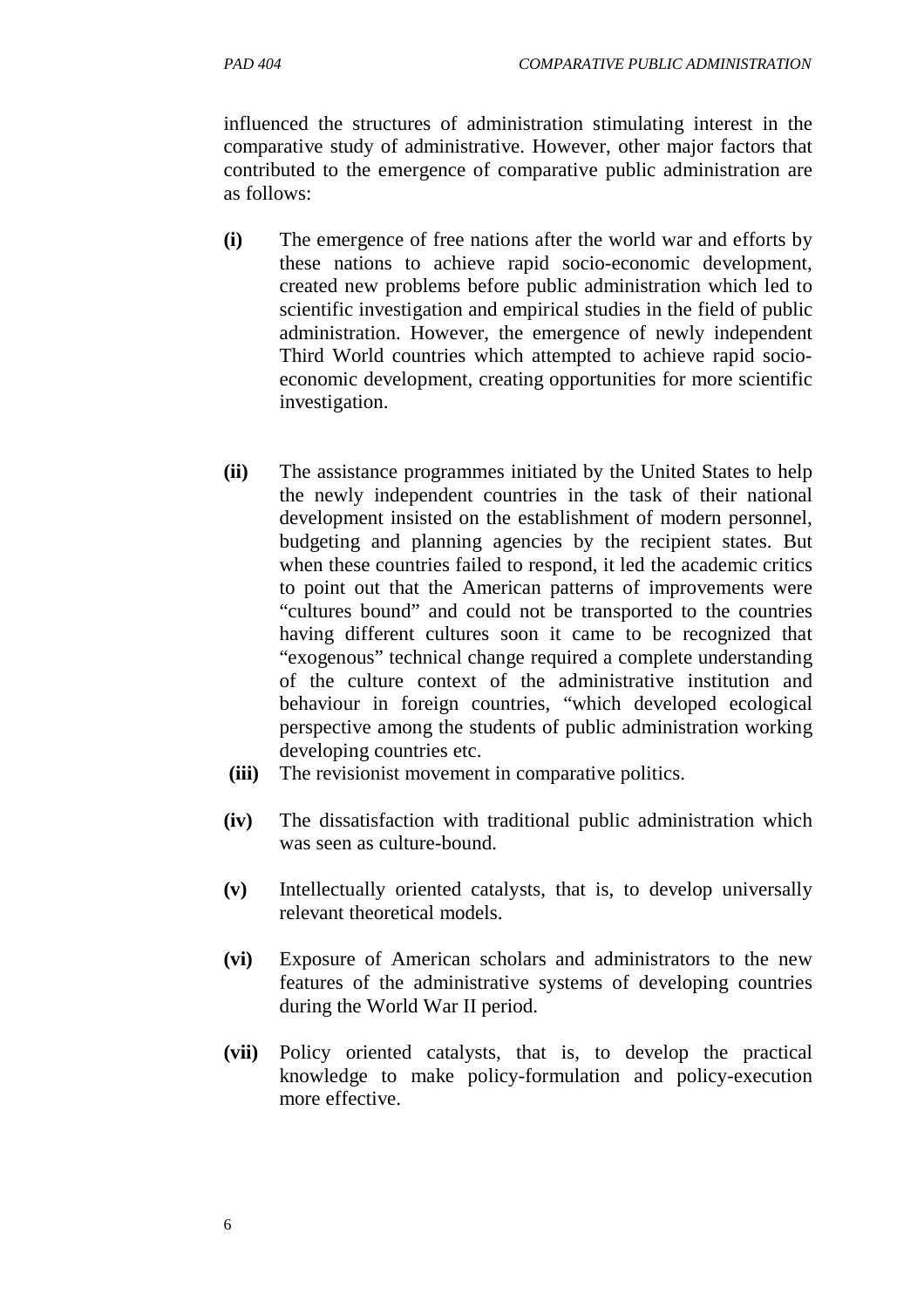- **(viii)** The extension of American foreign aid programme (both political and economic) to newly emerged developing countries.
- **(ix)** The rise of behavioural approach in public administration as a reaction to the classical structural approach.

#### **SELF-ASSESSMENT EXERCISE**

Briefly discuss the evolution of comparative public administration

#### **4.0 CONCLUSION**

As discussed above, the development or evolution of Comparative Public Administration had been related to many factors especially after the Second World War II, the quest was in order to have principles of Public Administration that transcend the boundary and which consider the ecology in different administrative settings. The claim of calling public administration a science will remain hollow without studying it on comparative basis as stated by Robert Dahl.

#### **5.0 SUMMARY**

In summary, in this unit, we discussed about the brief evolution of comparative public administration. It should be noted that there are many factors that contributed to the evolution of comparative public administration especially after the Second World War II. These factors range from the revisionist struggle in the field of politics, the emergence of free nations, the exposure of Americans and others to the systems of administration in newly independent states, the emergence of Comparative Administration Group (CAG), the funding of the CAG by the Ford foundation etc.

#### **6.0 TUTOR-MARKED ASSIGNMENT**

Trace the evolutionary trends in the emergence of comparative public administration by taking into cognisance the major factors that influenced it development as a specialised field of study.

#### **7.0 REFERENCES/FURTHER READING**

- Barber, M. P. (1972). *Public Administration.* London: McDonald and Evans Limited.
- Dahl, R. (1947). *The Science of Public Administration: Three Problems,* PAR, 7, p. 111.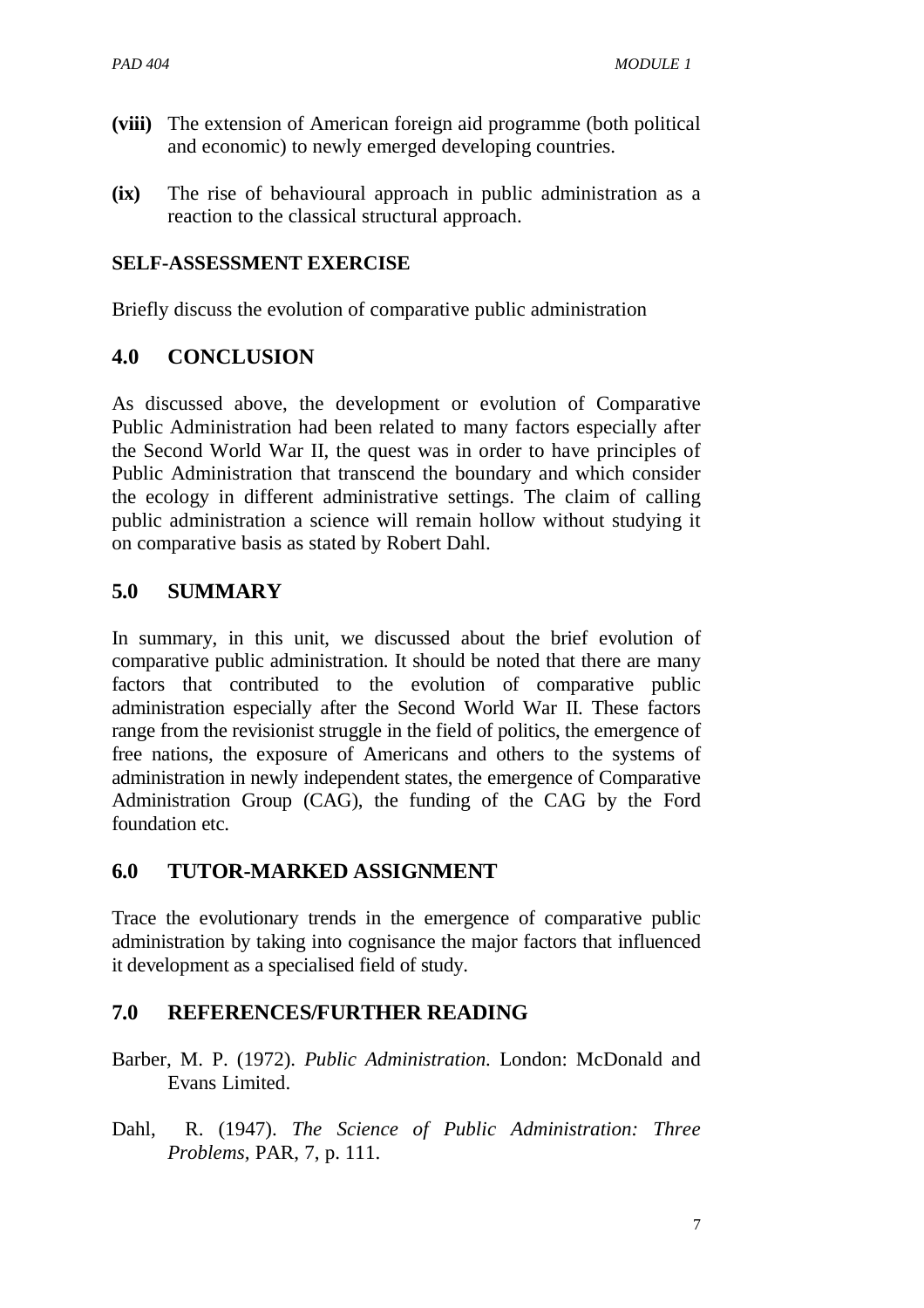- Eneanya, A.N. (2010). *Comparative Public Administration and Public Policy: Theories and Applications*. Lagos: University of Lagos Press Ltd.
- Farazmand, A. (2001). *Handbook of Comparative and Development Public Administration.* New York: Marcel Dekker Inc.
- Harris, J.P. and Corson, J.J. (1963). *Public Administration in Modern Society.* London: McGraw Hill.
- Heady, F. (1979). *Public Administration: A Comparative Perspective*, 2nd edition. New York: Mariel Dekker.
- Henry, N. (2007). *Public Administration and Public Affairs.* 10th Edition. New Delhi: Prentice-Hall Inc.
- Hobbes, T. (2009). "Project Gutenberg EBooks." *Project Gutenberg.* Edward White. 1651. (Accessed February 19, 2009).
- Mukhi, H. R. (1998). *Comparative Public Administration.* Delhi: Surjeet Book Depot.
- Peters. G. B. (1978). *The Politics of Bureaucracy: A Comparative Perspective*, London: Longman. p. 3
- Rathod. P.B (2007). *Comparative Public Administration*. Jaifur, India:Abd Publishers
- Rodgers, B. N., Greve, J. and Morgan, J.S. (1968). *Comparative Social Administration.* Edited by Brian Chapman. London: George Allen and Unwin Ltd.
- Wilson, W. (1941). "The Study of Administration." *Political Quarterly*.
- Wilson, W .(1987). "The study of administration," *Political Science Quarterly*, 2nd July 1987: pp. 197-222 as quoted by Dwight Waldo, (1948). *The Administrative State,* New York: Ronald Press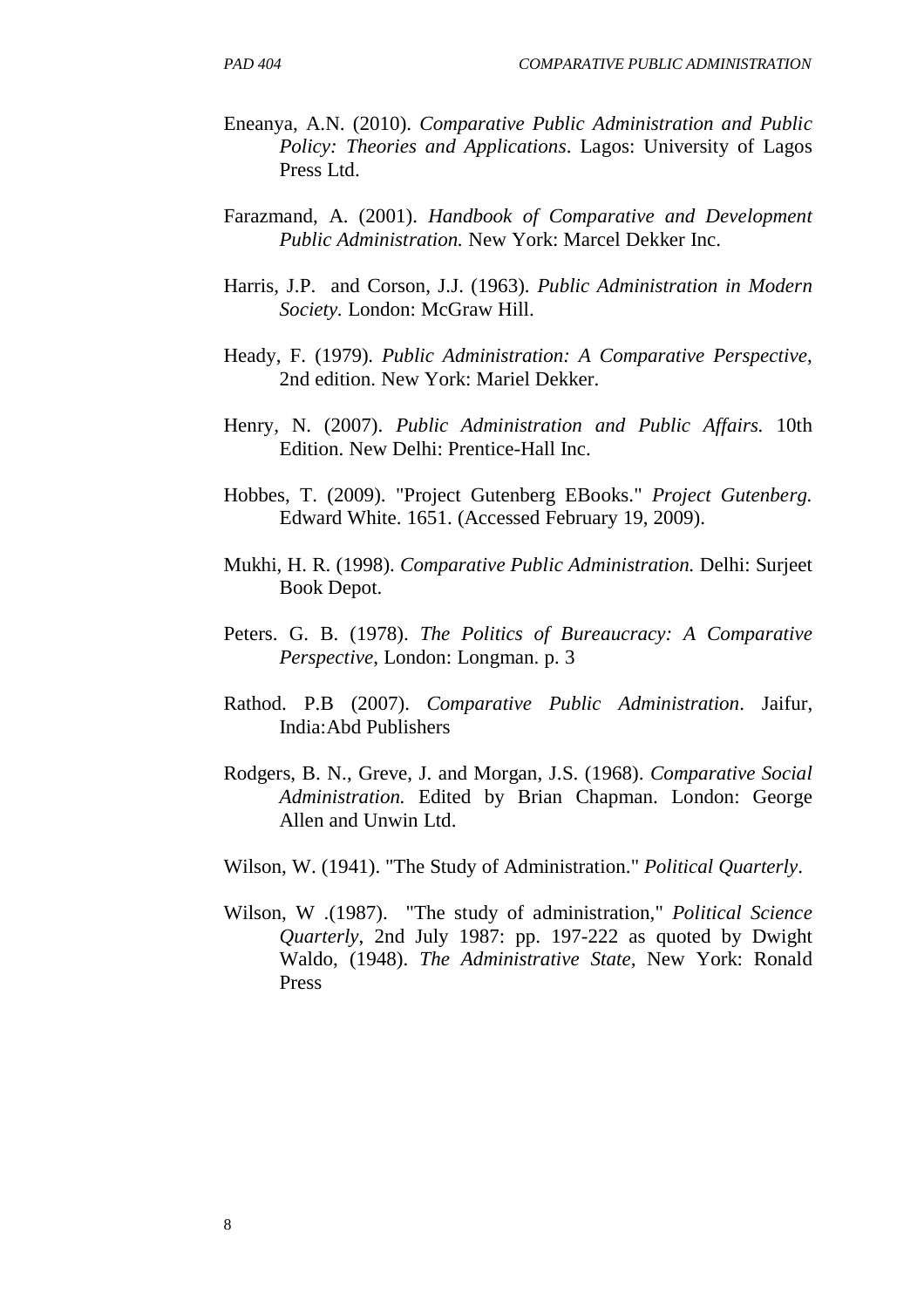## **UNIT 2 MEANING AND SCOPE OF COMPARATIVE PUBLIC ADMINISTRATION**

#### **CONTENTS**

- 1.0 Introduction
- 2.0 Objectives
- 3.0 Main Content
	- 3.1 Meaning of Comparative Public Administration
	- 3.2 Scope of Comparative Public Administration studies
	- 3.3 Traditional and Comparative Public Administration
- 4.0 Conclusion
- 5.0 Summary
- 6.0 Tutor-Marked Assignment
- 7.0 References/Further Readings

#### **1.0 INTRODUCTION**

Having identified the factors that influenced the evolution of comparative public administration in unit 1 above, attempt will be made here to unravel the meaning of Comparative public administration and to look at the scope of the subject matter as well as to make a comparison between the traditional Public Administration and comparative public administration. However, as stated earlier, Public administration has become an increasingly international and comparative field of study and practice. The inclusion of international and comparative perspectives have been of inestimable value in the development of public administration theory, particularly the development and testing of hypotheses reflecting the importance of cross-national characteristics as independent or intervening variables. With the preponderance of refereed journals published in the United States and Europe, these trends have fostered fundamental changes in how we teach public administration. Although the newly updated National Association of Schools of Public Affairs and Administration (NASPAA) standards do not require a focus on the international, they do emphasize the importance of teaching public administration and affairs from a comparative perspective, as defined by the mission and objectives of a particular graduate degree program (NASPAA, 2009).

Therefore, as earlier stated, attempt will be made in this unit by first looking at the concept of Comparative Public Administration before proceeding into examining its scope and the relationship between Traditional and Comparative Public Administration.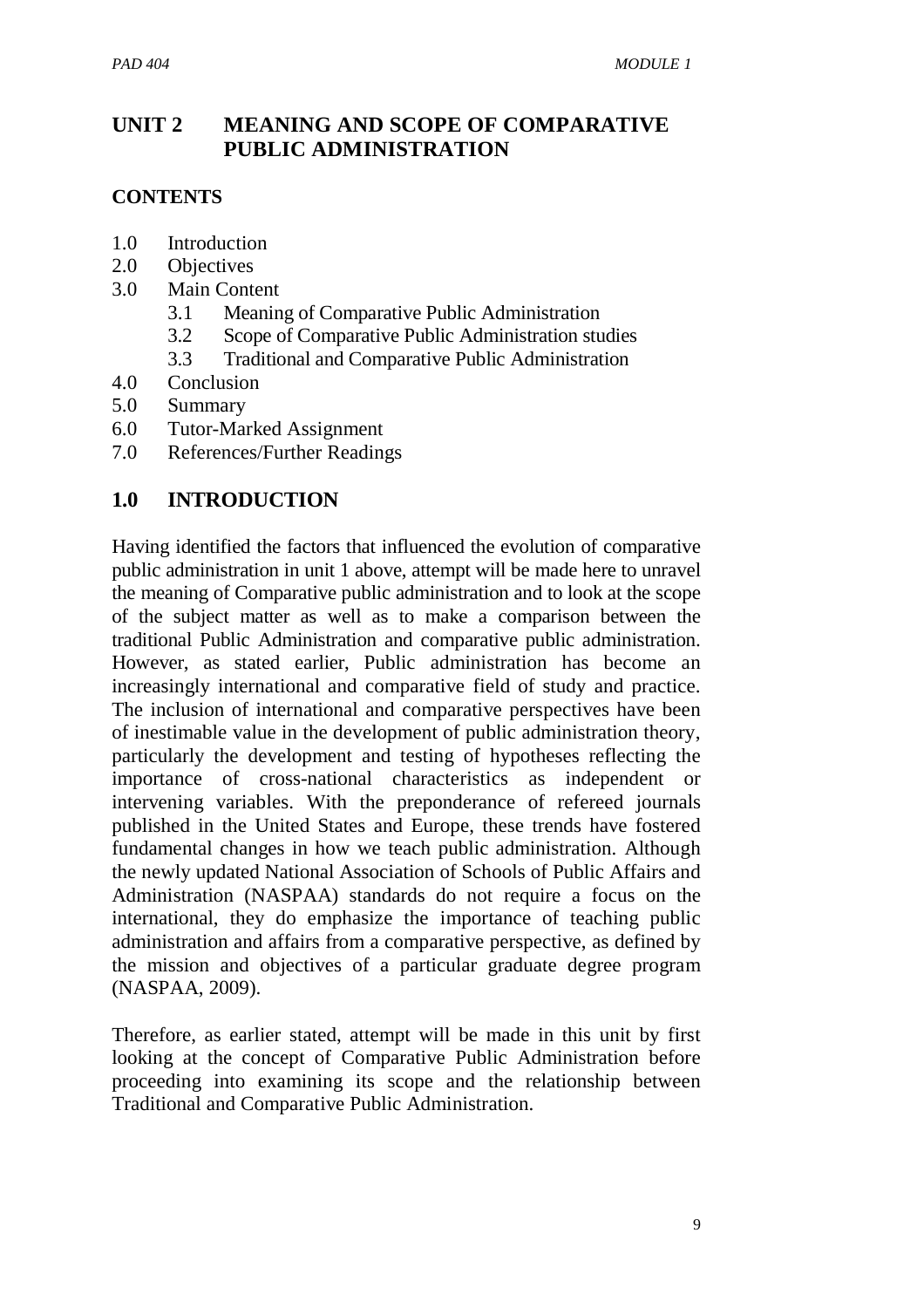# **2.0 OBJECTIVES**

At the end of this unit, you should be able to:

- understand and define the concepts of comparative public administration
- describe the scope of comparative public administration
- compare the relationship between traditional public administration and comparative public administration

# **3.0 MAIN CONTENT**

# **3.1 Concept of Comparative Public Administration**

Comparative public administration has been defined in different ways. However, Comparative public administration is a sub-field of the broad fields of public administration. It is true that such an established subfield exists in political science entitled, "Comparative politics" or "Comparative governments." Comparative public administration deals with administrative organisations or systems pertaining to different cultures and settings whose similar or dissimilar features or characteristics are studied and compared in order to find out "causes" or "reasons" for efficient or effective performance or behaviour of administrators, civil servants or bureaucrats.

**Robert H. Jackson** defined "Comparative public administration as that facet of the study of public administration which is concerned with making rigorous cross-cultural comparisons of the structures and processes involved in the activity of administering public affairs.

In his own view, **Jong S. Jun** stated that "Comparative public administration has been predominantly cross-cultural or cross-national in orientation.

Comparative Public Administration was described by the **Comparative Administration Group (CAG)** of the American Society for Public Administration as the systematic study of political systems with the aim of developing scientific theories, which could be applied to diverse cultures and national settings and the body of factual data, by which it can be examined and tested (CAG, 1963).

Riggs (1973) noted in his definition, that the term "comparative" should be used only for empirical, nomothetic and ecological studies. He outlines three trends in the comparative study of Public Administration:

(i) From normative approach towards more empirical approaches;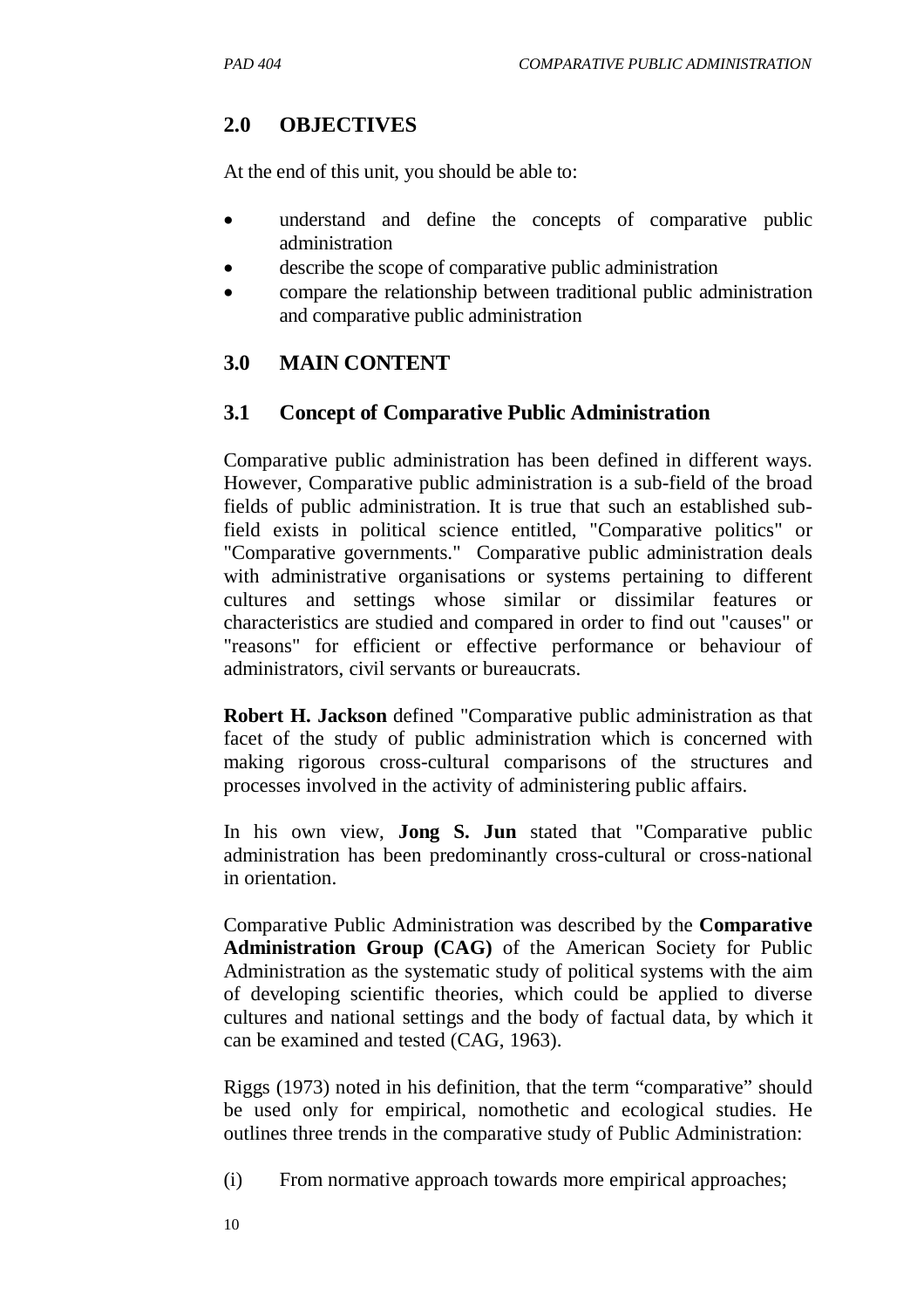*PAD 404 MODULE 1* 

- (ii) Shifts from ideographic (individualistic) toward nomothetic (Universals);
- (iii) Shift from a predominantly non-ecological to ecological basis for the study of Public Administration.

In the third world countries, single variable dominated studies as possible. This Single variable is "development." Development itself is a sub-approach of the ecological school. Development may be economic or social but it forms part of the ecological approach. The ecological perspective is, thus, the main concern of comparative administration scholars. Although the subject is not construed as consisting of theories, but there is ample evidence of current interest in Comparative Public Administration in the form of bibliographies, conferences, new courses and a wide range of scholarly articles, and books.

Even the American Political Science Review recognised this subject by inaugurating, as on March 1963, a bibliographical section entitled Comparative Public Administration. New interest was shown by the American Society of Public Administration, when the comparative public administration group was established. It is evident and selfexplanatory that the future of the discipline of public administration is hinged with the ever- expanding directions of comparative studies. Cross-cultural studies would eventually place the discipline on a firm footing and supply sufficient material for providing satisfactory explanation to administrative problems, establishing it on the solid bedrock of scientism.

In comparative public administration, cross-cultural analysis is essential. Robert A. Dahl (1947) says, "The comparative public administration specialist is first and foremost a scholar who is in pursuit of greater knowledge and understanding." Further, R.A. Dahl once remarked that in order to establish science of public administration, it has necessarily to be comparative. Similarly, there are other social scientists such as Edwin Stene, Herbert Simon and Dwight Waldo who believed that in order to make public administration a scientific discipline, it has to make its explanations comparatively rational. Rationality and scientific investigations make any subject capable of providing satisfactory solutions to the problems of public administration in different cultures.

However, according to Professor Ferrel Heady, the comparative public administration addresses five "motivating concerns" as an intellectual enterprise. These are:

- (a) The search for theory;
- (b) The urge for practical application;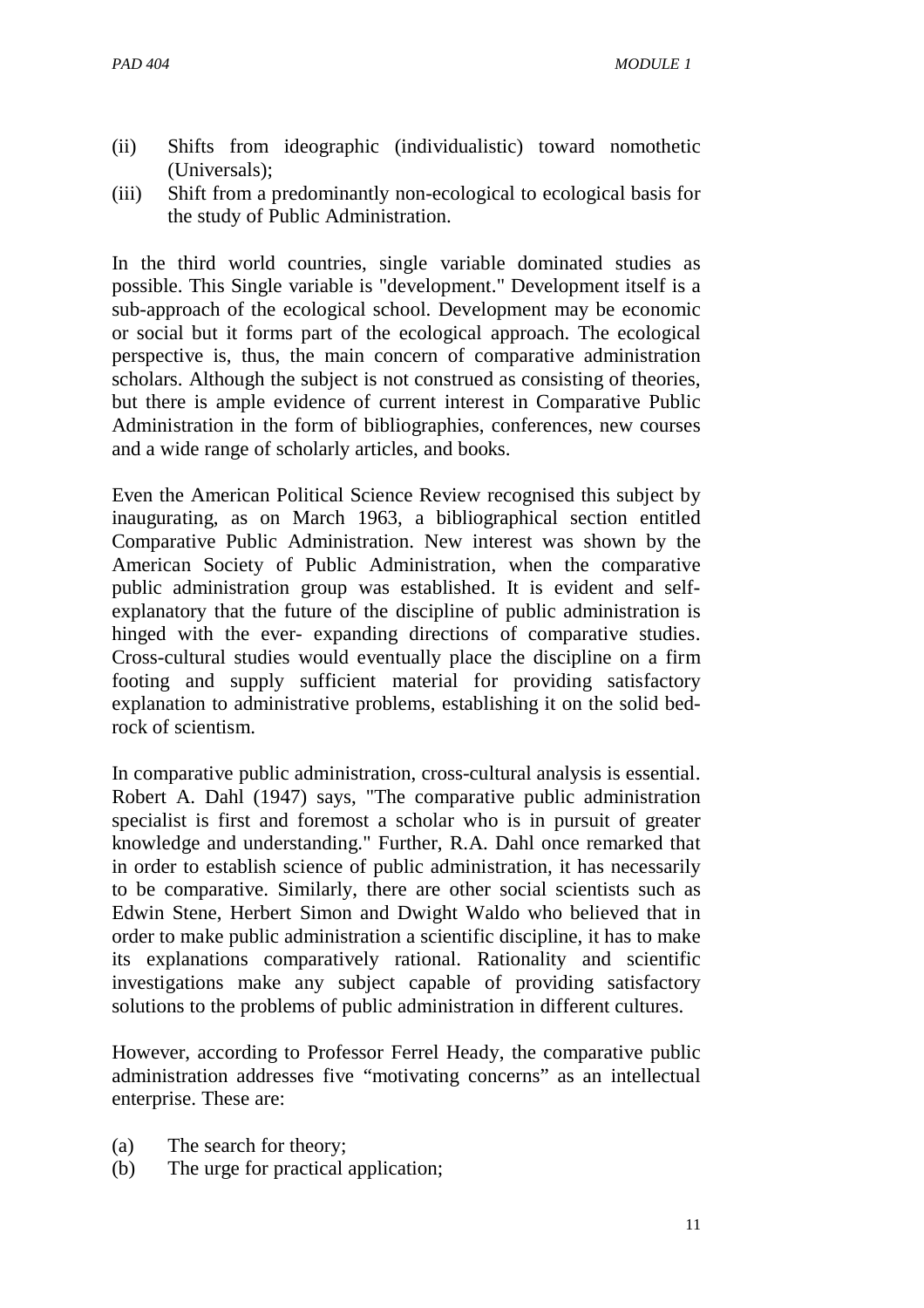- (c) The incidental contribution of the broader field of comparative politics;
- (d) The interest of researchers trained in the tradition of administrative law; and
- (e) The comparative analysis of ongoing problems of public administration.

#### **3.2 Scope of Comparative Public Administration**

After the World War II, there was a misconception that public administrative system could be applied uniformly across the world. However, this was not the case as the western kind of Weberian bureaucracy could not apply in some areas. This then brought a need for a comparative study, considering the environment that the system is to apply, a study of which brought the advent of Comparative Public Administration. This is the study and analysis of different administrative systems from different social, geographical and cultural backgrounds, then putting them on a balance. Robert Jackson believes that there is need to come up with a science of Public Administration. To achieve this, the various patterns of administrative behaviour across different administrative systems need to be brought together then subjected to rigorous systematic analysis. This would bring about a body of knowledge in Public Administration.

The Comparative Administrative Group has expanded their definition of Comparative Public Administration to include the practice and the theory of the subject. They define it in terms of theory of applied Public Administration across cultures and national sceneries, as well as the accurate data by which it can be investigated and tested.

Also, just like the scope of Public Administration, the scope of Comparative Public Administration is in doubt. However, attempts have been made at setting the scope, with scholars arguing that it studies public administrative system of a country or a culture and of different countries and cultures. Comparative public administration studies the democratic institutions and systems of different countries, the causes of success or failure of distinct democratic institutions, how the concept is applied and the level of success of a democratic system. Political systems are also studied, as of the working of a parliamentary system in one country, as compared to another with the same system or different like the presidential in the United States or Nigeria.

The different methods of controlling administration are also studied. Different political systems have different ways of administration. The way administration in a unitary totalitarian regime works is different from the way operations of administration are run in a decentralised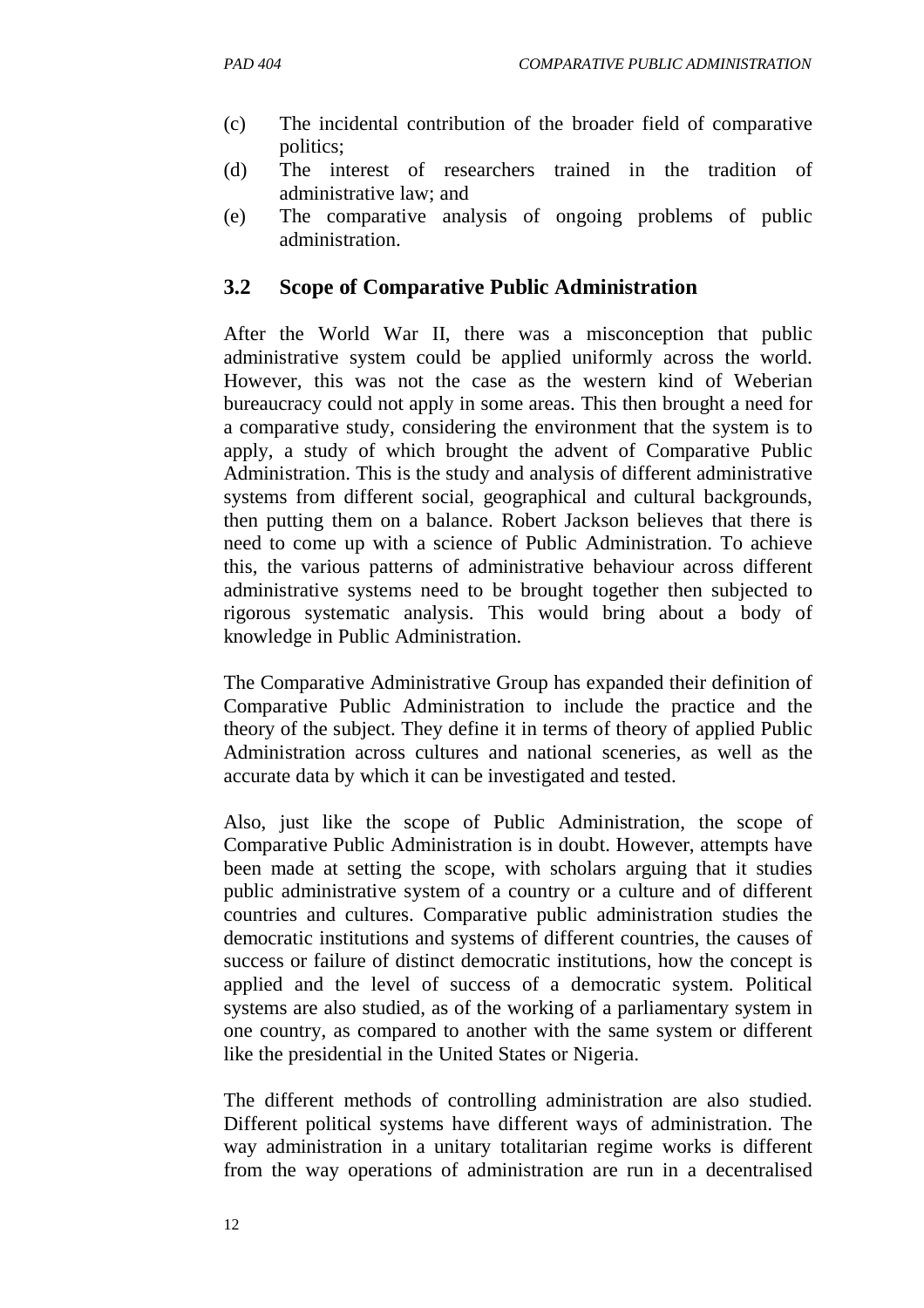liberal democracy. The workings of the three traditional arms of government also vary with the political system in place. Control and management of human resources is also within the scope of the study. It does not only consider methods of employee administration but also individual employees in their social life. Thus problems and grievances are addressed in Comparative Public Administration. In the developing world, there are often cases of industrial action on the bases of working conditions and remunerations, issues which are not pronounced in the affluent societies. Work place discipline is also relatively higher in the developed world as opposed to the least developed countries which wallow in the miasma of poverty, corruption and political impunity.

In the Hobbesian sate of nature, life was brutish, short, and characterised by fratricidal bloodletting. The state came in to bring sanity and order. A welfare state therefore emerged to take care of its citizens, and so Comparative Public Administration studies the different ways of administering a welfare state with due cognisance of the social, economic and cultural environment. The workings of the traditional three arms of government are studied relative to different political systems. The role of the head of state in a parliamentary system like in the United Kingdom where real power rests with the monarch, and that of , say, the United States where real power is vested in the President. In such cases, the study considers the influence of the head of state in administration of the state. The subject also studies administrative systems in presidential systems, like in France and the United States, where power rests with the president, but applied differently. Studies on the interaction between the three arms of government are also made. Whereas the United Kingdom has a fused system, the United States has separation of powers with a strict system of checks and balances.

Comparative Public Administration studies institutions at international levels. The changing paradigms in international relations brought about by globalisation, terrorism, piracy, global warming, etc. all are within the scope. It studies the operations of local self-institutions in different countries, as well. As the study intensifies, the scope of study widens. With globalisation developing at an ever faster rate, so is the exchange of ideas on public administration reforms. International conferences and seminars have been organised around the world to have a way for public administration and has worked to widen the scope of study. An example is the introduction in Kenya and Zimbabwe of a mixed system of a president and a prime minister.

Comparative public administration is a branch of public administration. As an approach, it considers the workings of government in different socioeconomic and cultural settings. Much like public administration, comparative administration covers a wide variety of activities. Scholars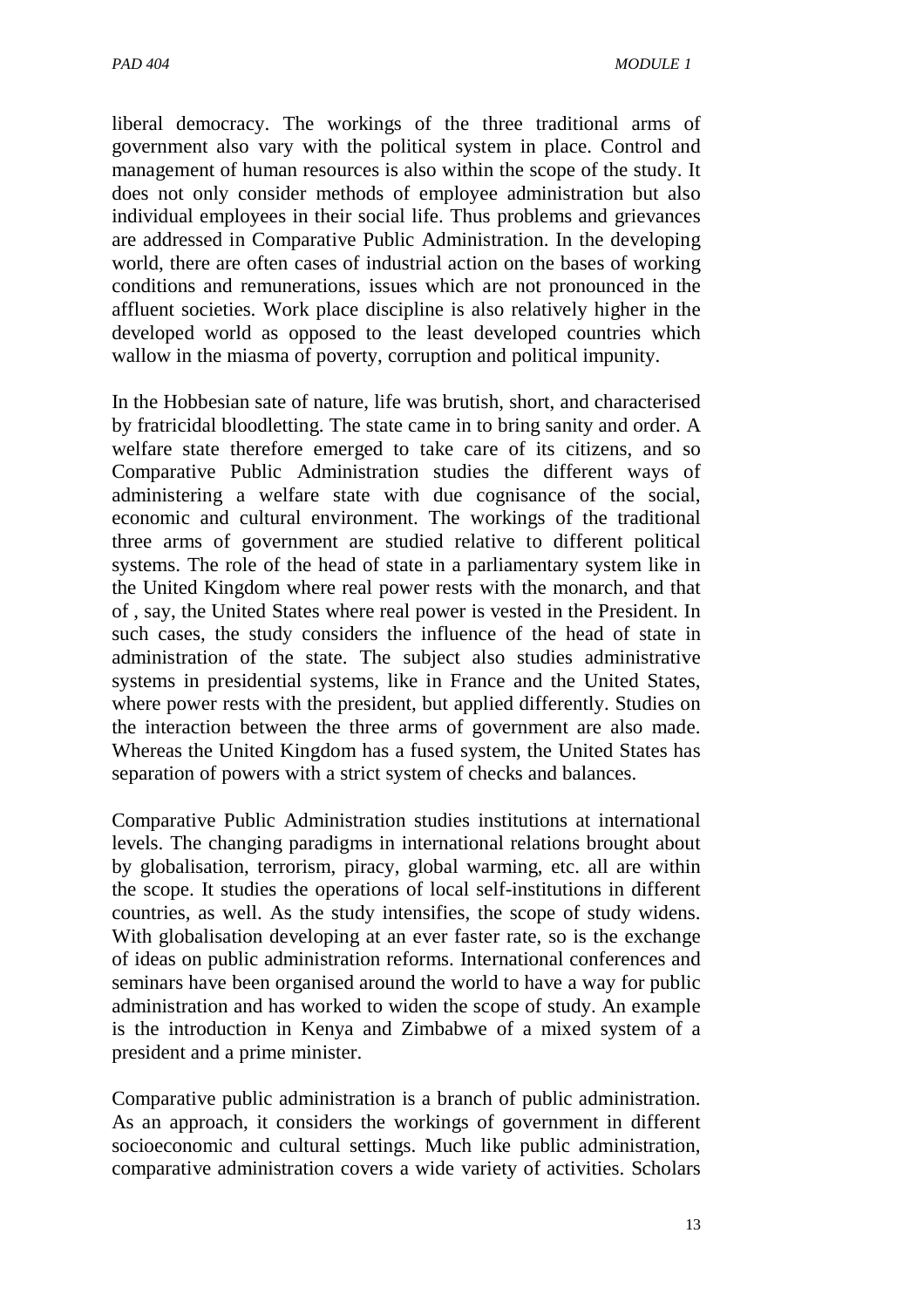employing the comparative approach focus on a wide variety of issues including public policy making and implementation in both the developed and developing areas. Comparative administration seeks to strengthen our understanding of broader public administrative processes by trying to expand the empirical basis of the field.

By taking a keen look at administrative processes in all socio-economic and ecological settings, we have a more holistic view of the larger field. Persuasive justifications for the comparative method are well documented (Heady 2001: 6). In brief, formulating general principles of administration requires a larger pool of cases and hence the need to study diverse administrative institutions and processes. To dismiss or minimize administrative processes in areas populated with more than two-thirds of the world's population is to have a narrow frame of reference in the larger public administrative enterprise. Statistically, theory building benefits from including analyses from a wide variety of cases. Although the comparative method has obvious strengths, it has serious flaws as well. Chiefly, ecological, historical, and cultural conditions determine lens through which we view other societies (Rowatt, 1998; Rockman and Aberbach, 1998).

However, Comparative study of public administration necessarily associates itself with the other mainstream of social sciences whereby conventional systematic comparison can be made. The mainstream includes economics, political science, sociology and psychology. Interestingly, it is because of comparative approach of public administration, that the American oriented study of the discipline is checked. No longer will public administration theories be based on the exceptional American experiences.

Goodsell in his article entitled "The New Comparative Administration: A Proposal" (1981) recommended that the scope of comparative public administrative should be extended to cover comparisons at supranational and sub-national levels of analysis. To him, it should embrace all studies of administrative phenomena where the comparative method in some guise is explicitly employed. According to Jong S. Jun, the comparative public administration did not deal with comparison of methods and strategies of organisation change and organisational development in a cross-cultural context. Hence, he suggested that the revival in comparative studies must incorporate these aspects.

Initially, the Comparative Administrative Group (CAG) has focused development administration as the Third World problem. But, today it also includes understanding of a country's public administration in its global context. In 1987, Heady demonstrated how comparative analysis imported foreign models and practices which have contributed in the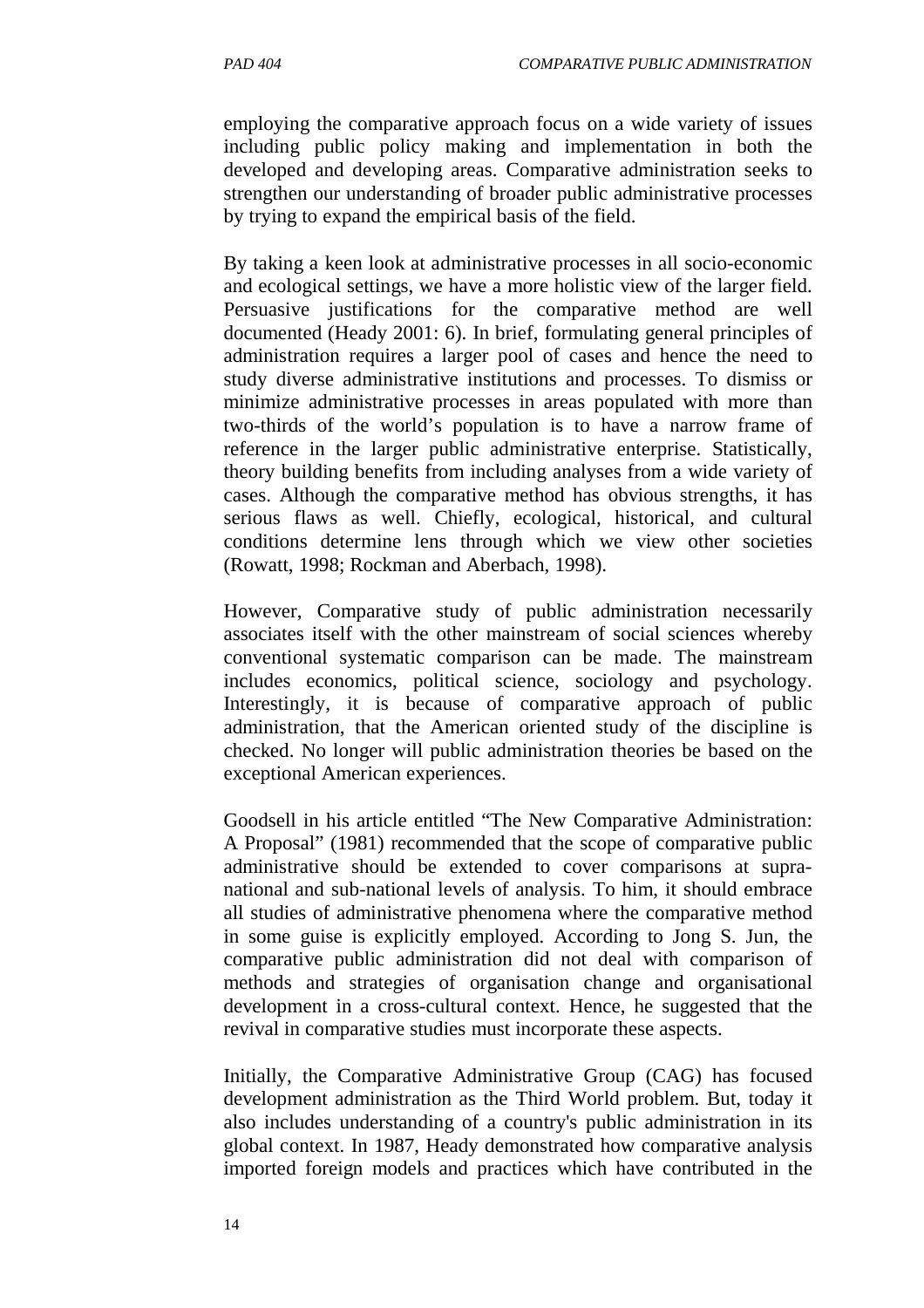shaping of the American political and administrative institution. It was estimated between 1980 and 1990 that nearly 253 comparative public administration articles appeared in 20 different journals across the world. 16 Comparative methods have also been adopted in many articles published in some of the Indian journals. The Indian Journal of Public Administration has published a volume on comparative public administration in 1985. The area for comparative research is wide enough to accommodate the problems of developed and underdeveloped countries. The major areas of research are bureaucracy, public policies, behaviour of employees, motivation, finance, developmental aspects of administration, administrative set-up, etc.

Therefore, it can be deduced that the comparative public administration covers the following specific areas thus:

- 1. Comparative public administration deals with the comparison of administrative systems, structures, organization, functions and methods of all types of public authority engaged in administration, whether national, regional or local and whether executive or advisory. It also deals with the comparison of the Functions of administrative authorities including executive, legislature and judicial functions.
- 2. A comparative study of various forms of control over administration.
- 3. A comparative study of personnel administration and its problems.
- 4. Comparative study of functional administration such as Educational administration, Social administration.
- 5. Comparative foreign administration.

In short, applied administration has to be studied on comparative basis, country-wise, department or function- wise, governmental level- wise, historically and internationally.

However, the Comparative public administration studies can be conducted at three analytical levels, that is, macro, middle-range and micro levels.

**(a) Macro studies**: Theses focus on the comparisons of whole administrative systems in their proper ecological contexts. For instance, a macro study would involve a comparison of the administrative systems of India and Great Britain or Nigeria and Senegal. It will comprise detailed analysis of all important aspects and parts of the administrative system of the two nations. It will be comprehensive in its scope. Though the studies of macro level are rare, they are not impossible to be taken up.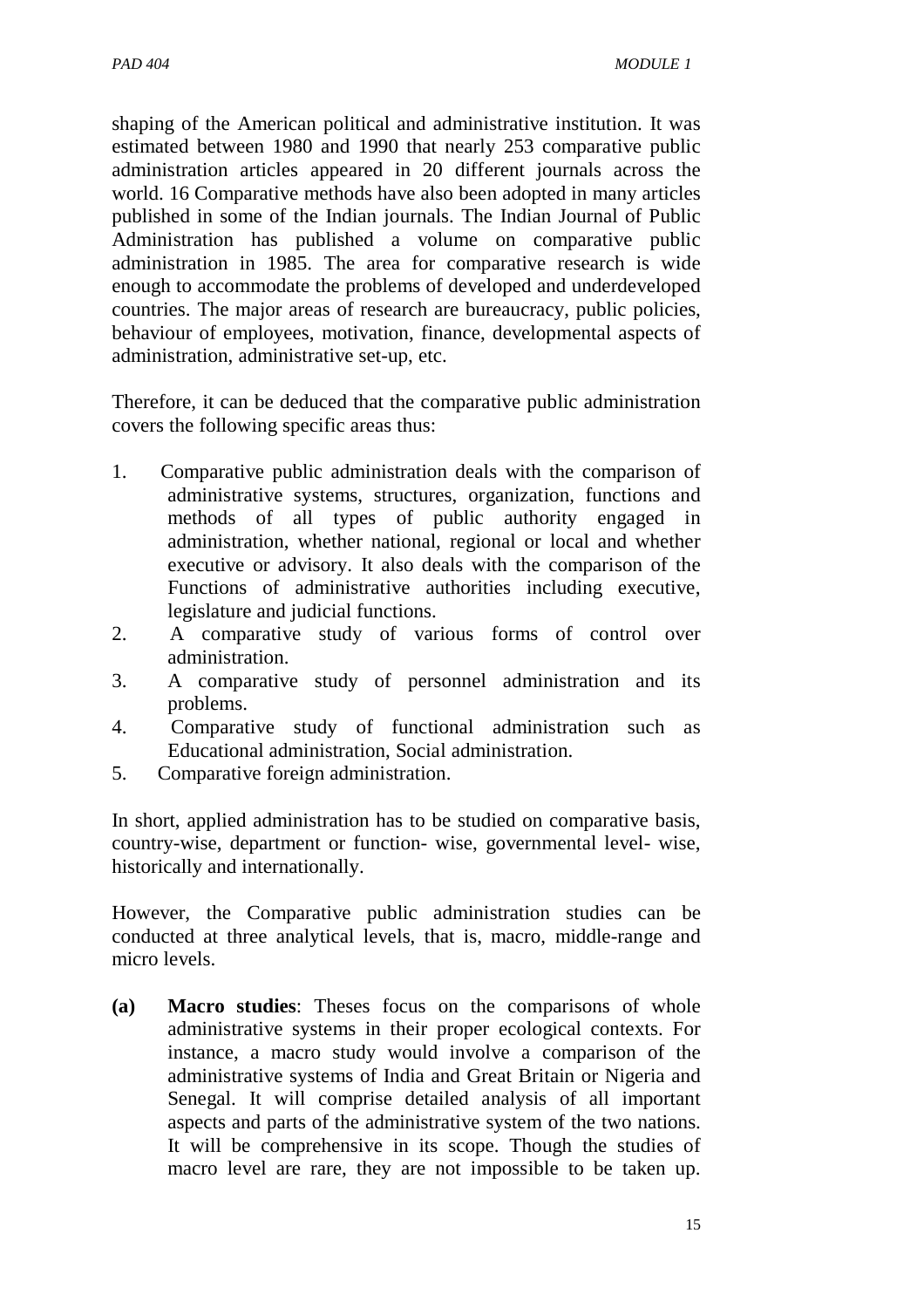Generally, the relationship between an administrative system and its external environment is highlighted in the macro level studies.

- **(b) The Middle-range studies**: Theses are on certain important parts of an administrative system that are sufficiently large in size and scope of functioning. For instance, a comparison of the structure of higher bureaucracy of two or more nations, comparison of agricultural administration in two or more countries or a comparison of local government in different, countries will form part of middle range studies. For instance, the Nigerian local government system can compare to that of Britain.
- **(c) Micro studies**: These relate to comparisons of an individual organization with its counterparts in other settings. A micro study might relate to an analysis of a small part of an administrative system, such as the recruitment or training system in two or more administrative organizations: Micro studies are more feasible to be undertaken and a large number of such studies have been conducted by scholars of Public administration In the contemporary Comparative public Administration, all the three types of studies may exist.

## **3.3 Traditional Versus Comparative Public Administration**

## **3.3.1 Traditional Public Administration**

In the first place, Public Administration is the bureaucracy of government, being the working machinery under which the state operates. The government exists for the good of the population/the state. According to Thomas Hobbes, in the absence of state, man's life is 'solitary, poor, nasty, brutish, and short' (Hobbes 1651). The same may be said of the absence of government, and therefore public administration.

The government has the responsibility of providing security, safeguard the fundamental human dignity and happiness for all. It is therefore charged with serving the proletariat against bourgeoisie exploitation and vice versa (the dictatorship of the proletariat). Anticorruption and antipoverty campaigns are a part of the commitment of public administration in a political system. However, here is a global clamour for democracy, a nebulous concept connoting communalism and pluralism which may be based on irrational decisions. This sharply contrasts bureaucratic coordination on the basis of professionalism, elitism and hierarchical system of operation. The nexus between bureaucracy and democracy is thus provided by public administration (Henry, 2007:3).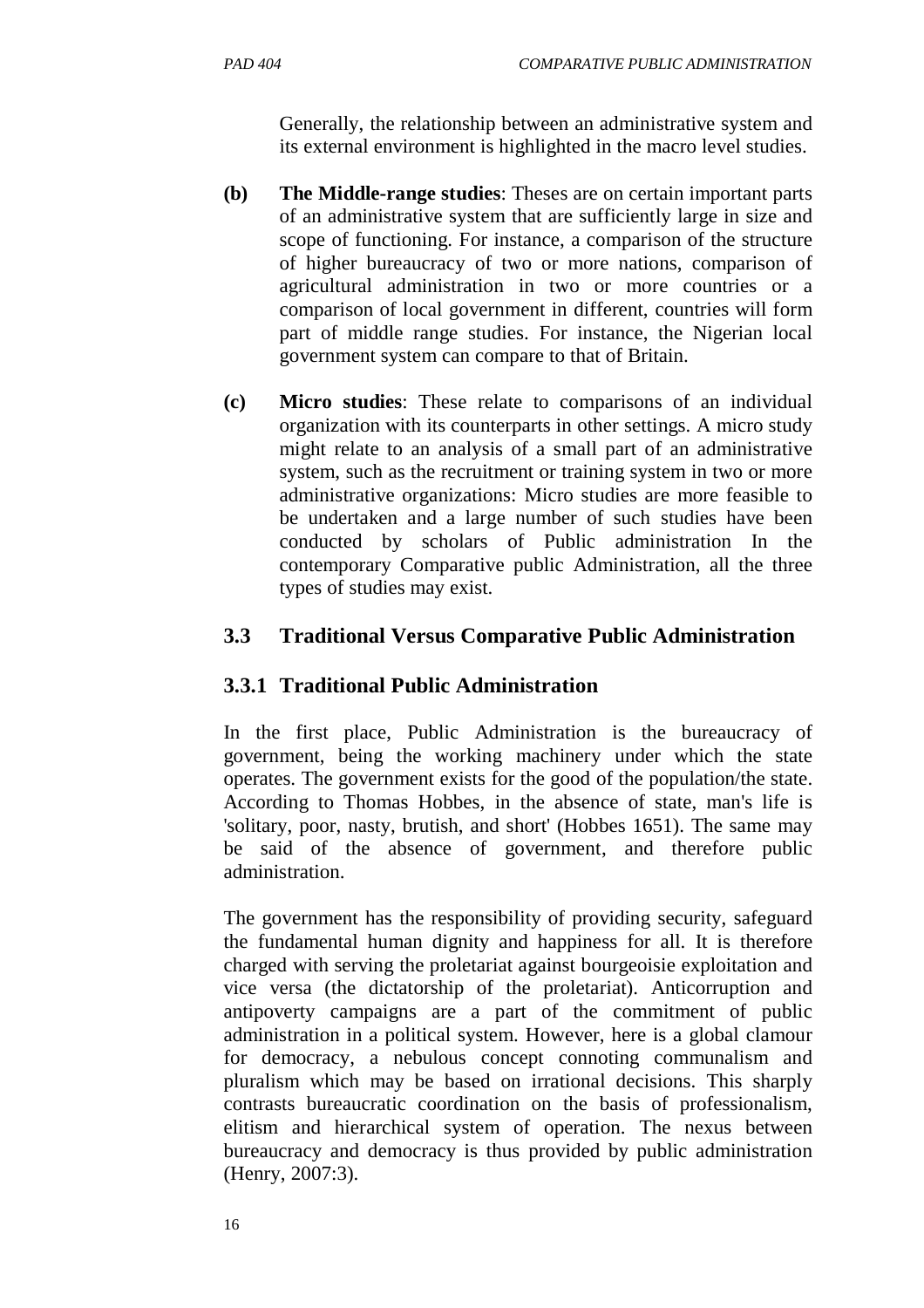Public Administration is the act of implementing public policies, as feedback is relayed to the policy makers. It is government in action, a collective effort of getting things done in accordance with the laid down procedures and within the legal framework. Various scholars have come up with various definitions, all of which have a hinge on the public. It "pre-supposes planned human activities by organising human and material resources" (Mukhi 1998, 2). L. D. White says it is that which "consists of all those operations having their purpose fulfilment or enforcement of public policy." In his words, former American President Woodrow Wilson defined it as a detailed and systematic application of law (Wilson 1941). To him, therefore, any application of law amounts to public administration.

Corson and Harris define public administration as "… decision making, planning the work to be done, formulating objectives and goals… establishing and reviewing organisations, directing and supervising employees … exercising control and other functions performed by government executives and supervisors. It is the action part of government: the means by which the purposes and goals of government are realised" (Harris and Corson 1963). It has been argued that public administration should be considered as the fourth arm of government, in addition to the known executive, judiciary and legislature (Barber 1972). This is because administration is quite different from the executive, as it comprises of bureaucrats. This is the full time professional civil service, with technical expertise in policy.

Different scholars still have different views on coverage of public administration. Some see it first and foremost as a policy science, thus categorise it as Political Science. These hold the integral view as they also believe public administration concerns itself with all activities and policies that go with administration. As a result, they lump ministers and legislators into one category of 'administrators.' Others conceptualise it as an art. Administrators are thus people who get things done through others, as managers. On their own, they cannot do the work.

As such, public administration provides a link between the three traditional arms of government, namely the legislature, executive and judiciary. It may be said to be supportive in each case, without which the arms cannot operate. As the establishment that interacts with the general public, public administration is part of the political process, and therefore helps in policy formulation through feedback mechanism.

#### **Elements of Public Administration**

• Public administration holds the administrative machinery and this is based on the principle of organisation.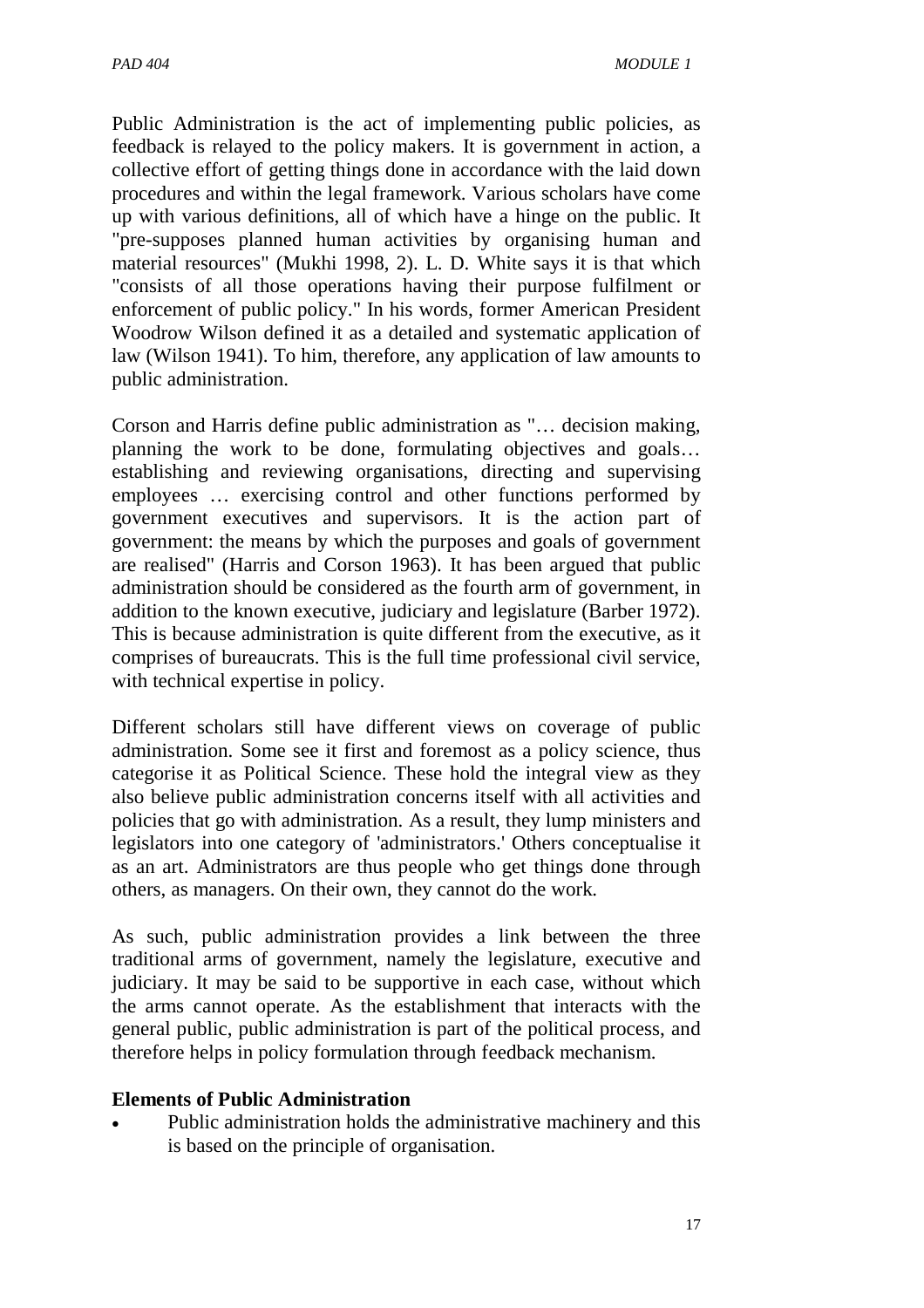- The subject deals with the staff, that is, the public servants and individuals.
- Finances are also a part of the commitments of public administration.
- Work study includes research of administrative resources and where they are available. This brings in material management as an element of public administration.
- Managerial techniques.

## **3.3.2 Comparative Public Administration**

Unlike the traditional or conventional public administration, **Comparative Public Administration** is *the study of two or more public administration systems, and then drawing parallels from them.* It has to do with an analysis of the operations of the system in question, for the purpose of finding the strengths and weaknesses. Generally, comparative studies present problems of a general nature (Rodgers, Greve and Morgan 1968), not necessarily concerned with one particular society. It brings out a general view of phenomena, drawing parallels for betterment of the system in question. Through the study, new ideas are generated thus according new solutions to existent problems on the basis of an analytical approach. As the society is dynamic, it becomes imperative to reinterpret and re-evaluate administrative structures to be in line with the ever changing trends in life. This is best done through Comparative Public Administration. A comparative study is usually done on an interdisciplinary format, thus encouraging more analysis on social phenomena. In discussing the subject, it is imperative that Public Administration be defined.

However, as rightly observed by Nicholas Henry, comparative public administration is different from traditional or American public administration in two respects:

- **(a)** Public administration is 'çulture-bound' (ethnocentric) while comparative public administration is 'cross-cultural' in its orientation and thrust. In 1936, L.D. White observed that a principle of administration is as useful a guide to action in the public administration of Russia as of Great Britain, of Iraq as of United States. But later Robert Dahl (in 1947) and Dwight Waldo (in 1948) pointed out that cultural factors could make public administration on one part of the globe quite a different animal from public administration on the other part.
- **(b)** Public administration is "practitioner-oriented" and involves the "real world", whereas comparative public administration attempts to the "theory-building" and "seeks knowledge for the sake of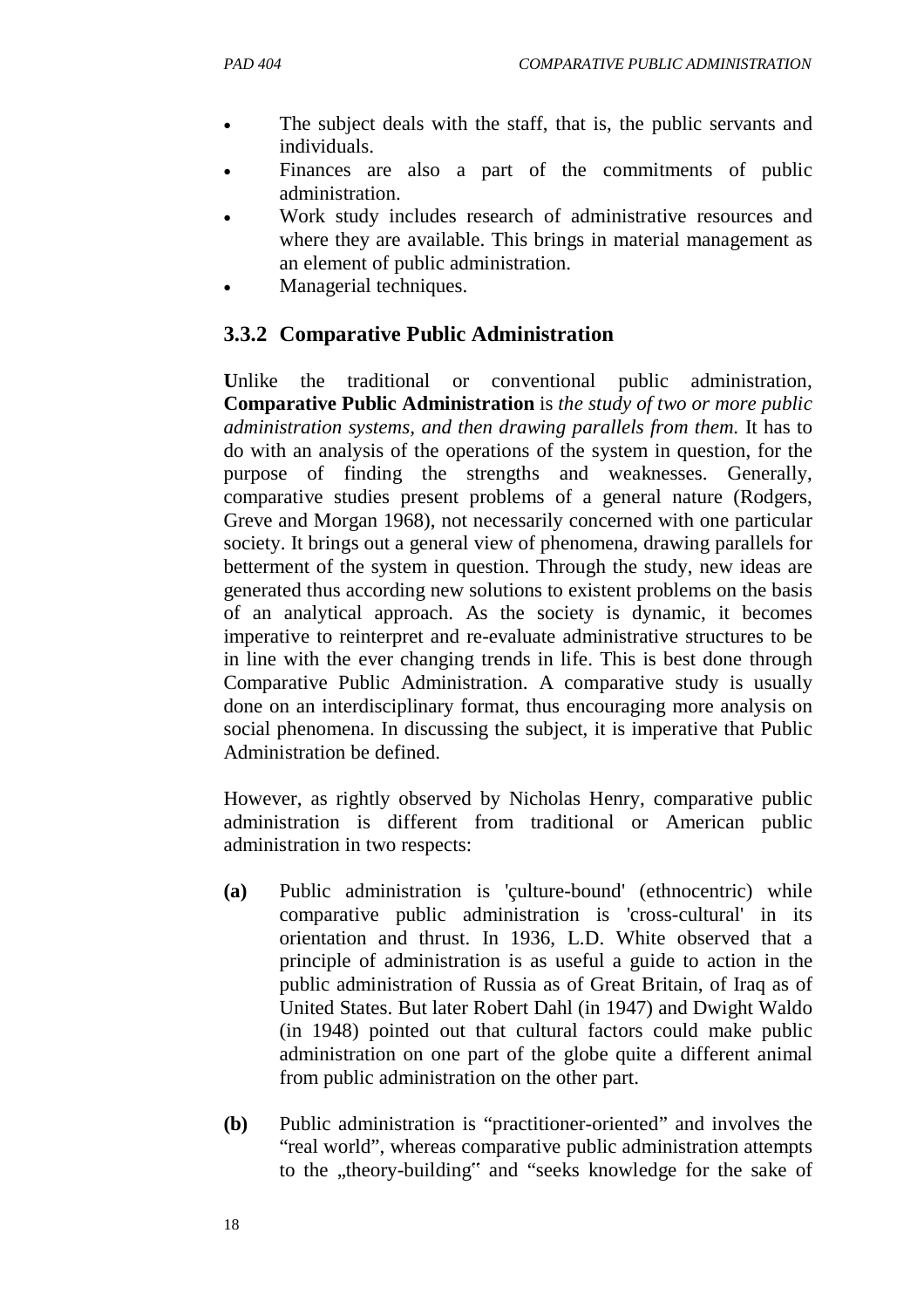knowledge". In brief, the comparative public administration has a purely scholarly thrust, as opposed to professional.

From the foregoing, it is apparent that Comparative administration is the only hope for the growth and development of public administration in the near future. Exposure to foreign, often non-western, governmental systems and cultures has stimulated a sense of "comparativeness" in general and in particular raised questions either about the appropriateness or the sheer possibility of transferring familiar administrative devices or applying what had been presumed to be good or scientific principles of administration.

#### **SELF-ASSESSMENT EXERCISE**

Briefly distinguish between traditional and comparative public administration.

## **4.0 CONCLUSION**

Comparative public administration is a cross-cultural public administration. The area for comparative research is wide enough to accommodate the problems of developed and underdeveloped countries. The major areas of research are bureaucracy, public policies, behaviour of employees, motivation, finance, developmental aspects of administration, administrative set-up, etc.

However, in terms of comparison, Arora is of the view that traditional public administration literature is primarily descriptive rather than analytical, explanatory and problem- oriented. Essentially, it is "noncomparative" in character, for despite the study of governments of several countries, cross- temporal analysis and explanations were rare. It also lacked techniques and concepts to undertake such studies, especially of the non-western areas. It is accepted that control, communication, planning, organisation, co-ordination, and even efficiency and economy have major relevance to the study of comparative public administration. It is an established fact that the cross-cultural dimension of public administration has a promise and a future in the development of a science of public administration.

Comparative administration is the only hope for the growth and development of public administration in the near future. Exposure to foreign, often non-western, governmental systems and cultures has stimulated a sense of "comparativeness" in general and in particular raised questions either about the appropriateness or the sheer possibility of transferring familiar administrative devices or applying what had been presumed to be good or scientific principles of administration. It is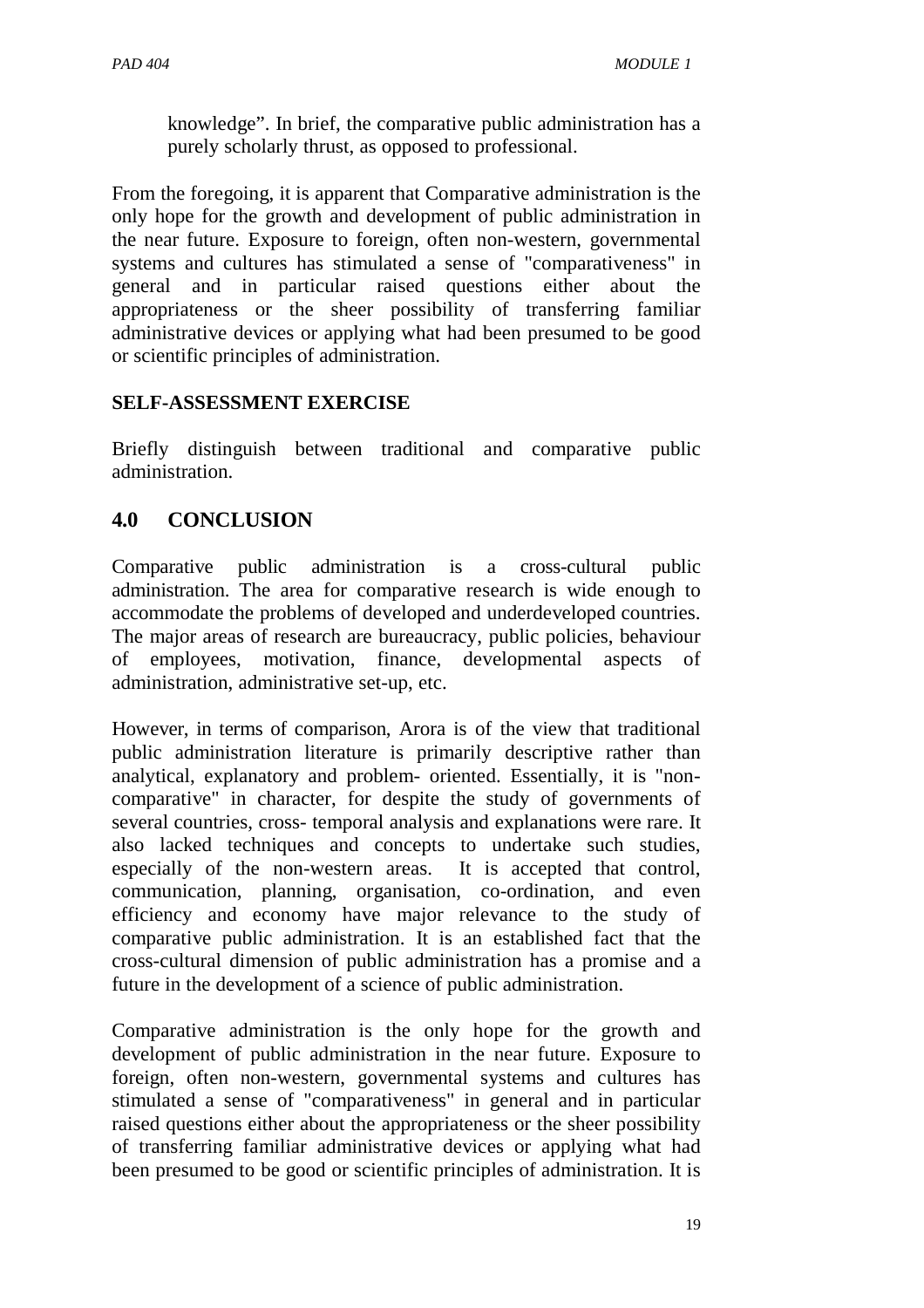now clear that those students of comparative politics and comparative public administration who were engaged in the study of political institutional processes and socio-economic environments were actually studying public administration from the point of view of comparison. This comparativeness from the cultural point of view or ecological points of view forms part of this sub-discipline.

## **5.0 SUMMARY**

The unit discusses the brief definition of traditional and Comparative Public Administration, the scope of comparative public administration and the relationship or rather the difference between the Traditional public administration and comparative public administration. Comparative public administration deals with administrative organisations or systems pertaining to different cultures and settings whose similar or dissimilar features or characteristics are studied and compared in order to find out "causes" or "reasons" for efficient or effective performance or behaviour of administrators, civil servants or bureaucrats. The scope of comparative public administration is still widening in the quest of the states to devise an effective way of strengthening the civil service towards attainment of national goals.

## **6.0 TUTOR-MARKED ASSIGNMENT**

Discuss the concept of comparative public administration and outline the major differences between traditional public administration and comparative public administration.

## **7.0 REFERENCES/FURTHER READINGS**

- Arora, Ramesh K. (1972). *Comparative Public Administration: An Ecological Perspective.* New Delhi: Associated Publishing House.
- Barber, Michael P. (1972). *Public Administration.* London: McDonald and Evans Limited.
- Basu, R. (2004). *Public Administration: Concepts and Theories*. New Delhi: Sterling Publishers Private Ltd.
- Eneanya, A.N. (2010). *Comparative Public Administration and Public Policy: Theories and Applications*. Lagos: University of Lagos Press Ltd.
- Harris, J.P. and Corson, J.J. (1963). *Public Administration in Modern Society.* London: McGraw Hill.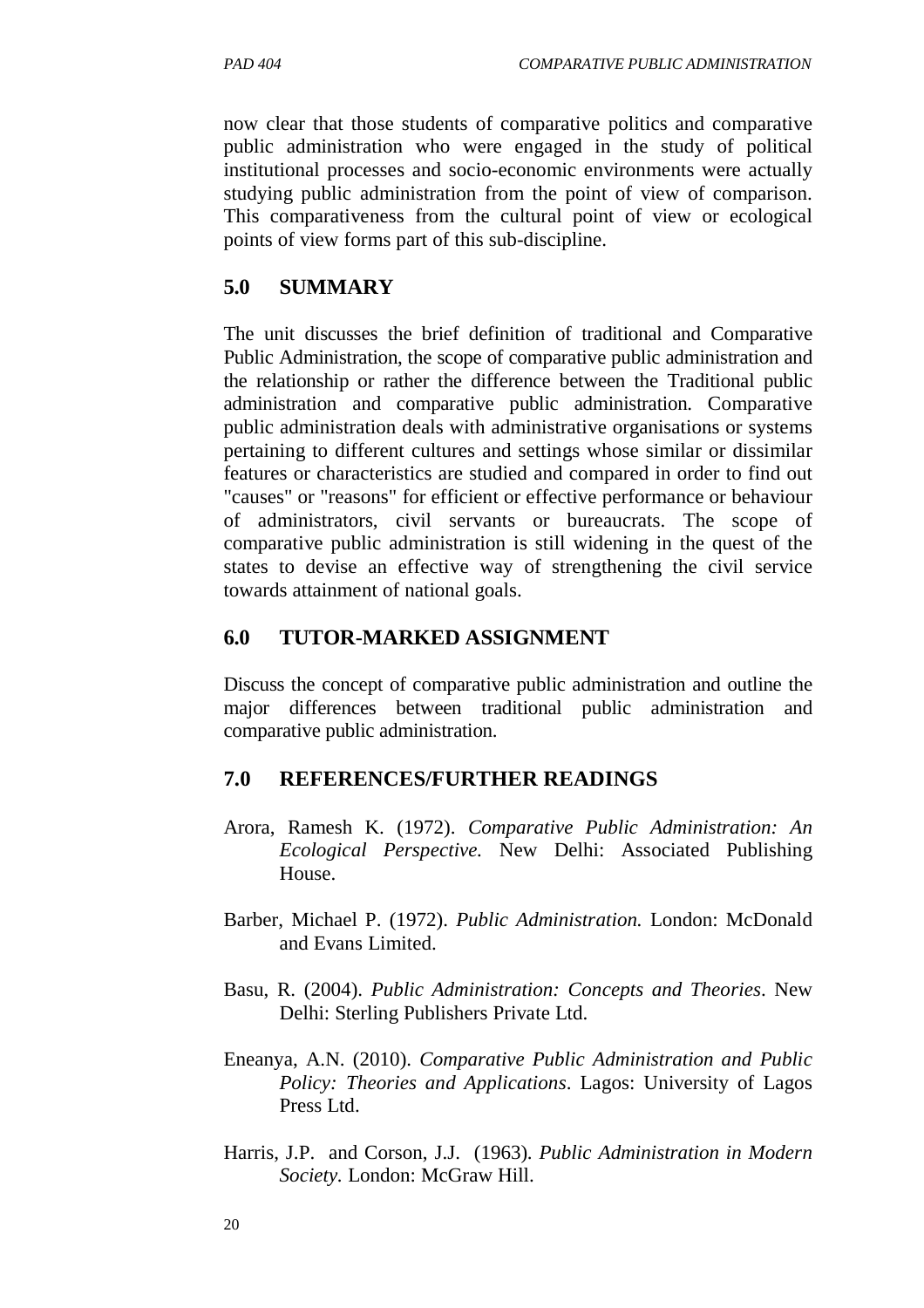- Heady, F. (1979). *Public Administration: A Comparative Perspective*, 2nd edition. New York: Mariel Dekker.
- Henry, Nicholas. (2007). *Public Administration and Public Affairs.* 10th Edition. New Delhi: Prentice-Hall Inc.
- Hobbes, Thomas. (2009). "Project Gutenberg EBooks." *Project Gutenberg.* Edward White. 1651. (Accessed February 19, 2009).
- National Open University of Nigeria (NOUN) (2013). Comparative Public Administration (MGS 783).
- Mukhi, H. R. (1998). *Comparative Public Administration.* Delhi: Surjeet Book Depot.
- Rodgers, Barbara N., John Greve, and John S. Morgan. (1968). *Comparative Social Administration.* Edited by Brian Chapman. London: George Allen and Unwin Ltd.
- Sharma, M.P, Sadana, B.L., and H. Kaur (2011). *Public Administration in Theory and Practice.* New Delhi: Kiah Mahal Publishers.
- Wilson, Woodrow. (1941). "The Study of Administration." *Political Quarterly*.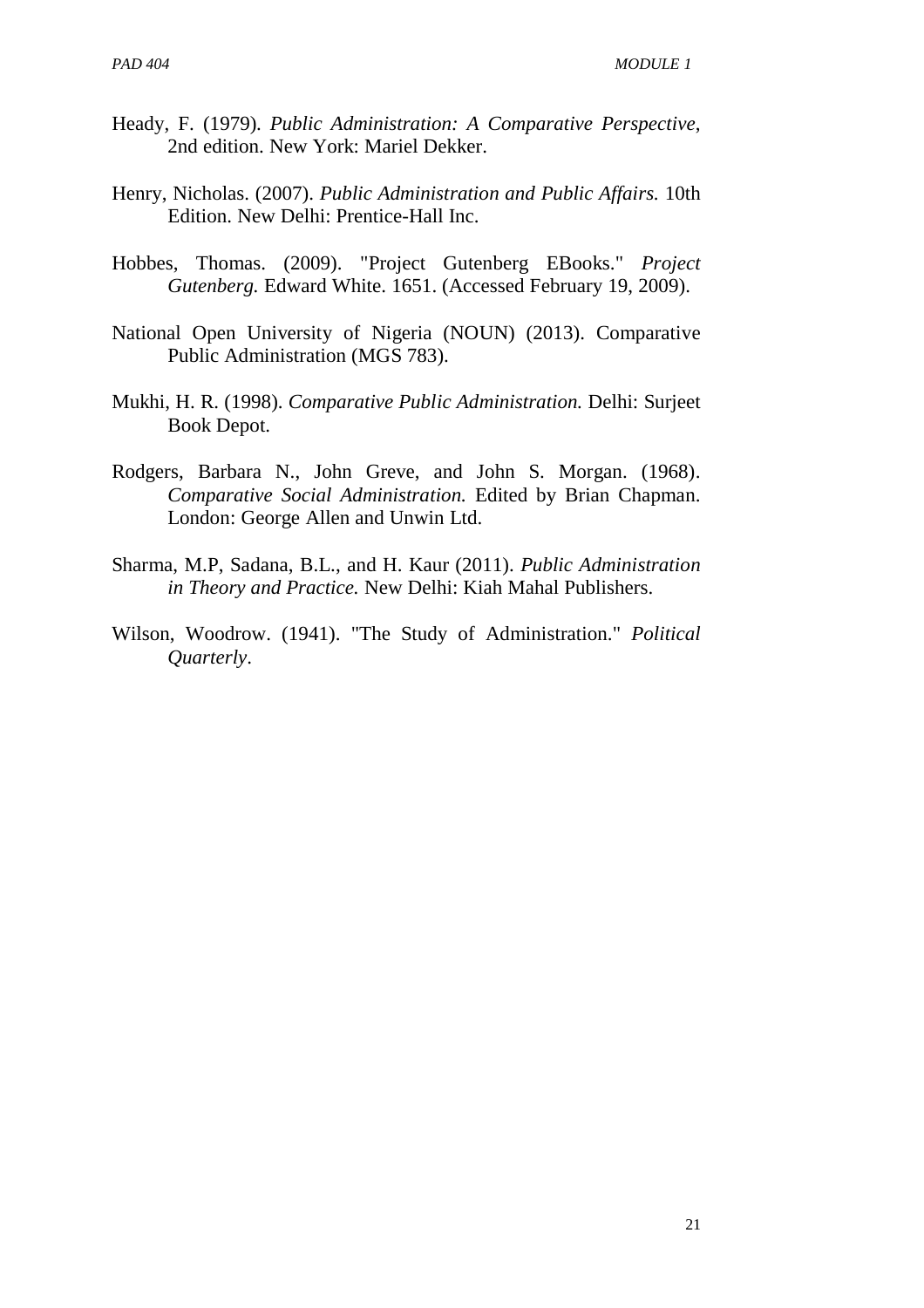## **UNIT 3 SIGNIFICANCE OF COMPARATIVE PUBLIC ADMINISTRATION STUDY**

### **CONTENTS**

- 1.0 Introduction
- 2.0 Objectives
- 3.0 Main Content
	- 3.1 Significance/Rationale of Comparative Public Administration Studies
	- 3.2 Prospects of Comparative Public Administration Studies
- 4.0 Conclusion
- 5.0 Summary
- 6.0 Tutor-Marked Assignments and Answers
- 7.0 References/Further Readings

# **1.0 INTRODUCTION**

In the previous unit, we have attempted a brief definition of the traditional public administration and comparative public administration, the scope of comparative public administration and the differences between traditional and comparative public administration. Here, attempt will be made in looking at the significance of Comparative Public Administration studies and the prospects of same. According to the political scientist W.A. Welsh comparison is the basis of concept formation. People assign some characters (term or concept) to things that seem similar to one another. Also, Dahl (1947) once remarked that in order to establish science of public administration, it has to be necessarily on comparative basis. Thus, the needs or benefits of engaging in comparative studies in public administration cannot be over emphasized.

## **2.0 OBJECTIVES**

At the end of this unit, you should be able to:

- identify and explain the significance of CPA
- know the prospects of CPA

## **3.0 MAIN CONTENT**

## **3.1 Significance of Comparative Public Administration studies**

Comparison is essential to our understanding of public administration. It has been claimed that one important dimension of science is to make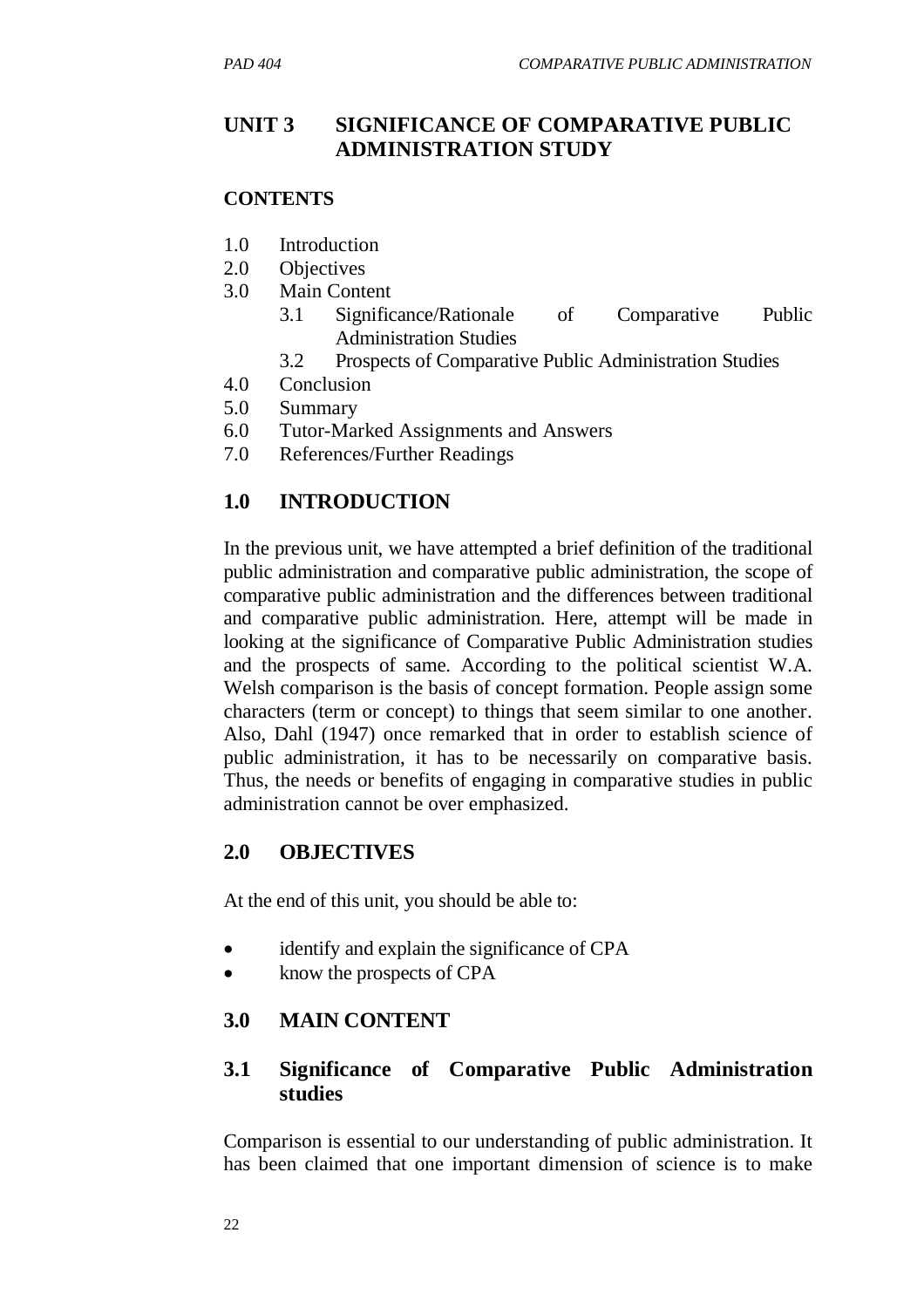comparison. In the process of theory building and in the process of interchange of ideas among human beings, comparison is quite imminent. Through comparison a scientific development of knowledge is quite essential or possible. For instance, we call organisations that are under the total control of the government as departmental organisations that offer service to the public at large. We also separate 'public corporations' from departmental organisations that also lend service to the people, but which do not come under the total control of the government, obviously, in order to differentiate these two different types of organisation, we have comparative domain of control exercised by the government. Here 'control by the government' is the common framework of analysis of these two organisations or what we refer as 'concepts' that binds upon these organisations.

The second rationale for comparison is for the sake of classification. Once we have decided that we are going to talk about organisations, we need to determine what characterises an organisation. We want to use basis for classifying them. Traditionally, we have classified organisations primarily into three types-departments, public corporations and independent regulatory commissions. How we decide to classify our concepts depends largely on our theoretical interests, that is, on what we are hoping, to explain. When we want to differentiate the public organisations in terms of their sphere of autonomy from the government ('control, it means that we establish a reasonable paradigm for comparison. First, we go on to classify them into several categories. Then we have to compare them to identify similarities and differences among them.

 After establishing the concepts and categories of classification, we can move on to put them in a particular theoretical framework that we can use for our research purpose. A theoretical framework is really just an explicitly stated set of explanations and hypotheses about how we think certain selected aspects of reality operate. These expectations and hypotheses must be verified, i.e., they should be compared with reality. They must be repeated several times to test accuracy. Therefore, comparison is crucial when we test accuracy in different situations or conditions. It must be remembered that we are comparing certain things only similar framework.

Thirdly, the process of deriving general statements of relationship between specific administrative phenomena with various settings is known as induction. Comparison is an important part of induction. Sometimes, research scholars by a logical process move from a more general statement to a more specific one. Obviously, comparison is crucial to deduction since the validity of using a given deduction to test a general proposition depends substantially on the degree of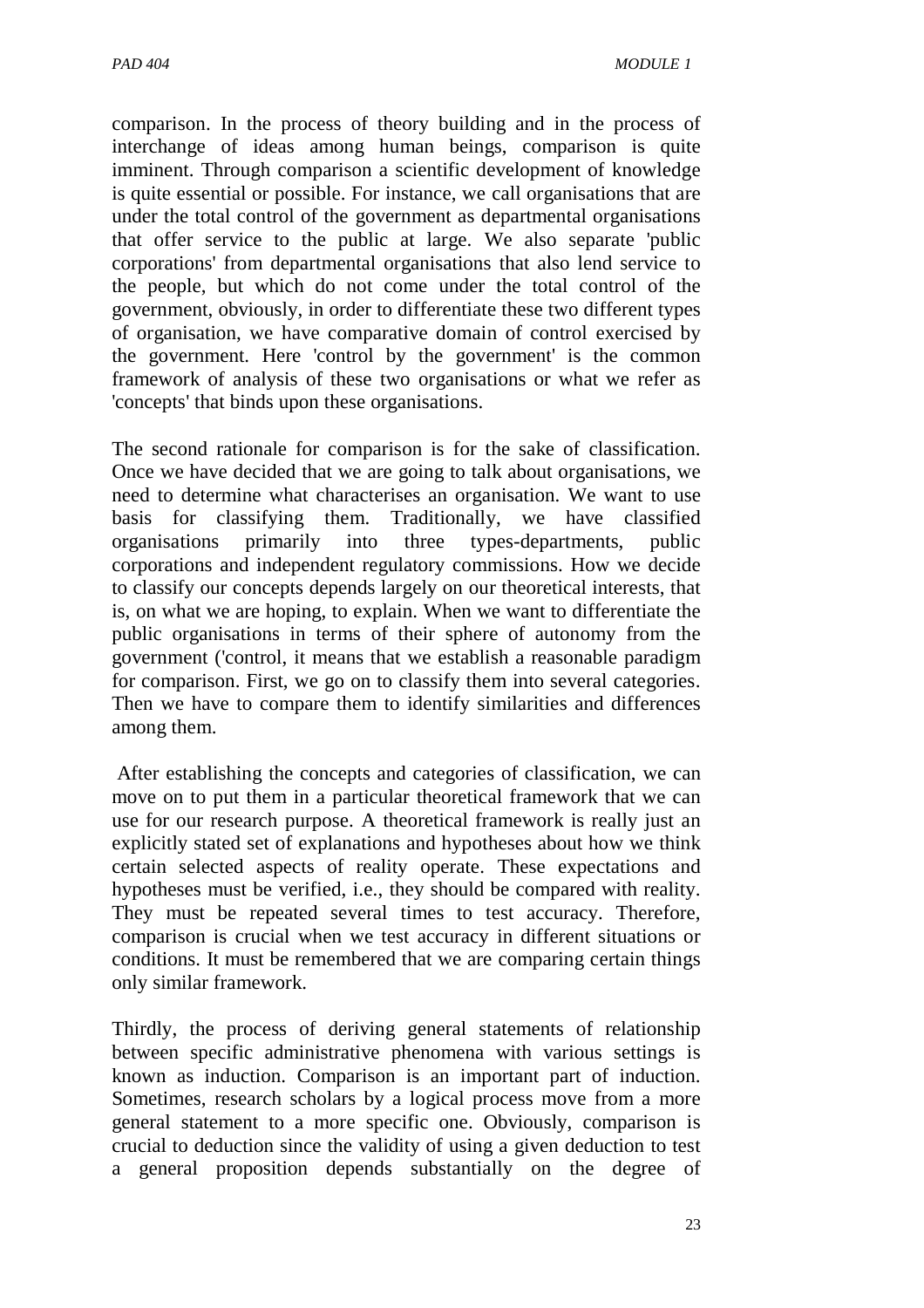comparability between concepts of the general statement and the concepts of specific statement. The above discussed matter is the process of scientific inquiries. It is undeniable that the scholars of public administration have relatively little knowledge of public administration in other countries. This is unfortunate because the increasing amount or interaction across national boundaries demands a considerable understanding of the administrative practices of others.

In addition, the CAG has made a significant contribution to the field of public administration, Arora identified the four elements of (comparative public administration) its contribution, viz:

- 1) It has widened the horizons of public administration.
- 2) It has opened the doors of the discipline to all kinds of social scientists.
- 3) It has made the scope of the field more systematic by studying different administrative systems in their ecological settings.
- 4) It has stimulated interest on the part of its members in the problems of developing administration.

According to Chaturvedi, the various contributions of comparative study in public administration are:

- (i) It has helped to eliminate the narrowness of provincialism and regionalism.
- (ii) It has broadened the field of social science research, which was earlier confined to cultural limitations.
- (iii) It has led to a greater scientific outlook in theory construction.
- (iv) It has encouraged the process of broadening the field of social analysis.
- (v) It has played an important role in making the subject of public administration broader, deeper, and useful.
- (vi) It has brought politics and public administration closer to each other.

In early 1980s, a number of scholars started a movement for revival of comparative public administration. They made efforts to arrest the downward trend of the field and to give a fresh life to it. These scholars included Ferrel Heady, Charles T. Goodsell, Jung S. Jun, Milton Esman, G.E Caiden, Naomi Caiden, and others. Ferrel Heady, who spearheaded the resurrection attempts, emphasized that: At this juncture, what comparative public administration needs is not prolonged post mortem of the past contributions but vigorous pursuit of attractive new opportunities.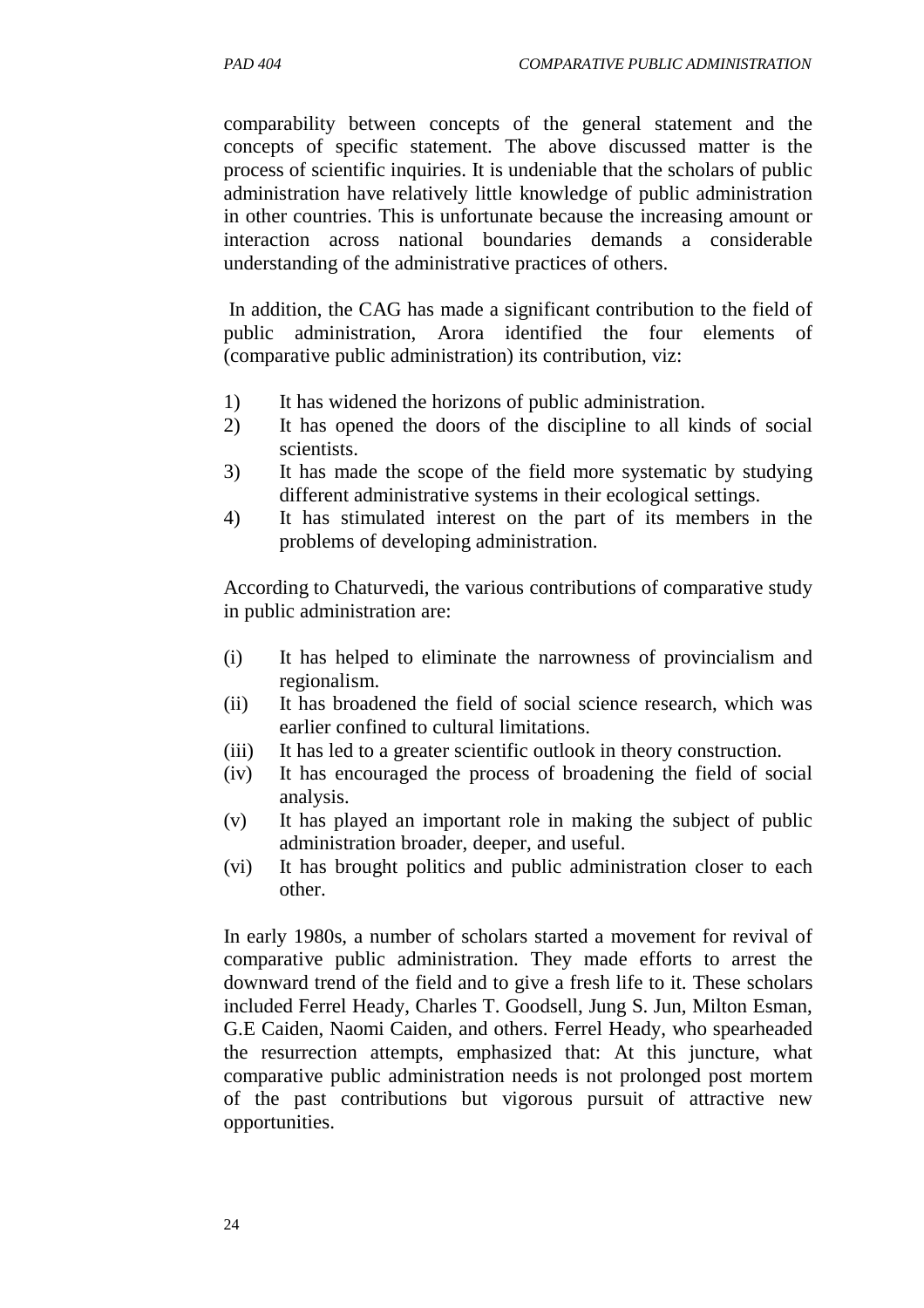Therefore, as a Master's student of NOUN and as an administrator comparative public administration is relevance in the following ways:

- Generalizations relating to administrative structures and behaviour emerging out of comparative studies in different nations and cultures can help in formulating theoretical constructs which can provide a scientific basis to the study of public administration.
- It contributes to a greater understanding of the individual characteristics of administrative systems functioning in different nations and cultures. It also helps in explaining factors responsible for cross-national and cross-cultural similarities as well as difference in the administrative systems.
- It helps administrators, policy makers, and academicians to examine causes for the success or failure of particular administrative structures and patterns in different environmental settings.
- It introduces us about the administrative practices followed in various nations so that we can adopt those practices which can fit in our own nations and system.

Importantly it has facilitated scientific and systematic study of public administration and in improving the knowledge about other administrative systems so that appropriate administrative reforms and changes can be brought about in different nations.

# **3.2 Prospects of Comparative Public Administration**

About the future of comparative public administration, Heady said that the "comparative perspective will become more prominent, enriching general public administration by widening the horizon of interest in such a way that understanding of one's own motivational system of administration will be enhance by placing it in a cross-culture setting. In the present era of globalisation and liberalisation, the interaction between the nations of the world has increased. In this context, the new thrust areas for an analysis of comparative public administration can include the following:

- 1) Human rights enforcement.
- 2) Disinvestment of public sector enterprises.
- 3) International interdependency of bureaucracies.
- 4) Study on citizen charter.
- 5) Role of people in promoting or resisting administrative reforms.
- 6) Debureaucratisation.
- 7) Role of private sector.
- 8) Role of voluntary agencies/non-governmental organisations.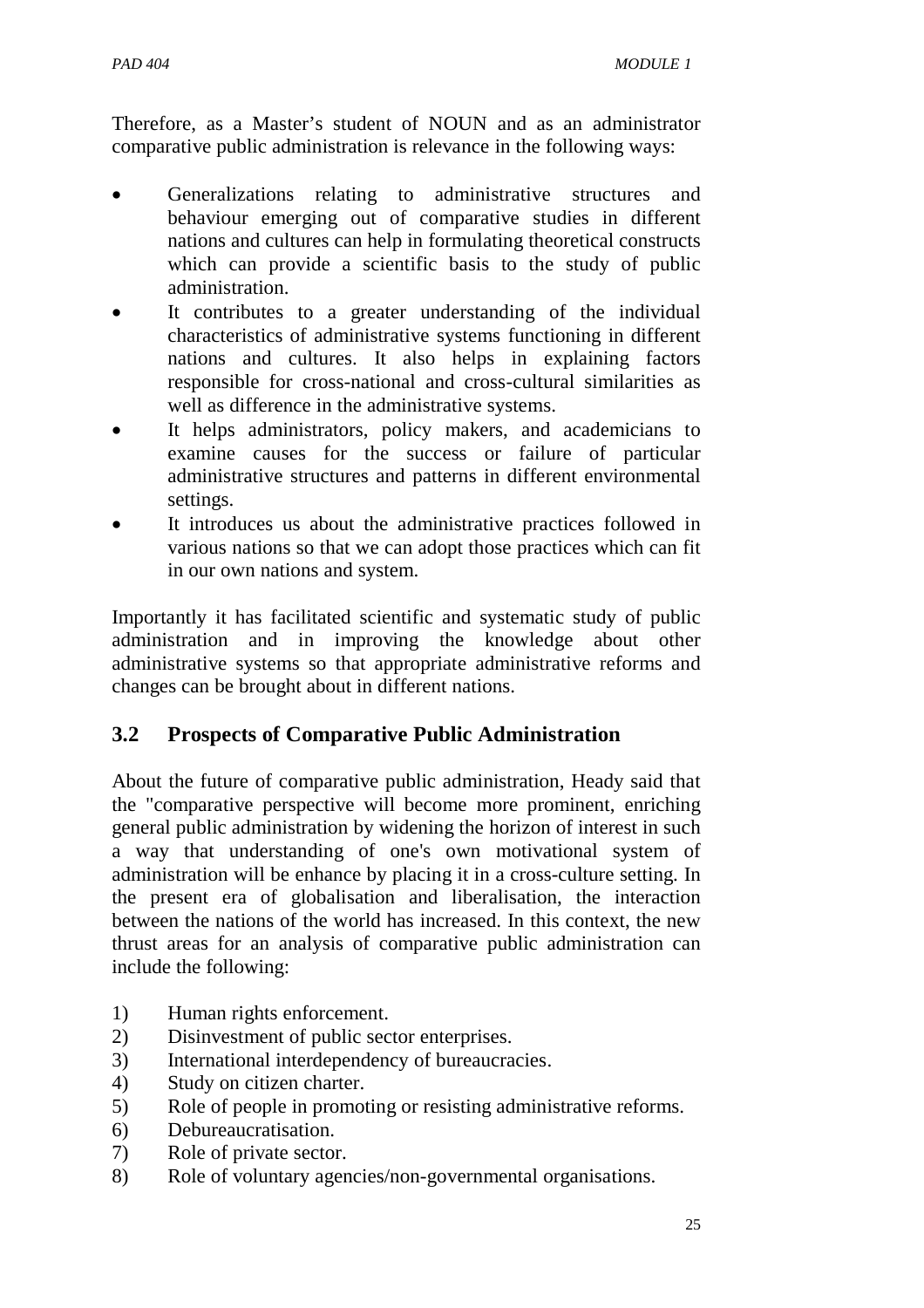#### **SELF-ASSESSMENT EXERCISE**

Outline four significance of comparative public administration according to CAG

#### **4.0 CONCLUSION**

The study of comparative public administration is very important in widening our horizon in relation to the administrative systems of other countries by emphasizing on both the weaknesses and strengths in order to determine the suitability of applying a particular system or otherwise. It also assist us in knowing why a particular system or approach is successful in one country but not in another country.

### **5.0 SUMMARY**

The unit features the significance and prospects of the study of comparative public administration. Comparative public administration paves way for making investigations capable of providing satisfactory solutions to the problems of public administration in different cultures. However, the future of comparative public administration is looked upon in relation to the new trend in applying the elements of new public management which has the features of capitalism.

### **6.0 TUTOR-MARKED ASSIGNMENT**

Identify and briefly discuss six (6) rationales for Comparative Public Administration study.

### **7.0 REFERENCES/FURTHER READING**

- Arora, Ramesh K. (1972). *Comparative Public Administration: An Ecological Perspective.* New Delhi: Associated Publishing House.
- Barber, Michael P. (1972). *Public Administration.* London: McDonald and Evans Limited.
- Basu, R. (2004). *Public Administration: Concepts and Theories*. New Delhi: Sterling Publishers Private Ltd.
- Harris, J.P. and Corson, J.J. (1963). *Public Administration in Modern Society.* London: McGraw Hill.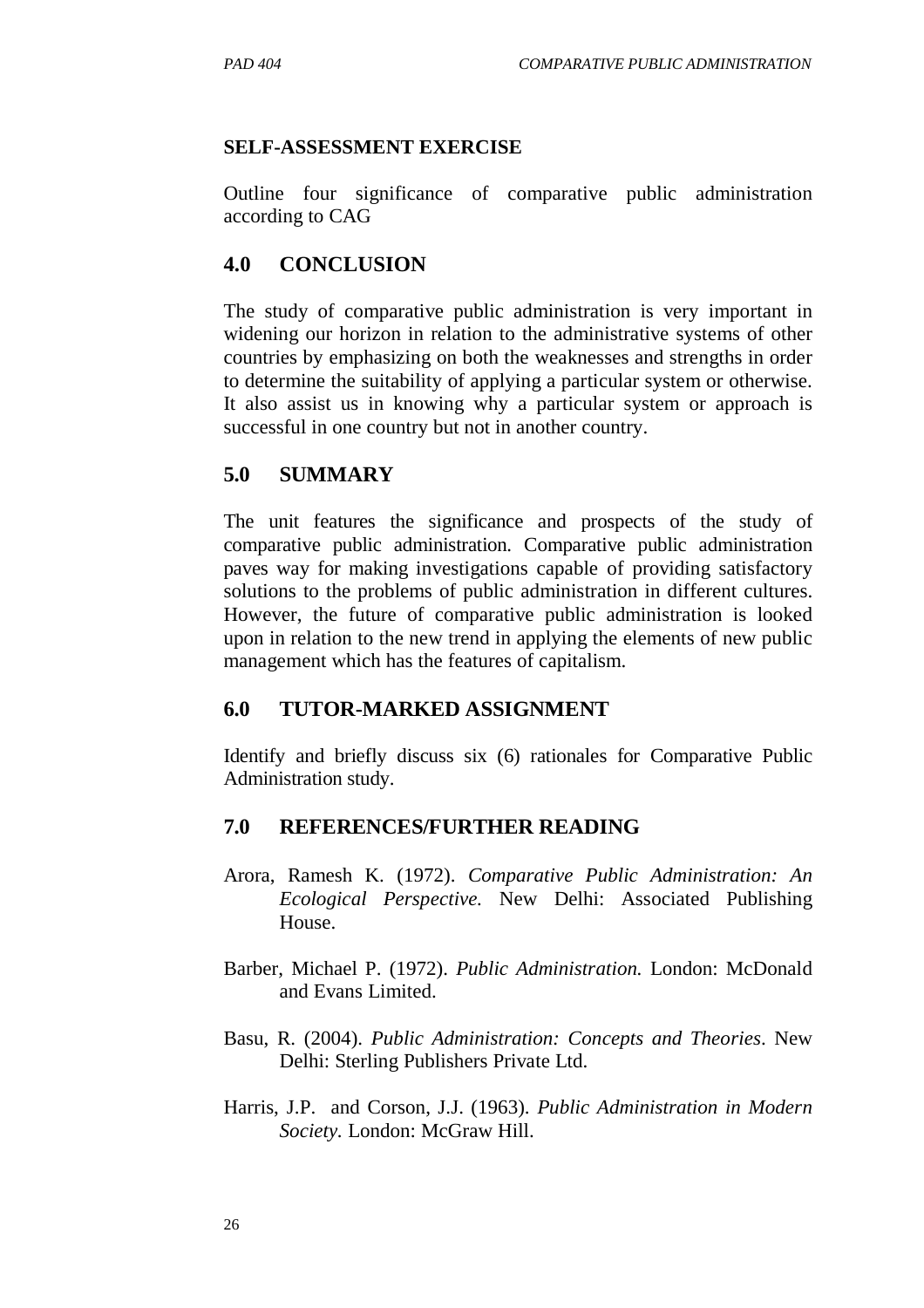- Heady, F. (1979). *Public Administration: A Comparative Perspective*, 2nd edition. New York: Mariel Dekker.
- Henry, Nicholas. (2007). *Public Administration and Public Affairs.* 10th Edition. New Delhi: Prentice-Hall Inc.
- Hobbes, Thomas. (2009). "Project Gutenberg EBooks." *Project Gutenberg.* Edward White. 1651. (Accessed February 19, 2009).
- Mukhi, H. R. (1998). *Comparative Public Administration.* Delhi: Surjeet Book Depot.
- Rodgers, Barbara N., John Greve, and John S. Morgan. (1968). *Comparative Social Administration.* Edited by Brian Chapman. London: George Allen and Unwin Ltd.
- Sharma, M.P, Sadana, B.L., and H. Kaur (2011). *Public Administration in Theory and Practice.* New Delhi: Kiah Mahal Publishers.
- Wilson, Woodrow. (1941). "The Study of Administration." *Political Quarterly*. *Theories and Applications*. Lagos: University of Lagos Press Ltd.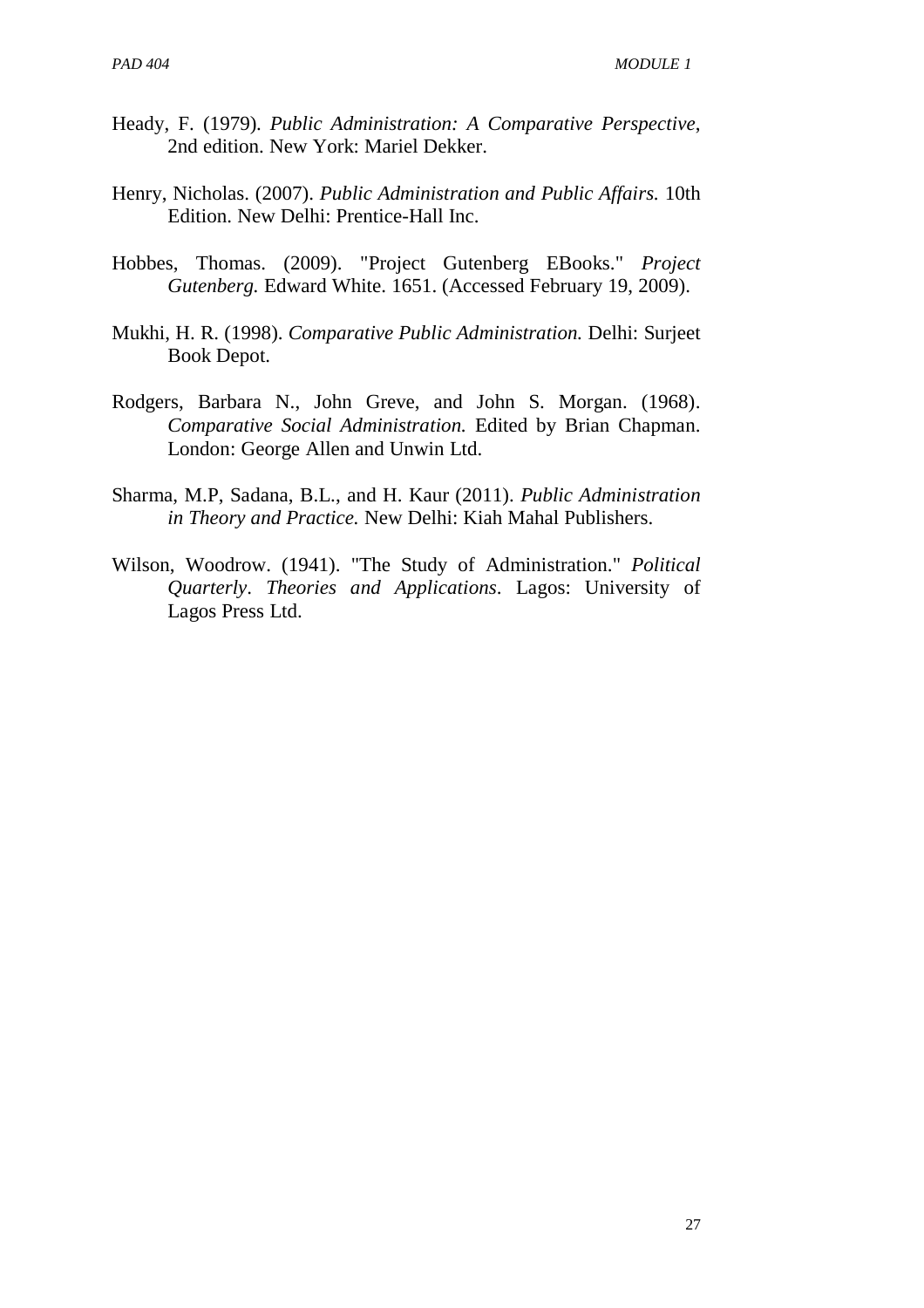### **UNIT4 MODELS OF COMPARATIVE PUBLIC ADMINISTRATION STUDY**

#### **CONTENTS**

- 1.0 Introduction
- 2.0 Objectives
- 3.0 Main Content
	- 3.1 Uses of Models
	- 3.2 Max Weber Model of Bureaucracy
	- 3.3 Down's Model.
	- 3.4 Dorsey's Information-Energy Model.
	- 3.5 Marthur's Model
	- 3.6 Development Model
	- 3.7 Riggs's Prismatic Model
	- 3.8 Problems of applying models
- 4.0 Conclusion
- 5.0 Summary
- 6.0 Tutor-Marked Assignment
- 7.0 References/Further Readings

### **1.0 INTRODUCTION**

Good day everyone. I hope you are enjoying your study here in NOUN. I am optimistic you are. The quest for comparative administration study resulted in the interdisciplinary approach of the discipline. However, many theories, concepts and models were borrowed from related disciplines. Riggs even went to the extent of borrowing terms and terminology from biological discipline. Critics point out that Riggs overreacted in borrowing technical terms from the most unrelated subjects. However, such a trend led to new conceptual framework and various studies of operational situations were made. Here the comparative administrative scholars sometimes speak a language strange to the ear of practising administrators. But, today the practising administrators, as well as academic specialists in public administration, have found comparative research of first importance to their work. Thus, this unit dwells into identifying and discussing the various Models of Comparative Public Administration, with emphasis on prismatic (sala) model, as well as the problems of applying the respective Models. However, the word model is treated in this unit as treated by Waldo, to mean simply the conscious effort or attempt to develop and define concepts or cluster of related concepts. It is useful in classifying data, describing reality and hypothesising about it. We must also distinguish between the term 'model' and 'theory'. In fact, both 'model' and 'theory' are used interchangeably. Generally speaking, 'theory' is more sophisticated tool than 'model'. However, Herbert Simon, Allen Newell,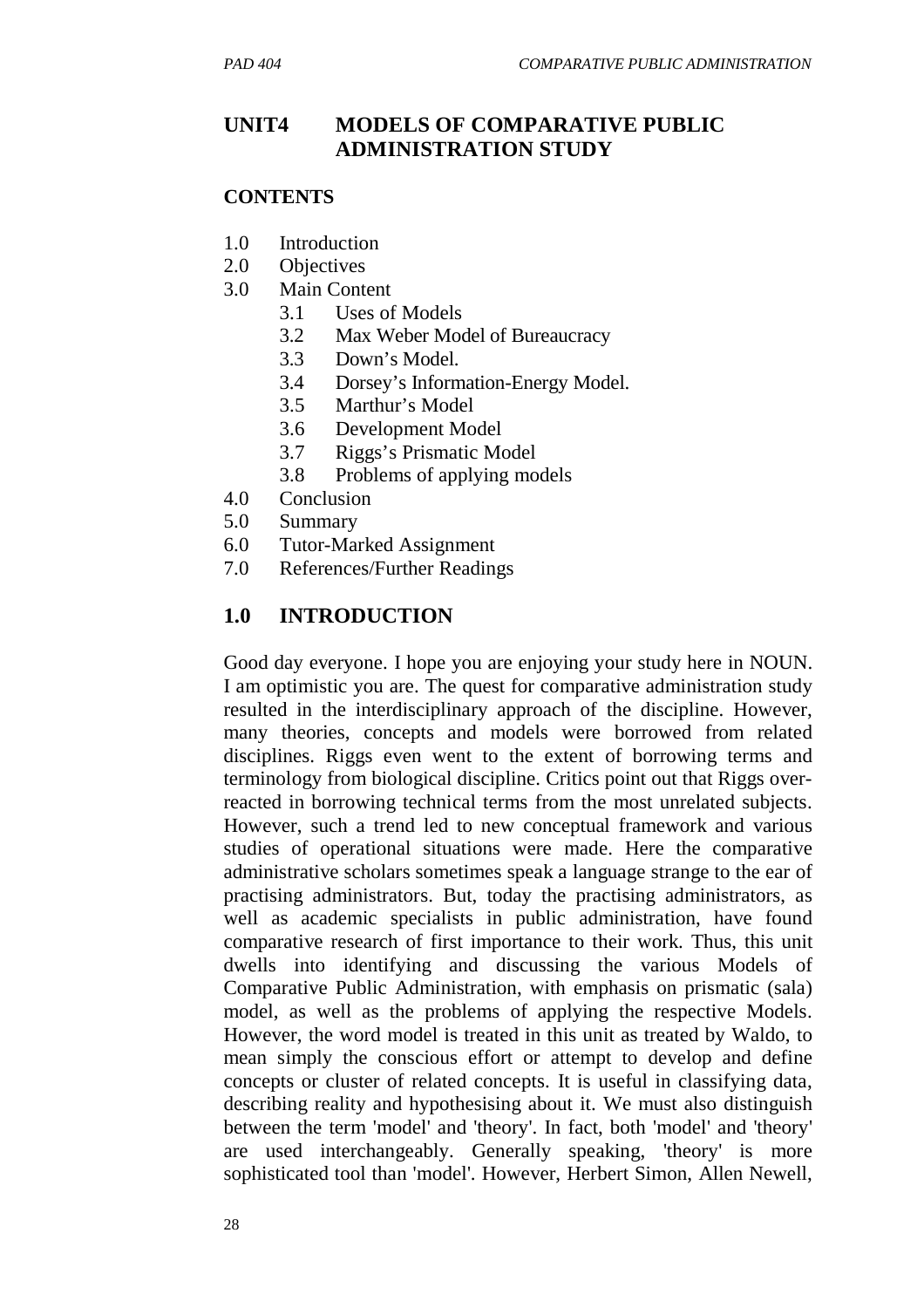Waldo and Nimrod Raphaeli used 'model' and 'theory' interchangeably in paractice.

# **2.0 OBJECTIVES**

At the end of this unit, you should be able to:

- outline the essence of using models in comparative public administration studies
- identify and examine the different Models of Comparative Public Administration.
- identify and apply the elements of prismatic (sala) model especially in relation to developing societies like Nigeria
- identify the challenges in applying the respective models.

# **3.0 MAIN CONTENTS**

## **3.1 Models**

Basically, we may point out that models used in studying public administration share the following tendencies:

- 1. To study the social, cultural, political and economic factors that influence comparative studies (Ecological Model).
- 2. To use concepts that characterise public administration as a series of actions or behaviours, involved in meeting changing environmental demands.
- 3. To conceptualise administrative activity in a system way with particular attention to the goal of political system.
- 4. To deal implicitly or explicitly with the requisites for effective operation of administrative system.
- 5. To be presented in such a way as to imply their general relevance for the study of public administration.

Models are to organise information and facts that constitute the entire study. Certainly unorganised facts are not going to serve any purpose of research. Research findings are useful only when it fits into our established framework or into our established knowledge. In fact, models are replacing our framework of the study. To some degree models are universal framework of analysis of similar problems under study. Let us analyse each model separately and its proper use in comparative study of public administration. With the help of these models, we can discover the requirement of empirical investigation for some comparative research. We can also narrow down the collection of data, ordering data -and postulate relationship among variables.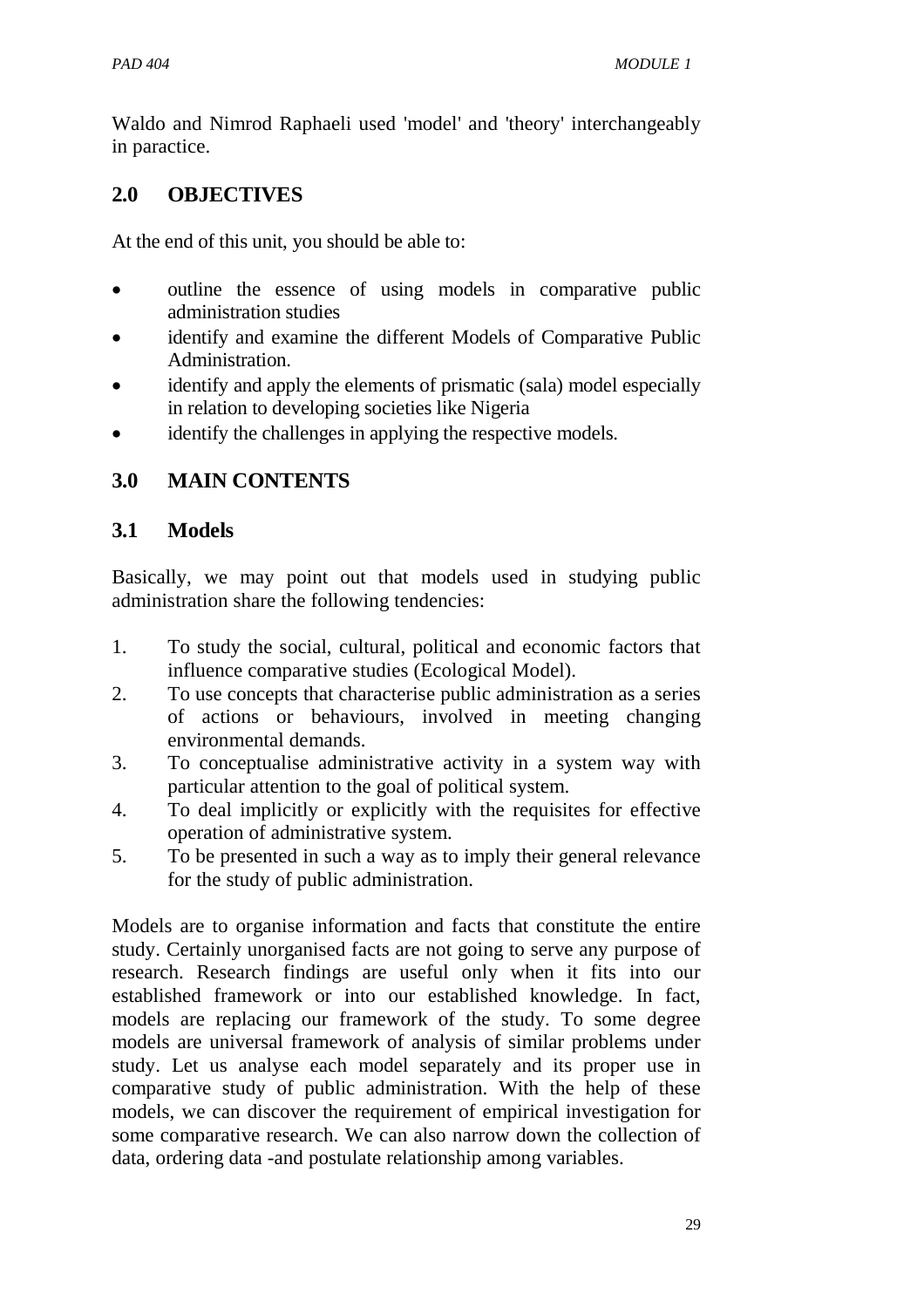# **3.2 Max Weber's Model**

Weber's (1864-1920) model of bureaucracy was based on the political questions that dominated the nineteenth century scholars. He had integrated bureaucracy into the larger scheme of the three ideal types of authority. It is legal in the sense that it is based on a style of authority that is legitimated through legal processes. *Weber's Bureaucratic Model*  Max Weber (1864-1920) presents an 'ideal type' of bureaucracy, which is capable of attaining the highest degree of efficiency and the most rational form of administration. Weber's idea about bureaucracy first published in 1921 based on legal-rational authority and was destined to dominate all other forms of bureaucracy because of its technical superiority over others.

It is rational in the sense that it controlled on the basis of knowledge. He supported strong leadership and expected the leaders to protect the mass against its own irrationality, and the individual against mob psychology. The identifying characteristics of bureaucracies were:

- 1. Fixed and official jurisdictions areas, controlled and ordered by written rules and regulations,
- 2. Clear division of labour with authority and responsibility equally clearly designated, maximising specialization and expertise,
- 3. The arrangements of all positions into a hierarchy of authority,
- 4. All officials appointed on the basis of qualifications,
- 5. Work viewed as a vocation, a full time occupation, and
- 6. Uniformity and impersonality "without regard to persons."

This kind of 'ideal bureaucracy' became the dominant form of civil service sub-system in the industrial world.

# **3.3 Down's Model**

Anthony Downs explains the lifecycle of bureaus by first specifying the four ways in which bureaus are created. In his explanation, he refers to the routinisation of charisma as one of the type of bureau-genesis. Thus, according to Anthony Downs bureaucracy is the result of the common consequences of routinisation of charisma.

Secondly, he mentions about the creation of bureaucracy by social groups in order to perform specific functions. The third kind of bureaus is due to splitting of the existing ones and the last kind of bureau as a result of entrepreneurship of a few zealots. His central hypothesis is that bureaucrats are motivated by self-interests.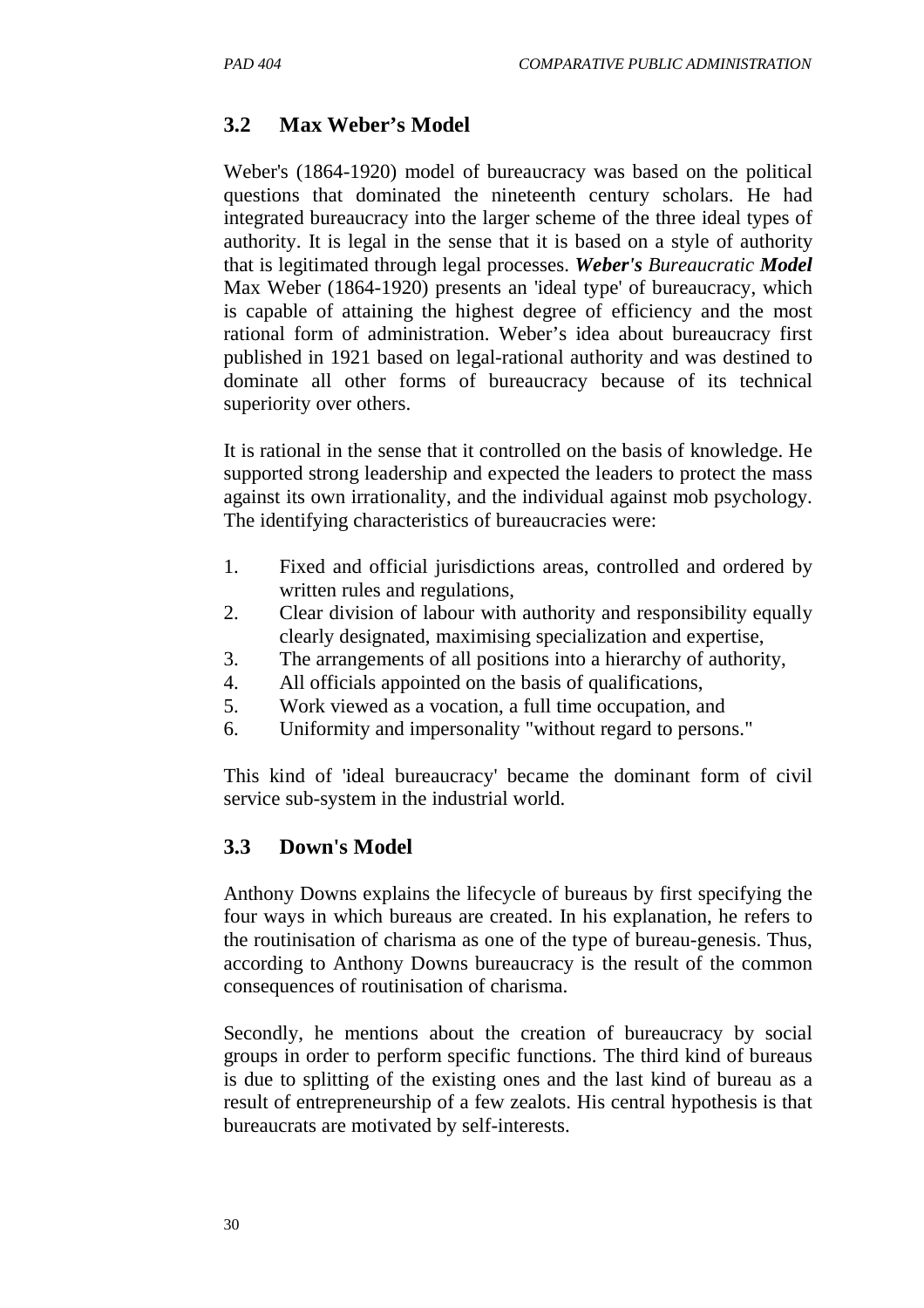He goes on to list the various functions performed by nonmarketoriented organisations, namely, those social functions incurring external cost of benefits, the allocation of resources to collective good which provide indivisible benefits, the implementation of polices dealing with redistribution of incomes, the regulation of monopolies and the maintenance of framework of law and order in the society. Downs emphasised the importance of career interest as determinants of administrative process. The application of economic 'market type' analysis to administrative process saw 'bureaucracy' as basically derived from the lack of exposure to an adaptive medium of the market type.

 In his theory Law of Counter Control he states that the greater the efforts made by top-level official to control the behaviour of subordinate officials, the greater the efforts made by those subordinates to evade or counteract such control. The central assumption is that rational administrative agencies will tend to be 'imperialistic' competing with one another for 'space'. Downs model is much useful in comparing the origin of civil bureaucracies from the abovementioned perspectives. He differentiated five categories of bureaucrats-climbers, conservers, zealots, advocates and statesmen.

# **3.4 Dorsey's Information-Energy Model**

Another prominent source of comprehensive model building was equilibrium theory by Dorsey postulating as system with *inputs and outputs as basis of analysis.* He believed that it might be useful in the analysis of social and political system in general as well as for a better understanding of administrative system. *It is popularly known as 'Information-Energy Model*.' Johan F. Dorsey's Information-Energy Model is based on a synthesis of concepts of general system theory of communications and cybernetics and of energy and energy conversion.

Dorsey's model conceptualises individuals, groups, organisations and societies as complete information-energy converters.

Energy is defined as the ability to affect some change of form, time of space in physical relationships, that is, to do work. Energy conversion, conversely, is the manifestation of this capacity or the process of affecting such changes. Information can be viewed as energy in certain forms or configurations. A system converts inputs such as demands and intelligence through various conversion processes of screening, selecting and channelising into outputs. Generally, high levels of information input, storage and processing permit a high energy output. An administrative system produces outputs in various forms, for example, regulation of services for sub-systems and systems forming part of its environment.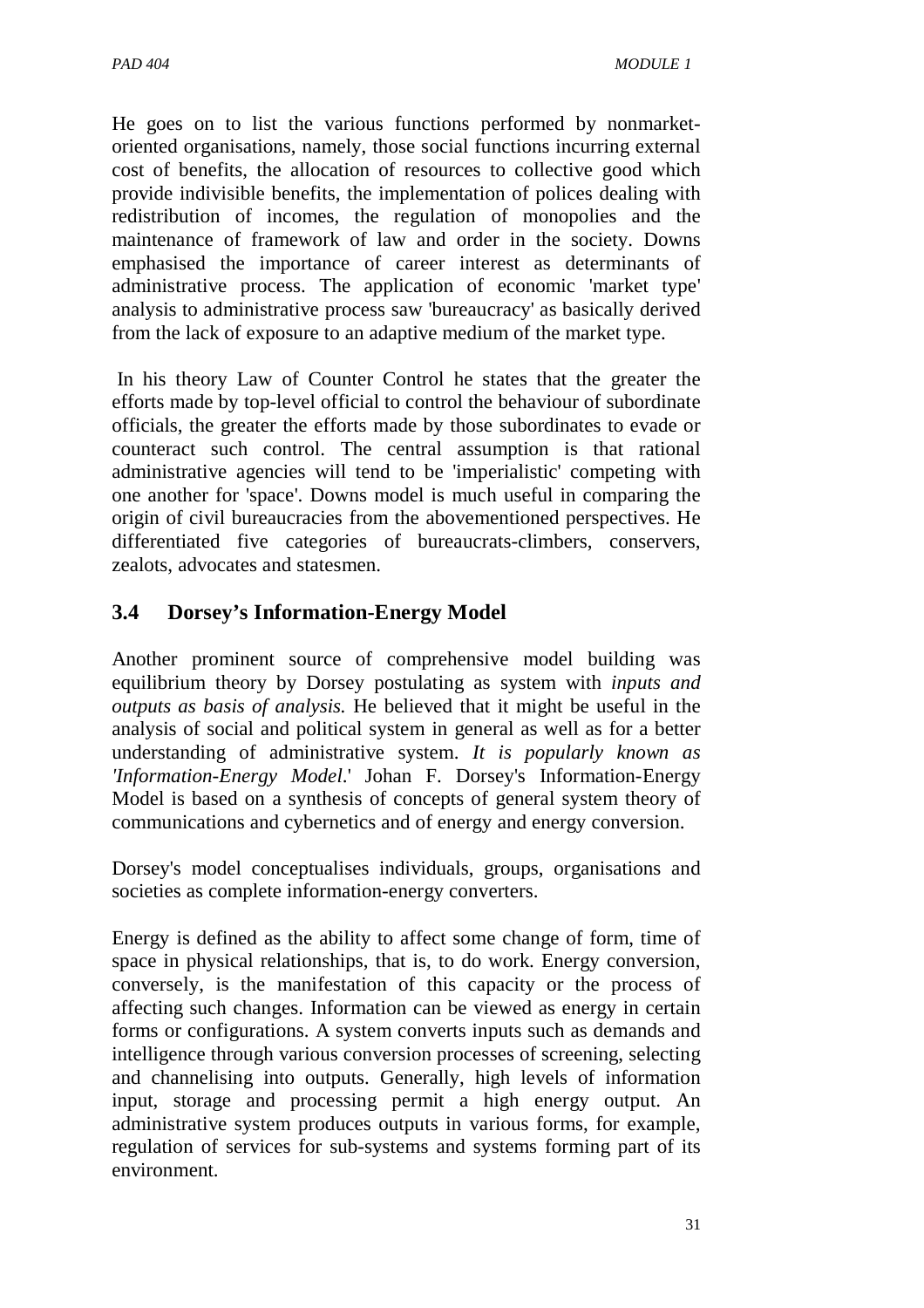# **3.5 Mathur's Model**

Mathur in his study analysed Block Development Officers (BOOs) of two different states in India Before the analysis, he first dearly identified certain geographical, socio-economic and political factors which present a different background for the BOOs of the two states. Employing 'factor analysis' technique, he developed the major dimension of bureaucratic thinking and perceptions so as to establish an empirical pattern of the reactions of the bureaucrats to the changing environment.

Thereby, he developed a typology and a profile of the local administrators in a near similar cultural pattern to find out the differences in the perceptions and reactions of the bureaucrats of one state from the other and correlate such differences. In this study, the inferences drawn are as follows:

- 1. The same class of officials (BOOs) of different environmental settings is different.
- 2. Such differences are due to their different socioeconomic and political background.
- 3. Their behavioural patterns are different because of their different environment settings,
- 4. Such behavioural pattern differences are also due to their differences in education, recruitment and training .methods.

Such models can be made use of similar studies in other parts of the country as well as in other aspects of administrative phenomena and at other levels of state administration.

# **3.6 The Development Model**

Closely related to the study of comparative public administration is an indispensable tool in the attainment of the goals of the society which has attracted the mainstream of comparative administrators seeking ways and means to improve administrative performance and to strengthen the planning and execution of developmental programmes. The idea has its origins in the desire of wealthier countries to aid poorer countries and more especially is the obvious needs of the newly emerging national states to transform their colonial bureaucracies into more' responsible instruments of social change.

It should be noted, however, the developmental administration is not the same as administrative development. Essentially, it is that aspect of public administration that focuses Models of Comparative Public Administration on government influenced change towards progressive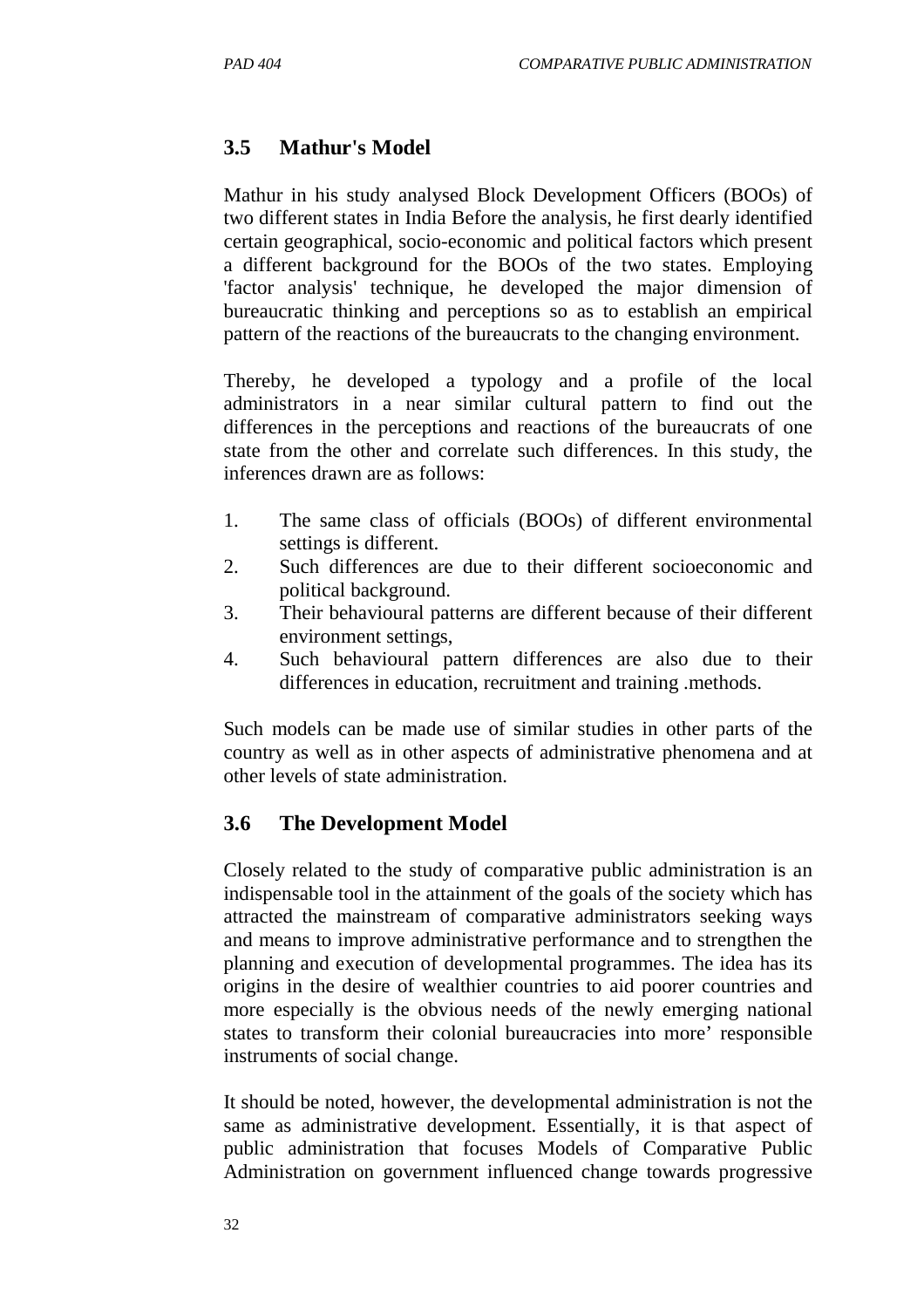political, economic and social objectives, once confined to recipients of foreign aid but now universally applied. Developmental administration thus encompasses the organisations and development corporations, the reorientation of established agencies such as departments of agriculture, the delegation of administration powers to development agencies and the creation of cadre of administrators that can provide leadership in stimulating and supporting programmes of social and economic development. It has the purpose of making change as attractive as possible.

The above analysis reflects the inclination of the scholars to the revival of comparative public administration for the study of administrative system form micro-level and at a macro-level perspective. Such studies can be made by employing factor analysis technique. These techniques can reduce the original number of variables to smaller number of independent factors. Models of Comparative Public Administration in terms of which the whole set of variables can be understood to provide a simpler and more compact explanation of the regularities apparent in the attitudinal space of interest. Thus, the factor analysis is useful on the following grounds:

- 1. It takes thousands and potentially millions of measurements and qualitative observations,
- 2. It resolves them into distinct pattern of occurrence,
- 3. It makes explicit and more precise the building of facts linkages going on continuously in the human mind, and
- 4. There is a shift from purely descriptive, normative explanation to empirical, cross-cultural experimentation and interpretation.

# **3.7 Riggs ecological and Prismatic Model**

Contemporary studies in comparative public administration made use of the ecological model developed by Riggs. This model can be used in cross-cultural analysis. He has been concerned primarily with conceptualising on the interaction between administrative system and their environment. His main focus was on 'developing' institutional societies where Riggs further developed prismatic-sala model.

The most prominent model builder in the comparative administrative movement is Fred W. Riggs. Riggs set forth his first major model in a lengthy way entitled agraria and industria towards a typology of comparative administration. He suggested illustrative typology of comparative administration systems in 'agraria' and 'industria' and claimed that similar types could be constructed at various transitional stages between the two with similar categories illustrating the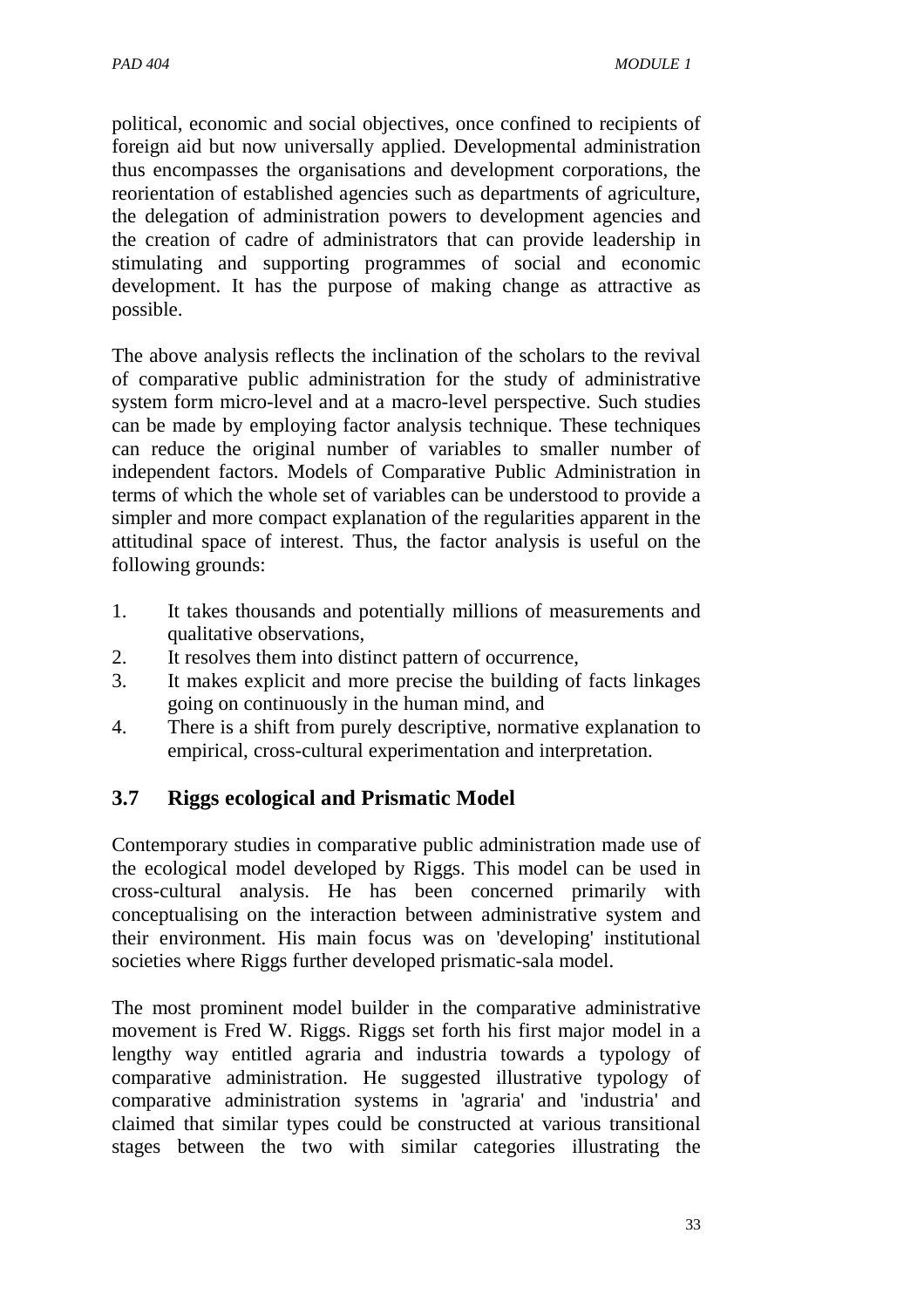interdependence of administrative systems and societies. *These are going to be discussed in details in our subsequent discussions.* 

Thus, Riggs is considered the pioneer in the field of Ecological Approach to Public Administration. He stated that if studies of Public Administration had to become really comparative then it has to shift from being Normative(Establishing, relating to, or deriving from a standard or norm, esp. of behavior) to empirical (Based on, concerned with, or verifiable by observation or experience rather than theory or pure logic), from Ideographic(case by case study and not related to one another) to nomothetic (relating to the study or discovery of general scientific laws) and from non-ecological(closed and confined to one area) to ecological (Open and Cross-cultural).

He blamed the import of developed countries' administrative practices as it is by the developing countries for their progress without any study as the reason for its failure and the reason for developing countries still lagging behind. In his ecological studies he gave the concept of structural functional approach as a means to study the environment and administration relation. According to this approach every society has various structures that perform specific functions like political, economic, social, symbolic and communicational functions in the society.

On the basis of this approach he proceeded to study and listed two theoretical models to explain the administrative systems in the comparative context. Those models are:

- **i) Agraria Model:** It is the Agricultural society and the characteristics are functional diffusion, particularistic norms, selfsufficiency, ascriptive (The attribution of something to a cause) values, stable local groups and limited or no mobility, differentiated stratification. Agraria is agriculture dominated society and Riggs takes China at the time for instance Imperial China. Occupational pattern is fixed that is Agriculture and carries on for many generations. Very few administrative structures and their functions/duties were not at all specified.
- **ii) Transitia Model:** It is the in between society. It is in between or let's use the term in transition between the Agraria and Industrial society and bears features resembling to both. It is on the path to become a developed society from an agricultural society. Examples are India, Thailand, etc.
- **iii)** Industrial Model: It refers to a developed or Industry dominated society. Its characteristics are Universalistic norms, Achievement values, specific patterns, high degree of social and spatial mobility, well-developed occupational system, egalitarian class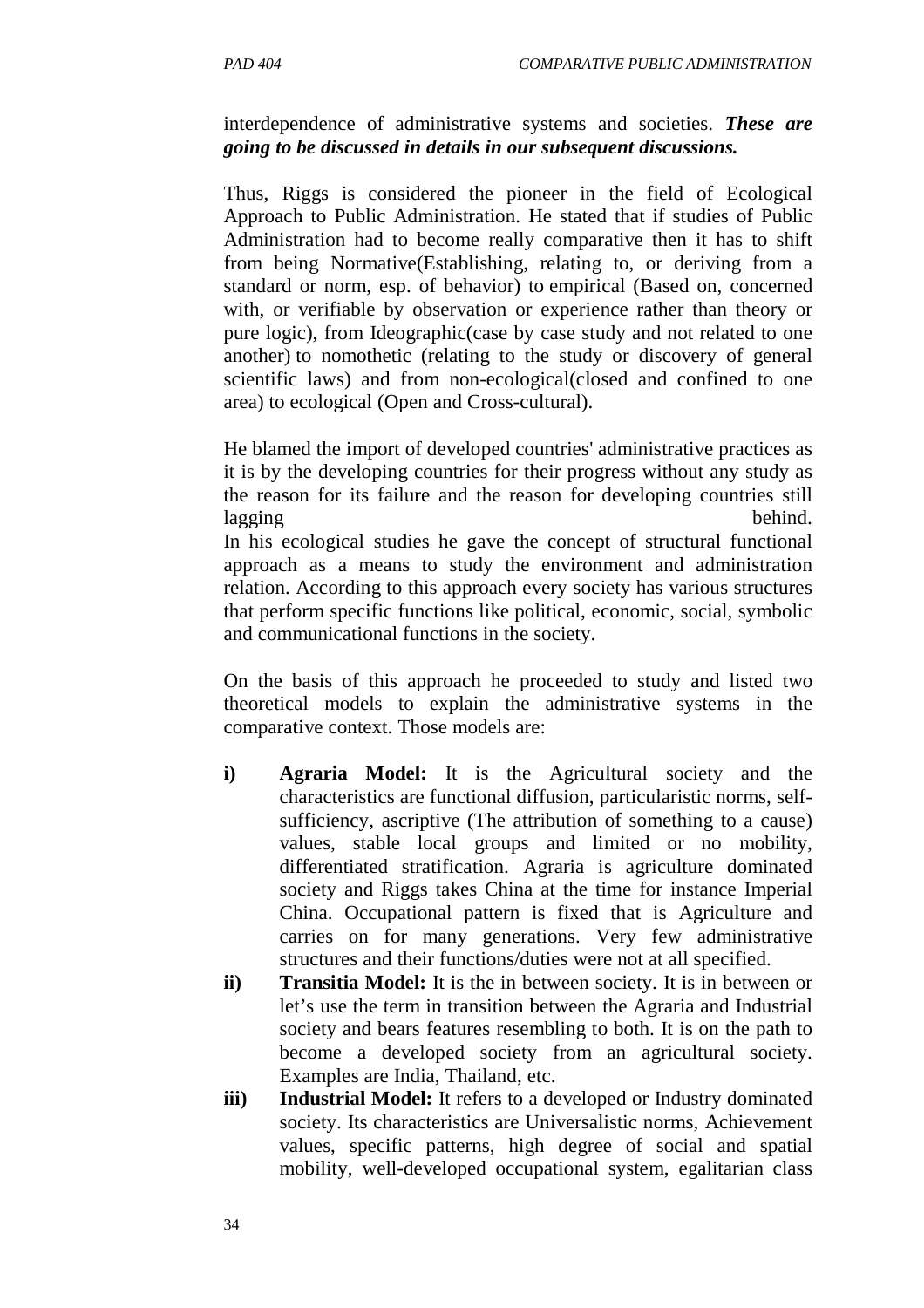system, prevalence of associations which are functionally specific and non ascriptive. USA is an example of this society.

- **iv) Limitations and Critique of Riggs' Agraria-Transitia-Industria Model:**
- 1) It does not help in examining the transitional societies and is too rigid focusing only on the underdeveloped and developed countries.
- 2) It does not provide sufficient mechanism to study mixed-type societies. Critics argue that the industrial societies will always retain or have some agrarian features.
- 3) It assumes a unidirectional movement from an agraria stage to an industrial stage.

4) Its major stress is on the environment of the administrative system but not on the administrative system per se.

5) It is too general and abstract with little resemblance to concrete reality.

Consequently Riggs abandoned this typology and proceeded to better it and that resulted in a new typology/model he designed which was the Fused-Prismatic-Diffracted Model.

### **v) Riggs Improvised typology: Fused-Prismatic-Diffracted Model:**



It is the more improvised and specified version of his previous typology where the fused society can be compared to the agrarian model, the prismatic society can be compared to the Transition model and the Diffracted society can be compared to the Industrial model. This Model was designed to silence those critics who stated that Riggs had not effectively and in detail specified the 'Transitia' society which was very important as most of the world in that phase.

This model effectively detailed all of the typologies. The new model is based on the principle of a prism and how it diffracts fused colours of white light back into the seven colours of the spectrum when passed through it. White light represents a society with very less degree of specialisation and development and the diffracted spectrum reflects the highly specialised and developed society. The in between prismatic society is the transition society. He stated that neither of the extreme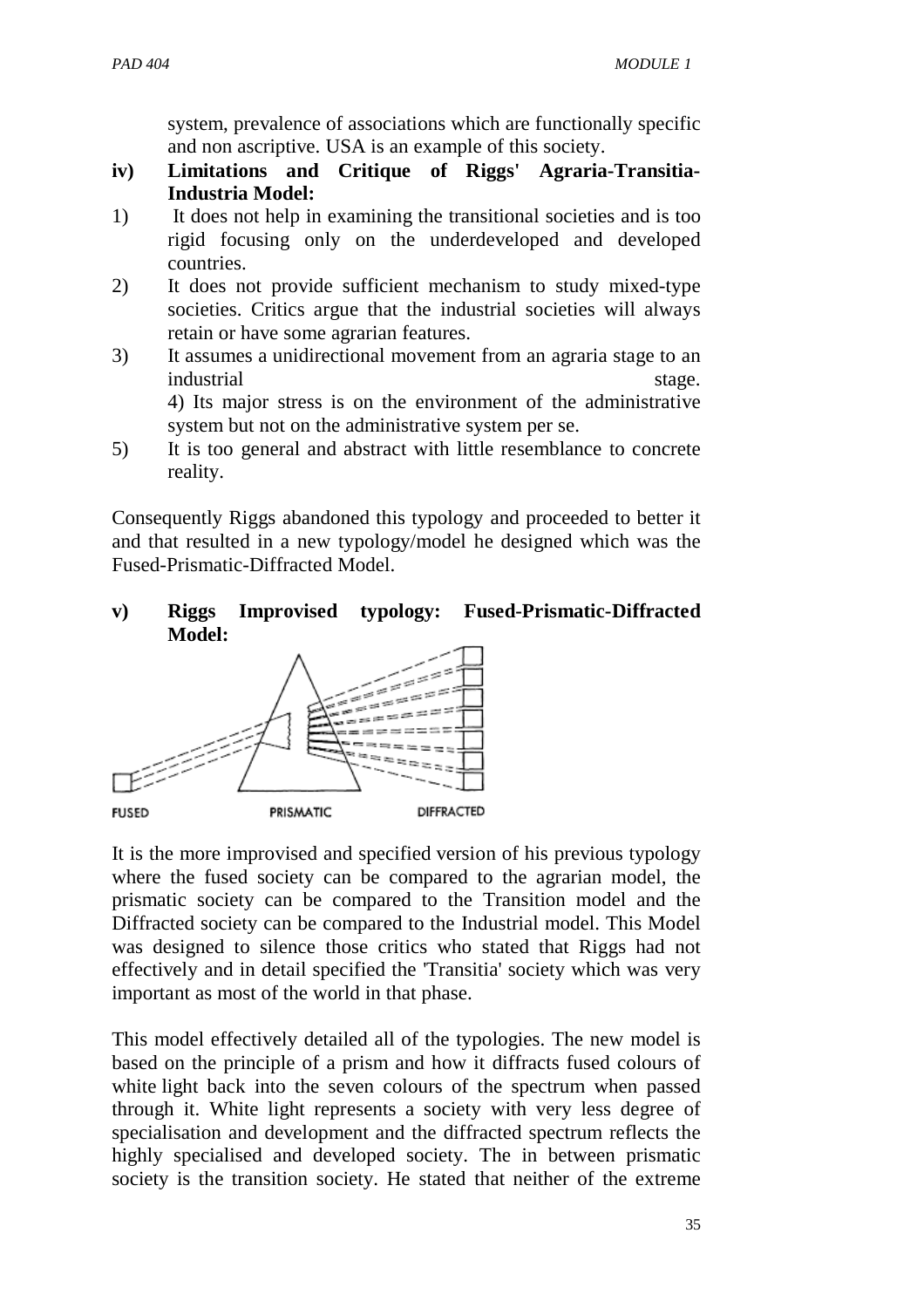sides exist in totality or as it is but yes, it is certain that they do but in varying degrees as suitable to the environment/ecology. First we will discuss the Fused and Diffracted model and then proceed to explain the Prismatic model. A good understanding of the Fused and Diffracted Model will only be the tool to understand the Prismatic Model features.

### **vii) Fused Model (ex- imperial China and Thailand):**

- 1) Heavily dependent on agriculture.
- 2) Economic system based on barter system.
- 3) King and officials nominated by the king carry out all administrative, economic and other activities.
- 4) Royal family and special sects dominate.
- 5) Ascriptive values dominate.
- 6) Having many administrative structures that are part diffracted (perform special functions they are given charge of) and part fused (many structures performing many functions which are not prescribed to them thus overlapping with the diffracted ones and confusing the system).

### **viii) Diffracted Model:**

- 1) It is the polar opposite of the fused society. Each structure carries out its own functions.
- 2) Attainment value in society.
- 3) Economic system based on market mechanism (demand and supply)
- 4) Responsive government
- 5) General consensus among all the people on all basic aspects of social life.

## **Criticism of Riggs' Fused-Prismatic-Diffracted Model:**

- 1) Usage of scientific words does not make administration science.
- 2) It has highly technical description
- 3) Prismatic and sala models are equilibrium models and does not lead to social change.
- 4) Lack of measurement of level of diffraction in prismatic or diffracted society.
- 5) Diffracted society is also not desirable because it is static and in equilibrium.
- 6) Difficult to identify the level of differentiation and integration for development.
- 7) Lack of international perspective.
- 8) Wrong analytical tool.
- 9) Fails to explain the role of administration in society.
- 10) Overlapping is not specific phenomena of prismatic society but exists in diffracted society also.
- 11) Prismatic model has a negative character.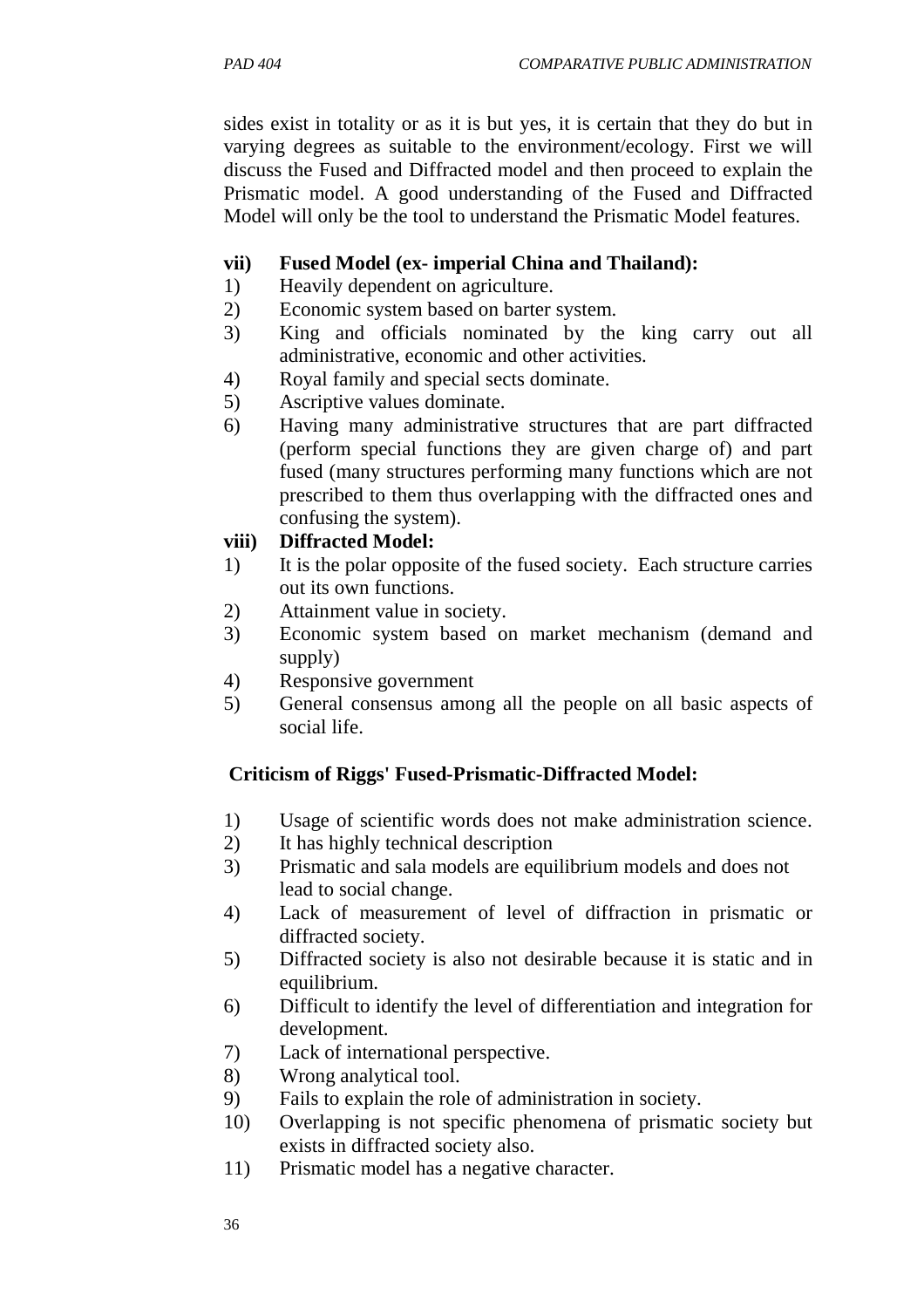Irrespective of the criticism Riggs attracted there is no denying that he set the table and standards for Comparative Public Administration and got to the root of the failure of Americanised and Europised Public Administration practices failing in developing countries, through his important paradigm called ''The Ecological approach to Public Administration'', and also suggested the issues that plague the developing countries and how to rectify them.

# **3.7.1 Prismatic Sala Model**

Riggs also come out with the prismatic sala model. This is an Administrative subsystem which is called the SALA MODEL (The Spanish word, 'Sala', has a variety of meanings like a government office, religious conference, a room, a pavilion, etc. The word, 'Sala', is also generally used in East Asian countries more or less with the same meaning.):-

Prismatic Sala model can be described to have:

**Heterogeneity** - Simultaneous existence of different kinds of system and viewpoints. Example includes rural-urban, Indian gurukuls western education, homoeopathic-allopathic. Various factors pulling the system apart, political and administrative officers enjoy enormous influence.

**Formalism**: (Excessive adherence to prescribed forms) - Discrepancy between formally prescribed and effectively practiced norms. Rules and regulations are prescribed but wide deviations are observed. Lack of pressure on govt. for programme objectives, weakness of social powers to influence bureaucratic performance, hypocrisy in social life, constitution formalism which means that there is a gap between stated principles and actual implementation are the major manifestations of formalism. Thus, Universalization of law is there but is not followed. Objective is social welfare but priority is personal aggrandizement.

**Overlapping**: Differentiated structures coexist with undifferentiated structures of fused type. New or modern social structures are created, but traditional social structures continue to dominate. Example - Parliament, Government, Offices exist but behaviour is still largely governed by family, religion, caste, etc. Thus, highly concentrated authority structure overlaps with localized and dispersed control system.

**Nepotism:** Non-cooperation among rival communities also reflects in administration. So favouritism and nepotism is widespread.

Therefore, in real, no society is completely fused or completely diffracted. A prismatic society has achieved a certain degree of differentiation or specialisation.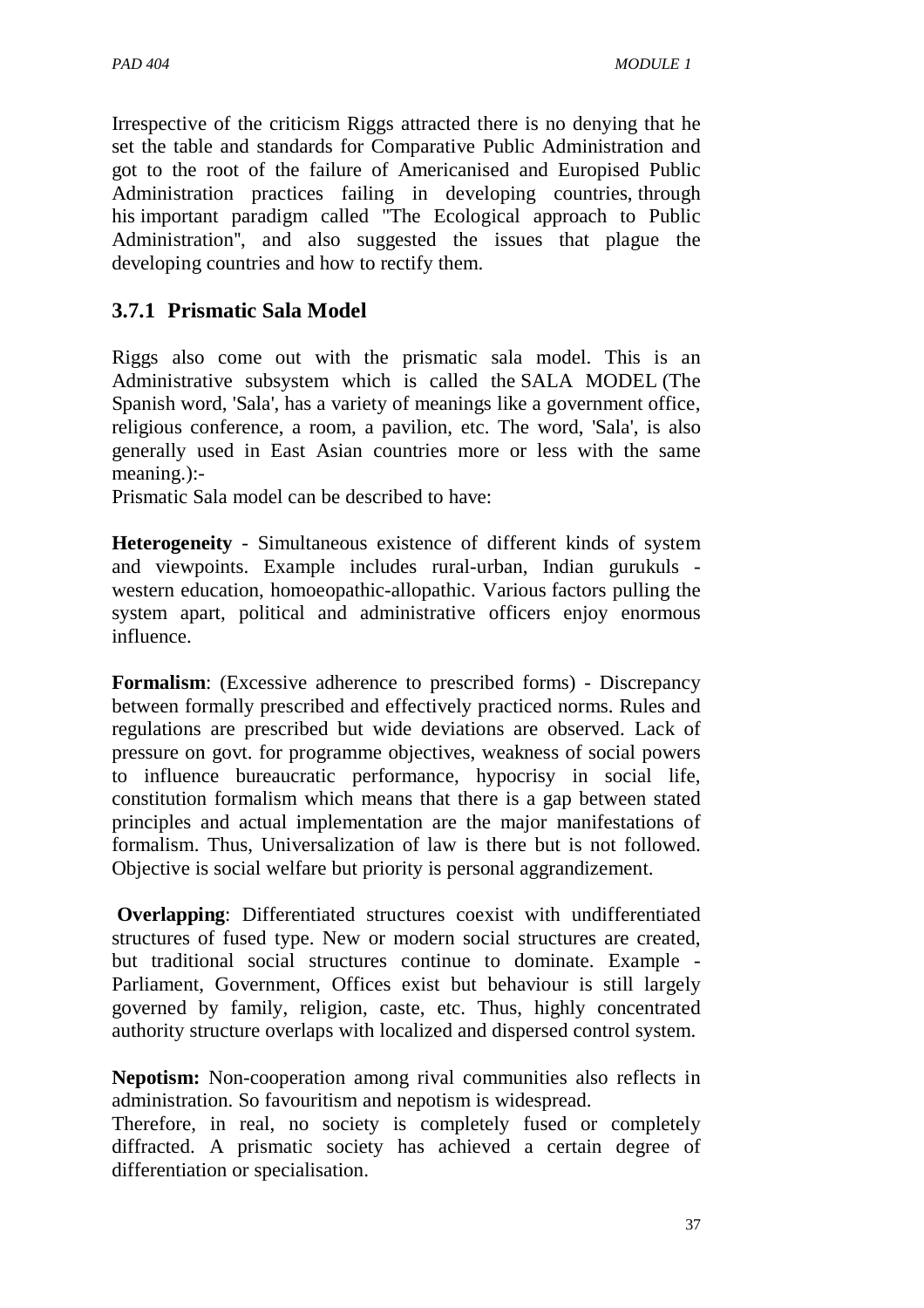# **3.7.2 Bazaar Canteen Model:**

This is the economic sub-system of the prismatic model with the following characteristics:

- a) Market factors (demand and supply) as well as area factors (religious, social, and family) dominate the economy.
- b) There is price indeterminacy which further deteriorating economic conditions encouraging black marketing, hoarding, adulteration etc.
- c) Foreign domination and a small section of people dominate economic institution.
- d) Price of services varies from place to place, time to time and person to person.
- e) Economic subsystem acts like subsidized canteen to privileged & tributary canteen to members of less privileged, politically non influential or members of outside group.
- f) Wage relation: Wide gap exists for same work. Persons with less wage may feel motivated to earn more by illegitimate means.

According to critics, the Riggsian prismatic-sala model suffers from over-generalization and has lost its specificity. According to Prof. C.P. Bhambhri, the prismatic model of Riggs is inadequate for the study of even the transitional societies. The developing countries of Asia, Africa and Latin America art nut a homogeneous category. The French, Dutch, and British tried to mould their colonies in different regions of Asia and Africa according to their own cultures and political heritage. The result is that there are different types of developing countries. Hence, one single model seems to be inadequate for the study of even the so called prismatic society.

Despite its limitations the Riggsian ecological approach is regarded as the single most important intellectual break-through in the modern study of Public administration. The Riggsian approach touches wider horizons than classical and behavioural theories Classical organizational theories emphasize mainly organizational principles and behavioural theories concentrate on human behaviour in organizations. But ecological theories emphasize the interaction of administration with its environment. The ecological approach has destroyed the classical writer's belief in the existence of universal principles of administration and then applicability to .ill countries with diverse ecological settings; it has led to the development of a contingency approach that views each administrative strategy in the content in which it is used.

The practical importance of Riggsian approach lies in the insights it provides in the policy-formulation process in the areas of technical assistance and administrative development. It has shown to the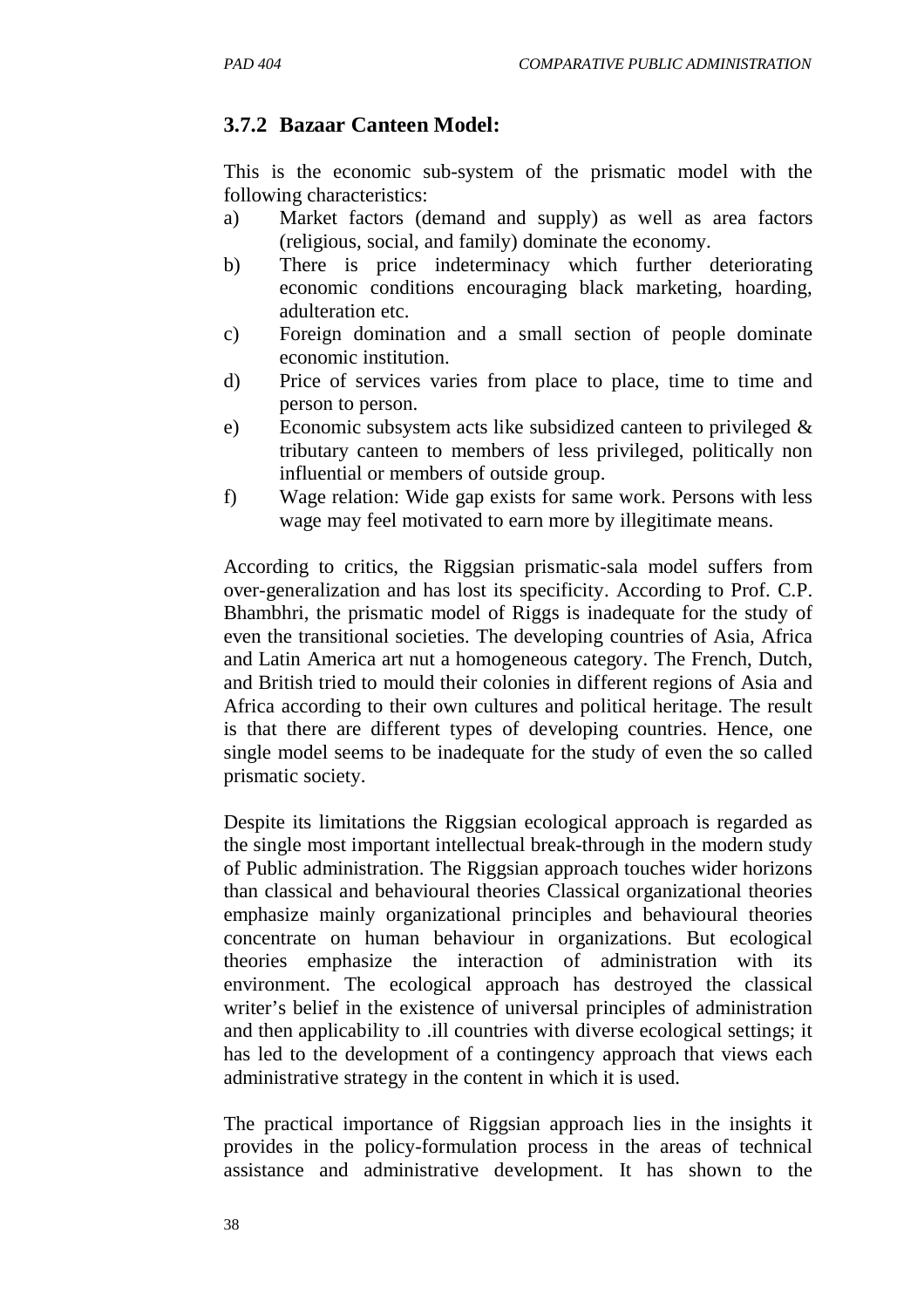professional administrators that they should develop solutions to administrative problems in developing countries in accordance with the local Conditions. His sala-model has revealed the gravitational pull of the local conditions on the administrative system of a developing nation. It provides an opportunity to analyse and understand the administrative systems in developing countries. It helps us in determining the relationships and mutual influences between ecological and administrative factors. It is therefore useful to understand the administrative realities in transitional societies. It has taken the crosscultural studies on the administrative systems of developing nations; Riggs attempt to provide a theoretical framework for making a study of administration in developing countries is certainly an important contribution la the development of Public administration as a science. His comparative models are designed to contribute to a better undertaking of actual societies, particularly those undergoing rapid social, economic and administrative changes.

## **3.8 Challenges in the Applications of Models**

The foregoing brief review of some of the models for the study of public administration on a comparative basis raises a number of questions about their applications in understanding the administrative systems in the developing world. Which particular model is most appropriate and for what purpose and where should it be applied? The central problem in the study of comparative public administration is that it is large enough to embrace all the phenomena that it should be studies.

The second problem is of relating the universal model and the unique in one system. The idea of universal model runs through administrative study for example in the assertions of the founding fathers to the most sophisticated of our contemporaries in the field. But to make comparisons implies not only the identification of the universals but also discovering criterion of differentiation.

## **SELF-ASSESSMENT EXERCISE**

Identify five models of comparative public administration and briefly explain any two

## **4.0 CONCLUSION**

There are different models of comparative public administration but these models are not perfect in their application. The choice of models thus is intimately related to the choice of a research strategy and to the most effective employment of limited resources. None of these models listed previously may present a perfect analysis of contemporary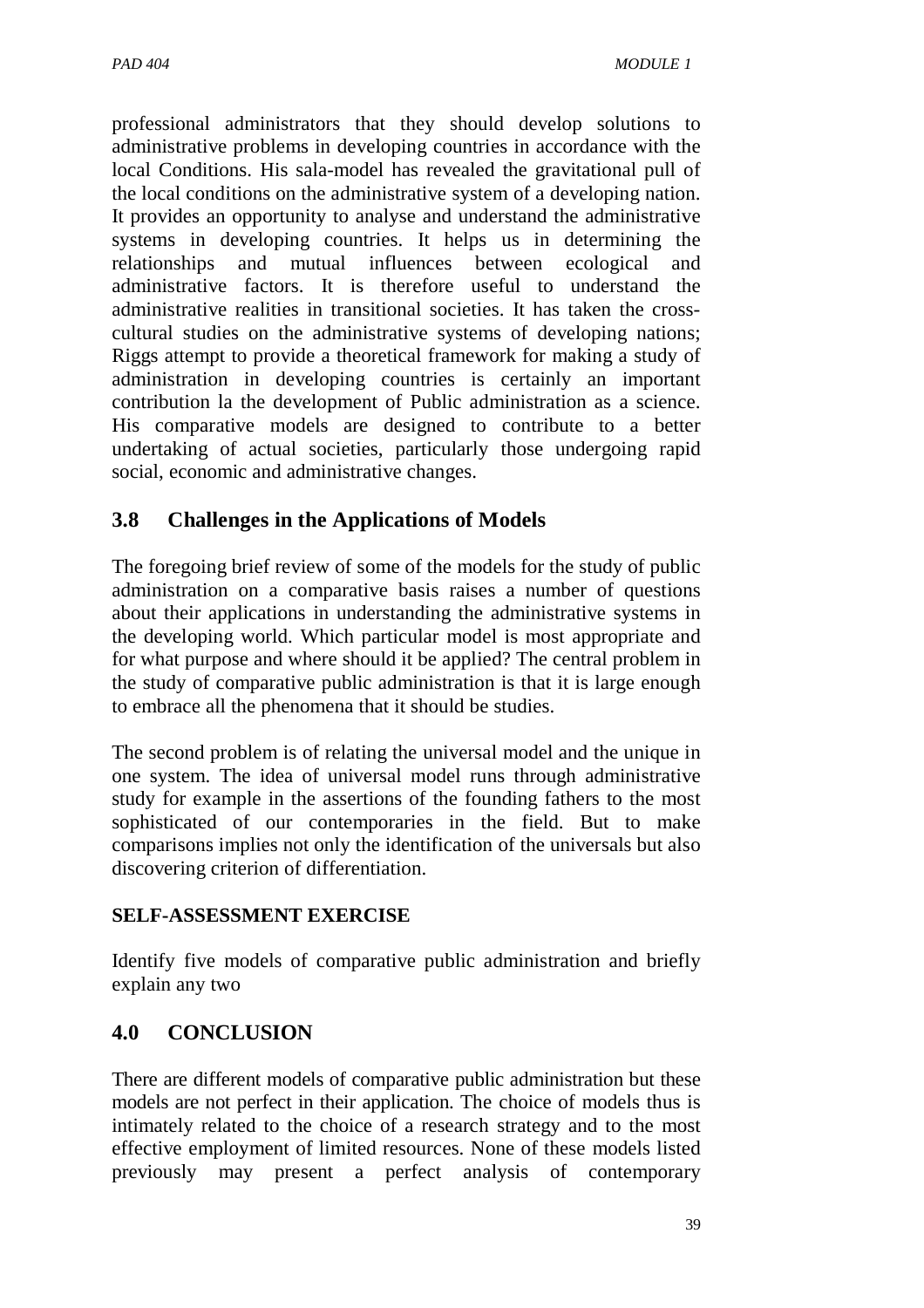administrative scenes in diverse cultural settings. But if carefully used, models (they) do serve as a framework for analysing different aspects of administrative phenomena in a comparative perspective. These models may be useful in revealing more clearly the social, economic and political basis on which administrative institutions depend. In public administration they are impressionistic and non-quantitative. It is only when we understand their limitations that we can use these models intelligently and safely to help towards an understanding of administrative behaviour. However, Riggs prismatic sala model was used specifically to explain the nature or system of administration in developing countries of Asia, Afriaca and Latin America. The salient features include heterogeneity, overlapping and formalism, this is the case if one looks at the Nigeria's context.

## **5.0 SUMMARY**

The unit discusses the uses or essence and the various models of comparative public administration ranging from Weber's bureaucracy, prismatic model by Riggs, etc. Whatever is the case, models are used to deal implicitly or explicitly with the requisites for effective operation of administrative system, to be presented in such a way as to imply their general relevance for the study of public administration etc.

### **6.0 TUTOR-MARKED ASSIGNMENT**

Outline five uses of models in comparative public administration studies Critically discuss the prismatic sala model of Comparative Public Administration and apply it to explain the Nigeria's administrative system

### **7.0 REFERENCES/FURTHER READING**

- Campbell, S.J.C and Peters, G.B. (1988). *Organising Governance, Governing Organisations:* Pittsburg: University of Pittsburg Press.
- Charlesworth, J.C. (1968). *Theory and practice of Public Administration: scope, objectives and methods*: Philadelphia: American Academy of Political and Social Sciences.
- Gladden, E. N. (1972). *A History of Public Administration:* London: Frank Cass and Company.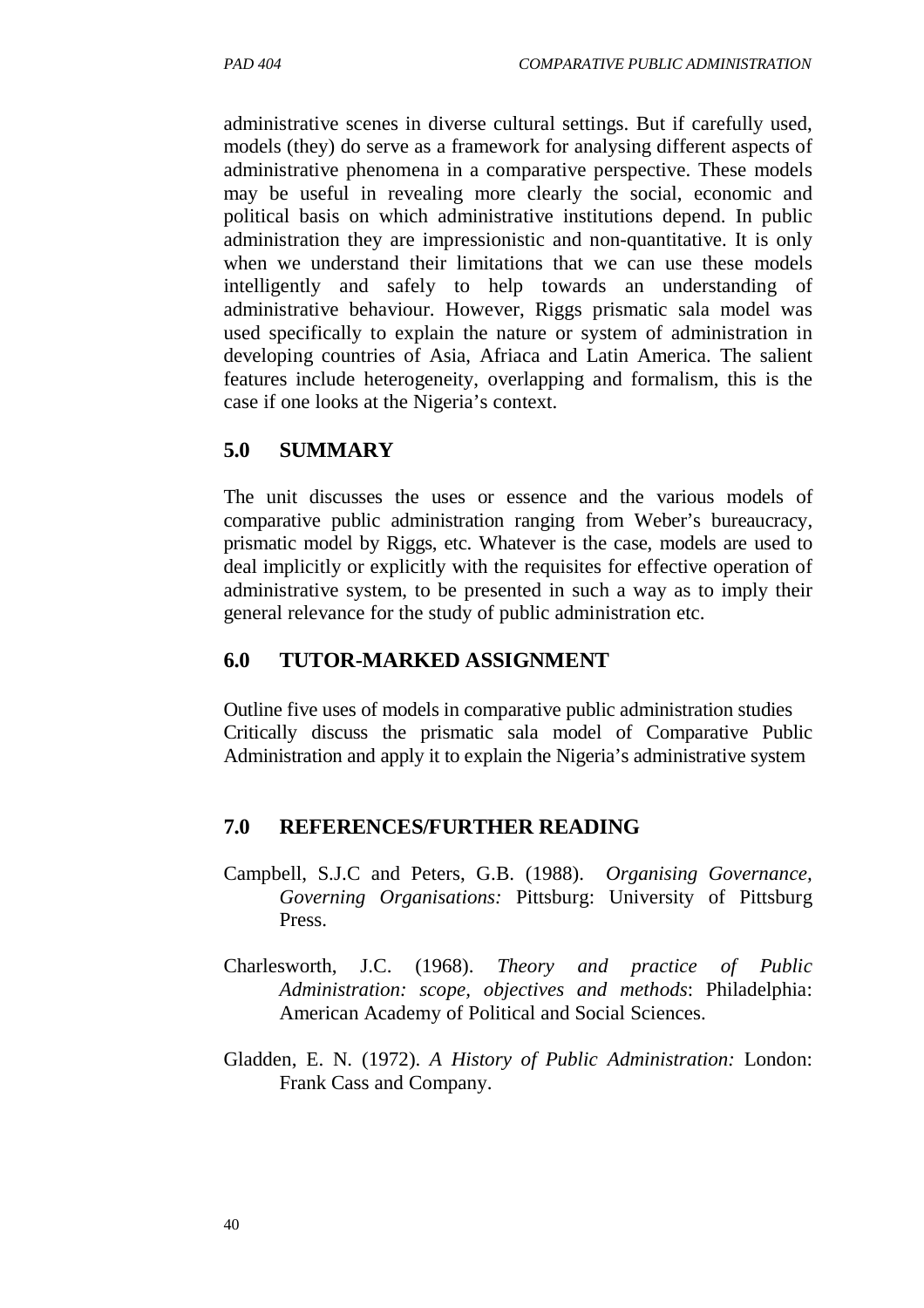- Heady, F. (1962). "Comparative Public Administration: Concerns and Priorities," a Paper in *Comparative Public Administration* , (eds.), Ferrel Heady and Sybil Stokes: Ann Arber: MI: Institute of Public Administration.
- Heady, F. (1984). *Public Administration: A Comparative Perspective*: 3rd edition: Englewood Cliffs: New Jersey: Prentice-Hall.
- James L. Perry (ed) (1989). *Handbook of Public Administration*: San Francisco: Jossey-Bosso, Inc.
- James G. M. and Simon, H. (1958). *Organisation.* New York: John Wiley and Sons.
- Mayer, J.P. and Weber, M. (1974). *Theory of Modern Politics*. London: Allen and Unwin ,pp. 30-32.
- Rathod. P.B (2007). *Comparative Public Administration*. Jaifur, India:Abd Publishers
- Simon, H.A. et al. (1971). *Public Administration* 7th edition: New York: Knopf.
- Waldo, D. (1955). *The study of Public Administration.* New York: Random House.
- White, L.D. (1936). The Meaning of Principles of Public Administration, in *The Frontiers of Public Administration,* (eds), John M. Gaus, Leonard D White, and Marshall E. Dimock. Chicago: University of Chicago Press.
- White, L.D. (1955). *Introduction to the Study of Public Administration*: New York: Macmillan.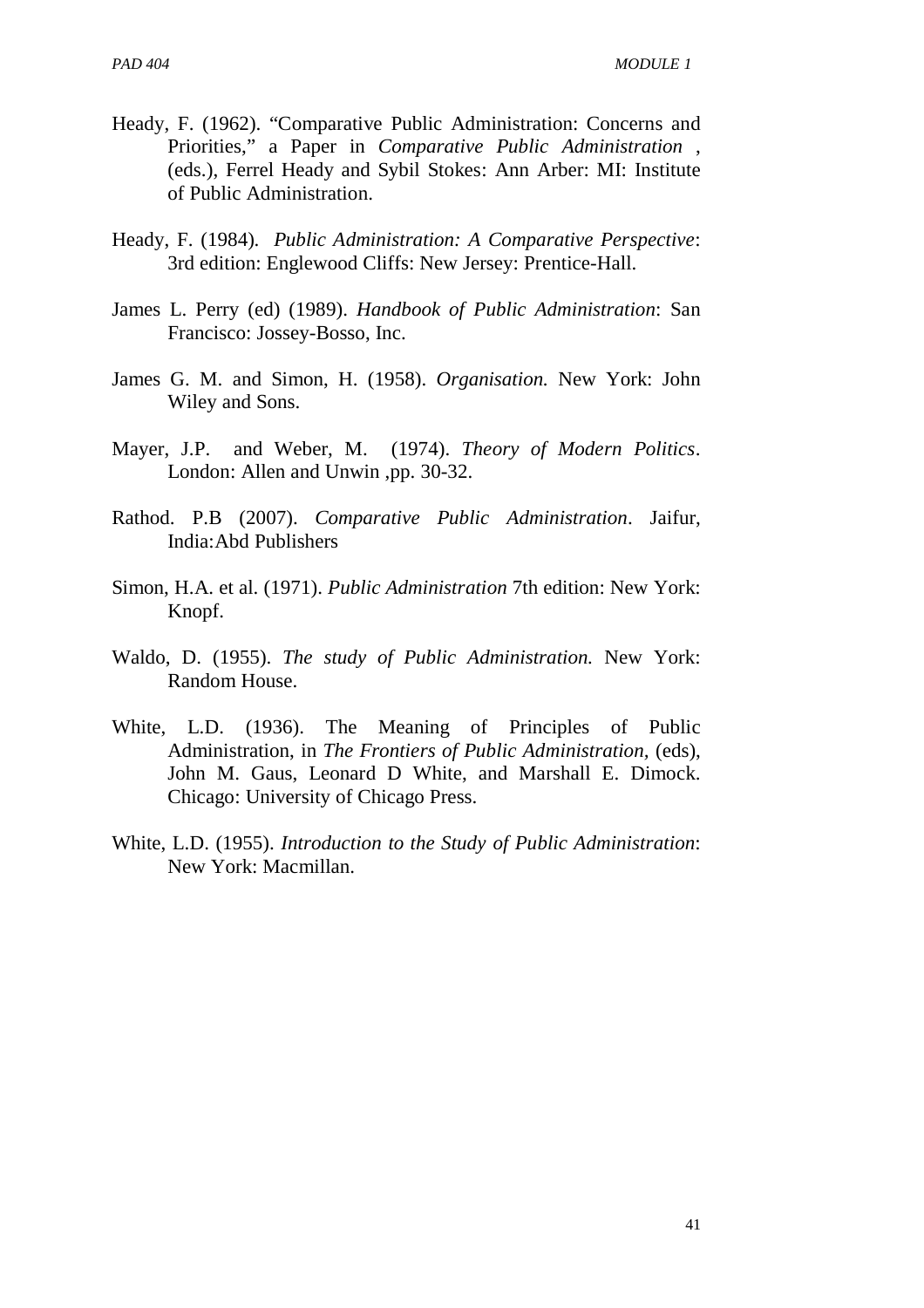## **UNITS 5 APPROACHES TO THE STUDY OF COMPARATIVE PUBLIC ADMINISTRATION**

#### **CONTENTS**

- 1.0 Introduction
- 2.0 Objectives
- 3.0 Main Content
	- 3.1 Behavioural approach
	- 3.2 Systems Approach
	- 3.3 Structural-Functional Approach
	- 3.4 Development Administration Approach
	- 3.5 Bureaucratic Approach
	- 3.6 Institutional Approach
	- 3.7 Cross-cultural Approach
- 4.0 Conclusion
- 5.0 Summary
- 6.0 Tutor-Marked Assignments and Answers
- 7.0 References/Further Readings

## **1.0 INTRODUCTION**

Welcome to this unit, here we are going to extend our discussion from the previous unit where we discussed the various models of comparative public administration to the discussion of the various approaches to the study of comparative public administration. These approaches include the Behavioural approach, Systems Approach, Structural-Functional Approach, Development Administration Approach, Bureaucratic Approach, institutional approach, cross-cultural approach etc.

### **2.0 OBJECTIVES**

At the end of this unit, you should be able to:

identify and describe the various approaches to the study of CPA

### **3.0 MAIN CONTENT**

### **3.1 Behavioural Approach**

The modern behavioural science movement was an outgrowth of the earlier human relations movement after the Second World War and evolved out of the Hawthorne Experiments. It was found during these studies that if supervisors developed effective human relations skills in counseling employees and established their authority on a basis of social skills and securing cooperation among employees, rather depending on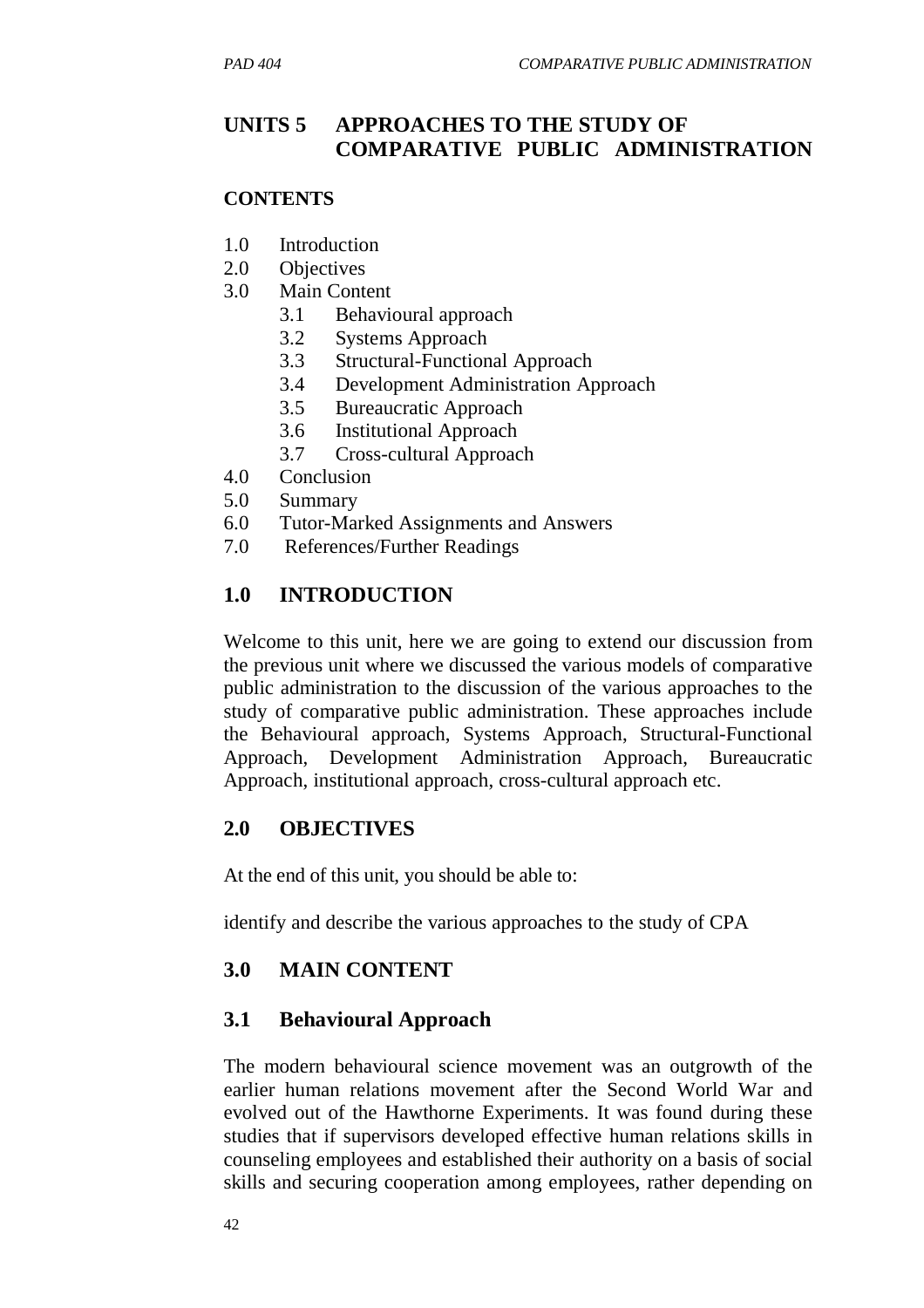technical and coercive authority, employee's productivity would increase. Among the prominent behaviouralists are Abraham Maslow, Chris Argyris, Douglas McGregor, Rensis Likert, Hugo Munsterberg, Mary Parker Follett, Chester Barnard and others.

The behavioural scientists *stressed the importance of emotional element such as feelings and sentiments to explain human behaviour and performance in organisations.* The approach argues that beyond economic or material needs, man has some socio-psychological needs which must be satisfied for him to achieve optimal performance. As Nwizu (1998) rightly noted, human beings who work in organizations have aspirations and desires. Their behaviour is conditioned by their psychology, motives and social environment. The administrative sciences should study these "facts" of behaviour without getting involved in the question of "values". They used the knowledge of psychology, socio-psychology, anthropology and management.

- This approach has made some useful contributions which include its emphasis on the use of participation and ways to handle conflict arising from strong differences of opinion within an organisation;
- It recognizes the important influence of the environment and constraints on behaviour The approach recognizes the importance of informal leadership for setting and enforcing group standards of performance;
- It made us to understand the importance of individual motivation, group behaviour, interpersonal relationships at work and the importance of work to human beings;
- It was this school which produced the concepts of job enrichment, management by objectives and rewarding good performance; and
- It was this approach which virtually laid the foundation of the discipline of Human Resources Management.

In this approach, three basic levels of analysis are involved. The first level is that of the *individual,* with his personality, motives, drives, attitudes, values, learning and adaptation abilities.

The second level is the *group* level with its norms, values, sentiments, interaction patterns, problem solving and decision-making processes, adaptation and change mechanisms, conflicts, formal and informal behaviour.

The third level is the *total organization* which is generally viewed as a complex human system.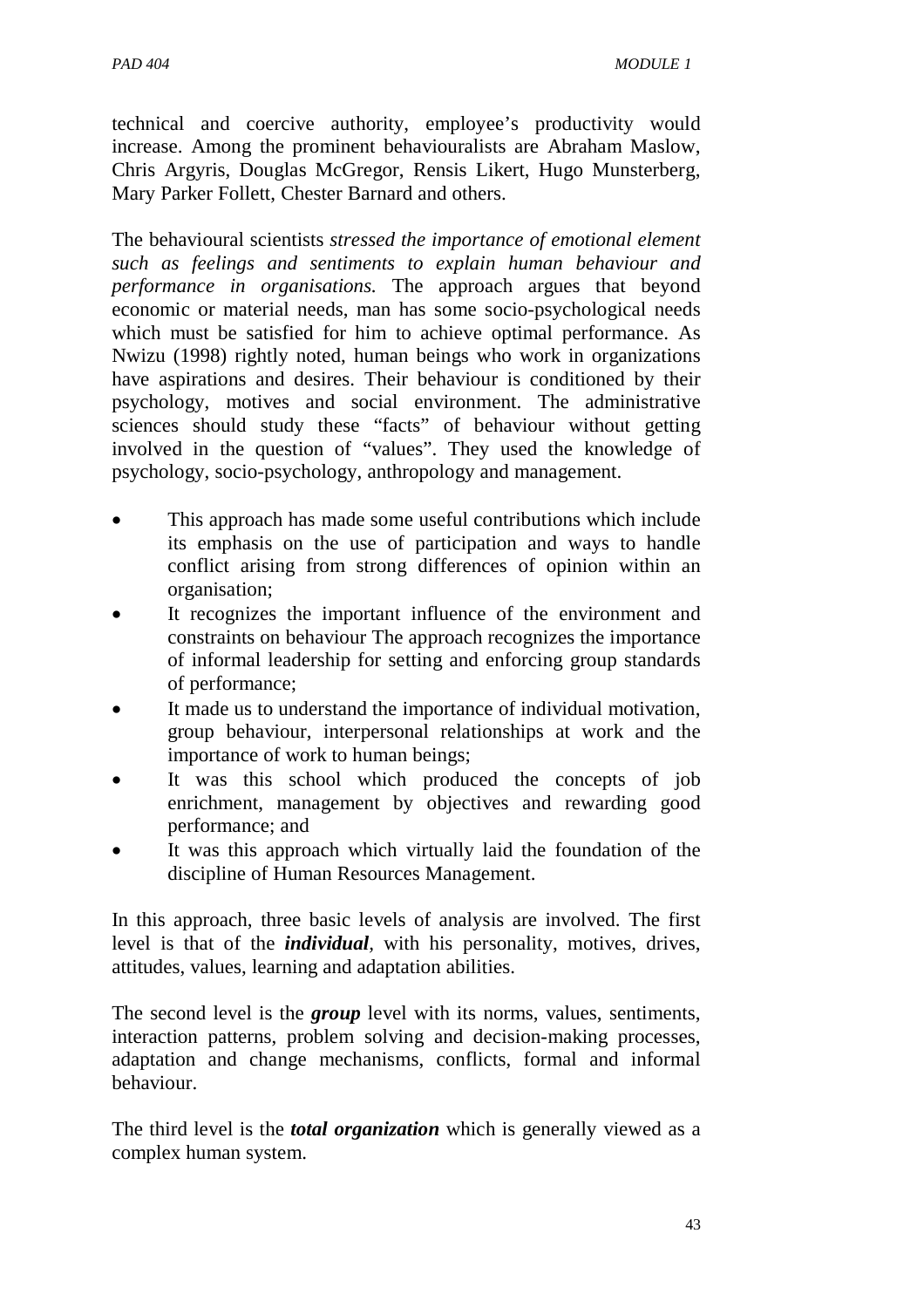However, behavioural approach suffers from certain criticisms. Scholars observed that its assumption that all employees will seek selfactualization at work is not based on facts. People have diverse needs. It is wrong to assume that everyone is motivated by the same need in the same manner. Their assumption of great deal of compatibility between individual and organizational goals is not based on reality. The fact is that every individual has the desire to be autonomous and creative which is in conflict with the need of an organization to be efficient, orderly and predictable. This theory does not attach any importance to non-human aspects of organization like technology. Finally, it has the same weakness as that of the classical approach and that is its assumption that the one best way of managing as humanizing organizations.

The behavioural approach debunked the tradition approach to administration, as well as earlier theories of formal organization. It brought into the forefront the role of the individuals and small groups in achievement of organizational objectives. The approach argues that beyond economic or material needs, man has some socio-psychological needs which must be satisfied for him to achieve optimal performance. The behavioural approach borrowed most of its methods and techniques from sociology and social anthropology. The approach aims at developing knowledge that is verifiable, systematic and general. It is, therefore, theory-oriented and concerned with pure rather than applied research.

# **3.2 Systems Approach**

Having looked at the behavioural approach next is the systems approach. Public Administration (comparative) as a field of human activity is the product of environmental factors, such as: social, cultural, economic and political of which it is a part. These environmental factors impinge on the public administration. Political system refers to the whole collection of related, interacting institutions and agencies. It is concerned with formulating and implementing the collective goals of a society or of groups within it. In this unit, we shall examine how the system approach can be used to analyze and compare the political systems of two or more countries.

The concept of administrative system originates from the theoretical work that is most frequently cited in Political Science - System Analysis by Easton (1965). According to Easton (1965), political system comprises of those identifiable and interrelated institutions and activities (government institutions and processes) in a society that make authoritative allocations of values (decisions) that are binding on the society.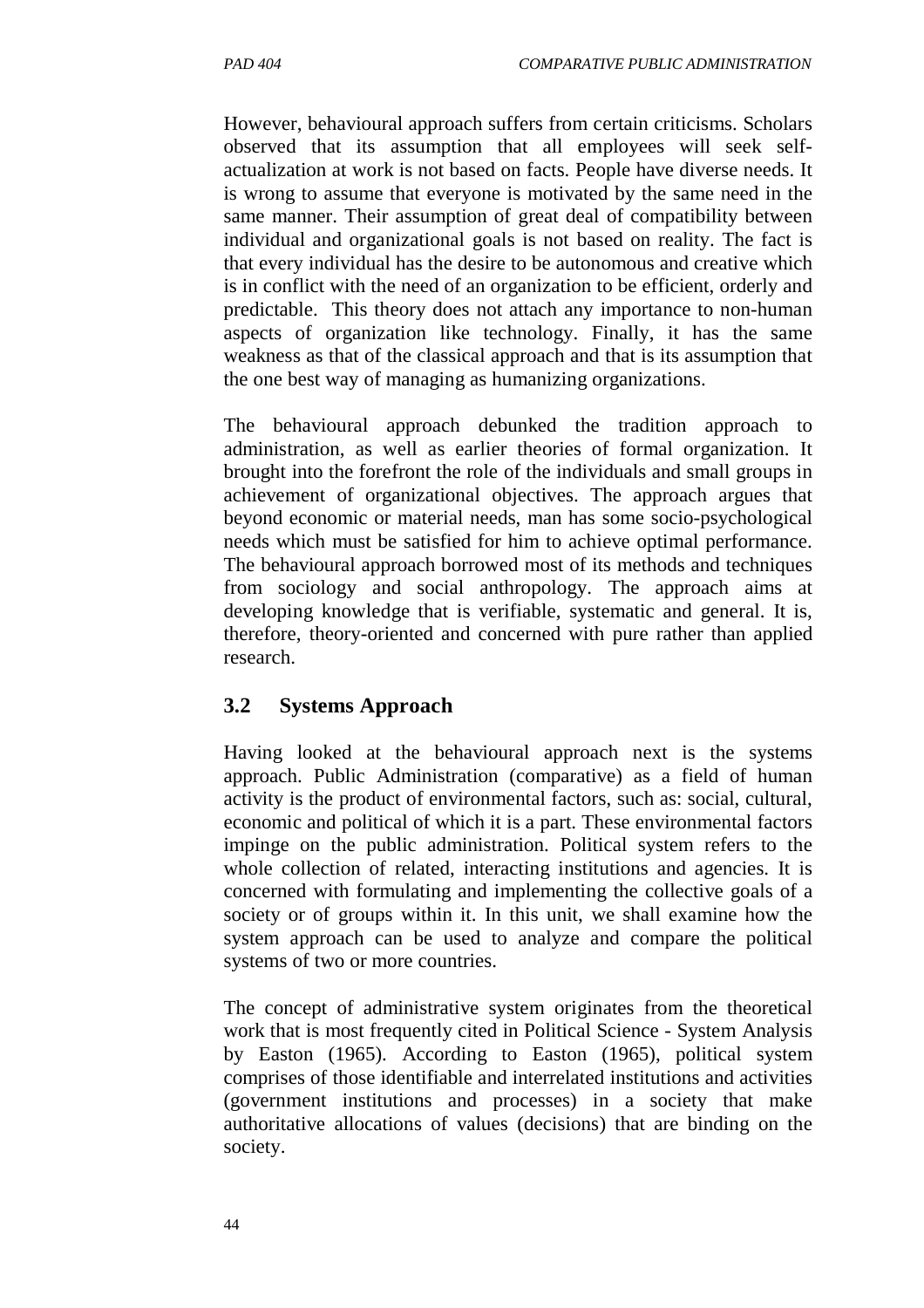A *system is made up of a combination of elements: inputs, outputs, environment, conversion process and feedback. A system framework shows how these elements relate to and interact with one another. An entire set of these elements and their interactions in an environment is called a system.* 

A system is a useful framework for treating administrative activities in all governments in certain settings. The system is a conceptual framework, whose purpose is to help to explain Public Administration activities. With the system as a guide, information about items that seem to function as conversion components, inputs, outputs, and feedback mechanisms are collected.

The interaction of these elements with one another may appear in a closed system in which decision-makers respond continuously to the impact that their previous decisions have had upon their environment. However, in the real world, there are numerous features that can influence the decisions of the participants. Environments change in response to national and international politics, economic events and natural disasters. New inputs continuously come from the demands of citizens and citizen organizations. Officials have many options in reviewing the feedback from their previous decisions: officials differ in the weight they assign to precedent, to the demands that come from citizens or from other officials and to their own assessment about the success of current activities.

To examine the systems that link administrative units with their environments, it is necessary to recognize the borders that surround the conversion process and that separate it from inputs and outputs. The conversion process includes units that provide services, collect taxes and impose regulations. Administrative units are variously termed: "departments, bureaus, agencies, Commissions, offices, services, etc.

# **Fig 1: Systems Model**

### **Open System (The Organization)**



The system views an administrative system as a sub-system of the society. It looks at various parts of an administrative system (formal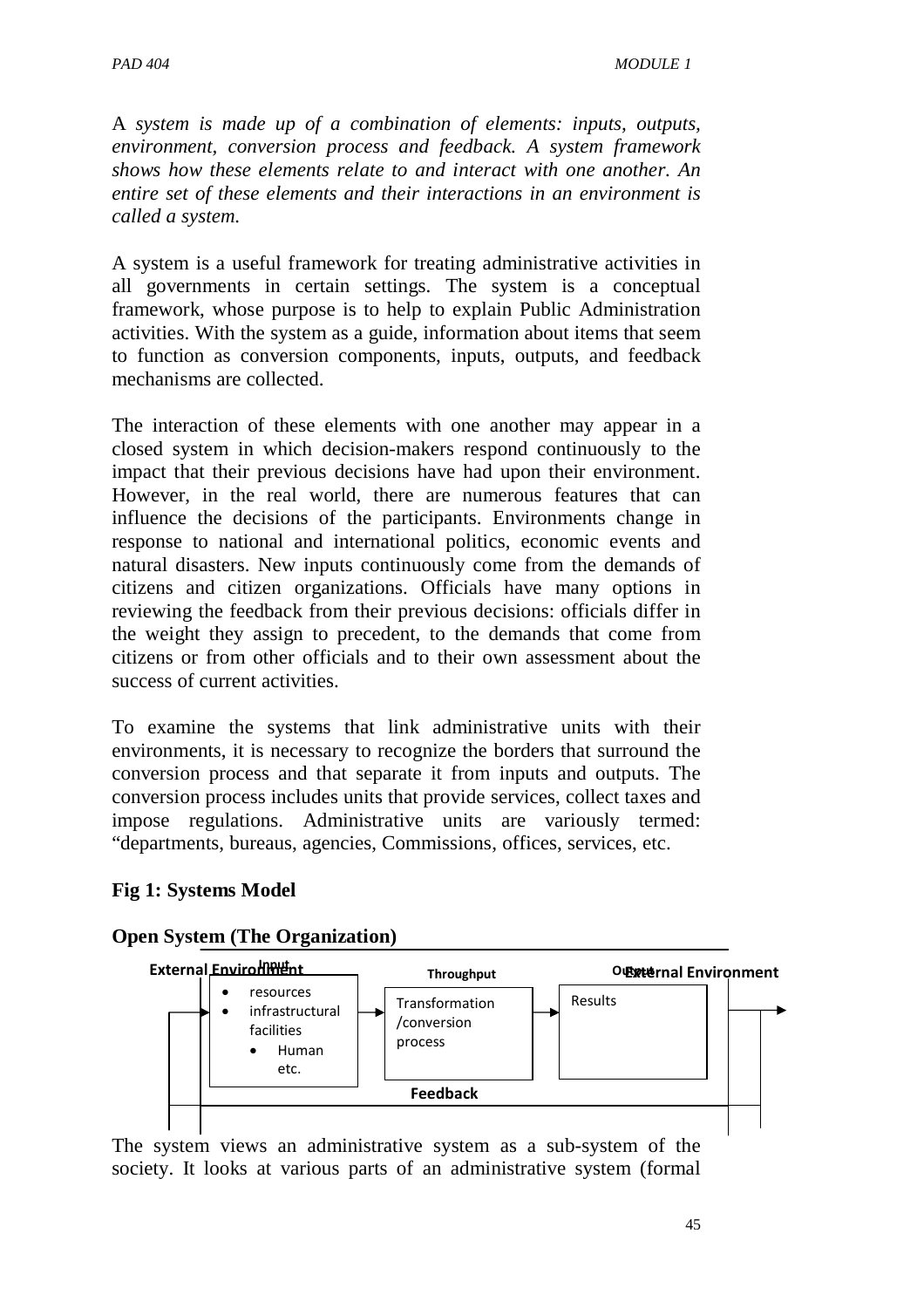organisation, informal organisation, roles, and individuals) and examines the inter-linkages among various parts. Besides, the approach analyses the dynamic interactions between the administrative system and its external environment.

In conversion process, these administrative units are found within the Executive branch of national, state and local government in Unit.

The political system is a set of institutions and agencies concerned with formulating and implementing the collective goals of a society or of groups within it. Governments are the policy making parts of political systems. A political system consists of inputs, conversion process, outputs, environment and feedback. These component parts are interdependent and interact with one another. They influence their environment and also are influenced by their environment. An important element in the system approach is the emphasis on input- output analysis.

However, the usefulness of political system approach in studying public policy or decisions is limited because it does not say much about the procedures and processes by which decisions are made and policy is developed. Nonetheless, it is helpful in organizing enquiry into policy formation and decisions of a particular government, which can be compared with another country. A system is essentially an assemblage of things interconnected or independent so as to form a complex unity (Koontz et al, 1983:70).It refers to the whole collection of related, interacting institutions and agencies. Political system is a particular type of social system that is involved in the making of authoritative public decisions. Central elements of a political system are the institutions of government such as bureaucracy, parliaments, courts, political parties, interest groups, etc. These institutions are involved in formulating government policies and decisions. The study of administrative system helps us to know which institution would best flourish in a particular environment in comparison with that in another country or countries.

## **3.3 Structural-Functional Approach**

Structural-functionalism (approach) was developed from the work of the anthropologists, like Malinowski and Red Cliffe Brown in the early years of the present century. The important followers of this approach includes: Gabriel Almond, David Apter, Talcott Parsons, Robert Merton and Fred Riggs. Almond (1965) adopted input-output model of David Easton's system approach into the political system vis-a-vis demands and support. The main thrust of Almond's structural-functionalism centres on his assertion that all political systems must perform specific set of functions or they are to remain in existence as a system in equilibrium or working order. These functions may be performed by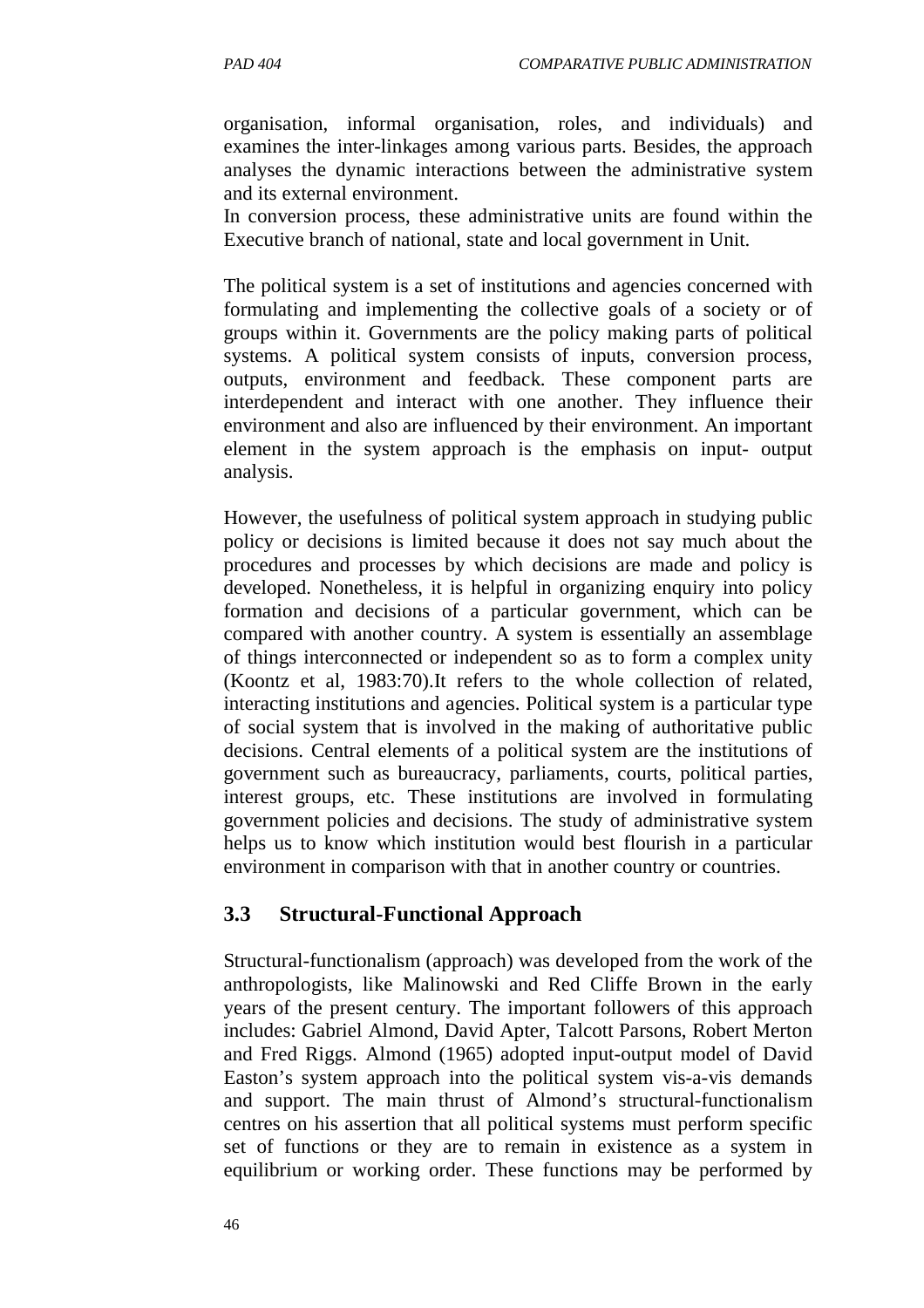different kinds of structure within different types of political systems. In this unit, we shall examine the concept of structural -functionalism and its relevance in comparative public administration.

Almond and Powell (1965) defined structural-functionalism as "a form of system analysis which looks at political systems as a coherent whole, which influences and is in turn influenced by the environment"*. T*o Almond and Powell (1965), the premise of structural-functionalism is to provide a consistent and integrated theory from which can be derived explanatory hypotheses relevant to all aspects of a political system.

The Structural-functional framework provides an important mechanism for the analysis of different social processes. In Structuralfunctionalism, social structure is viewed as any pattern of behaviour which has become a standard feature of a social system.

The two concepts basic to the approach are structure and function. While functions concern the consequences of patterns of action, structures refer to the patterns of actions and the resultant institutions of the systems themselves.

Almond and Powell (1966), the proponents of structural-functionalism pointed out that political system can be compared in terms of how functions are performed. Premising their analysis on modern Western political systems, they assert that political systems perform two sets of functions, namely: input and output functions.

The input-output model of Almond (1965) was taken from David Easton's distinction between two classes of inputs into the political system, viz demands and supports. Demands are classified under four headings:

- 1) *Demands for goods and services,* such as wage and hour laws, educational opportunities, recreational facilities, roads and transportation;
- 2) *Demands for participation in the political system* for the right to vote, hold office, petition governmental bodies and officials, organize political associations and the like; and
- 3) *Demands for the regulation of behaviour,* such as provision of public safety, control over markets and labour relations, rules pertaining to marriage and the family
- *4) Symbolic inputs*, such as demands for the display of the majesty and power of the political system in periods of threat or ceremonial occasions, or demands for the affirmation of norms or the communication of the policy intent from political elites (Almond, 1965:193).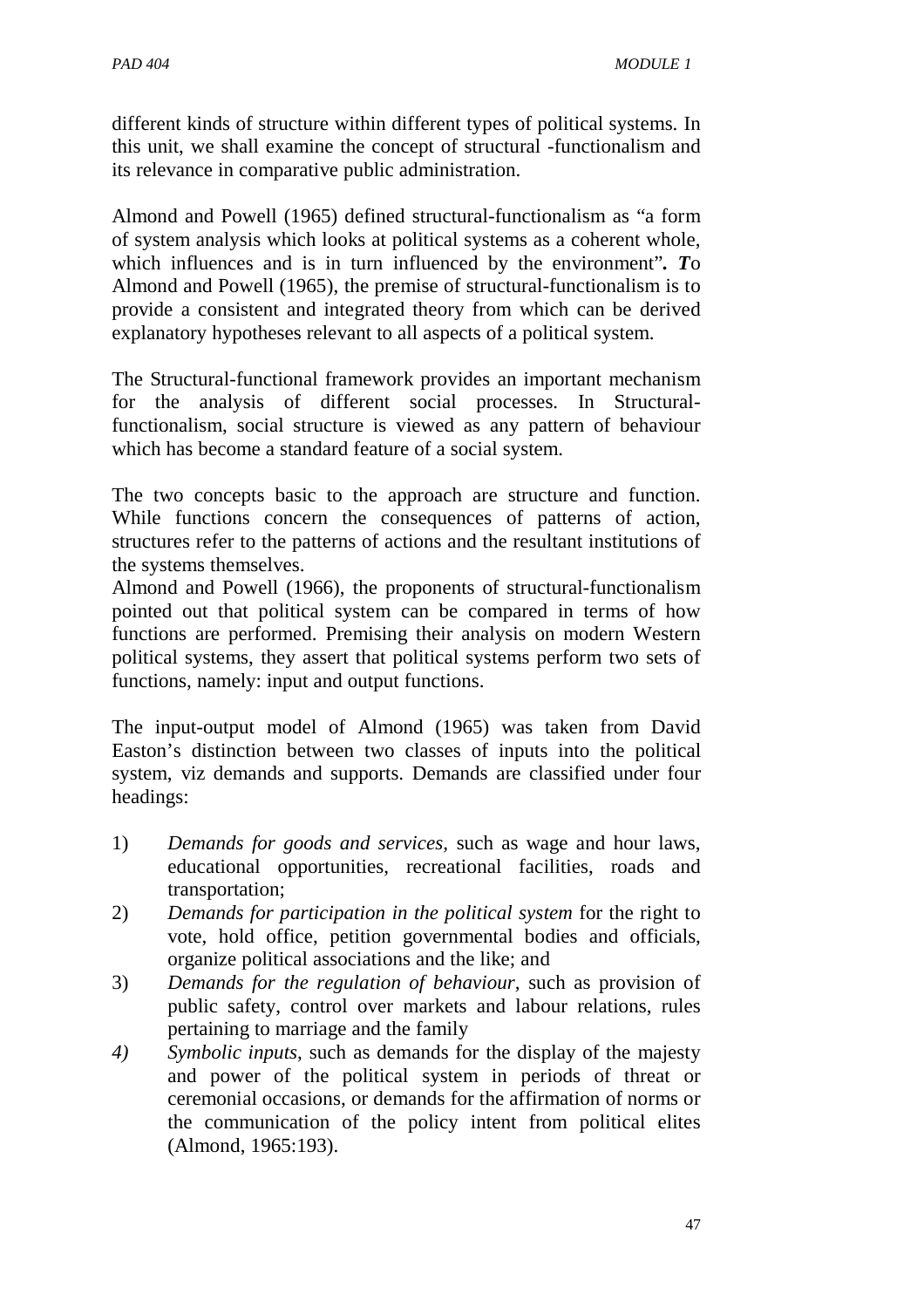### *Support inputs also may be classified under four headings:*

- a) *Material supports*, such as the payment of taxes or other levies and the provision of services; such as labour contributions or military services;
- b) *Obedience to laws* and regulations
- c) *Participation,* such as voting, joining organizations, and communicating about politics; and
- d) *Manifestation of deference to public authority*, symbols and ceremonials (Almond, 1965:194).

The inputs consisting of demands and supports are converted by the political system into Policy outputs (extractive, regulative, distributive and symbolic outputs). In other words, the political system processes inputs and convert them into outputs. The demands entering the political system are articulated, aggregated or combined, converted into policies, rule-making, rule-application, rule adjudication, regulations, applied and enforced. The conversion functions of the political system, thus, may be divided into:

- 1) The articulation of interests or demands
- 2) The integration of interests or combination of interests into policy proposal;
- 3) The conversion of policy proposals into authoritative rules;
- 4) The application of general rules to particular cases
- 5) The adjudication of rules in individual cases and
- 6) The transmission of information about these events within the political system from structure to structure and between the political system and its social and international environments (Almond, 1965:194-5).

Thus, the authoritative output usually affect the environment as outcomes and in turn excite some form of feedback, that is, changes in the intensity and volume of demands and support from the environment. Almond added that political communication must be undertaken to inform all within the political system and outside of these diverse activities. Additionally, every system performs system maintenance and adaptation function through political socialization and recruitment of people.

Structural-functional approach has shown that there is no clear and direct relationship between structures and functions. All similar structures do not necessarily perform similar functions. A social structure may perform multiple functions and similarly one function may be performed by more than one structure. In other words, this approach focuses on description of structures of governmental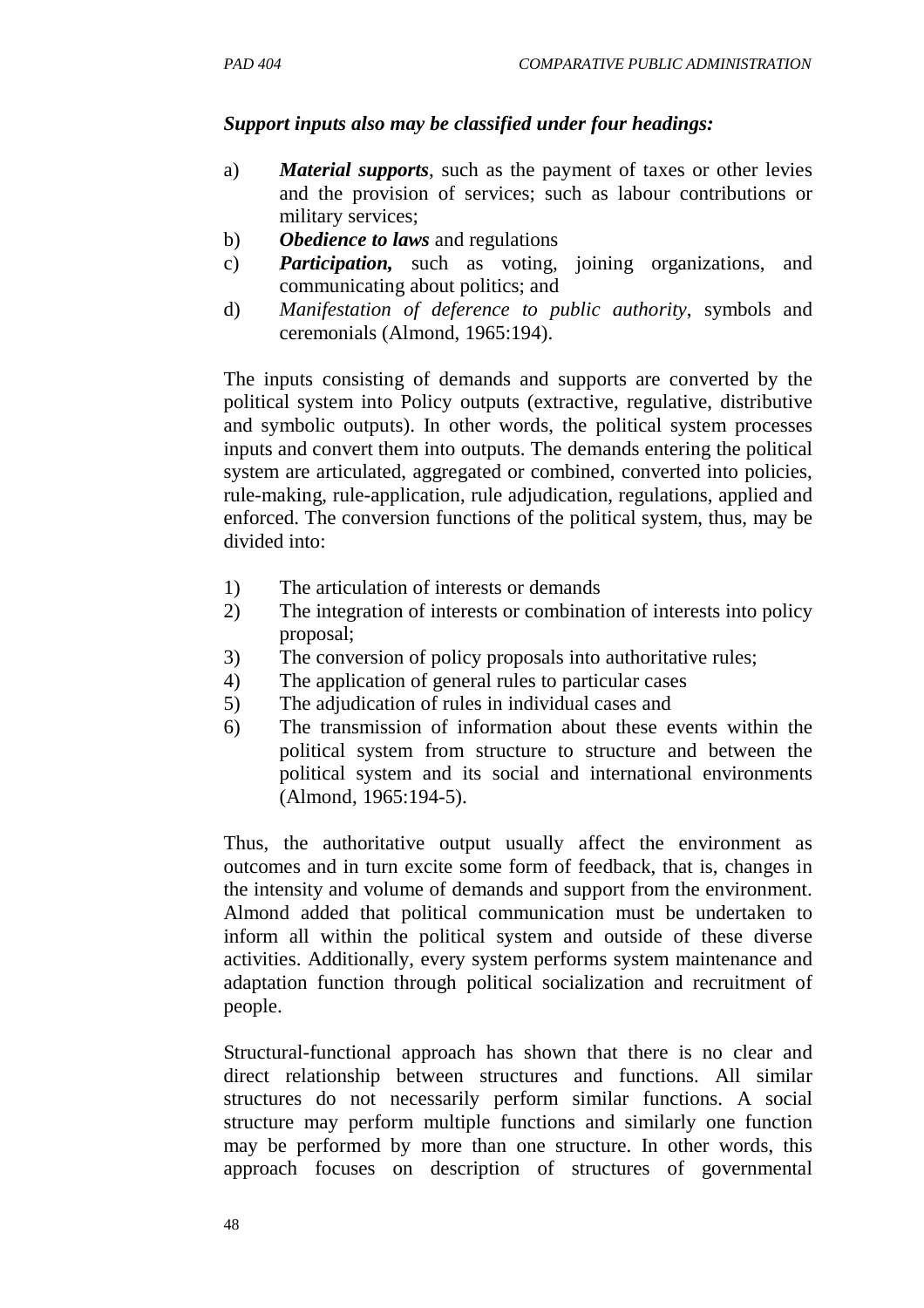administration as a basis both for comparison and prescription. When applied to the study of public administration, it will be possible for example, to describe the formal structure of local government and the civil service in different African countries. When this is done, it becomes possible to do a cross-country comparison of structures.

Structural-functionalism as an analytical tool was borrowed from anthropologists and adopted into political system by Almond (1965). However, the input-output model of Almond was taken from David Easton's system model (1965). The main thrust of Almond's structuralfunctionalism centres on his assertion that all political systems must perform specific set of functions or they are to remain in existence as a system in equilibrium or working order. These functions may be performed by different kinds of structure within different types of political systems. At times, these functions may even be performed by structures that are not overtly recognized as political. The premise of structural-functionalism is to provide a consistent and integrated theory from which can be derived explanatory hypotheses relevant to all aspects of a political system. However, the formal structural-descriptive approach has been criticized for not paying attention "to the process of administration notably the critical factor of human relations" (Ademolekun, 1983:20).

Structural-functional approach has shown that there is no clear and direct relationship between structures and functions. All similar structures may perform multiple functions and similarly one function may be performed by more than one structure. Thus, structural functionalism has helped to clarify the general misconception that similar structures in diverse environments perform similar functions or that absence of certain structures implies that particular functions are not being performed in particular social systems.

# **3.4 Development Administration Approach**

The development Administration approach of focused on two major approaches. The first development administration felt that policy implementation in the developing countries could be improved through the transfer of administrative procedures and techniques from industrialized countries. These theorists followed the Weberian model. They emphasized the role of bureaucracy as instrument of development.

The approach further views government bureaucracy for sustaining development programmes as ideal for Third World countries to import into their system. However, the focus of development Administration has changed over the years. As it was once confined to deployment of foreign aid and technical assistance, development administration now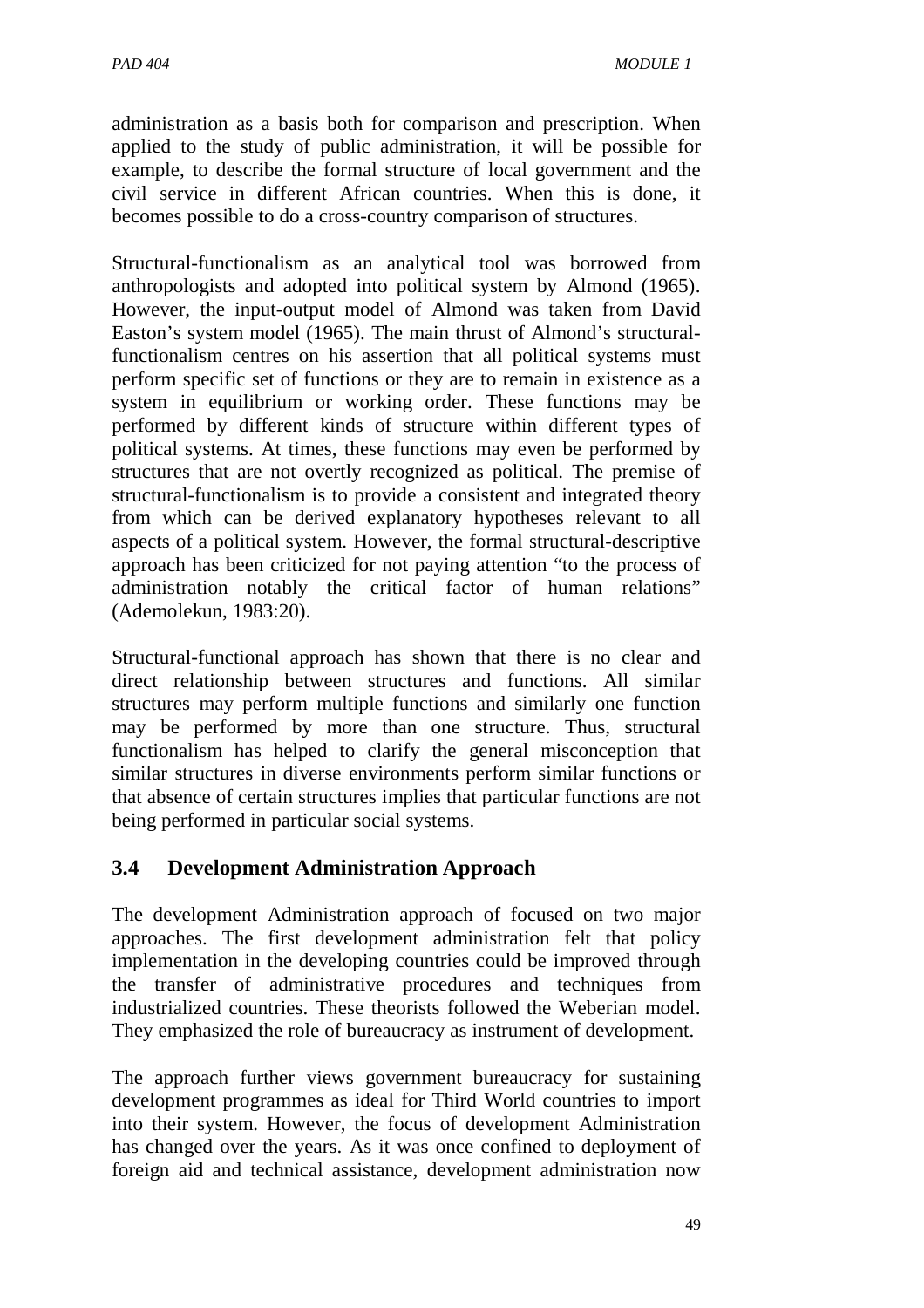focuses on planned change to meet the nation's broad political, economic, social and cultural objectives (Bjurand and Guiden 1978: 357-365). Many organizations, such as non-government, community, cultural are now involved in development projects. Now participative, decentralized and localized administrative approaches to development are encouraged. In this unit, we shall examine the meaning of contemporary development administration and its relevance to comparative public administration.

In terms of definition, Weidner (1962) defined development administration as an "action- oriented, goal-oriented administrative system". He further viewed development administration in government as "the process of guiding on organisation toward the achievement of progressive political, economic, and social objectives that are authoritatively determined in one manner or another". Fainsod (1963) viewed development administration as "a carrier of innovating values. It embraces the aray of new functions assumed by developing countries embarking on the path of modernization and industrialization. Riggs (1979) viewed development administration both to administrative problems and governmental reform.

#### **Development and Non-Development Administration**

Sometimes a distinction is made between development administration and non-development administration or "traditional" administration. It is said that both are similar so far as these are concerned with how rules, policies and norms are implemented by government organisations but they differ in their objectives, scope, complexity and degree of innovation in the developmental administration. It may, however, be said that the differing mixes of administrative departments will be seen as developmental for non-developmental processes start only when a country has achieved political freedom. The apparent developmental non-developmental dichotomy is due to the impression that development administration is concerned solely with the administration of developing countries. The difference between the two concepts may really be in the degree of emphasis or the ecological setting in which an administration functions.

#### **Characteristics of Development Administration**

The following characteristics of development administration can be identified: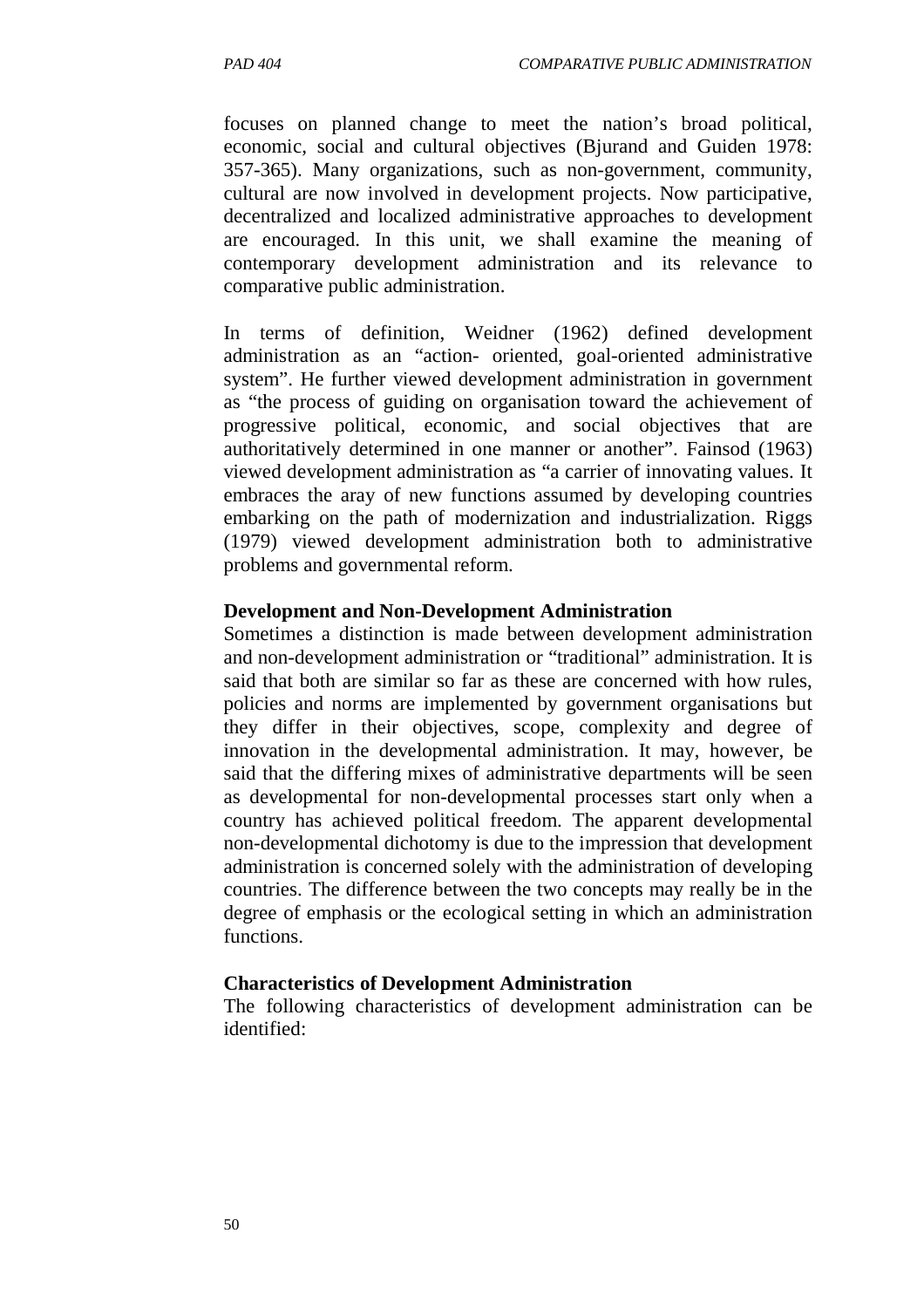### **Change Orientation**

The distinctive feature of development administration is its central concern with socio-economic change. It is this special orientation which distinguishes it from regulatory or traditional administration which is basically concerned with maintenance of status quo.

#### **Result Orientation**

Development administration has to be result oriented since changes have to be brought rapidly and within a definite time schedule. Its performance is directly related to productivity, for example, increase in per capita income, etc.

#### **Commitment**

In development administration, the organisational role expectation is commitment to socio-economic change and concern for completing time bound programmes. Bureaucracy is expected to be "involved" and emotionally attached to the jobs they are called to perform.

#### **Client Orientation**

Another characteristic of development administration is that it is client oriented. It has to be positively oriented towards satisfying the needs of the people in specific target groups. The satisfaction of these needs is the criterion for evaluating performance of the development administration. The people are not the passive beneficiaries; they are the active participants in the development or public programmes. It is thus close relation between the "public" and "administration" that is an essential attribute of development administration.

#### **Temporal Dimension**

Since socio-economic changes have to be brought as quickly as possible, time assumes considerable importance in development administration. All development programmes are prepared for a certain time frame and must be completed within that.

It is a very common practice now a day to classify the modern states into two broad categories on the basis of their development - "developed" and "developing". As earlier discussed, the nature of administration of a country is influenced by its environment. This implies that the "developed" and "developing" countries will have administrative subsystems peculiar to them. This also explains the fact that there are differences within the administrative sub-system of both developed and developing countries that can be compared.

In contemporary world, development administration approach is viewed in economic terms, using Human Development Index (HDI) as framework of analysis. Both developed and developing countries can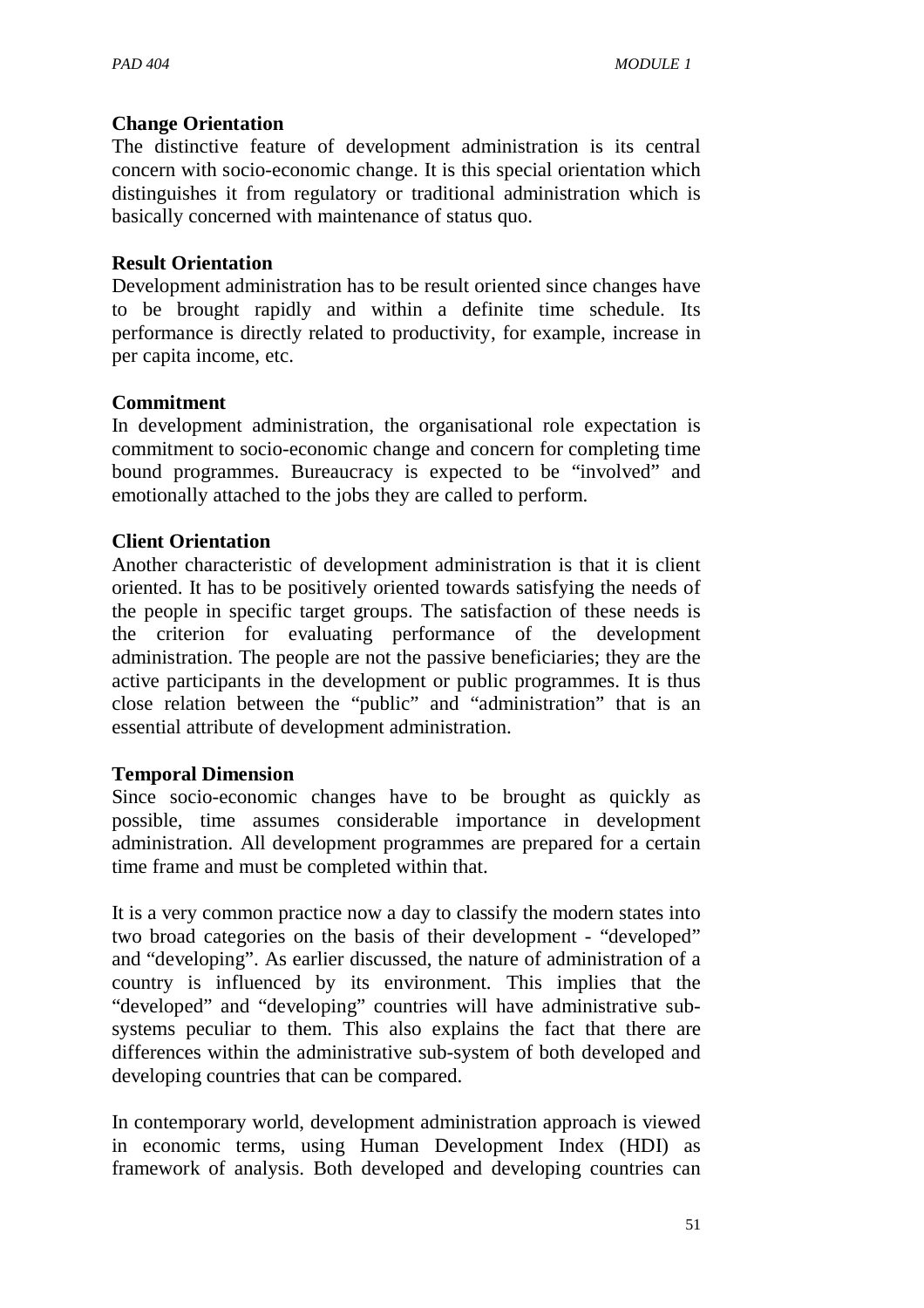now assess their human development based on Millennium Development Goals (MDGs) now Sustainable Development Goals (SDGs), the MDGs goals include:

- Eradicate extreme poverty and hunger
- Achieve universal primary education
- Promote gender equality and empower women
- Reduce child mortality
- Improve maternal health
- Combat HIV/AIDS, malaria and other diseases
- Ensure environmental sustainability and
- Develop a global partnership for development

All these indicators are used by UNDP indices for assessing and comparing the performances of developed and developing countries on human development.

Development approach has passed various stages. The first development administration felt that policy implementation in the developing countries could be improved through the transfer of administrative procedure and techniques from industrialized countries. Another view was that political processes and administrative structures had to be thoroughly transformed and modernized before the developing nations could achieve economic and social progress.

However, development administration has changed over the years. There is now a shift from the blue print approach to people-centred approach. The central themes of people-centred development are empowerment of people, development of administrative processes which responds to the needs of the people and human development. Many organisations, such as: non-government organisations, community, cultural organisations are now involved in development projects. Now, participative, decentralized and localized administrative approaches to development are encouraged

## **3.5 Bureaucratic Approach**

Remember that we have attempted discussion of Bureaucracy under the model of comparative public administration. The origin of the term "bureaucracy" is not entirely very clear, with some insisting that it originated from the French word "Burokrate". However, as a subject for scholars, the term as earlier stated is primarily associated with the German social scientist Max Weber (1947).

The concept of bureaucracy has been used in so many different ways that it is difficult to provide acceptable meaning of the term. In the field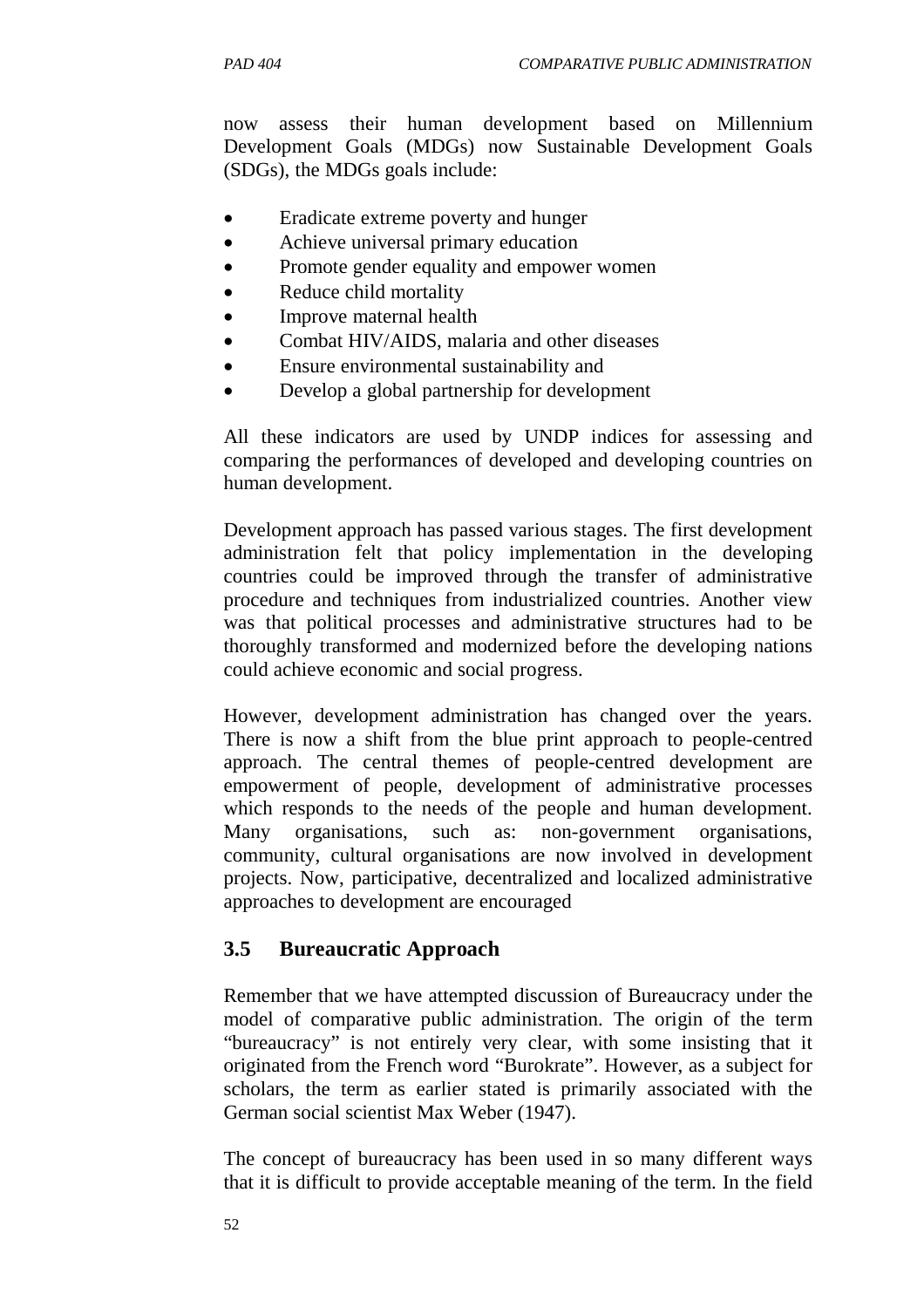of Sociology, bureaucracy has been understood as particular type of organization- as a system of administration rather than a system of government. In Social Sciences, bureaucracy is usually understood as a mode of organization. Modern political analysis, however, use the term bureaucracy to mean the administrative machinery of the state, bureaucrats, being non-elected state officials or civil servants, who may or may not be subject to political control. Bureaucracy can also be used as a general invective to refer to any inefficient organization encumbered by red-tapism.

The most systematic study of bureaucratic phenomena is traced back to German Sociologist, Max Weber (1864-1920). To Weber, a person could be said to have "power" if within a social relationship his own could be enforced despite resistance. If this power is exercised for the structuring of human groups, it becomes a special instance of power called "authority". Thus, Weber distinguished between power and authority. Authority is instrumental in the emergence of organisation. The rules of an organisation are termed "administration". The most important aspect of the administration is that it determines who was to give commands to whom. Thus, every form of authority expresses itself and functions as administration.

According to Weber, all authority is "legitimate" because it is always founded on a popular belief structure. People may believe that obedience was justified because the person giving the order had some sacred or altogether outstanding characteristics. This authority of that person is "charismatic". That authority would be "traditional" if the command is obeyed out of reverence for old established patterns of order. The third type of authority is legal authority to which Weber attaches "rational" character". In this case, men might believe that a person giving an order was acting in accordance with his duties as stipulated in a code of legal rules and regulations. Weber thought that an ideal bureaucratic organisation can most effectively achieve a prescribed goal while eliminating arbitrariness and discord in interpersonal and inter-group relationships.

Max Weber, who used an "ideal type" approach to extrapolate from the real world the central core of features that would characterize the most fully developed bureaucratic form of organization. This ideal type is neither a description of reality nor a statement of normative preference. It is merely an identification of the major variables or features that characterize bureaucracy. The fact that such features might not be fully present in a given organization does not necessarily imply that the organization is not bureaucratic. It may be an immature rather than a fully developed bureaucracy.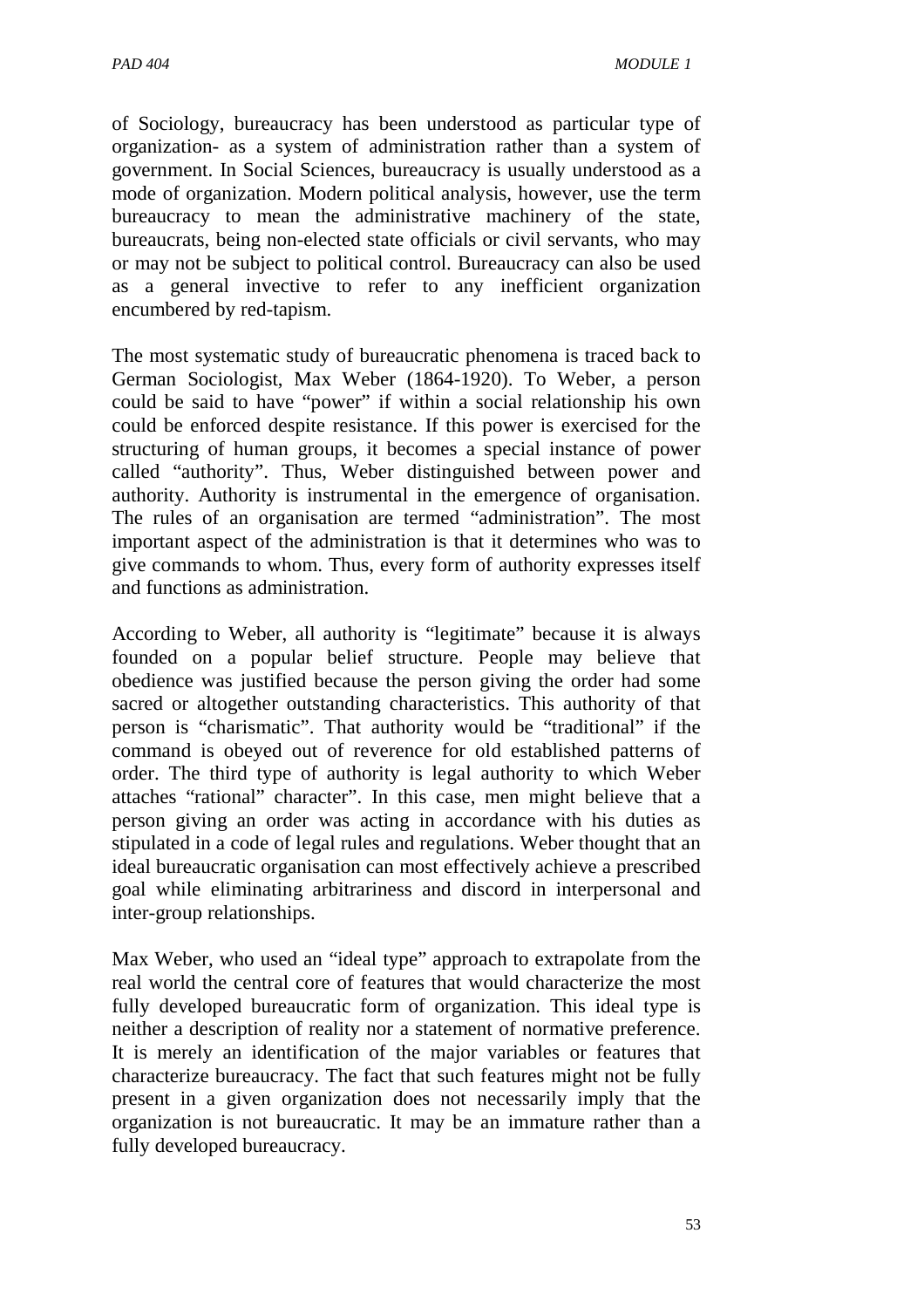#### **Characteristics of Bureaucracy**

Weber's ideal type of bureaucracy possesses the following characteristics:

**A Hierarchy:** The bureaucratic organization is structured as a pyramid with an absolute Boss on top, who divides up the overall task of the organization and gives responsibility for each sub-task to sub-bosses who divided responsibility yet more finely and so on through an unbroken chain of sub-bosses that stretches down to every employee. The Boss provides coordination between units that is, coordination from above. In other words, all coordination must rise up and pass through the next higher boss.

**Specialization:** Bureaucracy achieves efficiency through specialization of labour. In fact, the organizational structure of a bureaucracy is created by dividing the overall task into a series of well-defined specialties or functions. Each function is given responsibility for a defined set of tasks and given the tools needed to accomplish that task. The Boss gives orders and assigns tasks in such a way that all the parts add up to a coherent whole.

**Uniform Written Rules and Policies:** A bureaucracy is governed by uniform written rules and policies that in a corporation, profit or not for profits are set by the board and the management. These rules define the rights and duties of employees and manage. In bureaucracy, the Boss is responsible for the actions of all the people under him or her and has the right to give them orders that they must dutifully obey.

**A Standard Procedures Defining Each Job:** In a bureaucracy, fixed procedures govern how employees are to perform their tasks, sometimes to an astonishing degree. Standardized procedures serve to make lessons learned in one part of the organization more broadly effective and to overcome irrational resistance to more effective ways of doing things.

#### **A career based on promotion for technical competence:**

Success in the bureaucratic organization is defined as a lifetime career of advancing to higher levels in the chain of command. Rising in the ranks provides both power and symbols of status. Promotion is achieved through technical competence in one's specialty and efficiency in carrying out orders. The professional career provides a "contract" between employee and organization. In its simplest form, a person devotes himself or herself to the organization in exchange for structured work and wages.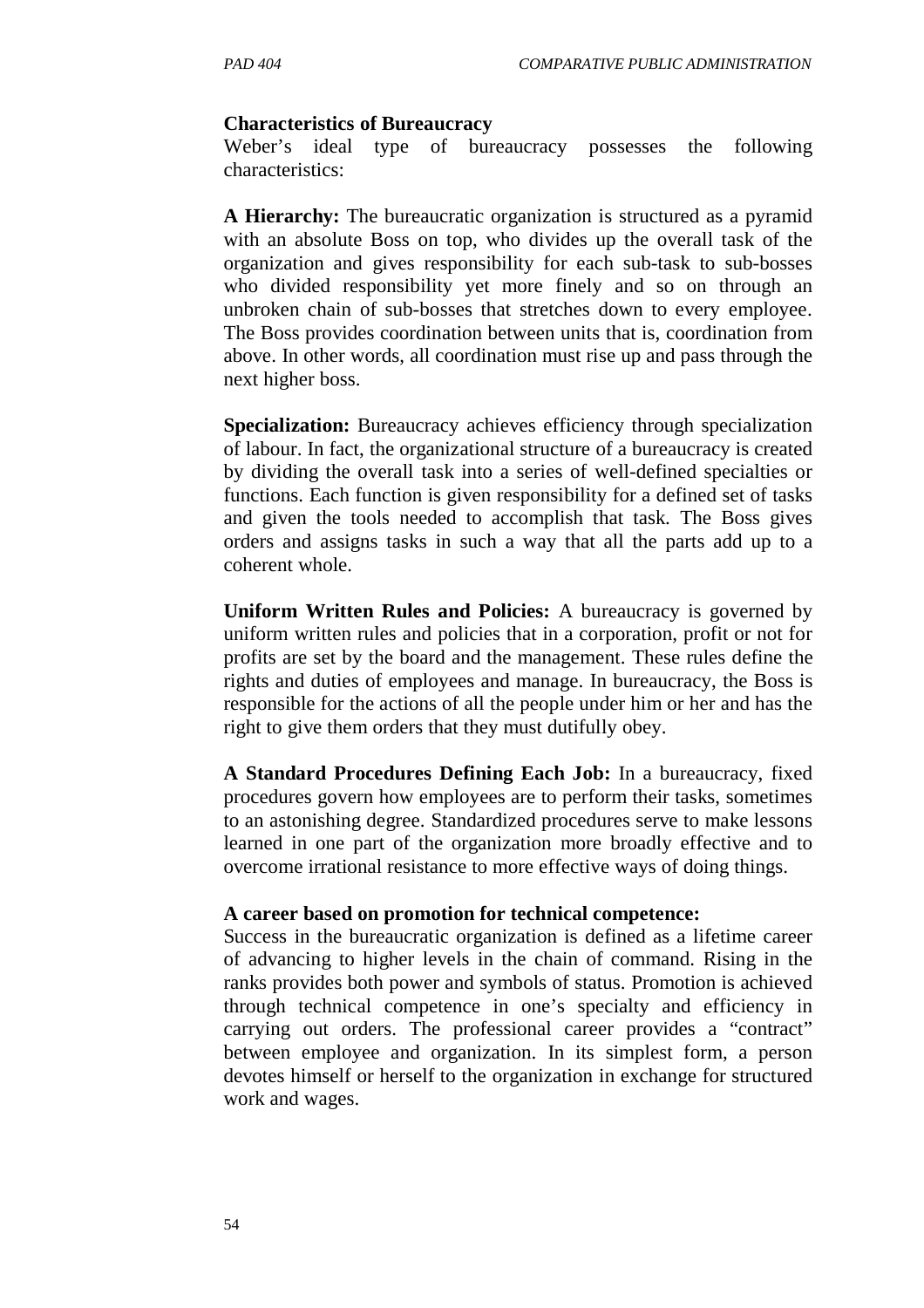## **Impersonal Relations**

In bureaucracy, relationships are from role rather than from person to person. The organizational structure and job description defined what is expected of an individual in each role and the holder of a particular role is expected to carry out its responsibilities in a rational and unemotional manner. Impersonal relations helped move bureaucracy beyond nepotism and favouritism by preventing family feeling or friendship from getting in the way of enforcing rules and making tough decisions. It kept managers sentiments from getting in the way of their duties.

Despite all these criticism, scholars are yet to find real substitute for bureaucratic approach. Bureaucracy in a political system offers the large-scale complex administrative capacities for performing government duties. Inherent in bureaucracy is the existence of certain organizational features and behavioural traits of the participants - known as bureaucrats. Administrative roles are highly specialized or differentiated and hierarchal relationship thoroughly understood; the service in the bureaucracy for professionals, who are salaried and have tenured status, whose service will only be terminated subject to laid down procedures.

To the critics, bureaucracy was efficient for certain kind of repetitive tasks that characterized the early industrial revolution. It no longer works so well because its rules and procedures are often dramatically opposed to the principle needed for workers to take the next step toward greater organizational intelligence (Gifford and Pinchot, 1994: 37).

# **3.6 Institutional Approach**

This approach is mainly concerned with the study of the institutions of government, that is, executive, legislative and judiciary as well as their constitutions, compositions, structures and functions of same especially the executive branch where the core civil service falls under. Thus, it can be used for comparative study because administrative (and political) institutions transplanted from one country may differ in constitution, composition and functions with that of another.

In other words, institutional approach is concerned with the compositions and organisations of the structure, functioning and rules and regulations of the said institutions. One of the proponents of the approach is Riggs. Also, one can compare the systems of government like presidential, parliamentary as well as the political parties' formation, though that is not the emphasis of comparative public administration. The institutions that can be compared may include the ministries, departments, agencies as well as the different components that make up a particular institution.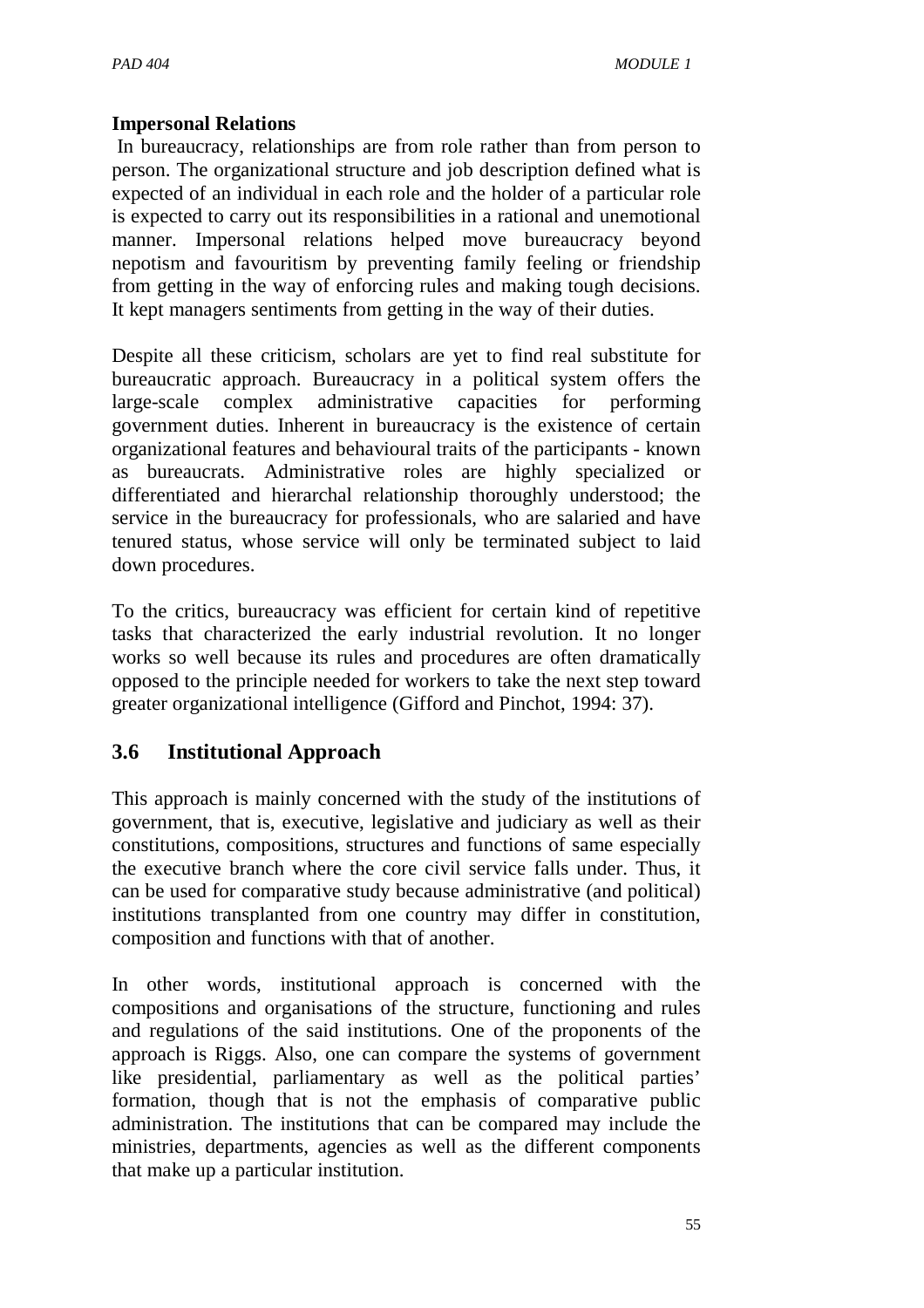# **3.7 Cross–Cultural Approach**

This approach lies in the fact that public administration is culture–bound or shaped by its setting or environment. It develops its own peculiar characteristics in different cultural settings. Thus, we have developed and developing cultures, the Agraria–Transia–Industria and Fused-Prismatic and Diffracted as developed by Riggs. Also, based on the cross-cultural approach, Heady identified the classic (France and Germany), civic (United Kingdom and USA) and modernizing (Japan) administrative cultures.

Also, a cross-national analysis of administrative system involves countries forming part or different "cultures" this would be called a cross-cultural analysis. For instance, comparing the administrative system of the USSR (a socialist state) with the U.S. (a capitalist system) could be termed a cross-cultural analysis. Even a comparison between developed countries (e.g. France) with a developing country (e.g. Nigeria) or between developing democratic countries (e.g. Philippines) and a developing Communist regime (e.g. Vietnam) will be covered in a cross-cultural comparison.

Thus-the word "cultural" in the category "cross-cultural" has a broad connotation and involves an aggregation of distinctive political, economic and socio-cultural traits of a particular system and its environment. Such a comparison involves different time-frames for analysis. For instance, a comparison between the administrative system prevailing during ancient Rome and modem Italy or between the administrative practices prevailing during the period of Jawaharlal Nehru and Indira Gandhi would fall under the rubric of cross-temporal analysis.

### **SELF-ASSESSMENT EXERCISE**

Identify five approaches to the study of comparative public administration and briefly discuss any three

## **4.0 CONCLUSION**

Having looked at the various approaches to the study of CPA, it should be noted that none of the approach is perfect; rather each has its own strengths and weaknesses. Thus, scholars are of the view that it is better to use a combination of two or more approaches when conducting or engaging in comparative studies of administrative systems of two or more countries or systems than restricting in using one.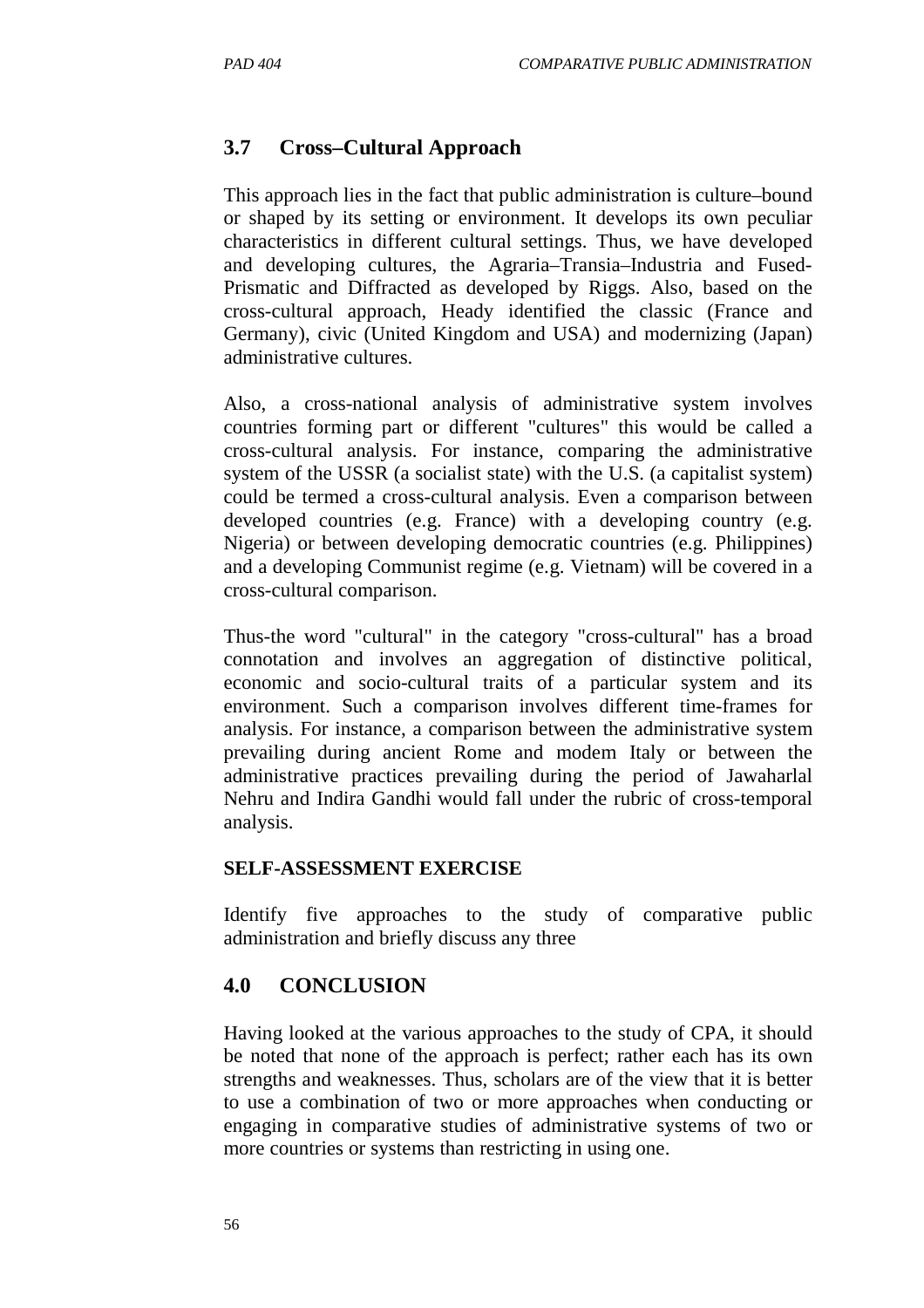### **5.0 SUMMARY**

In summary, there are various approaches to the study of public administration on comparative basis; hence, the unit features the discussion of various approaches to the comparative public administration study ranging from behavioural approach, systems approach, structural-functional approach, institutional approach, crosscultural approach etc. None of the approaches is perfect and the use of any or combination of two or more approaches depend on the study one is conducting and the unit of analysis.

#### **6.0 TUTOR-MARKED ASSIGNMENT**

Identify five approaches to the study of comparative public administration and critically discuss three of the approaches

### **7.0 REFERENCES/FURTHER READING**

- Campbell, S.J.C and Peters, G.B. (1988). *Organising Governance, Governing Organisations:* Pittsburg: University of Pittsburg Press.
- Charlesworth, J.C. (1968). *Theory and practice of Public Administration: scope, objectives and methods*: Philadelphia: American Academy of Political and Social Sciences.
- Gladden, E. N. (1972). *A History of Public Administration:* London: Frank Cass and Company.
- Heady, F. (1962). "*Comparative Public Administration: Concerns and Priorities*," a Paper in Comparative Public Administration, (eds.), Ferrel Heady and Sybil Stokes: Ann Arber: MI: Institute of Public Administration.
- Heady, F. (1984). *Public Administration: A Comparative Perspective*: 3rd edition: Englewood Cliffs: New Jersey: Prentice-Hall.
- James L. Perry (ed) (1989). *Handbook of Public Administration*: San Francisco: Jossey-Bosso, Inc.
- James G. M. and Simon, H. (1958). *Organisation.* New York: John Wiley and Sons.
- Mayer, J.P. and Weber, M. (1974). *Theory of Modern Politics*. London: Allen and Unwin ,pp. 30-32.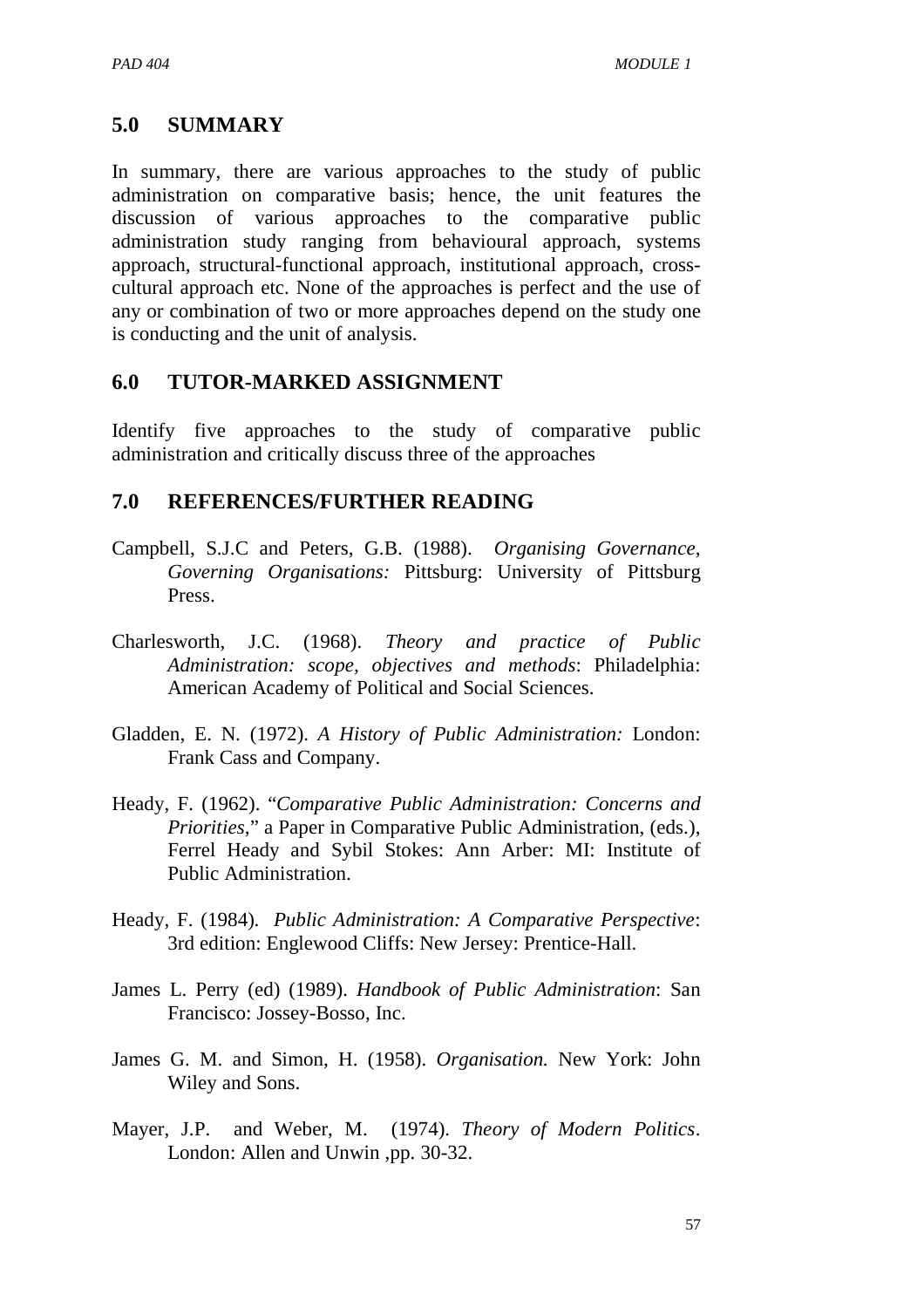- National Open University of Nigeria (NOUN) (2013) Comparative Public Administration (MGS 783).
- Simon, H.A. et al. (1971). *Public Administration* 7th edition: New York: Knopf.
- Waldo, D. (1955). *The study of Public Administration.* New York: Random House.
- White, L.D. (1936). The Meaning of Principles of Public Administration, in *The Frontiers of Public Administration,* (eds), John M. Gaus, Leonard D White, and Marshall E. Dimock. Chicago: University of Chicago Press.
- White, L.D. (1955). *Introduction to the Study of Public Administration*: New York: Macmillan.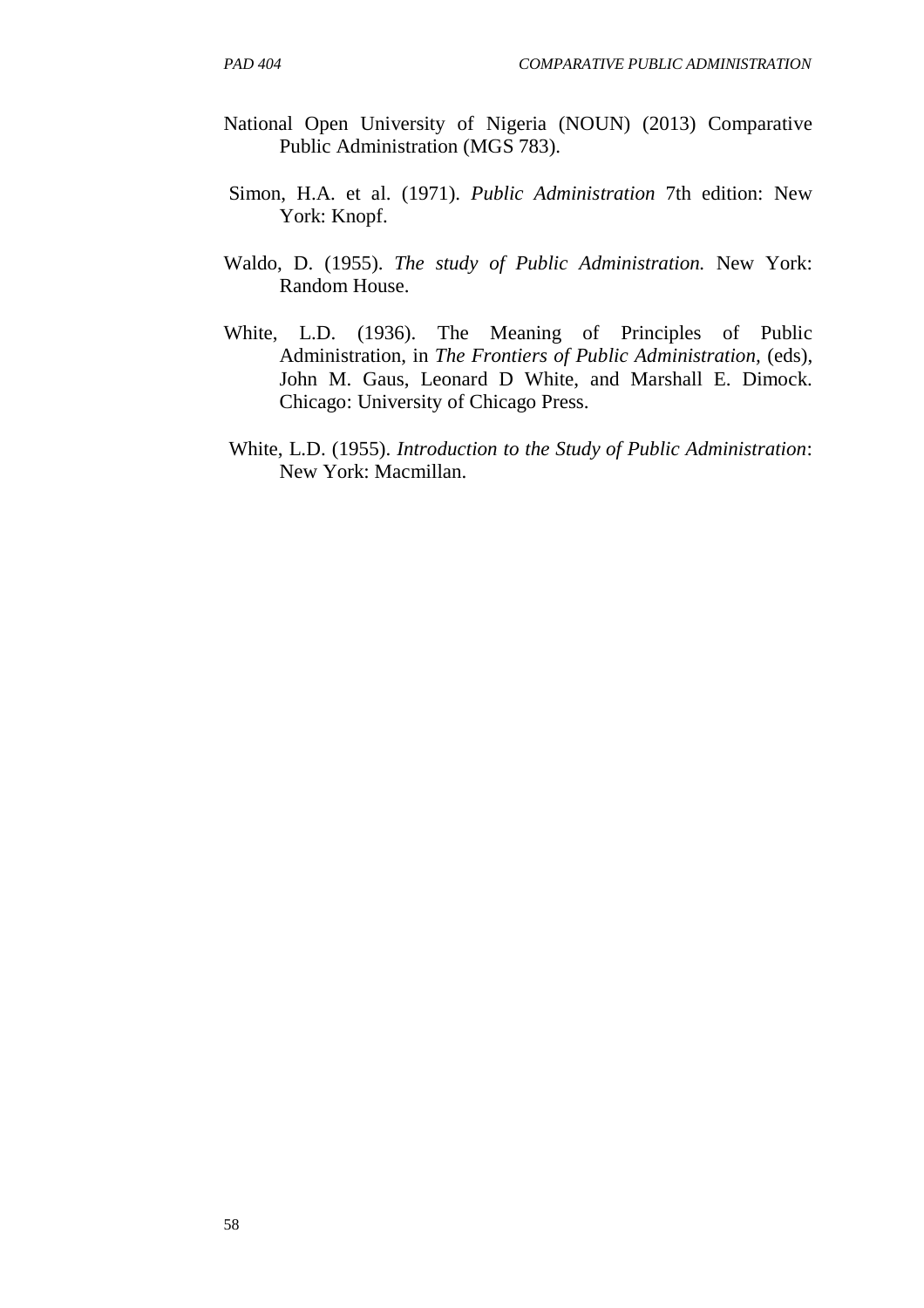## **UNIT 6 RIGGS CONTRIBUTION TO COMPARATIVE PUBLIC ADMINISTRATION STUDIES**

#### **CONTENTS**

- 1.0 Introduction
- 2.0 Objectives
- 3.0 Main content
	- 3.1 Trends in Comparative Public Administration studies by Riggs
	- 3.2 Riggs Ecology in Comparative Public Administration studies
- 4.0 Conclusion
- 5.0 Summary
- 6.0 Tutor-Marked Assignment
- 7.0 References/Further Reading

## **1.0 INTRODUCTION**

Riggs remained one of the major contributors in the field of comparative public administration. Riggs has been identified with the trends in the study of comparative public administration, which justified the need for a shift from the traditional public administration to comparative public administration that is geared towards making generalisations. Also, he was known with his contribution on the ecological approach (ecological perspectives); structural-functional approach; and ideal models (modelbuilding). Therefore, in this unit we are to look at the trends in the study of comparative public administration and ecology and comparative public administration as explained by Riggs.

## **2.0 OBJECTIVES**

At the end of this unit, you should be able to:

- identify the trends in the study of Comparative Public Administration by Riggs
- examine ecology in Comparative Public Administration by Riggs

## **3.0 MAIN CONTENT**

## **3.1 Trends in the study of Comparative Public administration by Riggs**

Professor F. W. Riggs noticed three trends in the comparative study of public administration. These include: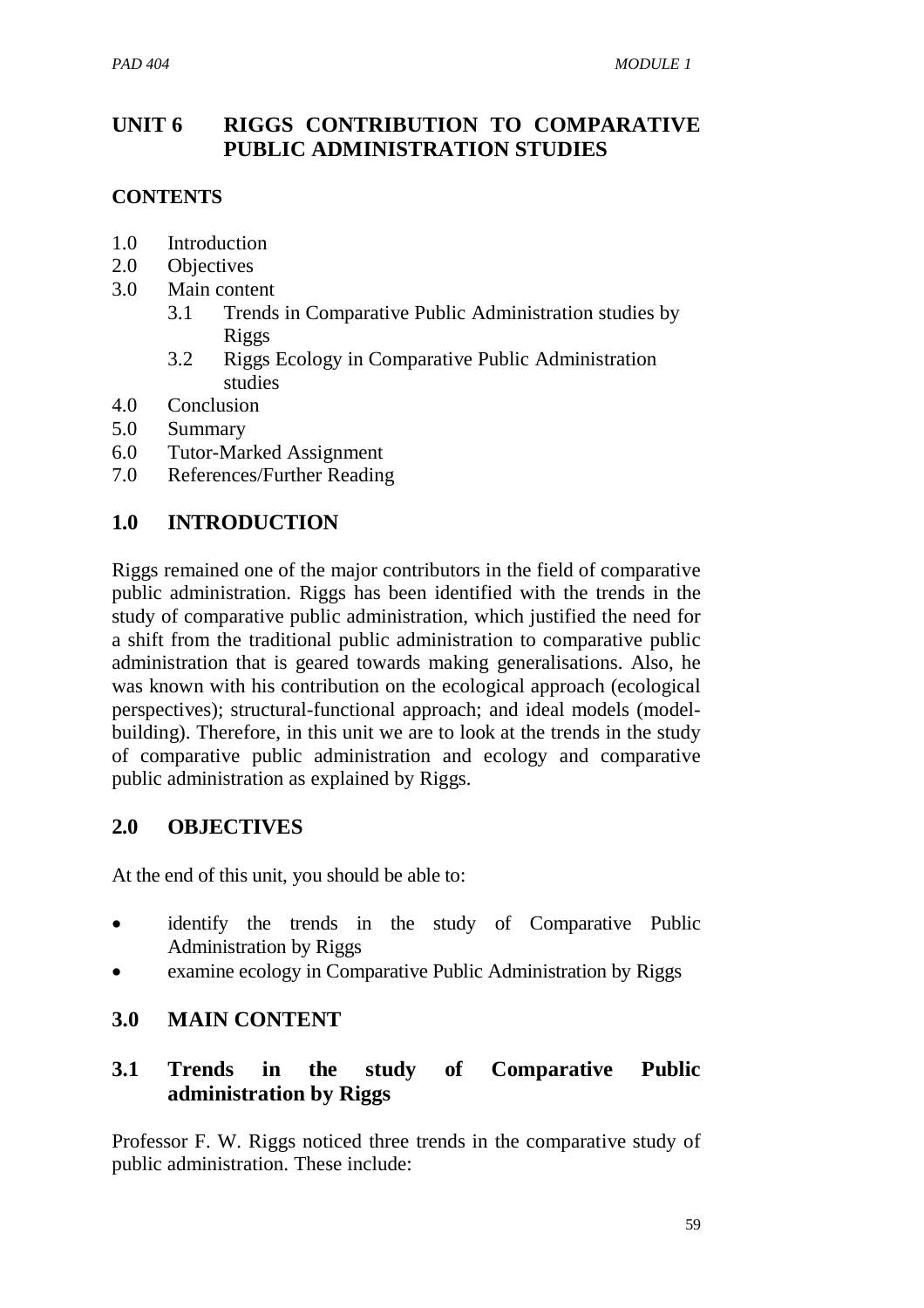- (a) A shift from normative studies (which deals with what ought to be) to empirical studies (which deals with what is).
- (b) A shift from ideographic studies (one nation studies/individualistic) to nomothetic studies (universal studies).
- (c) A shift from non-ecological studies (which examines administrative phenomena as an isolated activity) to ecological studies (which examines administrative phenomena in relation to its external environment).

Thus, comparative public administration, according to Fred Riggs, is:

- i. Empirical, that is, factual and scientific.
- ii. Nomothetic, that is, abstracted and generalizable.
- iii. Ecological, that is, systematic and non-parochial

Therefore, **Fred Riggs** has laid three trends he believes are taking place in the study of Comparative Public Administration. The first one is the shift from normative to empirical orientation. According to him, traditionally the study was centred on norms rather than factual basis. Thanks to Behaviouralist Revolution, current studies are based on hard facts.

The second shift is one from ideographic to nomothetic orientation. Ideographic concentrates on particularities or unique cases, as opposed to nomothetic which focuses on generalities and regularities.

The final (third) one is the shift from non-ecological to ecological orientation. Initially, administration did not consider environment in its study. There is always interaction between the people and the environment, and so a society cannot be understood without regard to environments, thus the need for the shift.

## **3.2 Riggs' Ecology in Comparative Public Administration studies**

Another contribution of Riggs was in determining the link between ecology and administration especially the emphasis of same in the study of administration, and development of universal principles. F.W Riggs in his book entitled The Ecology of Public Administration (1961) explored the dynamics of interaction between public administration and its external environment. He adopted the structural -functional approach in explaining the administrative systems from ecological perspective. The adoption of this approach in the field of public administration was first suggested in 1955 by Dwight Waldo.

Ecological approach studies the dynamics of interaction between administrative system and its environment consisting of political, social, cultural and economic dimensions. It assumes that administrative system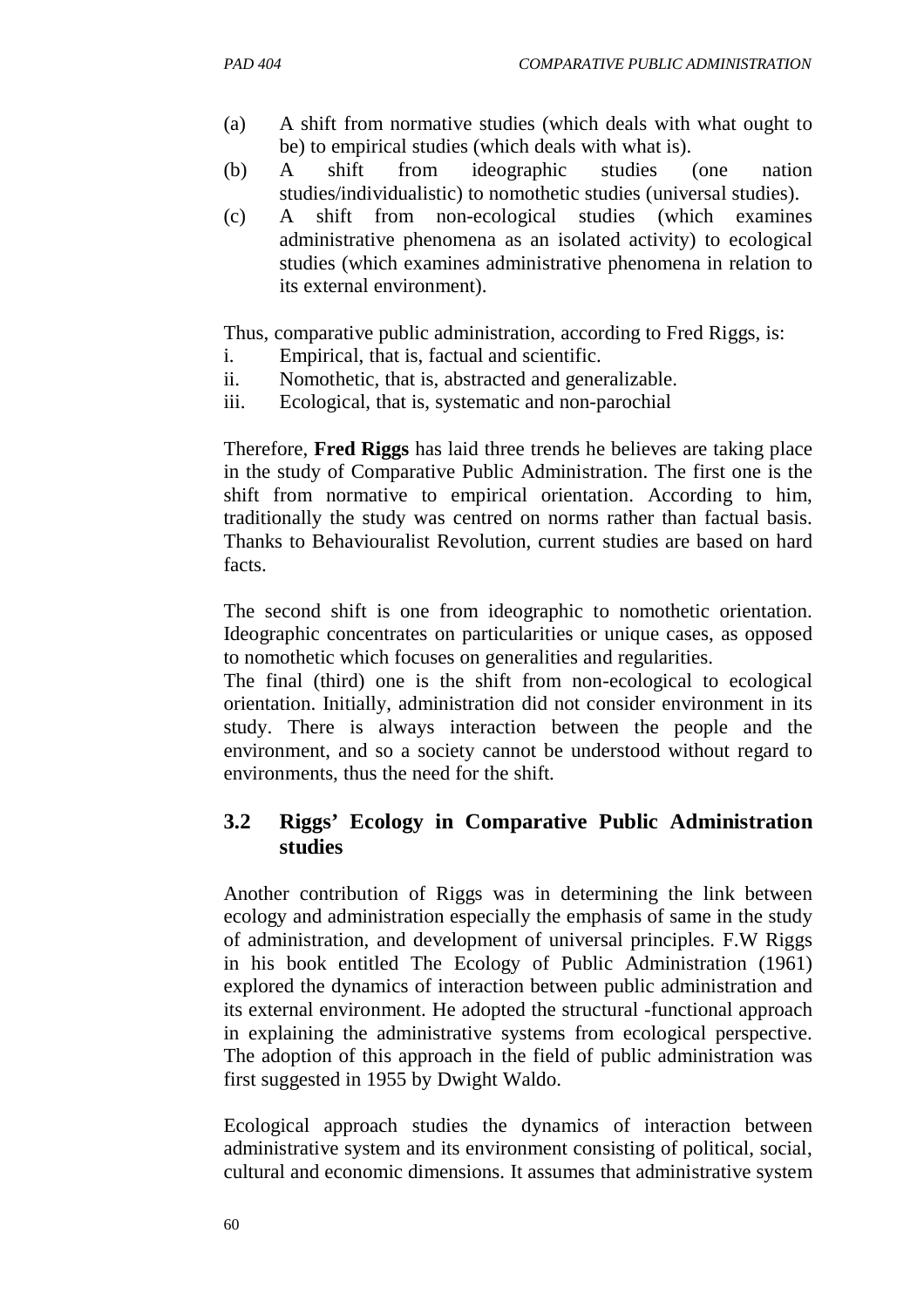is one of the various sub-systems of society and is influenced and in turn, also influences them. The ecological approach in the study of public administration though initiated by J.M. Gaus (1947), Robert A. Dahl (1947), Roscoe Martin (1952) Riggs remains the foremost exponent of the ecological approach in public administration.

In terms of definition, ecology in simple words relates to 'Environment'. And this environment includes physical, social and cultural aspects. So, basically we are going to talk about the relationship between administration and the environment it is set in (internal as well as external) and how they affect each other. Environment is the largest system, the rest and others like political systems, administrative systems, etc. are all sub systems who work under it. It influences its sub systems and vice versa. They both have to adjust to each other and also reform and change each other from time to time to stay up to date where the people's wishes drive the policies and the policies bring in development that uplifts the socio-economic status and level of the environment for progress. So they are interdependent and not mutually exclusive of each other.

Administration is seen as one of the most significant aspect of any societal arrangement as it makes possible the achievement of governmental function fulfillment. It has been observed that administration of any state happens to be an expression of various unique factors existing in society and is inter dependent over other arrangements in the society that provides the stability of all structure in a society. Various scholars like George Orwell in their writings like 'Shooting an Elephant' books have given case studies of how they have seen practically that the administrative systems in different parts of the world perform differently in order to suit the environment or ecology they are set in.

The ecological approach to Public Administration as propagated popularly by Fred W. Riggs who studied administrative systems in different countries (emphasis on developing countries) and why there was a vast amount of disconnect among them while applying the Americanised theories of Public Administration and how they coped up. He found that the main reason for this uniqueness of administrative systems in the world is the environment that they are set in. *Each country had a different environment setting and that played a major role in the shaping of the administrative system because without the help and approval of its people an administrative system cannot survive and thus it acts according to its environment and in turn it also influences the society* with its work and procedures.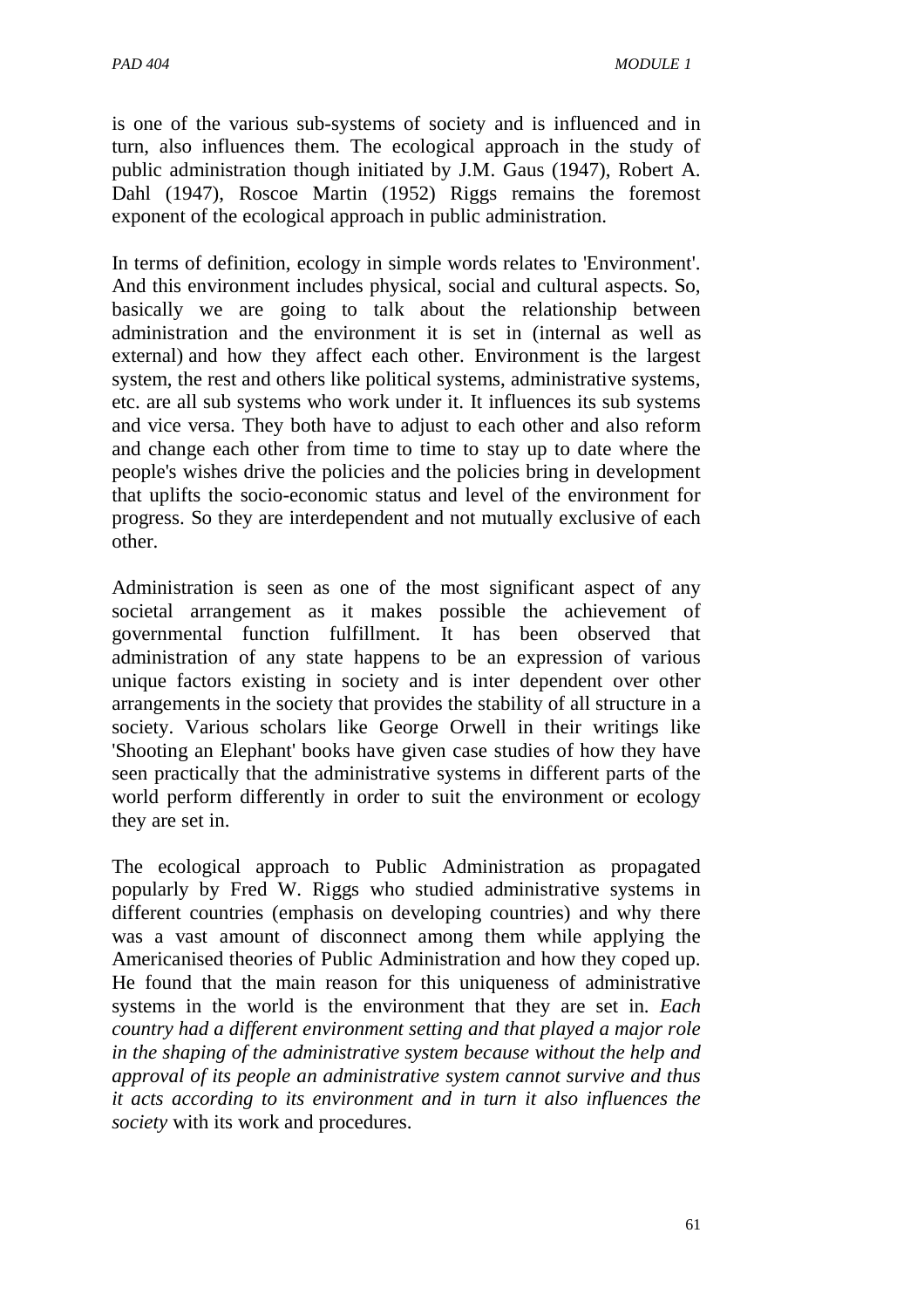In The Ecology of Public Administration (1961), Riggs relied on his field experiences in Southeast Asia and the United States in formulating his perspective on public administration in developing countries. The newly independent countries, he recognized, have been faced with the problem of reorganizing and adapting their administrative systems to face the challenges of development. The problem is that administrative concepts and techniques evolved in the context of social, economic, and political conditions of Western countries are not fully valid or applicable in the new contexts.

Thus, Riggs concluded that differences in social, cultural, historical, or architectural environments affect the way in which administration is conducted. He refers to all these issues of the contexts as "the ecology of administration." Governmental setting "is one of the fundamental determinants of administrative behavior," Riggs pointed out (1961: 4). In his analysis, Riggs consistently emphasized that the comparative approach is indispensable. By comparing societies, "we begin to discover whether any particular environmental feature is regularly accompanied by some administrative trait" (1961: 3).

Through comparisons, he contended, we can sort out from numerous Administration of Developing Countries environmental factors those few that have important consequences for the administrative system. Thus, to explain differences between two administrative systems, "we must look for ecological differences." Overall, the impact of Riggs's work is greater in generating debate, even excitement, in the literature and among students of public administration interested in cross-cultural studies. Riggs has been an involved scholar who provided organizational leadership and direction to the early comparative and development administration movement. But, his work largely remained at the macro level and too concerned with comprehensive and grand models, a task proved to be elusive or less relevant to the immediate needs of societies and practitioners of management.

Despite criticisms of his work such as being too abstract, less relevant to the practitioner, and lacks convincing empirical evidence, Riggs publications are among the most upheld scholarship in comparative and development administration so far. Nevertheless, the focus on administration of developing countries was a departure from the ethnocentric traditional public administration and comparative politics of the post-World War II era. Although the end of colonialism magnified interest in developing countries in general, comparative and development administration had a singular focus that sought to explore the emerging world with far greater enthusiasm than any time before.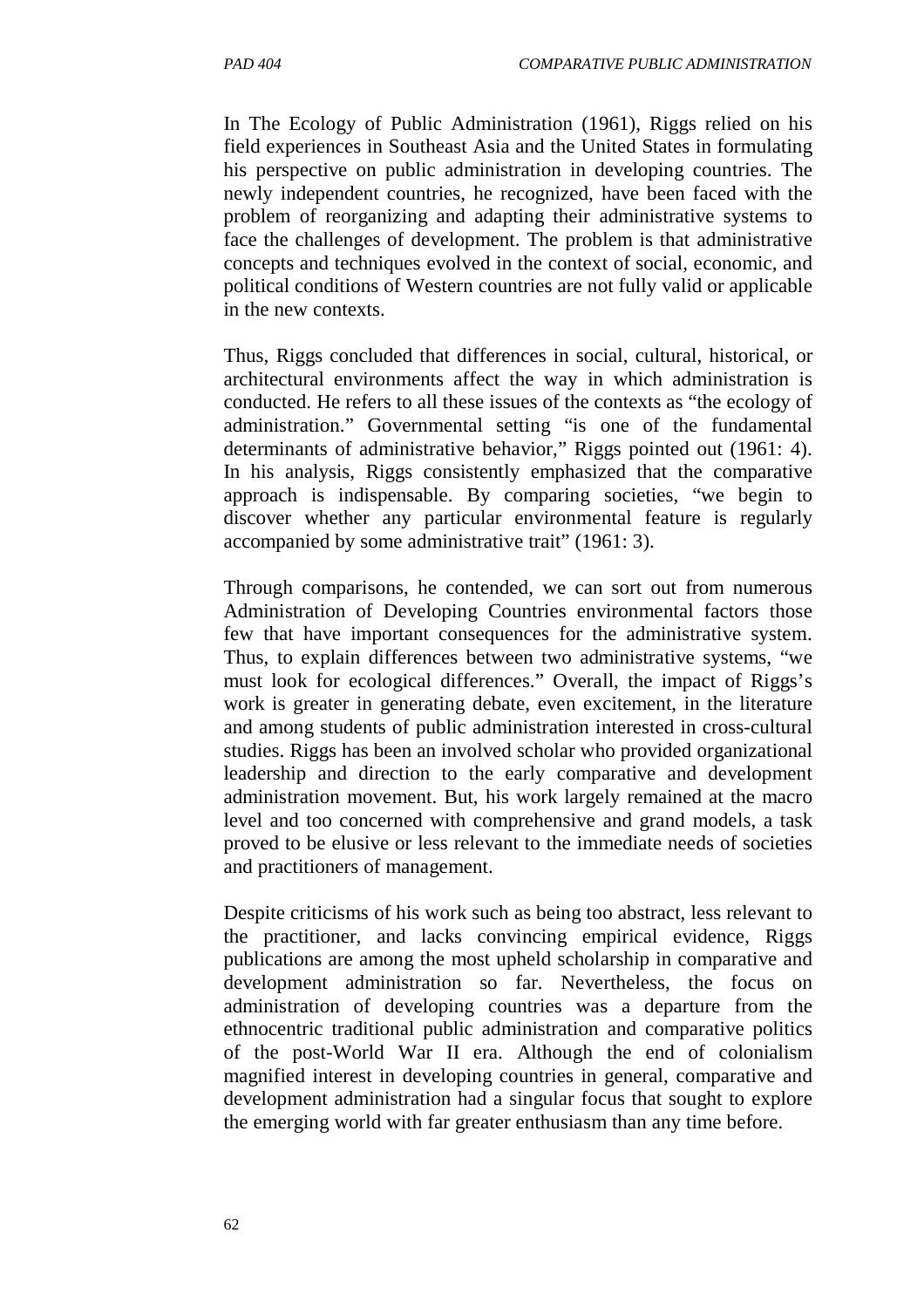Stimulated by generous grants from U.S. foundations and government agencies and motivated by financial and other advantages that were available as a result of the feverish competition of the Cold War, scholarship in comparative public administration flourished. Crosscultural studies were significantly expanded, often in association with other field research activities covering most newly independent countries. The few references listed above are illustration of the intellectual productivity of this period. A particularly significant aspect of this trend is the integration and the institutionalization of comparative and development administration in the educational systems of the United States and the rest of the world. Courses on comparative and development administration became central parts in many graduate programs in public administration and in training activities.

Apart from Riggs, the Structural-Functional Approach which was used in respect of explaining the link between ecology and administration was however adopted by Talcott Parsons, Robert Merton, Marion Levy, Gabriel Almond, David Apter, and others.

According to the Structural-Functional Approach, every society has various structures which perform specific functions. Riggs identified five functions which are performed in each society. They are political, economic, social, symbolic and communicational functions. He stated that, same set of functional requisite apply to an administrative subsystem.

Based on the structural-functional approach, F.W. Riggs has constructed two 'ideal models' (theoretical models) to explain the administrative system in a comparative context. These are (i) agraria-industria model; and (ii) fused-prismatic-diffracted model. They are explained in module 2 of this guide.

## **SELF-ASSESSMENT EXERCISE**

Briefly discuss the contribution of Riggs to the comparative public administration studies

# **4.0 CONCLUSION**

In conclusion, the extent of Riggs contribution in comparative public administration cannot be over-emphasised. He has contributed immensely in Comparative Public Administration studies by consistently emphasizing that the comparative approach is indispensable. He stated that, by comparing societies, one begins to discover whether any particular environmental feature is regularly accompanied by some administrative trait Riggs (1961). However, in his trends in comparative public administration, Riggs stated that: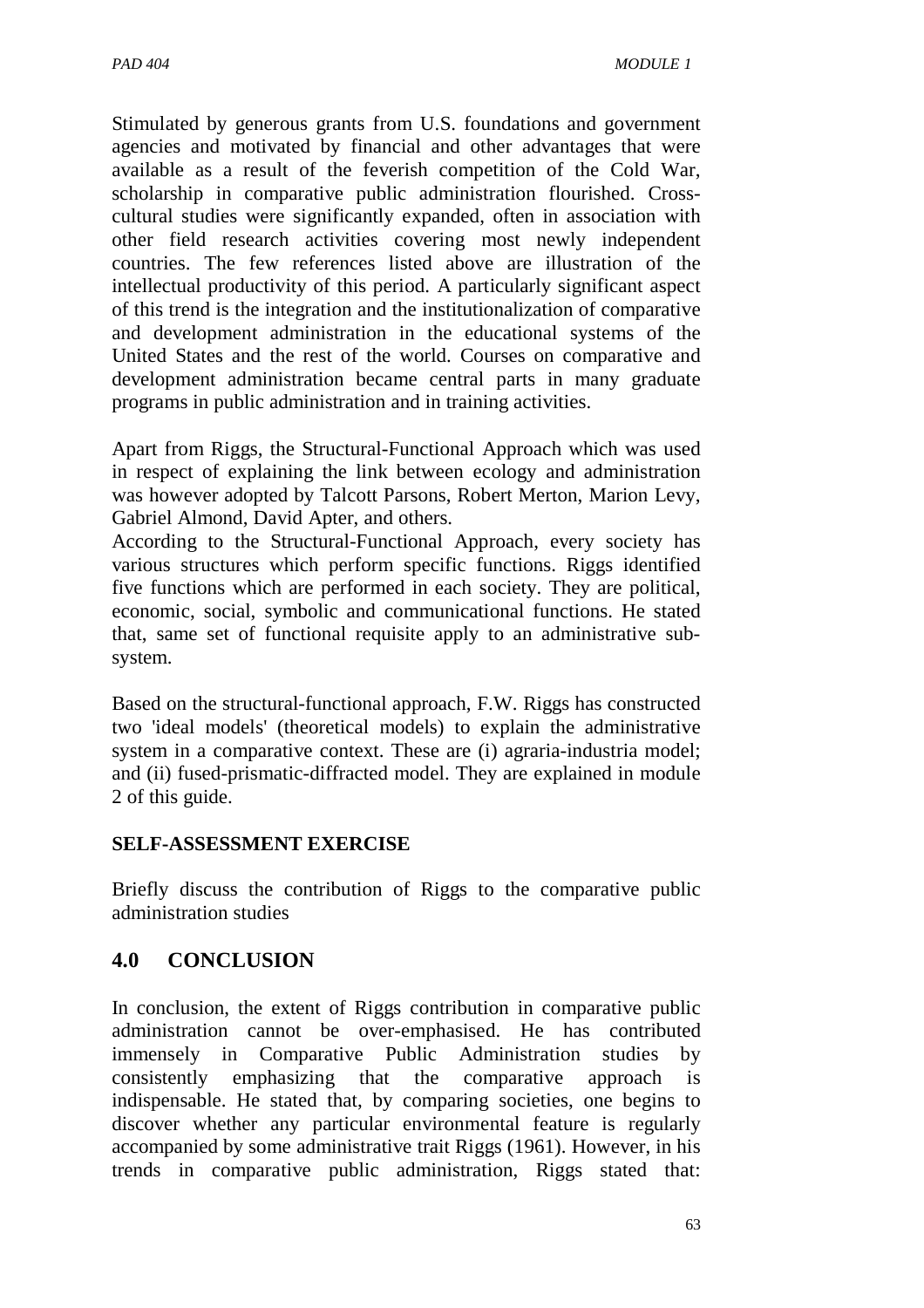comparative public administration has to be empirically and nomothetically oriented and based on consideration of the varied environmental factors or rather the ecology.

# **5.0 SUMMARY**

This last unit of module 1 highlighted the contribution of Riggs to the comparative public administration studies in relation to the trends in the study of Comparative Public Administration and his (Riggs) contribution in developing and emphasising the need to consider the ecology in the study of public administration. As earlier stated, the ecological approach to the study of Public Administration was popularly propagated by Fred W. Riggs (see models of comparative public administration) who studied administrative systems in different countries (with emphasis on developing countries) and by emphasizing on why there was a vast amount of disconnect among them.

## **6.0 TUTOR-MARKED ASSIGNMENT**

- Briefly describe the trends in the study of comparative public administration
- Briefly describe the link between ecology and comparative public administration

## **7.0 REFERENCES/FURTHER READINGS**

- Naidu, S. P. (2011). Public Administration: Concepts and Theories. New Delhi: New Age International Publishers.
- Riggs, F. W. (1961). *The Ecology of Public Administration*, Administration in developing countries. The theory of Prismatic Societies.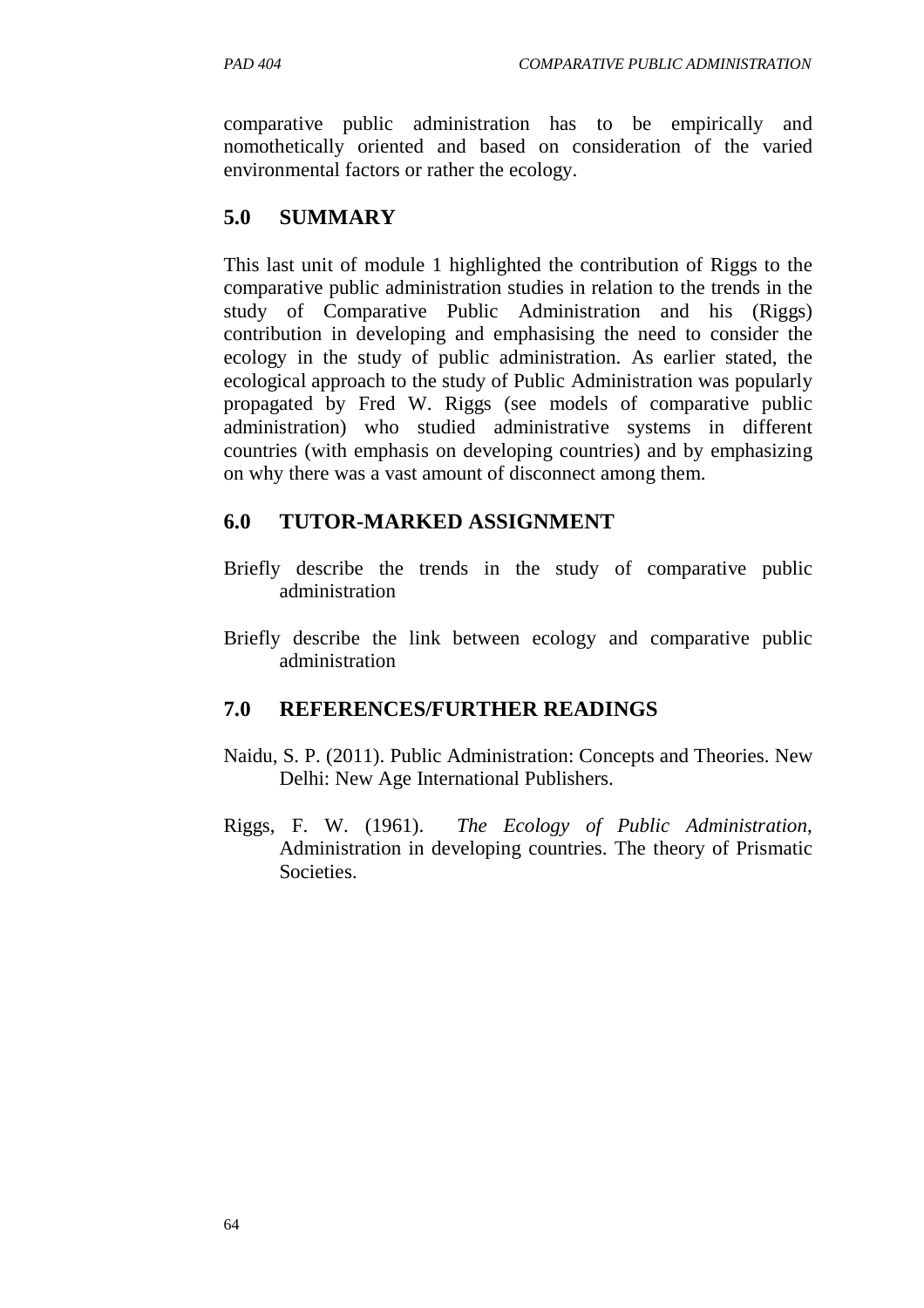## **MODULE 2 ADMINISTRATIVE SYSTEMS OF DEVELOPED CLASSIC, CIVIC AND MODERNISING CULTURES**

- Unit 1 System of Administration in the developed countries
- Unit 2 System of Administration in the Classic Culture: France and Germany
- Unit 3 System of Administration in the Civic Culture: Great Britain and the USA
- Unit 4 Modernising Administrative system of Japan

### **INTRODUCTION**

Hello! I will like to extend my Congratulatory message to you in NOUN Comparative Public Administration Master's class for completing our discussion in respect of module one. However, this module is a continuation of the previous one but it will tilt toward the practical aspect that will expose you to the administrative systems of developed countries and especially the nature or system of administration in classic (France and Germany), civic (United Kingdom and USA) and modernizing (Japan) cultures. Therefore, the module will cover the following four (4) study units:

## **UNIT 1 SYSTEM OF ADMINISTRATION IN THE DEVELOPED COUNTRIES**

#### **CONTENTS**

- 1.0 Introduction
- 2.0 Objectives
- 3.0 Main Content
	- 3.1 System of Administration in developed countries
- 4.0 Conclusion
- 5.0 Summary
- 6.0 Tutor-Marked Assignment and answer
- 7.0 References/Further Readings

#### **1.0 INTRODUCTION**

Distinguished learners you should note that the nature of administration of a country is influenced by the environment, culture and historical experiences. Therefore, in this unit we shall discuss about the major characteristics of administration in the developed countries of the world especially, the classic, civic and modernizing cultures in general.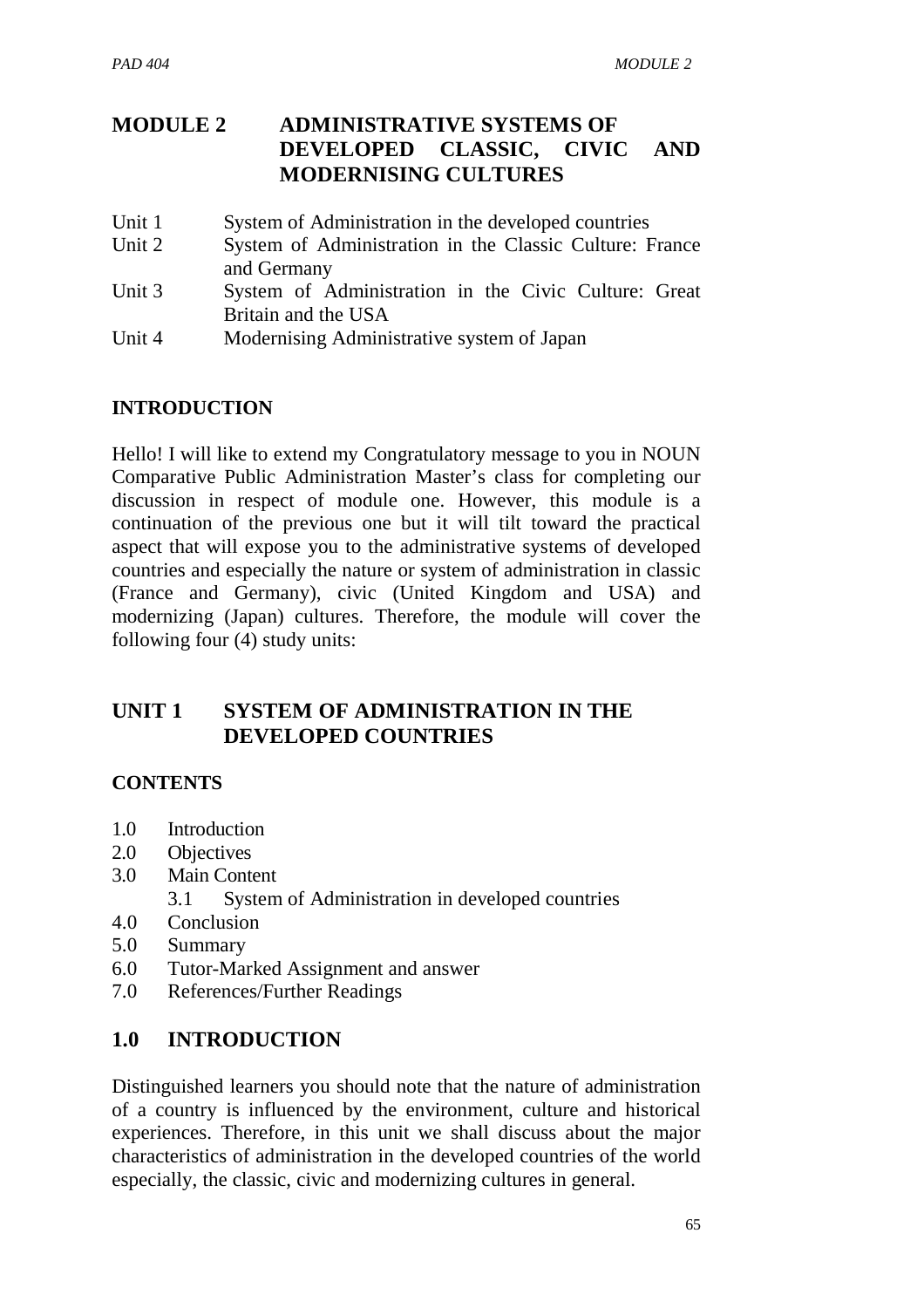### **2.0 OBJECTIVES**

At the end of this unit, you should be able to:

Outline the features of administration in developed countries

### **3.0 MAIN CONTENT**

#### **3.1 Administrative System of developed countries**

Developed countries of the world are on the general basis demonstrate peculiar characteristics in public administration that reflect their historical experience. In the category of developed countries are included countries of Western Europe, North America, Scandinavia, Australia, New Zealand, Russia, Japan, Israel and now South Korea, Taiwan, Singapore, etc. The main features of the administrative subsystems are:

- (1) There is high degree of task specialization. There are a large number of specific administrative structures each specialized for particular purpose-agricultural, transport, regulatory, defense, budgetary, personnel, public relations, planning etc. Moreover, a set of political structure - parties, elections, parliaments, chief executives and cabinets are designed to formulate the rules and lay down the targets which the administrative structures then implement. In Rigg's view this is highly differentiated political system.
- (2) The roles are assigned according to the personal achievements of individuals rather than according to family status or social class. This system ranks high in terms of universalism and achievement orientation.
- (3) Developed political system consists of formal political structures in which control is exercised in conformity with a formula or a pattern which is laid down. The making of political decision becomes the duty of politicians, administrative decisions of administrators. Political decisions and legal judgements are made according to secular standards of rationality. Traditional elites (tribal or religious) have lost any real power to affect major governmental decisions.
- (4) Government activity extends over a wide range of public and personal affairs.
- (5) Popular interest and involvement in public affairs is widespread.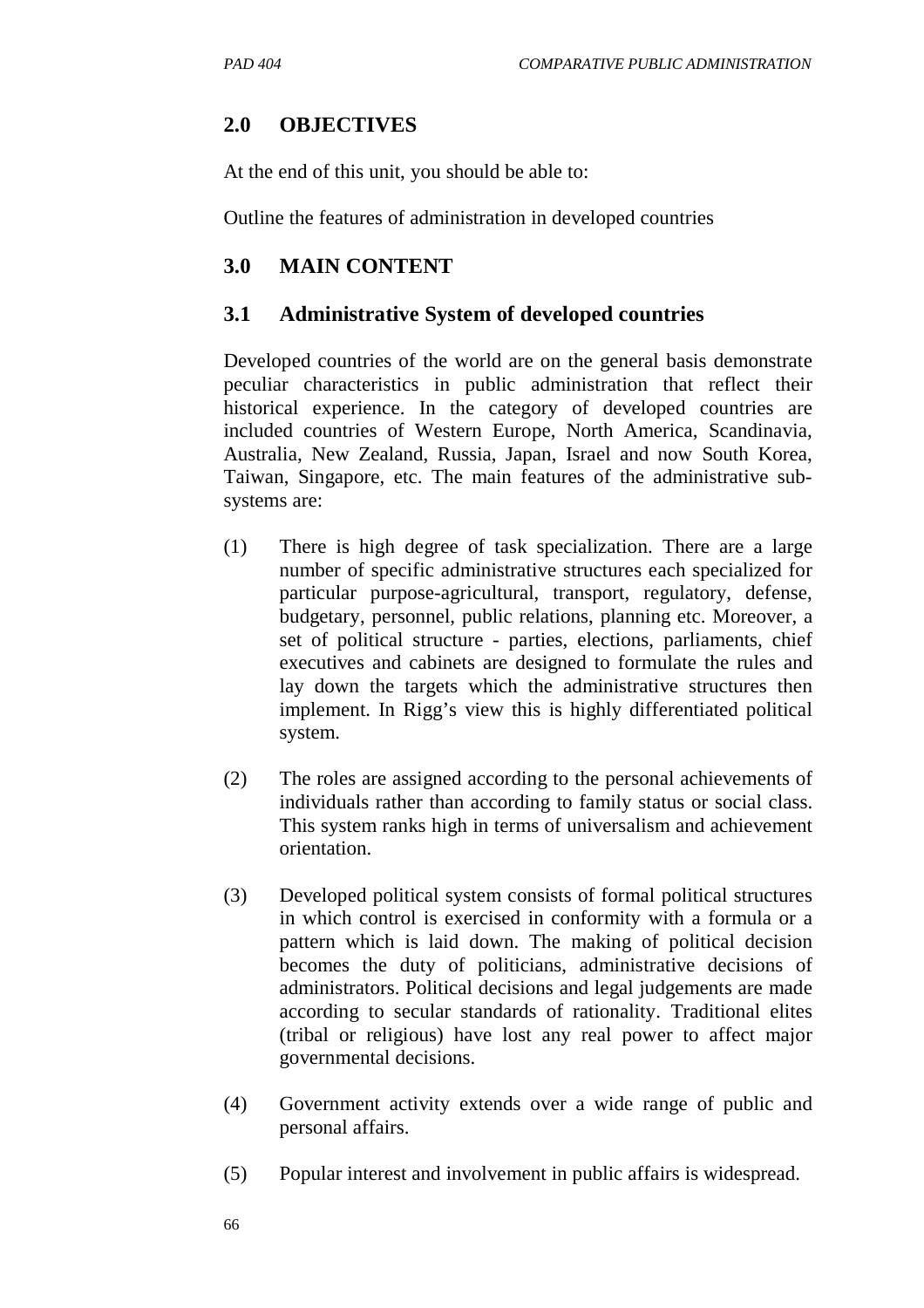A high degree of politicization has taken place, so the population is mobilized for intensive participation in decision making and executing processes.

(6) The occupants of political or governmental leadership positions are widely viewed as legitimate holders of those positions, and change of leadership occurs according to prescribed and orderly procedures.

### **SELF-ASSESSMENT EXERCISE**

State five features of the administrative system of developed countries

## **4.0 CONCLUSION**

In this unit, we have looked at the administrative systems of developed countries. We have discovered that the developed countries have a system where roles are assigned according to the personal achievements of individuals rather than according to family status or social class. The systems exhibit features that of high standard compare to what is obtained in developing countries where issues of formalism in administrative decisions making and overlapping are the order of the day.

## **5.0 SUMMARY**

There are more differences in administrative sub-systems of developing countries than among the developed ones; this is due to their large number and diverse cultures among others which reflect a global range of political cultures and their historical experiences. However, most of the developed countries have exhibit some common traits which include emphasis on merit, adherence to the laid down rules and regulations etc.

## **6.0 TUTOR-MARKED ASSIGNMENT**

Discuss the features of the administrative systems of the developed countries

# **7.0 REFERENCES/FURTHER READING**

- Eneanya, A.N. (2010*). Comparative Public Administration and Public Policy: Theories and Applications*. Lagos: University of Lagos Press Ltd.
- (Heady, F. (1979). *Public Administrastration: A Comparative Perspectives,* 2nd edition. New York: Mariel Dekker.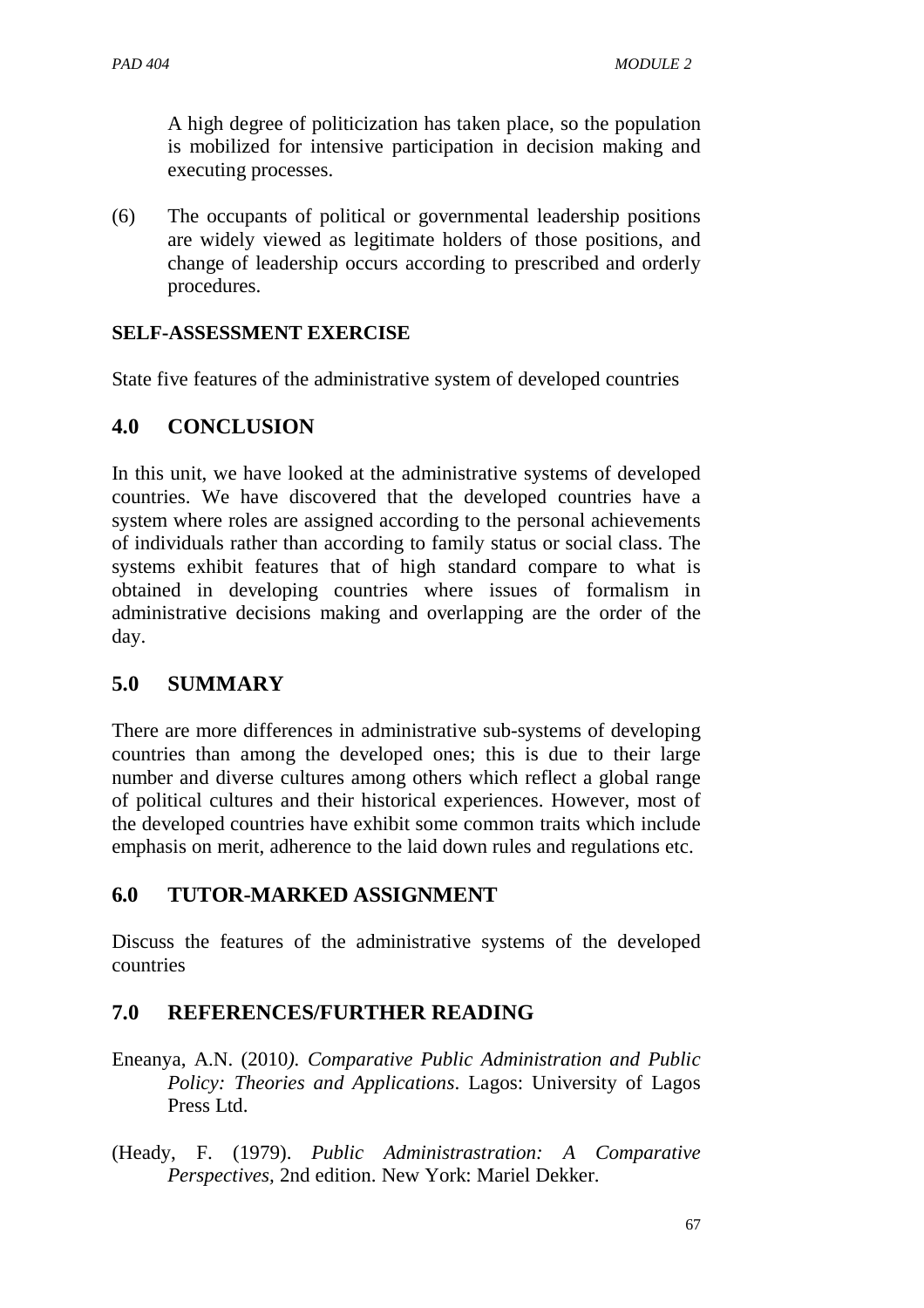- National Open University of Nigeria (NOUN) (2013). Comparative Public Administration (MGS 783)
- Peter, B.G. (2007). *The Politics of Bureaucracy: An introduction to Comparative Public Administration*. London: Routledge.
- Riggs, F.W. (1964). *Administration in Developing Countries*. Boston: Mifflin.
- Seidman, H.B. (2000*). Politics, Power and Position: the Dynamics of Federal organization*. New York: OxfordUniversity Press.
- Sharma, M.P, Sadana, B.L., and Harpreet, K. (2011*). Public Administration in Theory and Practic*e. New Delhi: Kitab Mahal Publishers.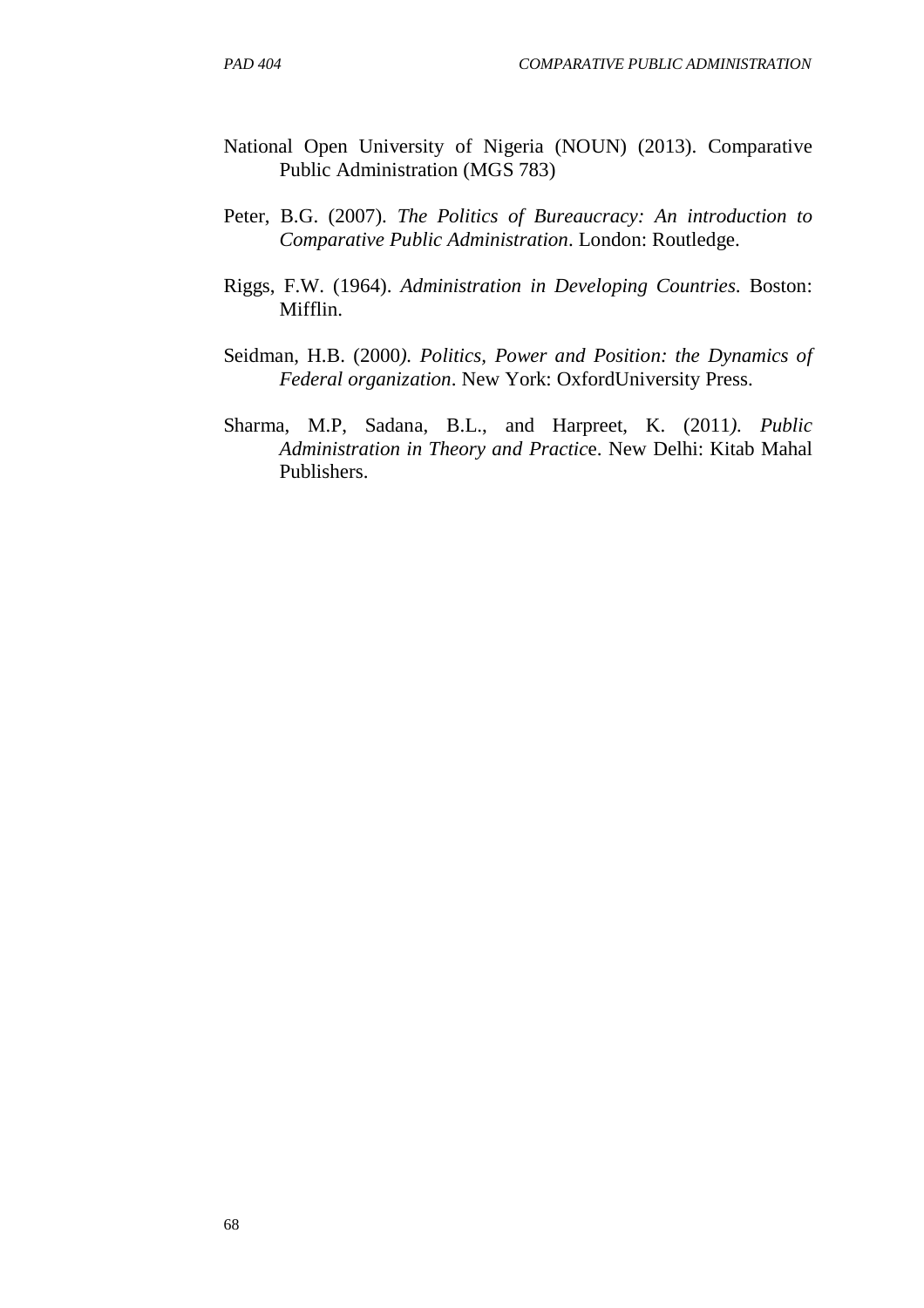# **UNIT 2 SYSTEM OF ADMINISTRATION IN THE CLASSIC CULTURE: FRANCE AND GERMANY**

### **CONTENTS**

- 1.0 Introduction
- 2.0 Objectives
- 3.0 Main Content
	- 3.1 System of Administration in France
	- 3.2 System of Administration in Germany
- 4.0 Conclusion
- 5.0 Summary
- 6.0 Tutor-Marked Assignment and Answers
- 7.0 Reference/Further Reading

### **1.0 INTRODUCTION**

In this unit, we are trying to explain about the classic systems of administration of France and Germany. France claimed to be the oldest form of public personnel system even though there are historical accounts which subscribe that well-established personnel system existed in China (353 BC) and Kautilya has accounted the existence of a wellestablished administrative system in his most celebrated book The Arthasastra. But these earlier personnel, institutions and practices of administration has been considered by western scholars for various reasons shall we refer, it was never western scholars' academic hegemony or they were ignorant of such historical truths. In Germany, Public administration developed earlier than in many neighboring countries. The political realities, and the absence of a nation-state until late into the 19th century, gave rise to peculiarly German traits that continue to exercise their influences until today. Therefore, in this study unit, we will look at the administrative system of France and Germany.

#### **2.0 OBJECTIVES**

At the end of this unit, you should be able to:

- understand and describe the nature of Administration in Classic culture with reference to France and Germany
- attempt a comparison between the system of administration in France and Germany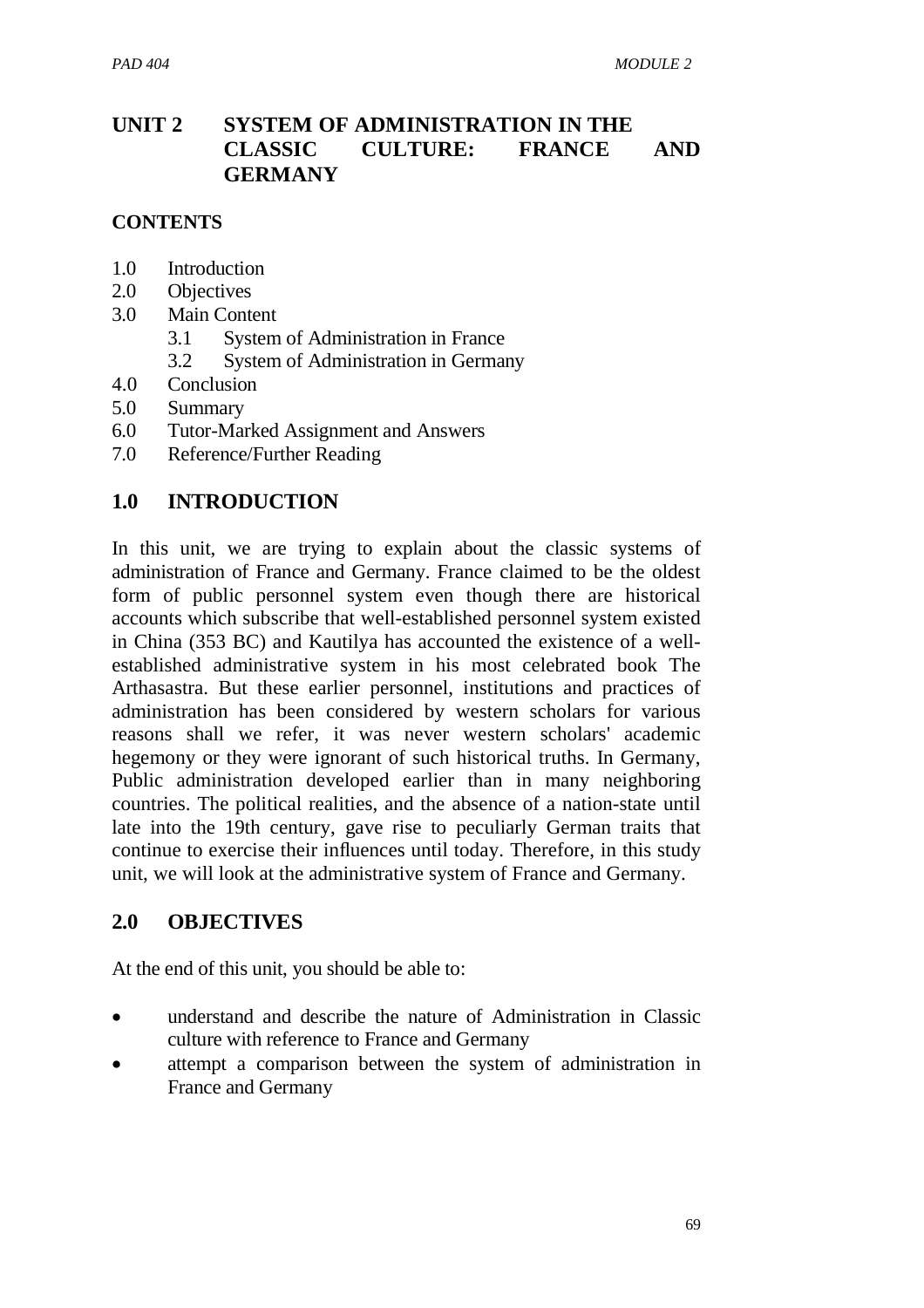## **3.0 MAIN CONTENT**

### **3.1 System of Administration in France**

Arrangement of Droit Administration could be seen associated with the approach and functioning of Napoleon Bonaparte who set the table for a centralised administration as an efficient administration. The storming of Bastille incident which was fuelled by economic crisis lead to the overthrow of monarchy there to republican system and led to the establishment of Declaration of the Rights of Man and the Citizen that lead to the first step of France's constitution framing. It is a mixture of Republican as well as Parliamentary form of govt. President is the Chief executive and enjoys tremendous powers in the legislature as well as Parliament. Here the President is directly elected by the people. The Prime Minister is then chosen and appointed as per the President's wish from the Parliament. The Prime Minister has to enjoy the confidence of both the President and the Parliament in order to sustain his position.

Executive is separated from legislature and thus the President is not able to influence the executive much but still indirectly the PM has to go by him to enjoy his confidence because most of the times, the parliament and the president are from the same party. Civil services are of two types' External recruitment and internal recruitment where external recruitment is done through open competitive exams for graduates under 27 years of age and the internal recruitment is for people from the lower echelons of service having at least five years of service and not more than 36 years old. They are then chosen and trained at the Ecole Nationale Administration for two years.

Moreover, France has had a long tradition of centralized and strong government going back at least to the reign of Louis XIV. Many of the administrative institutions developed by Napoleon 1 as Emperor to govern France are still being used and the principal direction for government activities in France continues to emanate from France. French government has been dominated by bureaucracy, at least highly bureaucratic. This bureaucracy has been effective in many ways in governing even in the face of the instability of governments during the Third and Fourth Republics, and in the face of large scale economic and social change. Bureaucracy has continued to play a very significant role in French government and politics.

Although, it is centralized, the French bureaucracy has a number of internal divisions. First, there are the vertical divisions between classes of administration (now A through G), which roughly represents educational qualifications needed for positions with F and G categories, being the top administrative positions requiring at least a university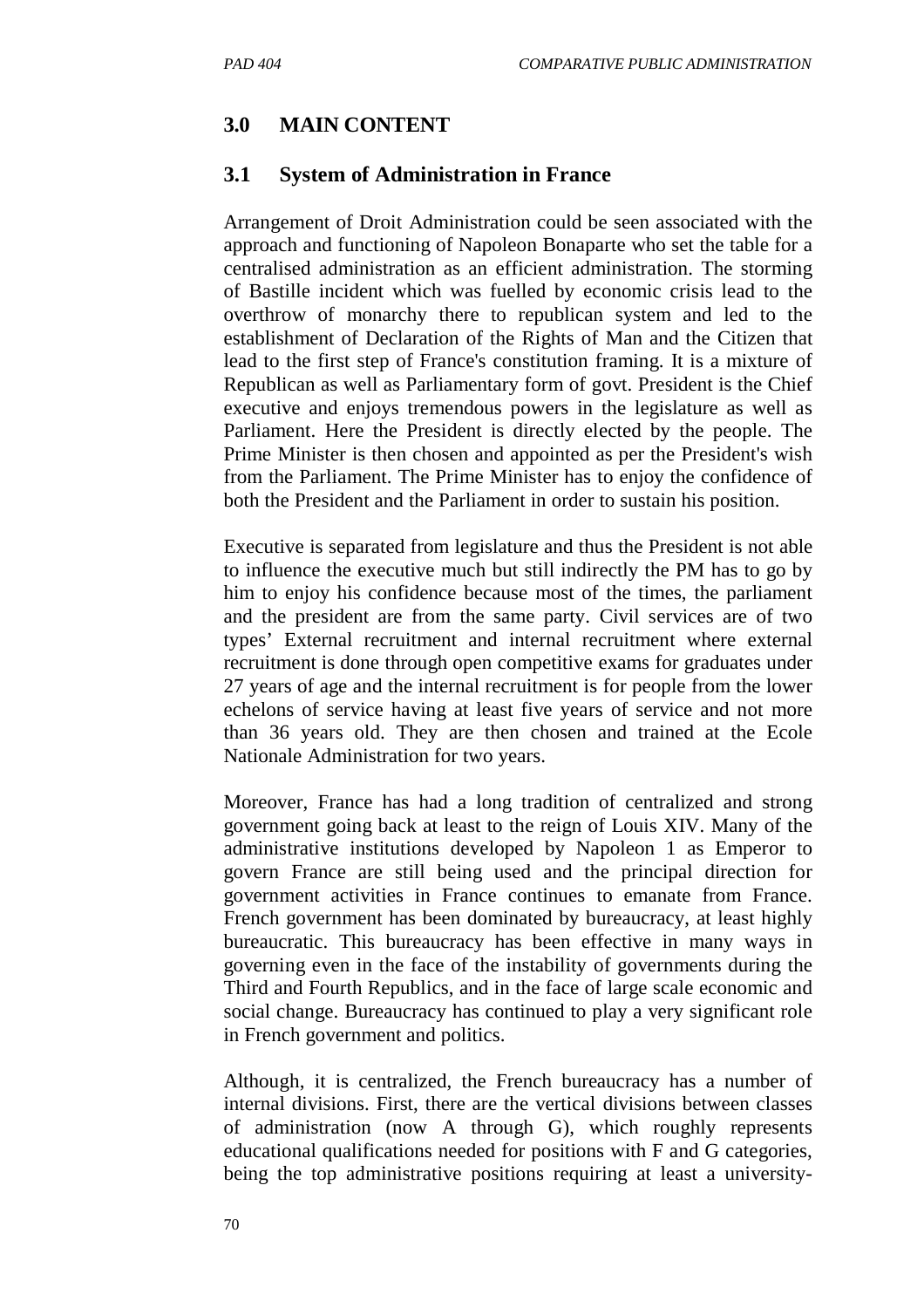level education. The lower categories may require secondary education with the lowest requiring no particular education. Within each of these classes, there are divisions based upon the nature of the position, specialty of the individual occupying the position and so on. Perhaps, the most important of all the divisions is the separation of class A into the "grands corps", as well as, some civil servants who do not belong to any of the corps. The "grands corps" constitutes a vestige of Napoleonic administration. It represents organizations within the civil service and has some of the attributes of fraternal organizations, when an individual becomes a member for the duration of his or her career. There are two principal technical corps - *Mines and Ponts et Chausses* - and five major administrative corps - *Inspection des Finances, Conseil d' etat, Cour des Comptes*, the diplomatic corps and the prefectoral corps as well as several minor corps(Peter, 2010:133). The names attached to these corps reflect their functional tasks for government. An individual remains a member of the corps even if he is working in the private sector; and indeed the contacts between public and private sectors are increased by the number of civil servants, who have "parachuted" into the private sector - a practice called *pantouflage* (Rouban, 2003, quoted in Peters, 2010).

Furthermore, an individual becomes a member of one of the corps on the basis of performance at one of the two major schools channelling people into the civil service. One of the schools which provides personnel for the technical corps is the *Ecole Polytechnique*, established by Napoleon to provide the engineers he required to modernize France and to modernize its army. The other school, the *Ecole Nationale d' Administration* (ENA), supplies recruits for the administrative corps. ENA was established in 1946 as the training ground for future public servants. Its curriculum stresses law, administration and to a lesser extent finance, emphasizing the legalistic conception of administration in France.

Yet another division in French administration, one common to most administrations, but perhaps rather more intense in France is among the departments and agencies. French administration has a traditional bureaucratic structure, with departments divided into a number of sections and subsections. This structure and the competitive nature of policy formation in the system makes the units in the administrative system extremely protective of their budgets and their access to cabinet and to presidency. There has been a limited increase in the number of autonomous organizations in French government, but not to the extent found in many other countries.

The civil service in France does not work under the same assumptions of impartiality as in Britain. Many senior civil servants are openly political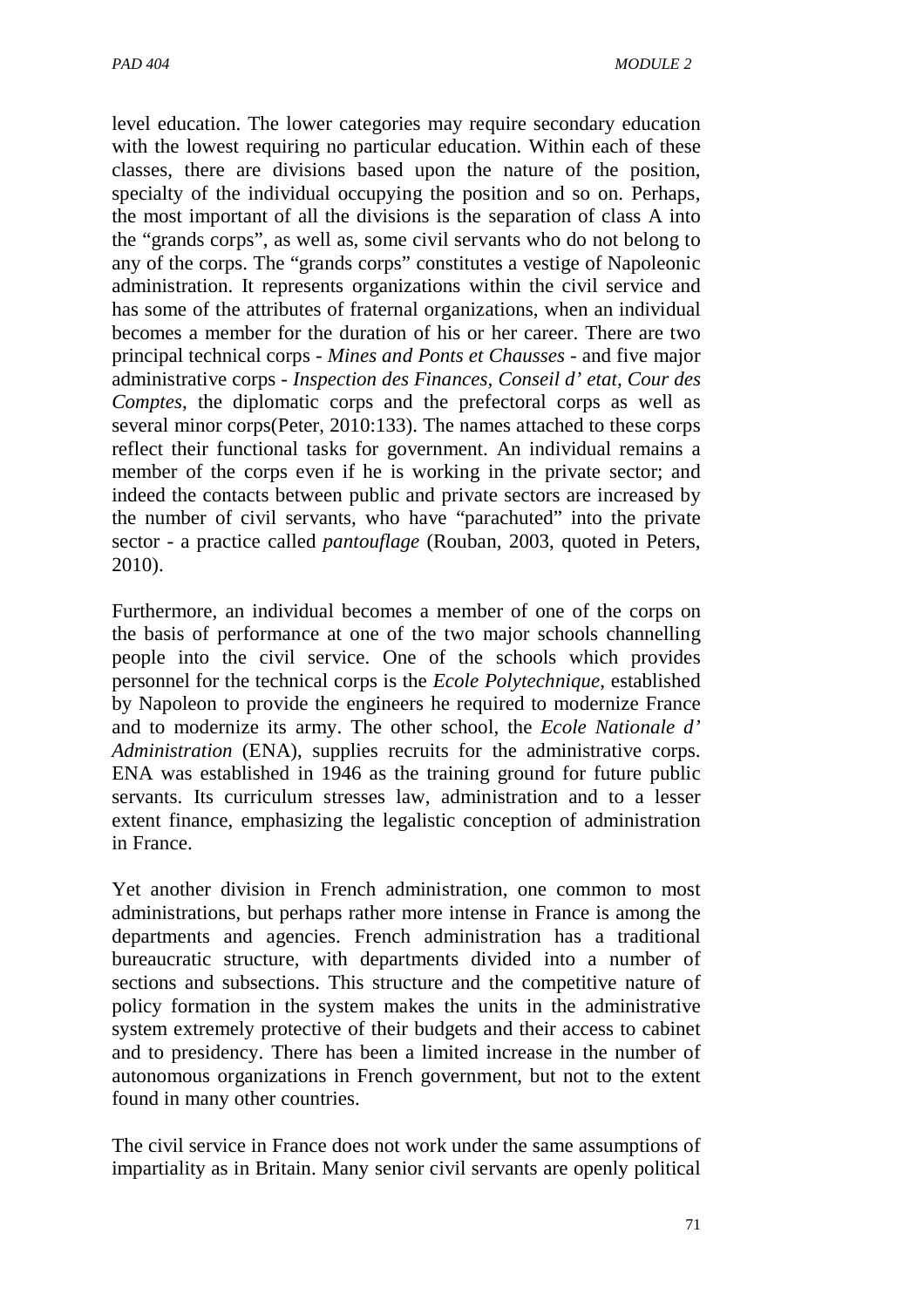and even participate in politics and hold public office. In-fact, a large proportion of government ministers are civil servants or former civil servants. Of-course, when a civil servant becomes involved politically, he or she may become "persona non grata" for subsequent governments. In that case, there are always opportunities outside government for members of the grand corps. A large percentage of French public employees are not civil servants but, rather, work for nationalized industries or parastatal organizations.

#### **Conditions of service**

In France civil servants could not be sued in any civil court of law unless the government permitted such an action. This particular privilege was repealed in the year 1870 and now suits can be filed against the civil servants when the damage in question was caused by the decision of the civil servant acting in his official capacity.

#### **Recruitment**

Another important feature is that in France it is common for civil servants to interpolate periods of elective office or even to hold local office whilst still acting as an administrator. Historically also, the recruiting methods in this country has been ordained for particular class of administrators. For instance, Britain and India prefer only generalists, USA for specialists, and France for technocrats. Though the functions and powers are the same they differ on the matters of their recruitments. The description of the administrative personnel must be confined to the personnel show that falls into the category of 'holders of office'

Political neutrality' has been the watchword of the administration for civil servants in the USA, the UK, and India. As far as political affiliation is concerned France and the USSR come closer and in other aspects they are different.

#### **Training**

Another important aspect of personnel administration is training. According to William G. Torpey, Training is the process of developing skills, habits, knowledge and attitudes in employees for the purpose of increasing their effectiveness in their present government positions as well as in preparing them for future government positions. Generally, there are two types of training called formal and informal. The following are formal training type:

- 1. Pre-entry training.
- 2. Orientation training.
- 3. In-service training.
- 4. Post-entry training.
- 5. Departmental training.
- 6. Skill and background training.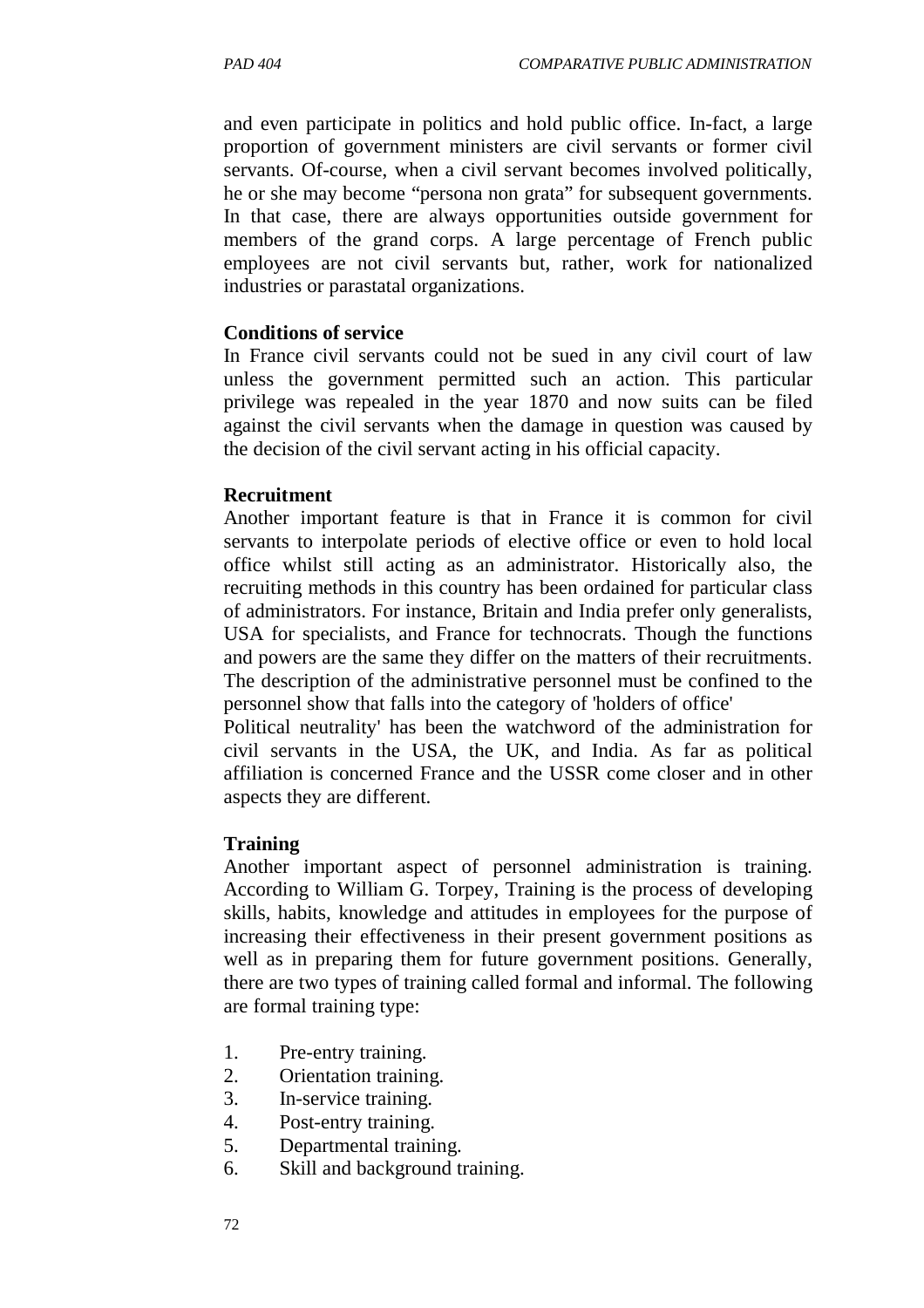The informal training can be classed as:

- 1. Training by experience,
- 2. Training by communication,
- 3. Conference method,
- 4. Syndicate method.

The best method of training is imparted to the civil servants only in France. Both India and the UK offer training to their civil servants from a more generalist service requirement in contrast to France where they impart training for 'specialist' cadre of civil servants.

In contrast to Indian and British practice, the higher civil servants in France who have job relevant degrees undergo a thirty month course at Ecole National administration (ENA). Half of the courses at ENA which is academic oriented and the rest is of practical experience. French civil servants are also allowed to receive training experience even from private sectors. Training in France, unlike in the UK, the USA and India, starts before recruitment.

Non-technical civil service training by Ecole Nationatrouale'd Administration provides the best training for the administrators than its counterparts elsewhere. The total training period is about 3 years and consists of the following packages:

- 1. One-year practical learning about public administration in prefectural provinces.
- 2. Specialised training by attending lectures and seminars which are necessarily spent at ENA, Paris.
- 3. At the end of the second year, the student joins a department of his own option and remains there on probation for 2 or 3 years.

France and the USA come closer as far as training is concerned. For instance, there are different schools imparting training for different administrative and non-administrative class in France.

## **Promotion**

Promotion is a change of position that involves the assumption of greater responsibilities, a movement up the ladder of authority. It refers to the status structure of organisation and to prestige accorded to various positions. In our ultimate analysis, promotions are changes in rank with some enhanced authority and responsibility. According to Dale Doder, a mere increase in pay or adjustment of compensation is not essential to promotion. He also describes about 'dry' promotion wherein there will be an advance in prestige, authority and responsibility without any accompanying increase in compensation.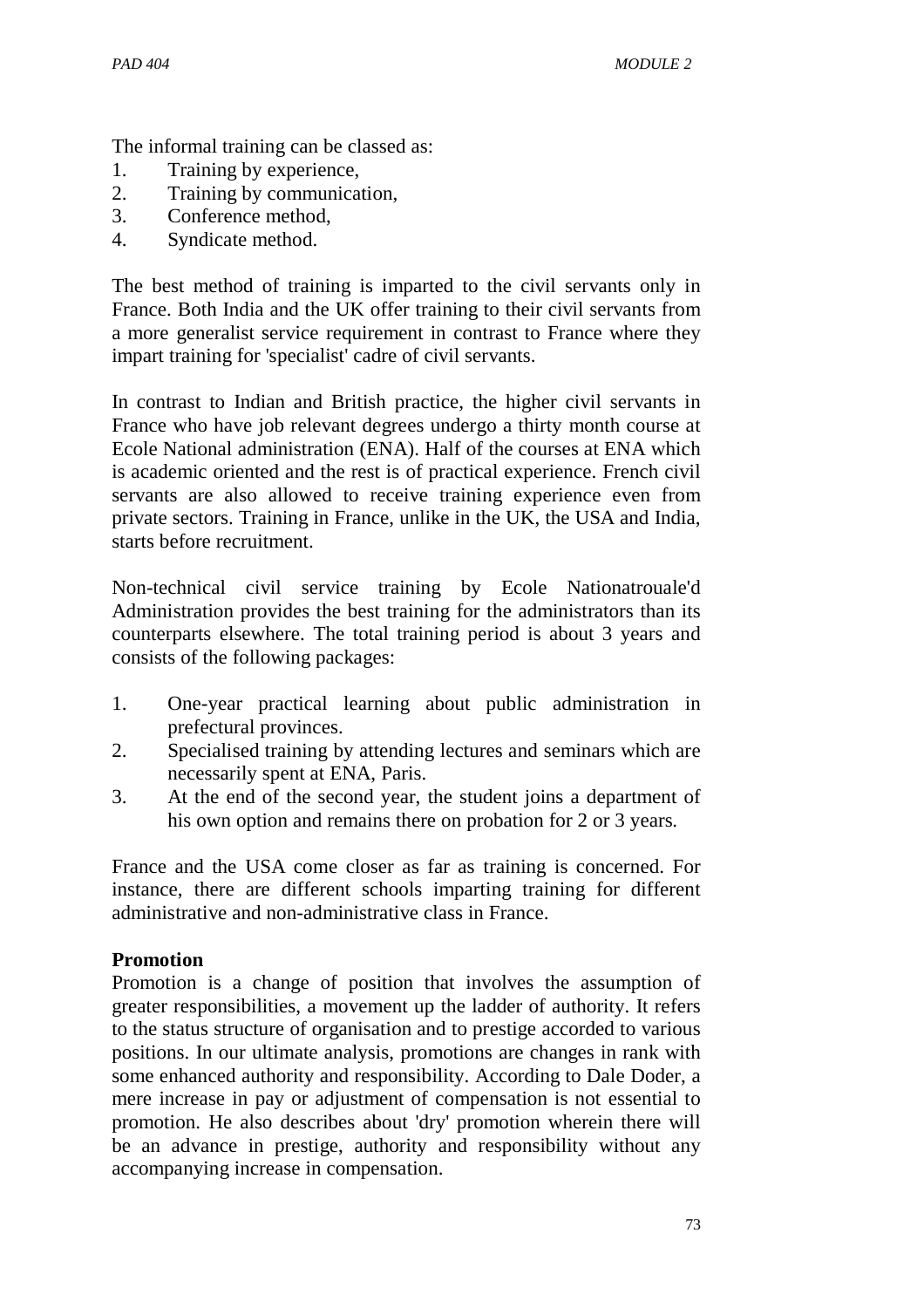In France, promotion is affected only within the same corps and there is less scope for promotion .The restricted scope for promotion in France is due to the fact that each category and corps are classified on a three-fold basis such as grades, classes and echelons. Each of these grades differs in their authority and responsibility. Promotion of echelon is automatic and mainly based on seniority and to some extent annual rating. A list is prepared every year by ENA and is submitted to an advisory committee composed of an equal number of staff representatives and the representatives of the official side. The committee is empowered to approve the list for promotion and can also solve any conflict of interests in the promotional list.

There is also an existence of promotion outside the government organisation to provide bodies which is legally allowed in France. A civil servant can retain his authority of corps and is also empowered to get back his post after serving sometime in the private organisation. But such civil servants may lose their pension rights.

#### **Compensation**

France has a rigid formula for salary fixation for its servants and in a flexible approach and relative pay outside the civil service is compared the USA thereby the Bureau of Labour Statistics. . A noteworthy feature of the French system of pay fixation is the introduction of a general grid in 1948. Each post is given a fixed index number C Indices) on the grid.

#### **Pension**

In France , it should be noted that:

- 1. Pension calculated as a proportion of the last salary received.
- 2. Those who worked for 30 years will receive half the salary received last.
- 3. Those who spent 40 years in service will receive two- third of the salary received at the time of retirement.
- 4. To qualify for pension, a minimum of 15 years must have been spent in service.
- 5. Pension amount increases automatically when there is a pay increase in the civil service.
- 6. The widow of the pensioner will receive half the pension.
- 7. Children of the demised pensioner will receive 10 per cent of the pension amount till they attain 21 years of age.

# **3.2 System of administration in Germany**

Germany has undergone one of its most important changes since the end of World War II. German unification has been largely couched in economic terms, both within Germany and abroad by its friends and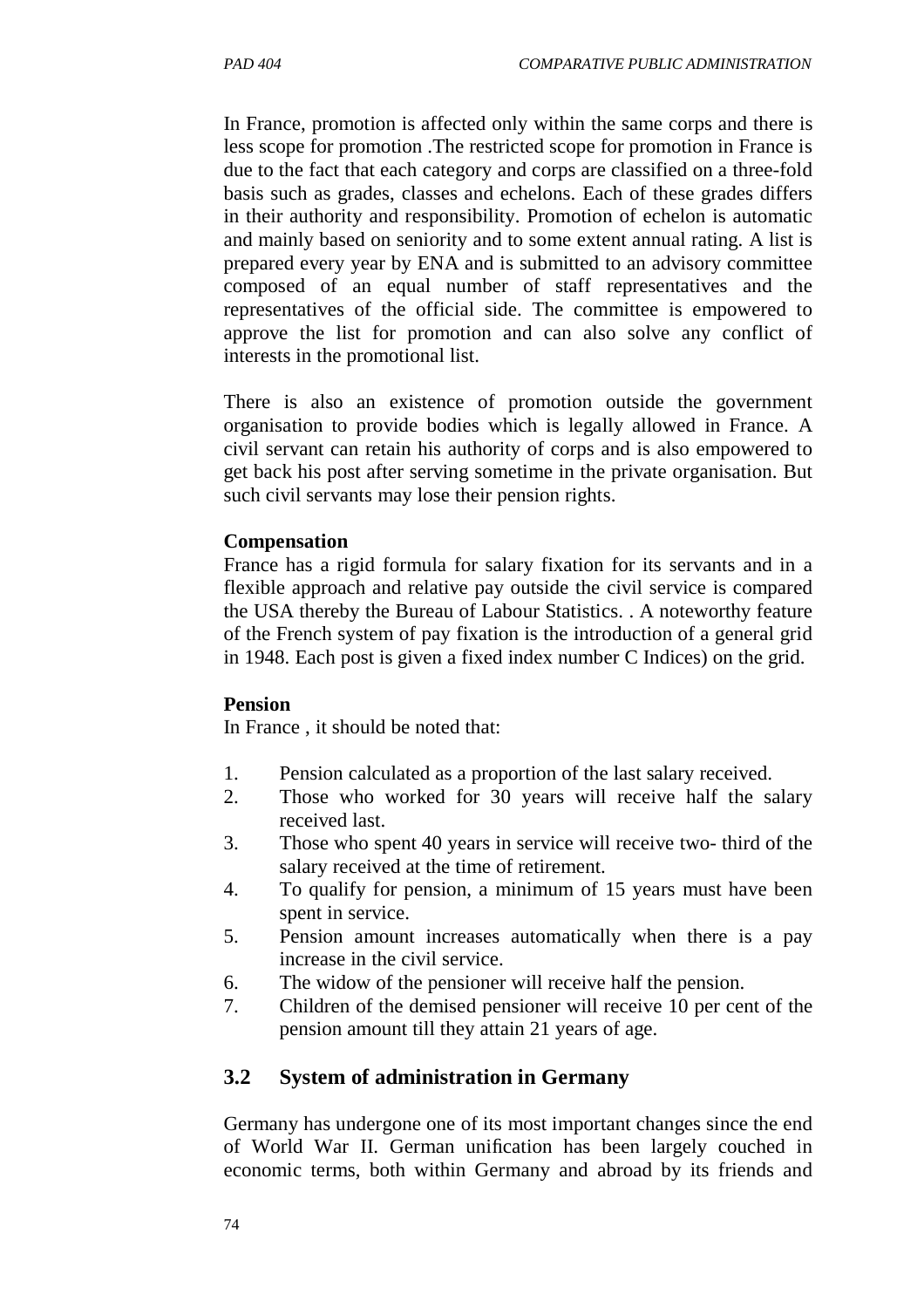allies. This interpretation is understandable, given the enormity and the speed with which this daunting task had to be accomplished. The political, constitutional, and administrative changes that have occurred at all levels of the federal system are no less deserving of attention.

The German experiences make abundantly clear that a political system premised on a dualism of state and society cannot be sustained even with support of the best-trained and most loyal civil service, if other democratic institutions, civil and political, are not allowed to take their rightful place as important political transmission mechanisms.

Germany's cultural and economic diversity, the strength of regional centers outside the capital, compensated to some degree for the immature central political institutions and carried Germany at least through the industrial revolution. It was, however, the underdeveloped polity that contributed in large measure to disastrous miscalculations in foreign affairs, and the inability to incorporate an increasingly restless populace into public decision making and policy formation. A fully developed civil society had to wait until the middle of the 20th century. By the beginning of the 20th century, it also became increasingly evident, that the German civil service was not the homogeneous loyal and neutral corps, as often portrayed, but an "increasingly diverse, expensive, and unwieldy bureaucratic apparatus" (Caplan 1988:13).

#### **Conditions of Service**

In German constitutional interpretations, the state contained both a moral quality as well as a legal/administrative one. The creation of a civilian cadre of high-level administrators (the Beamte) with mostly legal training remains a uniquely German institution. The cadre was later expanded to include other academic specialties to include professionals in various economic areas, university professors, certain secondary school teachers, and physicians in state service. It was essential that the German administrative service remained removed from the day-to-day politics in order not to undermine its moral responsibilities as preservers of the unity of the state. These paraconstitutional functions of the civil service in virtually all areas of public decision- making made it difficult for the embryonic parliaments to carve out their rightful place in Germany's governmental system (Ellwein 1994).

Each tier in Germany's administrative system functioned as an extension of the central state. A strict hierarchy with small spans of control assured reasonable conformity with promulgated edicts and administrative orders, but also led to one of the largest civil service apparatuses in Europe. With size came the need for greater control and thus even more rules and regulations. For example, each municipality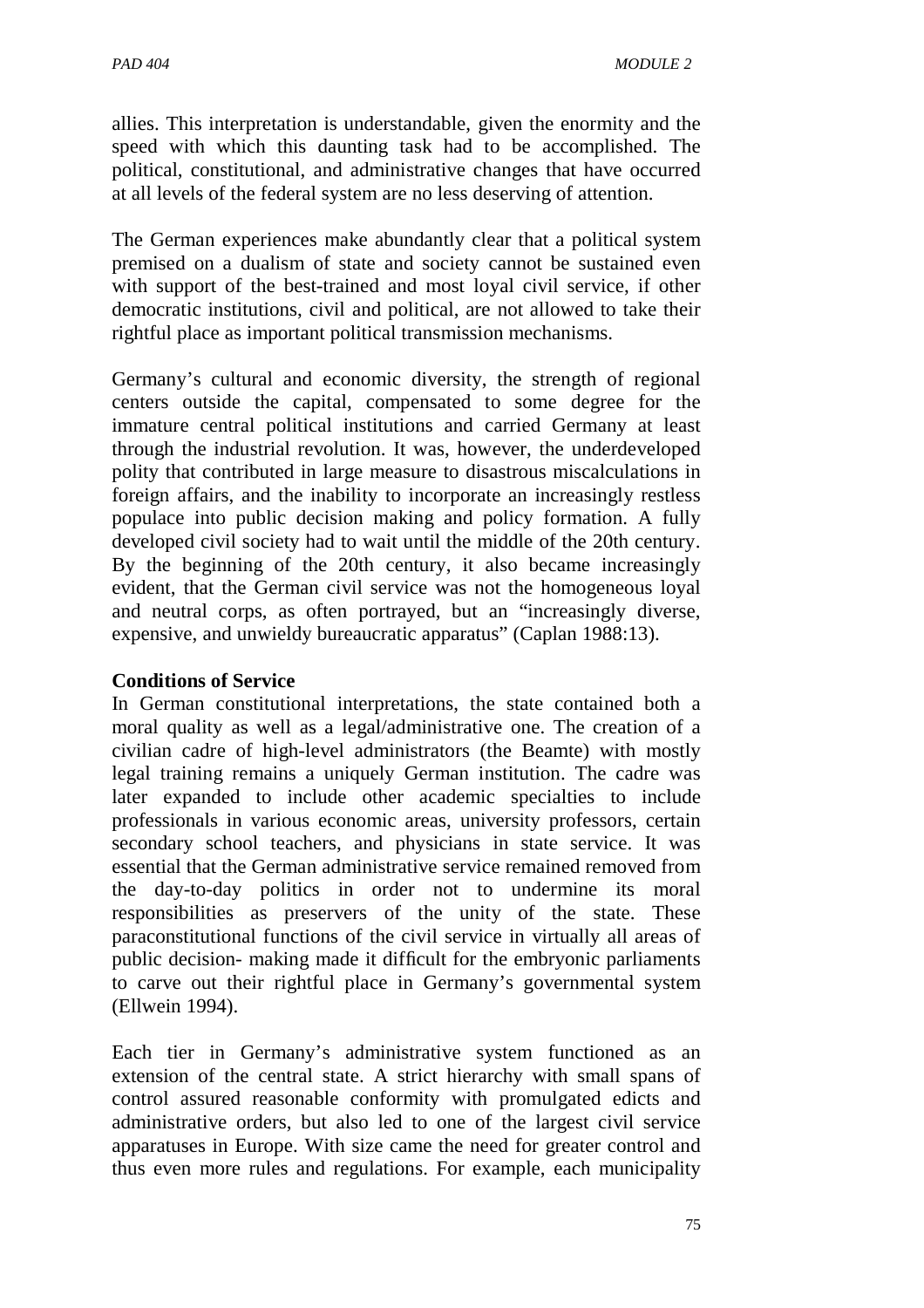until today has still an inordinate number of departments, many of them identical to their counterparts elsewhere.

Division of labor has been one of the central principles of German administration. The composition of the German civil service ranks changed dramatically in the early decades of the 20th century. Civil servants (Beamte) were granted a separate employment status. Tenured for life, prohibited participating in labor strikes, and their special legal employment conditions set them socially apart from other employee categories. The civil service of the 19th and early 20th centuries preserved the traditional class structures of the civil service corps. The lower civil service ranks (added as the societal demands for public services grew in the wake of the industrial revolution), e.g. Postal carriers did not differ much from non-Beamte of the same social strata. The middle and upper charges, however, enjoyed considerable social status. To advance to these positions applicants had to undergo extensive professional training and earn academic degrees, especially law degrees. The representatives of this group, typically teachers, and upper administrative officials were expected to show complete loyalty to the state and professional commitment to their administrative obligations.

In Germany, Beamte have permanent tenure, i.e. they cannot normally be dismissed, receive certain privileges, and are usually remunerated more generously than ordinary employees. In addition, they are exempt from all social security contributions such as pension or unemployment insurance. Dismissal is permissible for prolonged periods of illness, i.e. three months within half a year. It is also possible to dismiss the Beamter during the probationary period, and thereafter the Beamter can be retired and given a pension on the basis of his years of service.

#### **Recruitment (Beamte)**

Beamte of the Middle Service are required to have passed their Realschulabschluss, preferably some further experience. This can be compared to GCSEs in the United Kingdom (other than Scotland), or the American High School diploma.

To join the Upper Service, all applicants need the Abitur (equivalent to A-levels), followed by taking a degree at a college owned by entity for the purpose of training future Beamte.

Traditionally, most Beamte in the Senior Service held a University State Exam, then equivalent to a university diploma or magister, at a time when law and teacher training was still regulated by the state (law still is). However, the common requirement these days is a Master's degree or equivalent, or a State Exam in law. Grammar-school teachers now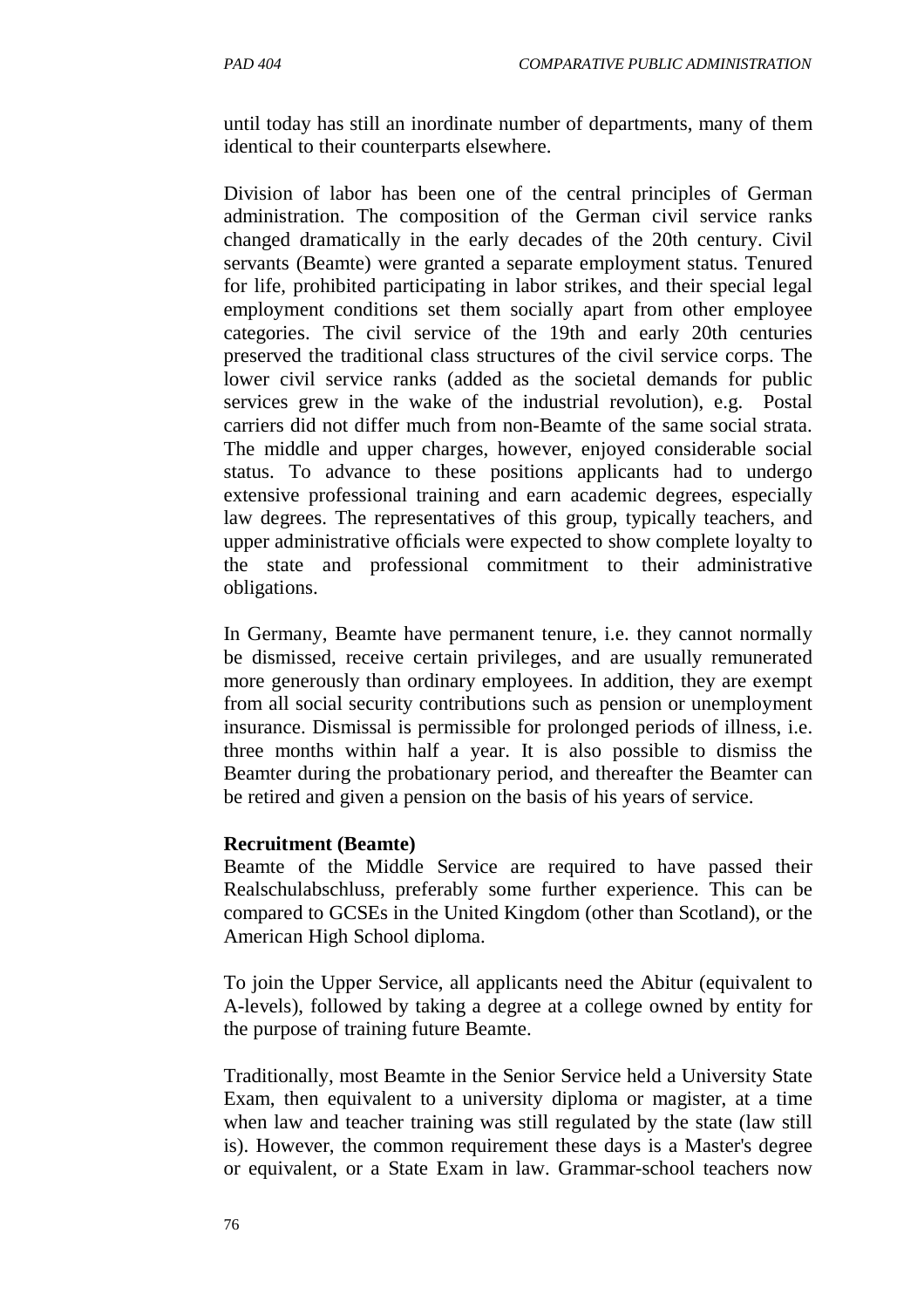commonly hold a B.A. in two or three subjects, and a Master's in Education

### **Training in Germany (Beamte)**

There are typically three steps involved in becoming a Beamter with full tenure for life:

- (a) For all four career tracks (lower, middle, upper and senior civil service) there are specially-designed training schemes lasting one year (lower service), two years (middle and senior service) or three years (upper service), including oral and written exams as well as a dissertation. There are exceptions for highly technical tasks. Trainee Beamte usually have the title Anwärter, preceded by the official term of the position, e.g. Regierungssekretärsanwärter (RSA) (Trainee Government Secretary) or Kriminalkommissaranwärter (KKA) (Trainee Detective Inspector). Trainee officials of the senior service are called Referendare, e.g. Studienreferendar for a trainee teacher. They receive a special salary and hold the legal status of Beamter, albeit without tenure for life.
- (b) The trainee period is followed by a probationary period. This period usually lasts three years, occasionally longer. The salary is based on the salary grade which the Beamter will hold upon achieving tenure for life. Usually, the designation of office precedes the abbreviation "z. A." (zur Anstellung), which means "to be employed", e.g. Regierungsinspektor z. A. Again, there is an exception with regard to the senior service, where probationary Beamte may be called Rat z. A. (e.g. studienrat z. A., Regierungsrat z. A.), or, alternatively, Assessor, although this is now less common.
- (c) The official becomes a Beamter auf Lebenszeit, i.e. a Beamter with full tenure for life.

It should be borne in mind that, whether applicants undergo steps 1, 2, or 3, they are already hold the status of Beamter, although initially in training or on probation.

#### **Compensation**

All Beamte were once paid according to the Bundesbesoldungsgesetz (Federal Payment Act), regardless of whom the employing entity was (the federal government, the 16 states, local authorities or other corporations, agencies and foundations governed by public law). This has now changed. The 16 states have the option to vary salaries. Nonetheless, the Federal Government still keeps a close eye on the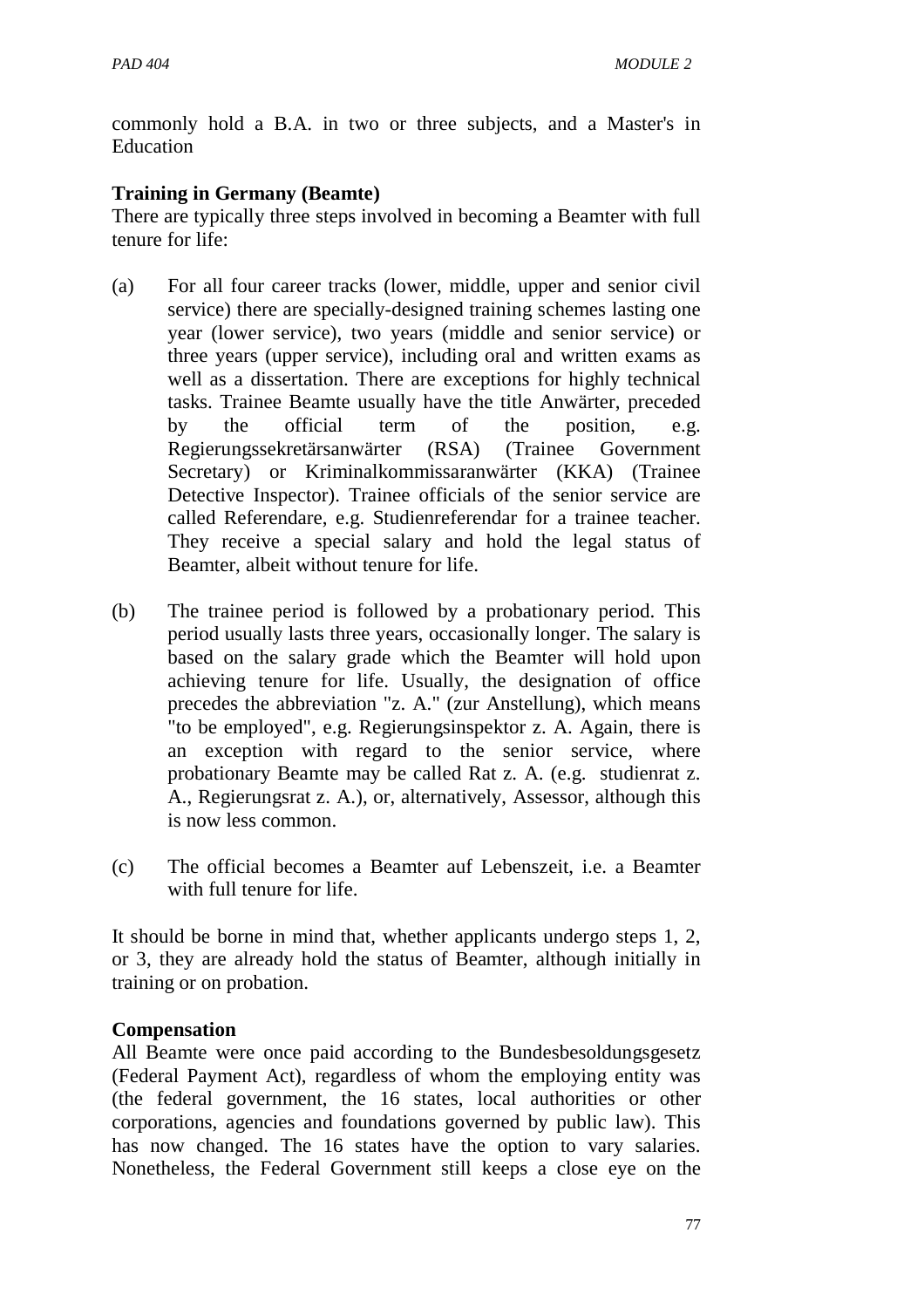respective "Landesbesoldungsgesetze", which may only differ up to 5% from the Federal Salary Scheme.

However, the civil service law is based on the following idea: officials devoting their entire abilities to the employer for the purpose of realizing public wealth, and particularly the acts of parliaments, in a neutral and equal way. The employer shall care for the official and his family in return. The officer is given a secure legal status, which makes him independent and allows him to fully concentrate on his task.

However, he cannot influence the content of this status himself in a contract. The rights and obligations are designed unilaterally by the legislature, under constitutional guidelines.

The central principles of civil service legislation in Germany are:

- loyalty (the officials must faithfully serve his employer);
- moderation obligation (the officer mustn't behave extremely in his official position or in private life);
- Dependence on instruction (the officer must comply with instructions coming from his superiors - unless the instruction violates criminal law or human dignity);
- ban on strikes (the official mustn't strike); not quite fixed working hours (if required, the official shall work overtime);
- disciplinary rules (erratic behaviour is sanctioned by separate administrative penalty rules);
- Principle of alimentation (the official receives a salary for the position he holds, not specifically for his work);
- Official principle (the official only receives a raise when obtaining a new position);
- Recruitment on accomplishment (In a vacancy, the candidate who is best suited for the job will get it);
- The pension depends on the position occupied by the officials at the end (if he has held it at least three years);
- Care Duty: The employer must take care of his officials.

#### **SELF-ASSESSMENT EXERCISE**

Briefly describe the nature of staff recruitment and training in France

## **4.0 CONCLUSION**

Criticisms of German bureaucrats for not effecting administrative changes abound. The highly touted reforms of the health care system, public financial and tax system, pension system, and most recently the hotly debated changes in spelling and grammar of the German language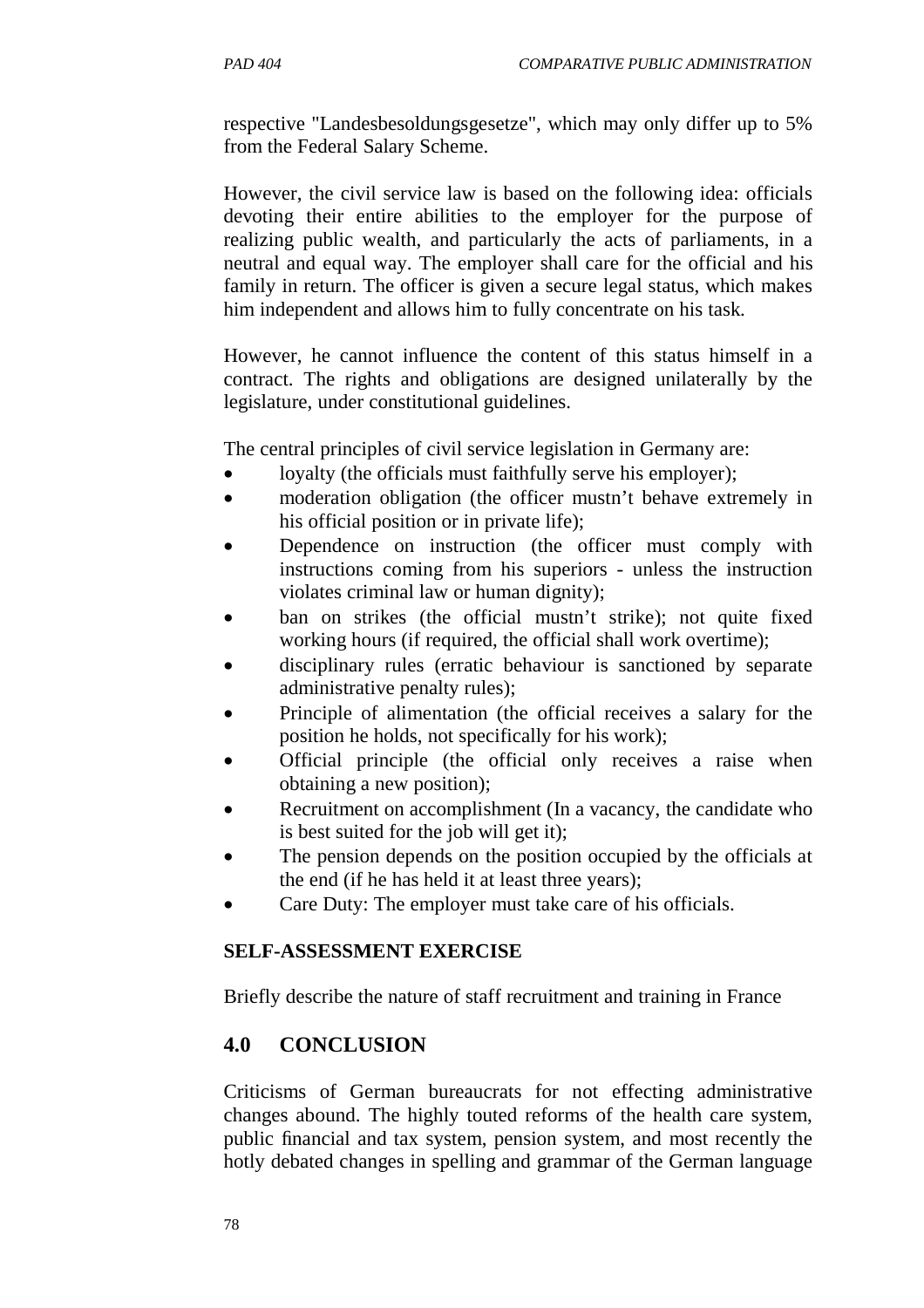are seen by some as an inability of the German administrative system to reform itself. The civil service law in Germany is traditionally not open to reform. This is mainly due to a constitutional rule, according to which the legislature is required to comply, while adopting the rules on civil service, with general principles of law which were already laid down in the Weimar Constitution (1919 to 1933) or even earlier (Article 33 paragraph 5 GG: (The law governing the public service shall be regulated and developed with due regard to the traditional principles of the professional civil service.). In France, it is common for civil servants to interpolate periods of elective office or even to hold local office whilst still acting as an administrator. Historically also, the recruiting methods in this country has been ordained for particular class of administrators.

## **5.0 SUMMARY**

In this unit, we have looked at the system of administration in the classic culture of France and Germany. In Germany, Beamte have permanent tenure, i.e. they cannot normally be dismissed, receive certain privileges, and are usually remunerated more generously than ordinary employees. But, France has a rigid formula for salary fixation for its servants and in a flexible approach and relative pay outside the civil service is compared the USA thereby the Bureau of Labour Statistics.

# **6.0 TUTOR-MARKED ASSIGNMENT**

Attempt a Comparison of the France administrative system with that of Germany

## **7.0 REFERENCES/FURTHER READING**

- Eneanya, A.N. (2010*). Comparative Public Administration and Public Policy: Theories and Applications*. Lagos: University of Lagos Press Ltd.
- Esman, M.J. (1971). "Gag and the study of public administration". In Riggs, F.W. (eds.). *Frontiers of Development Administration.*  Durham: Duke University Press.
- Diamant, A. (1970). "The Temporal Dimensions in model of Administration and Organisation". In Waldo, D. (ed.). *Temporal Dimensions of Development Administration*. Durham: Duke University Press.
- Heady, F. (1979). *Public Administration: A Comparative Perspectives,*  2nd edition. New York: Mariel Dekker.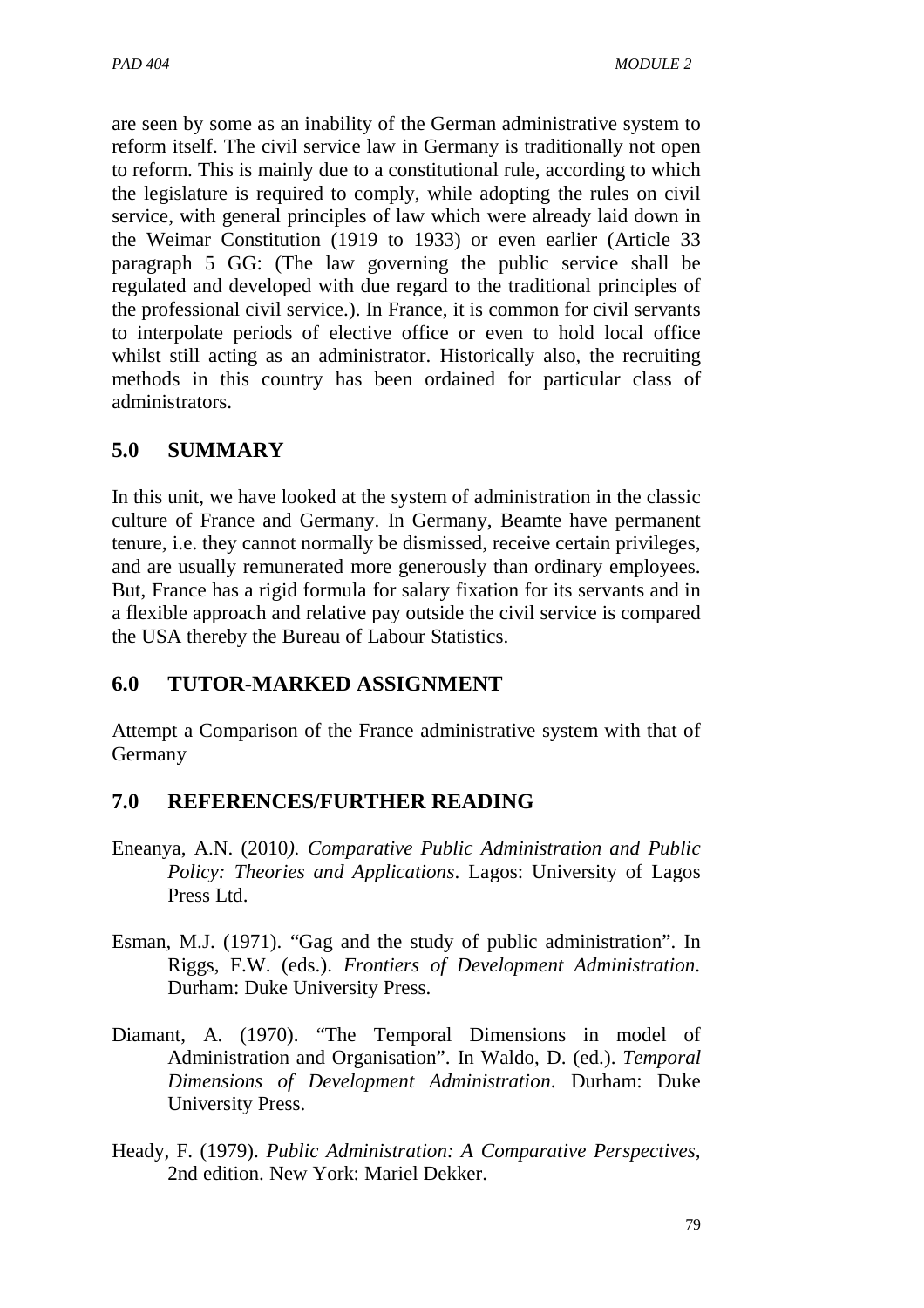- Hogwood, B.W. and Peters, B.G. (1983). *Policy Dynamics.* Brighton: Wheastsheal .
- Ngu, S. M. (2001). *Government and administration in Asia and the MiddleEast*. Zaria: Shareef Salam Press.
- Ngu, S. M. (2001). *Government and administration in Europe and America: A comparative and evolutional perspective*. Zaria: Shareef Salam Press.
- Wolff, H. A. (2011). *The Civil Service in Germany Annual Report -* 2011 – COUNTRY *(May 2011).*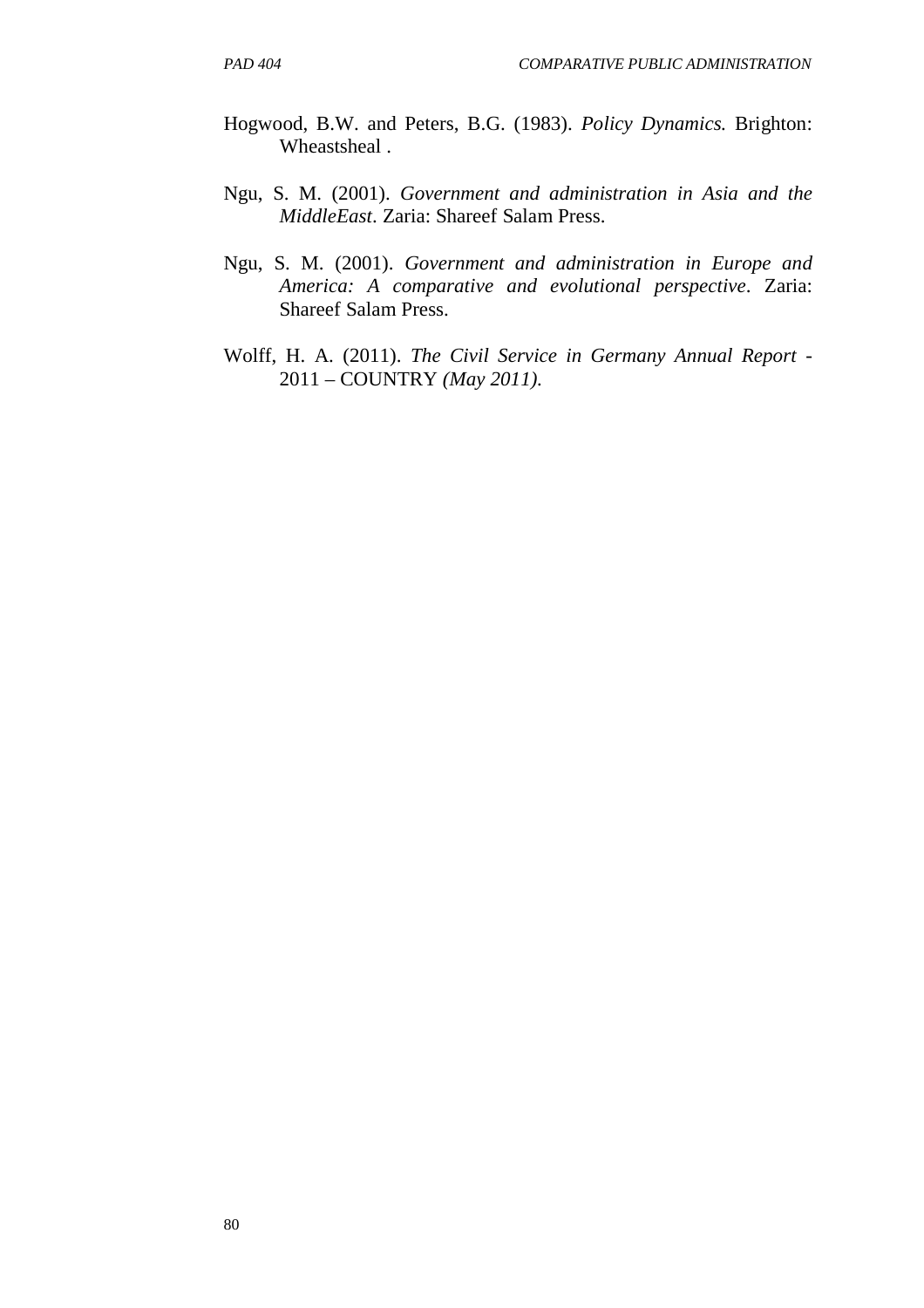## **UNIT 3 SYSTEM OF ADMINISTRATION IN THE CIVIC CULTURE: GREAT BRITAIN AND THE USA**

## **CONTENTS**

- 1.0 Introduction
- 2.0 Objectives
- 3.0 Main content
	- 3.1 System of Administration in Great Britain
	- 3.2 System of Administration in USA
- 4.0 Conclusion
- 5.0 Summary
- 6.0 Tutor-marked Assignment
- 7.0 References/Further Readings

## **1.0 INTRODUCTION**

United Kingdom common feature is the constitutional and hereditary monarchy. In practice it is a Parliamentary democracy. The Monarch is the head and performs functions akin to the President of India. Legislature is supreme and is bicameral viz. House of Lords (upper house) and House of Commons (lower house). Executive is headed by the political executive that is the Prime Minister and his cabinet that consist of ministries staffed by civil servants under ministers while the political system of USA is presidential system with the president as head of state and government or rather the chief executive. However, our emphasis here is not on the political structure but the nature of administration in relation to the civil service or bureaucracy.

## **2.0 OBJECTIVES**

At the end of this unit, you should be able to:

- describe the administrative system of United Kingdom
- describe the administrative system of USA
- attempt a Comparison of the administrative system of United Kingdom with that of USA

# **3.0 MAIN CONTENT**

## **3.1 System of Administration in Great Britain**

The British civil service made its first major movement toward modernization as a result of Northcote-Trevelyan Report of 1853, which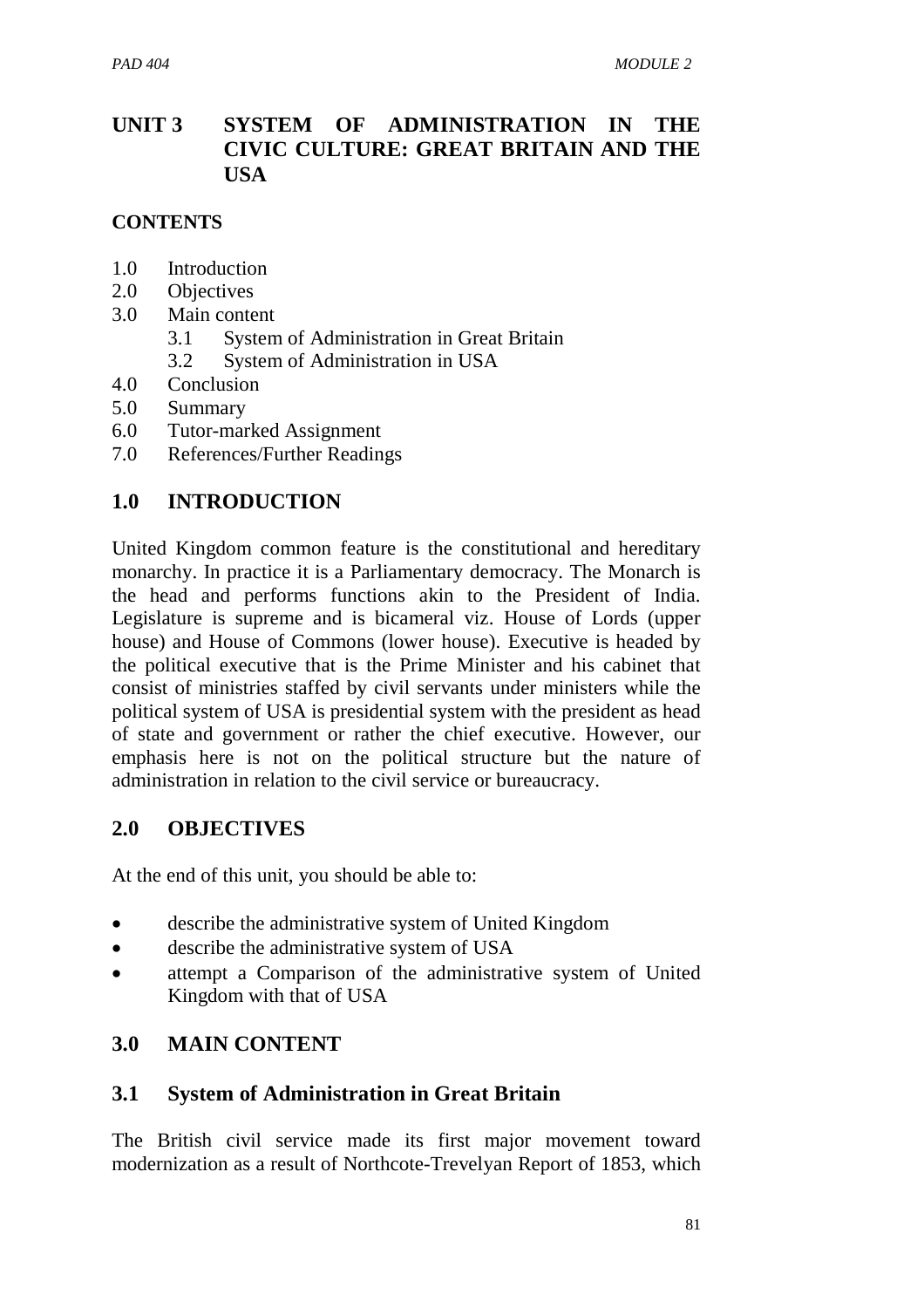stressed the value of a civil service recruited on the basis of merit. This report resulted in a civil service dominated by class composed almost entirely of honours graduates in the humanities (especially classics), who though intelligent, did not have the training in the economic and technological issues that were increasingly called, Executive class and clerical class. There have been reforms in British civil service, especially, the "NEXT STEPS" reforms, which made executive positions of newly created agencies open to private sector as well as public sector applicants. This has made private managers, with limited public sector experience to make some in-roads. However, the major policy advice positions remained in the hands of career civil servants and public administration remains a major cog in the machinery of government.

The Treasury and Cabinet office are also at the heart of this collection of organizations, help to determine overall government policy. The third form of organization is local government. The United Kingdom is a unitary government, so the number and functions of local authorities are controlled by the central government, and much of the cost of local government is borne by the central government.

The fourth major group of public employees comprises the health service. These employees stand in a variety of relationships to government, depending upon how they are employed and what functions they perform. In general, the employees of the National Health service are definitely public employees, but they are not civil servants. Consequently, many of the benefits and restrictions- of civil service employment do not apply to them. Hospital physicians (consultants) and all other employees of the hospitals are salaried public employees, although they are employees of the National Health Service and not of government per se.

Fifthly, there are a number of non-departmental public bodies in the structure of British government. These bodies are, in turn, divisible into two groups. One group consists of the remnants of nationalized industries, such as: British Telecom, British Airways and British gas. Within the classification of nationalized industries, there are also some 150,000 industrial civil servants, with full civil service status, employed primarily in government-owned enterprises supplying the ministry of Defence.

In addition to the nationalized industries, there are a number of nondepartmental bodies, commonly referred to as "quangos (quasi-nongovernmental organizations), which represent a large number of different types of organizations standing in various relationships to government (Hogwood, 1983). Some are simply sections of cabinet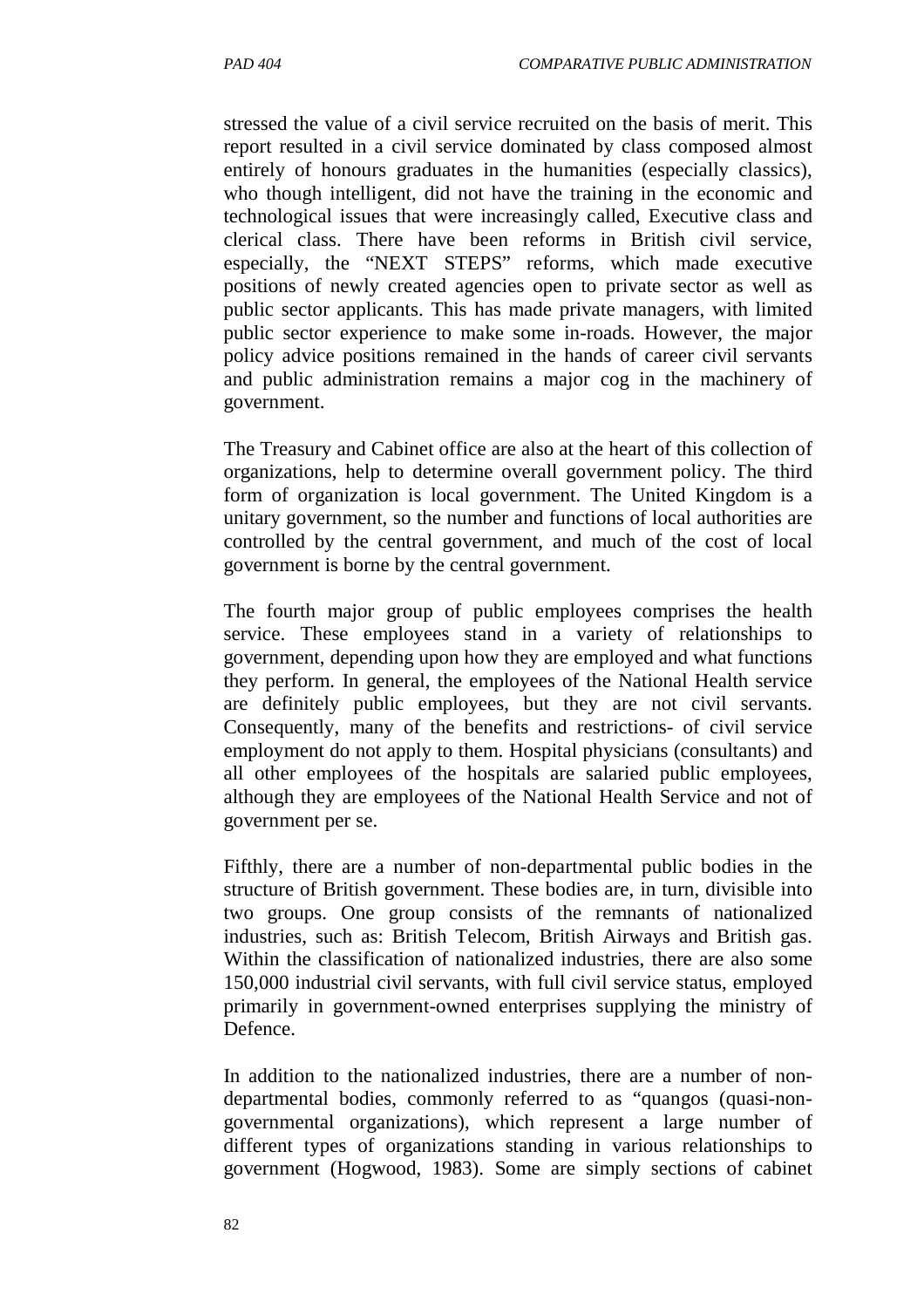departments that have been "hived off" and may still be staffed by civil servants. Another group of non-department bodies are the universities, while clearly in the public sector, are kept at arm's length from government for reasons of academic freedom.

Finally, there are the true "quangos" organizations that are private or partially private, but that spend public money and exercise the authority of government. There are also a number of advisory bodies for ministries included among the "quangos". However, the types of public employees staffing these institutions are almost as varied as the institutions themselves.

#### **Conditions of service**

The USA and France were successful enough to differential the role of administration and government as a distinctive one, but such distinctions never occurred in Britain till the beginning of the nineteenth century. In the UK up to a certain level every civil servants work is the subject of confidential annual reports by the head of this unit in which he serves. Like the USA, India and France discipline is maintained by the administration of reprimands and penalties such as stoppages and forfeiture of annual increments, loss of promotion, and suspension from duty, in the last resort dismissal without pension or gratuity.

#### **Evaluation of Civil Servants**

Innovations were added to evaluate the efficiency of the servants in the UK during Thatcher's period. The government appointed Rayner as an adviser on administrative efficiency. An 'efficiency unit' was formed which was compared of civil servants and outside consultants. The unit aimed to improve the efficiency of civil servants within the White Hall. It was considered to be the first step towards managerialism of public service in Britain. But unlike the USA, the efficiency unit was applied only to an organisation as whole than individuals. It was now placed under the control of cabinet office. There are problems in using these appraising techniques in different social settings of different countries. The problem with this system is that it is prone to subjectivity and negligence of the rating officer. But in the UK and France capacities and qualifications of employees are closely scrutinised and will be selected by the departmental head.

#### **Recruitment**

In contrast to American and French experience, the UK relied more on non-specialists in the career civil service system. It rested on open written examinations set by the civil service commission in academic subjects. After the successful written examinations, the candidates' personality is tested by interview methods. For the past 50 years in the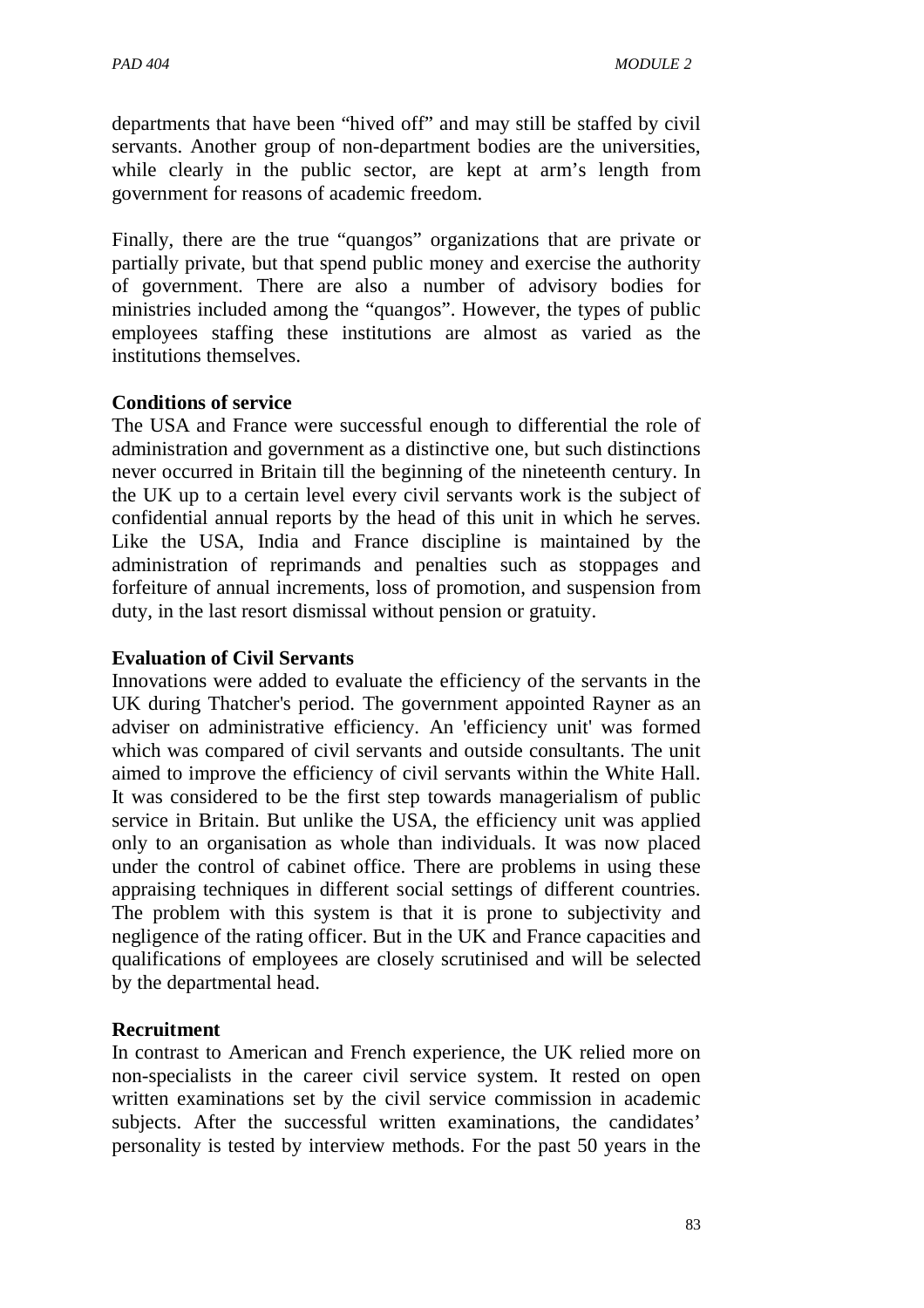UK, there are three kinds of non-specialist civil servants being recruited by fixing the following qualifications.

- 1. Administrative class-recruited primarily from university graduates Age 21-28 years.
- 2. Executive class-recruited at matriculation standard, minimum age 18 years. 3. Clerical class-required qualification is a pass in the first major school examination (General Certificate of Education). Minimum age is 15 years but recruits are accepted up to the age of 59.

## **Training**

Training in Britain is fashioned in such a way as to fulfill the needs of generalists. Unlike France, they generally lack an in-depth training in a particular specialised field. In Britain, the Civil Service College (CSC) (1970) imparts training in three main ways:

- 1. Post-entry training for administrative recruits in economic, financial or social areas of government.
- 2. Courses in administration and management for specialists.
- 3. Conducting research into administrative problems.

One unique feature of the British training institute is that is also organises a wide range of shorter training courses for local government staff, industry, and the lower rungs of the civil service. The British training programmes are largely a product of their own tradition and based on the functional requirements of 'generalist' cadre of various departments. In British, attendance at any or all of the courses is not mandatory. The total period of formal training for British civil servants is only 22 weeks. The major weakness of training in Britain is largely due to the lack of in service training or indoctrination for specialist groups.

#### **Promotion**

At the top of civil service administration in the UK, promotions are made on merit but at the lower levels promotion tends to take place in accordance with seniority rules agreed to by the staff union. Such automatic promotion at the lower levels was criticised by Fulton Committee report and suggested introduction of the system of promotion by merit for the entire system of administration. In the UK, promotions of civil servants are made partly through centrally conducted competitions and partly by departments. In this regard, promotion to most of the highest positions in civil service, for instance, permanent secretaries, deputy secretaries, are approved by the prime minister who is advised in these matters by Head of the Home Civil Service. From 1,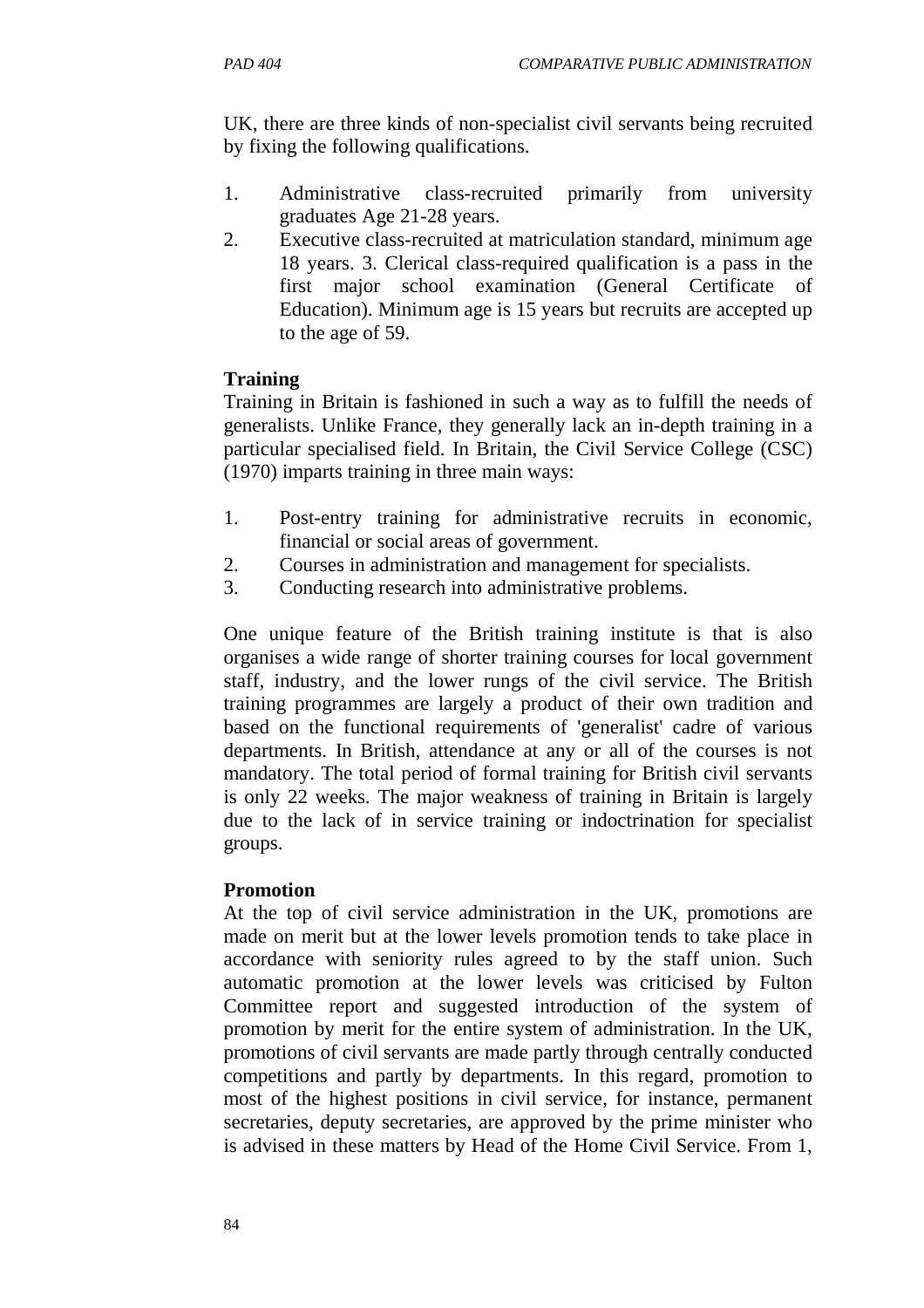January 1986 numbered grades having been introduced at the top of the service have the following appearance in the UK.

Grade 1 - Permanent secretary Grade lA - Second permanent secretary Grade 2 - Deputy secretary Grade 3 - Under secretary Grade 4 - Executive director Grade 5 - Assistant secretary Grade 6 - Senior principal Grade 7 - Principal.

Automatic promotion based on seniority principle applies to Grade 7 from Grade 4 while a combination of merit based performance appraisals and seniority applies to Grades 3 and 4 for Grades 1 and 2 on purely political and merit consideration. Regional level civil servants' promotion to central administrative service is not generally practised as a way of promotion in the UK and France, in lieu of the unitary type of political system.

## **Retirement**

Retirement age is fixed at 60 years

- 1. Civil service pensions have been governed comprehensively by non-statutory (superannuation act) enabling act. Therefore, it is possible to make any change pension without further legislation.
- 2. Ten years minimum service is required to receive pension.
- 3. A civil servant is eligible to receive an annual pension of oneeighth of his average salary over the last three years of service. ,
- 4. Temporary civil servants who have served five years or more are eligible to receive a lump sum quantity.
- 5. No. contribution is made by a civil servant towards his pension.
- 6. Widows and children of the pensioner will get pensionary through contributory scheme.
- 7. Superannuation benefits are the same for men and women, except that an established women civil servant who chooses to resign on marriage after not less than six years of reckonable service may be granted a marriage gratuity of one month's pay for each completed year of her established service, subject to a maximum of 12 months' pay.

# **3.2 System of Administration in USA**

Many historical and sociological factors have also shaped the American system. A few of them cited are the Civil war that lead to providing African American slaves was given the title of citizens and right to vote. Also the second civil rights movement that occurred under the aegis of Martin Luther King Jr. leading to elimination of segregation and racial discrimination between black and white Americans.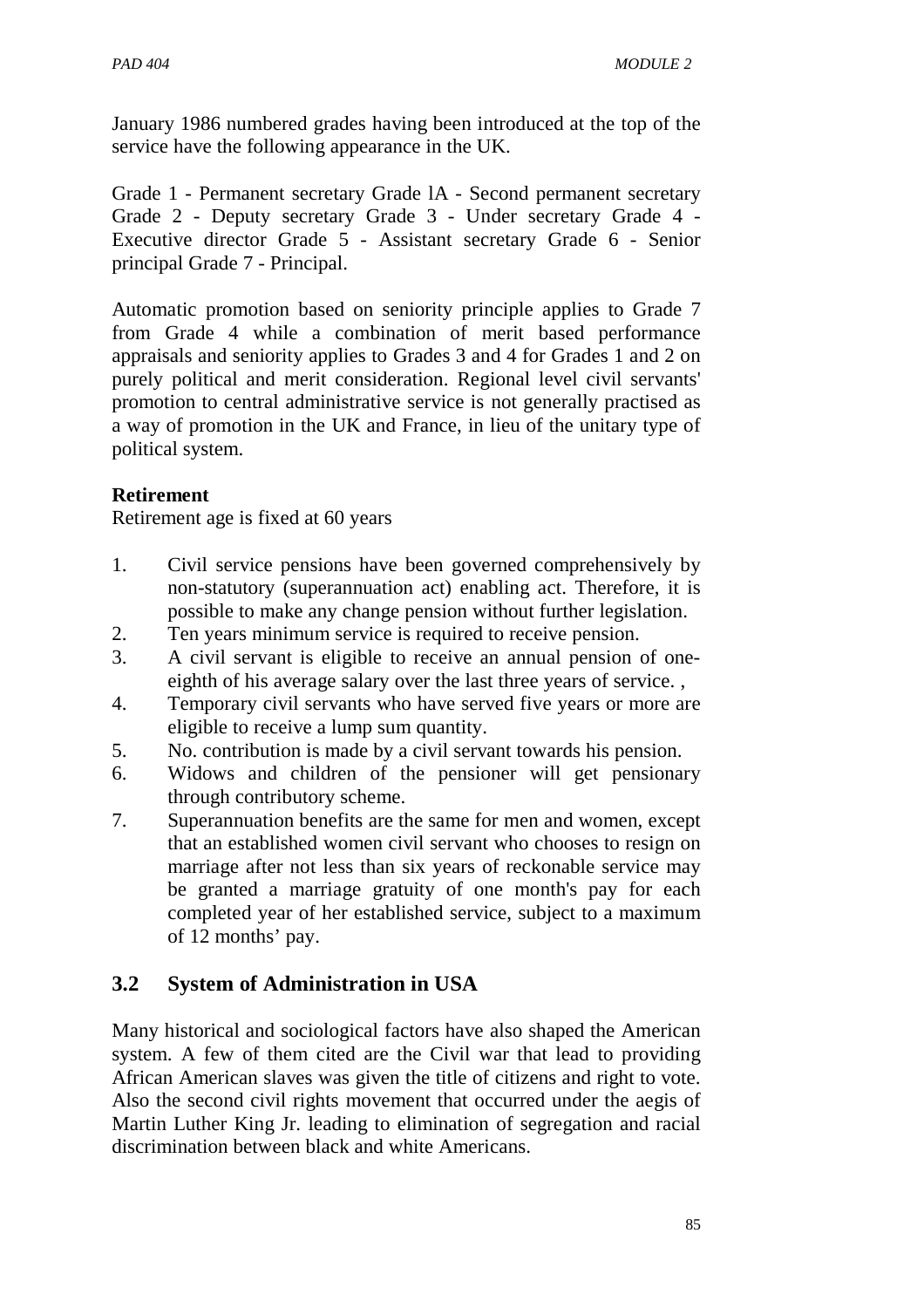The USA has a federal republican form of government where President is the national as well as executive head. There is a separate constitution (which bears allegiance to the federal constitution of 1787) as well as citizenship for every state and they are all bound together in a federation, thus all working as a whole with their autonomy intact. The Constitution of US specifies the subjects listed for the national/federal and the ones reserved for the States and also the residuary powers lie with the states only. There are three levels of governments - national or federal, state and local (counties, townships, cities, etc.). Separation of powers between the legislature, executive and judiciary is an important aspect. The Senate (Upper House) and House of Representatives (Lower house) comprise the congress/legislature of the country. There is no specificity in the constitution regarding the administrative system but it does state that the President can from time to time as and when necessary get advice from the principal officers of the various departments regarding his duty as the chief executive of those departments. There are thirteen departments in the administration that come under the direct control of the president. The President however does not possess the authority to change/reorder his cabinet as that power lies with the Congress.

Civil services in USA are also done on merit through competitive exams and also at times there are some political appointees too who are chosen by the president for their extraordinary achievement in a particular field suitable to the job. Some departments are headed by individuals whereas some are headed by Boards and Commissions.

#### **Conditions of Service**

In USA the common conduct rules of civil servants are again derived from the Hatch Act 1940. But the Act does not specify what they prohibit. In the USA, federal employees are forced to discourage the political activities of their spouse. Generally, public servants should not use their position to subvert the political goals being pursued by the elected government and the political community as a whole. Subscribing to communist ideology was considered as disloyalty to federal government during the 1940s and 1950s which is known as "McCarthysm." The loyalty of public servants was examined by a loyalty review board. Any adverse report of the board would result in the dismissal of the servant. A dismissal civil servant could appeal to Supreme Court. Today in the USA public employees enjoy constitutional rights to appeal to the higher court if:

- 1. the basis of their actions was the exercise of an ordinary constitutional right such as freedom of association,
- 2. labelled as dishonest or immoral, and
- 3. dismissed.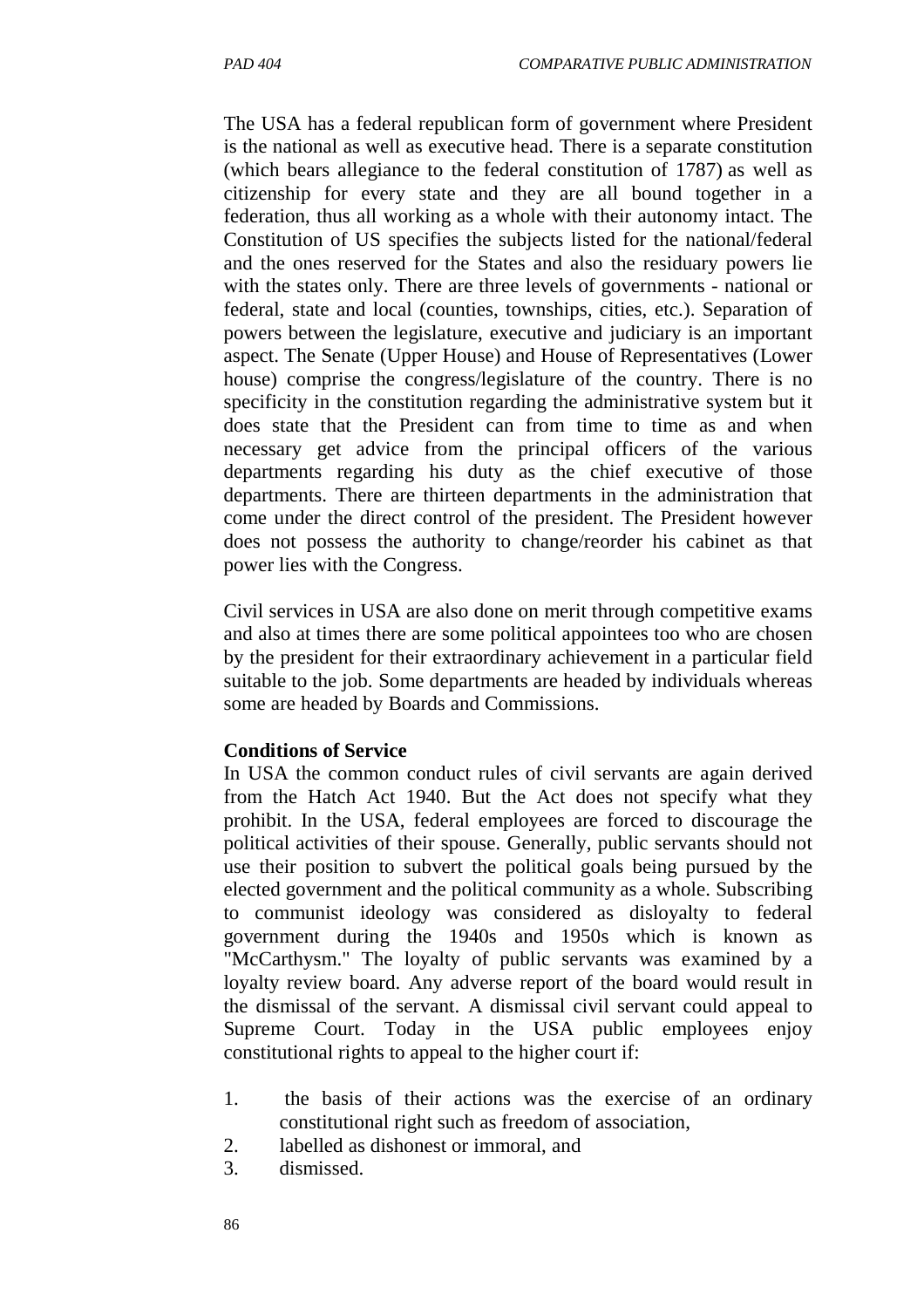There is also much scope for public employees' liability in civil suits for damage resulting from the violation of an individual's constitutional rights through an employee's action within the sphere of his or her official duties. Prescribing to democratic norms the civil servants are consulted in determining the nature of working conditions in government employment as in India, France and the UK.

However, the gentlemen period of personnel system was started with Washington's first administration in 1789 after the formation of the United States of America. Washington adopted I fitness of character' as the basic criteria for appointment of personnel. And most of the appointments were given only to persons of high social status (only to the rich). The gentleman era attempted to develop political neutrality in the administrative branch. But for political reasons it was put to an end by the advent of Jackson as the American president in 1829. He institutionalised the spoilt system by developing politically convincing rationale for it. The system of merit recruitment was introduced only by 1865-1869 during the tenure of Andrew Johnson as the USA president. Merit system was backed by legal provisions by the passing of Civil Service Act in 1883 (also known as Pendleton Act).

Further reforms in personnel administration was introduced during the tenure of Jimmy Carter (Civil Service Reform Act, 1978). The unique contribution of American personnel administration to the world is certainly the 'Spoil System'. It was not purely based on patronage or kinship or an appointment of a person to civil service based on his social status. In a spoil system, public service posts were given to persons who politically helped the incoming American president after facing the highly competitive elections12• Even today in the USA the legacy of spoil system is practised in the top appointments by the president. It is a unique blend of spoil system at the top followed by career bureaucracy of permanent tenure selected on the basis of merit by an autonomous recruiting board.

#### **Evaluation of Civil Servants**

However, in the USA the federal government established a Bureau of Efficiency in 1916 for looking after rating work in various departments. Any discrepancies, if found by any employees can be referred to Personnel Arbitrary Council and the minorities can make representation to EEOC, if there is any kind of racial prejudice.

The USA has an edge over other countries in evaluating their public servants known as efficiency Rating System and it was the result of Scientific Management Movement (1920). It is a system for discovering, analysing and classifying the differences among employees vis-a-vis job standards. It gained greater attention as a part of federal civil service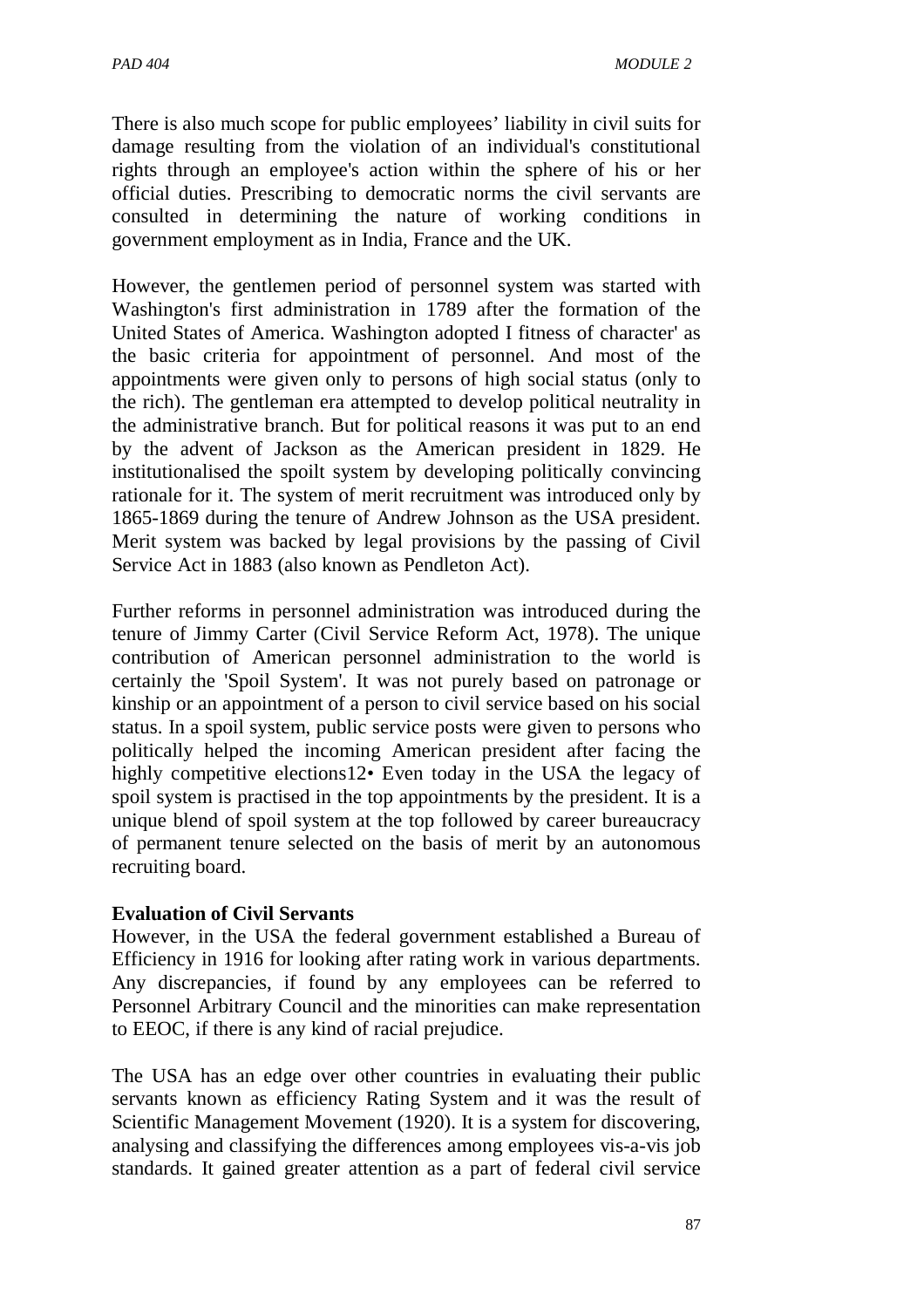reforms. Appraisals are generally done by supervisors, peers, the employees themselves, by groups, by external evaluators, or by some combination of these. The major techniques in the appraisal are as follows:

- 1. Rating scale.
- 2. Essay Report-Focusing on an employee's need for further training and his or her potential and ability to obtain results.
- 3. Check-list-It consists of statements about the employee's performance. The rater checks the most appropriate statements. Some of these may be given greater weight than others in reaching an overall appraisal.
- 4. Critical incidents-It is an approach requiring the supervisor to keep a log of employees, performance, indicating incidents of both good and poor performance.
- 5. Forced choice-This requires supervisors to rate employees on the basis of descriptive statements.
- 6. Ranking-It is a process where there is comparison of employee with the other.
- 7. Forced Distribution-It requires the rater to place employee in categories such as top 5 per cent next 10 per cent, next 25 per cent and so on.

#### **Recruitment**

In the USA minimum educational qualification is not needed. One should only qualify himself in the above said competitive examinations. In the USA, if a person wants to be appointed to a civil service post, he should prove his residential qualification. The Equal Employment Opportunity Commission (EEOC) in the USA has the power to oversee whether minorities, particularly Blacks, Hispanics and women are adequately employed or not.

#### **Training**

In the some way, the various departments in the USA have special and general training for their incumbents. It varies from one department to the other. Overall training supervision and co-ordination are the functions assigned to the OPM. Thus, the USA just like France is much oriented towards pragmatic training than Britain. There is also the problem of co-ordination and communication in the field of training in the USA.

The office of personnel management is in charge of imparting training to federal civil servants in the USA. This agency is designed to serve as the president's arm for positive, effective, personnel management. It inherited from the Civil Service Commission (CSC) such managerial functions as responsibility of testing, training and operating retirement.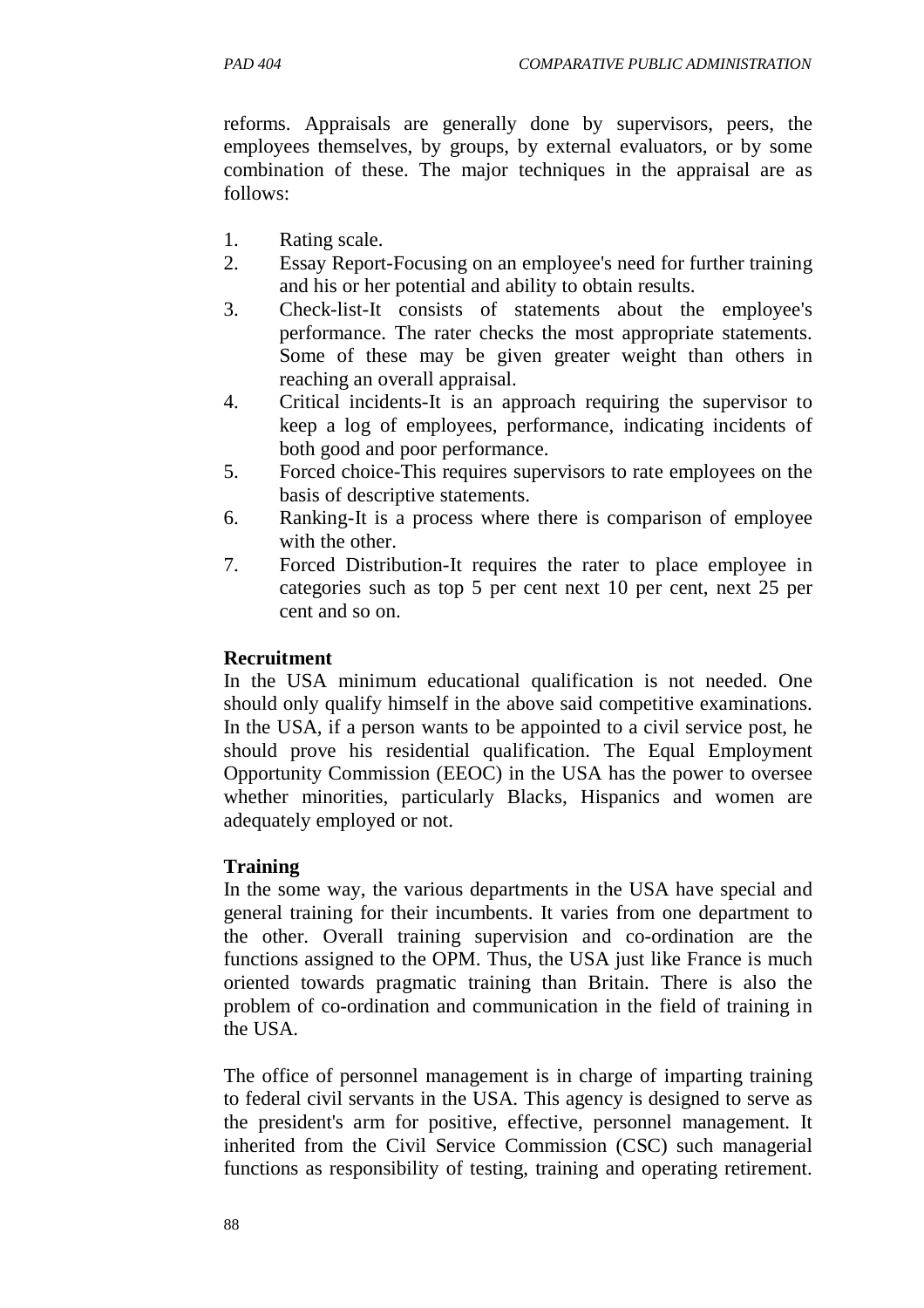Its headquarters is situated at Washington and has regional offices at Boston, New York, Philadelphia, Atlanta, Chicago, Dal1as, Louis and San Francisco. It is headed by a director appointed by the president who is assisted by a deputy director. All the state governments have their own training institutions for the state services and they receive training guidelines from OPM.

### **Promotion**

Reservation in promotion in career civil service is very rare in the USA and the UK. In the USA a combination of both seniority and merit principle is followed for promotion. There is a written competitive promotional examination in the USA. Any dispute with regard to promotion can be referred to the Labour Board. Most of the civil service unions in the USA stress only on the method of promotion by seniority.

The Civil Service Act, 1978 of the USA wanted a gradual introduction of merit principle in federal civil services as well as administration at the state and the local levels.

In the USA, promotion of civil servants to the highest position in the federal service is made by officials in the White Office but the president appoints them. The Classification Act of 1949 established general schedule of graded responsibility where one can make use of promotional benefits. The grade ranges from G.5.-1 to G.5.-1S. In such grades, there are super grades like G.S.-16, 17, and 18.

- 1. G.S. 1 to G.S. 4-includes low-level clerical employees.
- 2. G.S. S G.5. 7-lowest executive echelon.
- 3. G.5. 8 G.S. 12-middle management officials.
- 4. G.s. 13 G.5. IS-top level career officials.

Automatic promotion is generally restricted within these major four categories. For super grade promotion the president's approval is required.

#### **Retirement**

Retirement age is fixed at 60 years. However, there are certain services in the USA for which the retirement age is 70 (Judges of Federal and State Courts).

## **SELF-ASSESSMENT EXERCISE**

Briefly compare the administrative system of United Kingdom and USA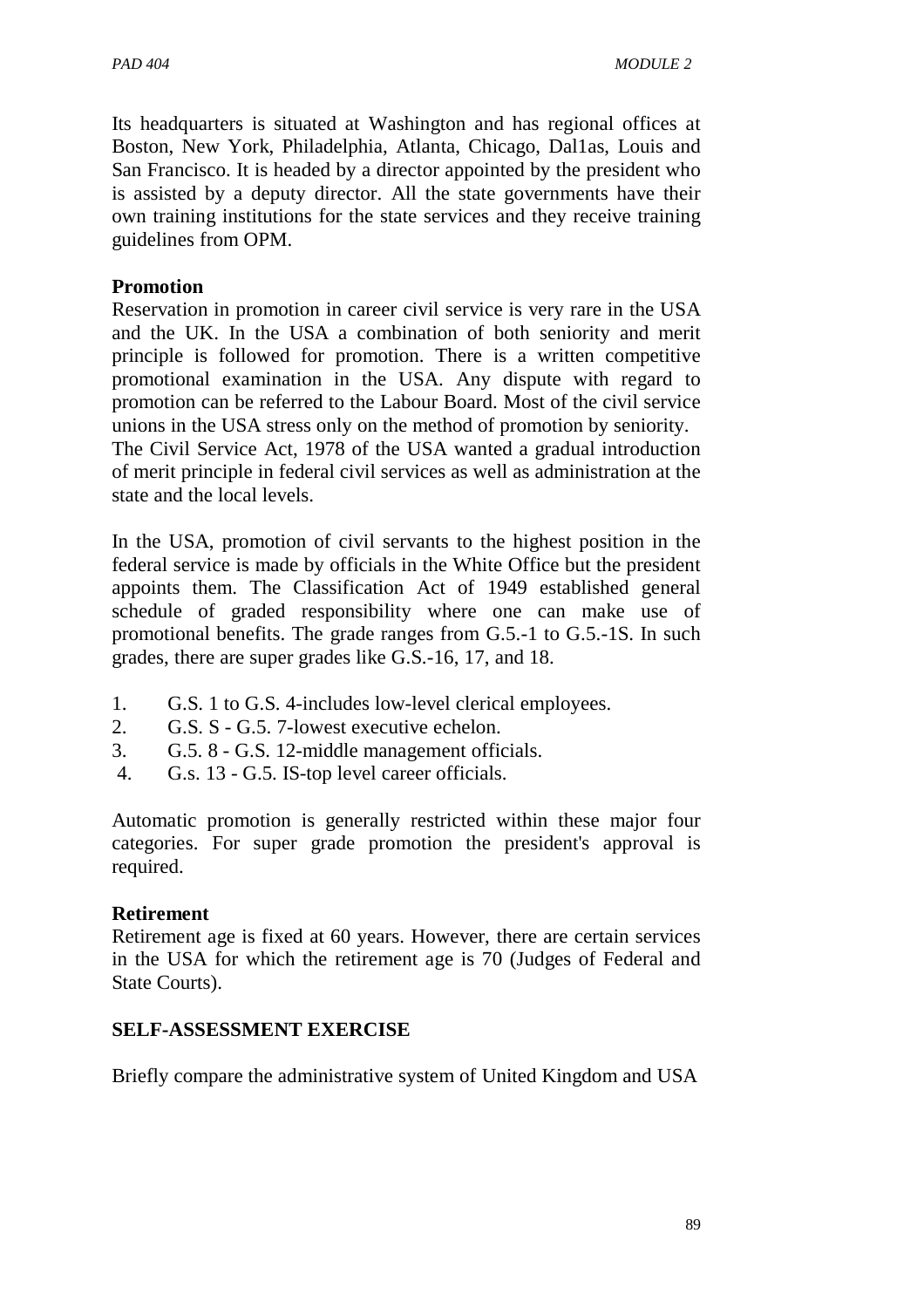### **4.0 CONCLUSION**

Both United Kingdom and USA can be described as civic administrative culture with a semblance in terms of giving emphasis on merit. However, the system of merit recruitment was introduced only by 1865- 1869 during the tenure of Andrew Johnson as the USA president. Merit system was backed by legal provisions by the passing of Civil Service Act in 1883 (also known as Pendleton Act). In USA, it was emphasized that public servants should not use their position to subvert the political goals being pursued by the elected government and the political community as a whole. In terms of merit, at the top of civil service administration in the UK, promotions are made on merit but at the lower levels promotion tends to take place in accordance with seniority rules agreed to by the staff union.

#### **5.0 SUMMARY**

In summary, the administrative system of United Kingdom and USA were discussed using different variables or elements ranging from conditions of service, recruitment process, method of evaluation of staff, promotion criterion, training modalities and retirement.

### **6.0 TUTOR-MARKED ASSIGNMENT**

Compare the administrative system of Britain with that of USA

#### **7.0 REFERENCES/FURTHER READING**

- Eneanya, A.N. (2010). *Comparative Public Administration and Public Policy: Theories and Applications*. Lagos: University of Lagos Press Ltd.
- Heady, F. (1979). *Public Administration: A Comparative Perspective*, 2nd edition. New York: Mariel Dekker.
- Jreisat, J. (2012). *Globalisation and Comparative Public Administration.* London: CRC Press.
- Mukhi, H. R. (1998). *Comparative Public Administration.* Delhi: Surjeet Book Depot.
- Ngu, S. M. (2001). *Government and administration in Europe and America: A comparative and evolutional perspective.* Zaria: Shareef Salam Press.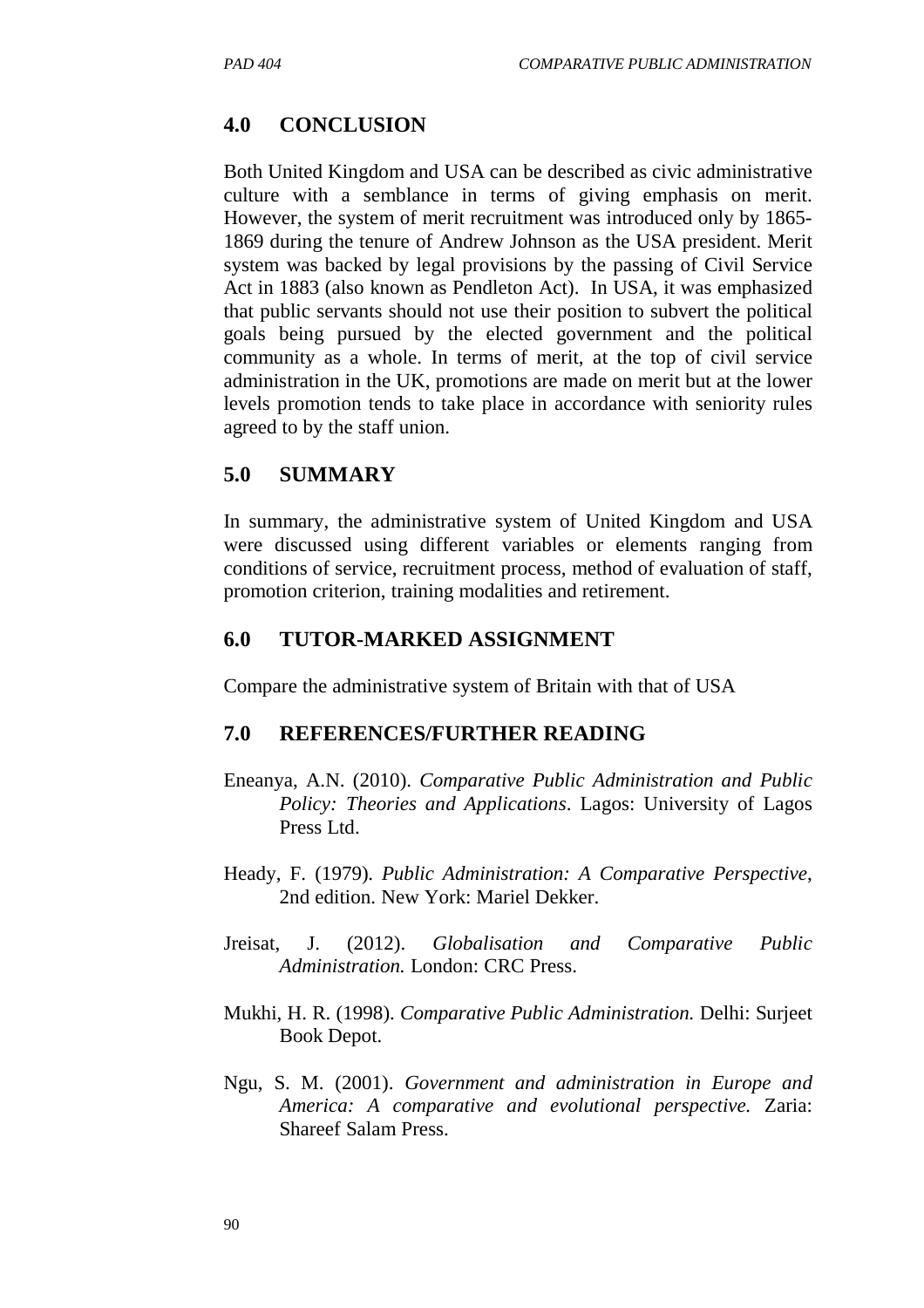- Otenyo, E. E. and Lord, N. S. (2006). Comparative Public Administration: growth, method and ecology. In E. E. Otenyo and N. S. Lord (eds). *Comparative Public Administration, the Essential Readings.* London: Elsevier.
- Rathod. P.B (2007). *Comparative Public Administration*. Jaifur, India: Abd Publishers
- Wart, M. V. and Cayer, J. N. (2006). Comparative Public Administration: The search for theories in E. E. Otenye and N. S. Lord (eds). *Comparative Public Administration: The Essential Readings*. London: Elsevier.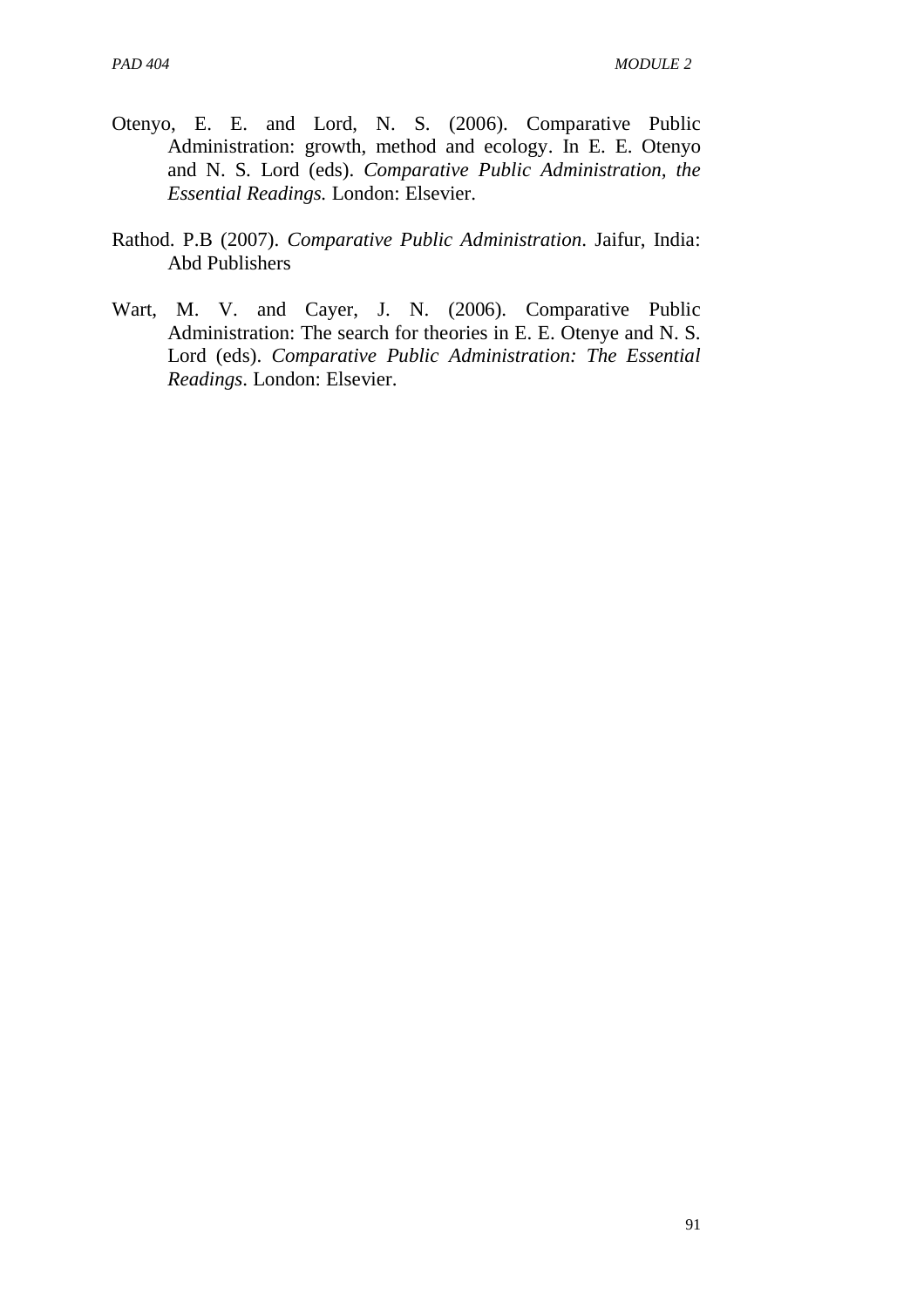# **UNIT 4 SYSTEM OF ADMINISTRATION IN MODERNISING CULTURE OF JAPAN**

#### **CONTENTS**

- 1.0 Introduction
- 2.0 Objectives
- 3.0 Main contents
	- 3.1 Administrative system of Japan
- 4.0 Conclusion
- 5.0 Summary
- 6.0 Tutor-marked Assignment
- 7.0 References/Further Readings

# **1.0 INTRODUCTION**

Here, we are to discuss about modernise administrative system of Japan. The Japanese had been exposed to bureaucratic institutions at least by the early seventh century A.D. (Nara period) when the imperial court adopted the laws and government structure of Tang China. However, the distinctive Chinese (confician) institution of civil service examination never took root, and the imported system was never successfully imposed on the country at large. But by the middle of the Tokugawa period (1600-1867), the samurai class functions had evolved from military to clerical and administrative functions. Following the Meiji Restoration (1868), the new elite, which came from the lower ranks of the samurai, established a Western-style civil service.

In Japan, the bureaucracy has traditionally exercised a strong political function. With the promulgation of the new Constitution in 1947, the old bureaucracy was replaced by a democratic civil service, and also the status of the bureaucrats transferred from one of servants of the emperor to one of servants of the people as a whole. However, despite its institutional reform, the traditional bureaucratic character still remains within the civil service. This unit wills first trace the historical development of the Japanese civil service, and to describe the present conditions of recruitment and promotion within the current higher civil service.

# **2.0 OBJECTIVES**

At the end of this unit, you should be able to:

Describe the administrative system of Japan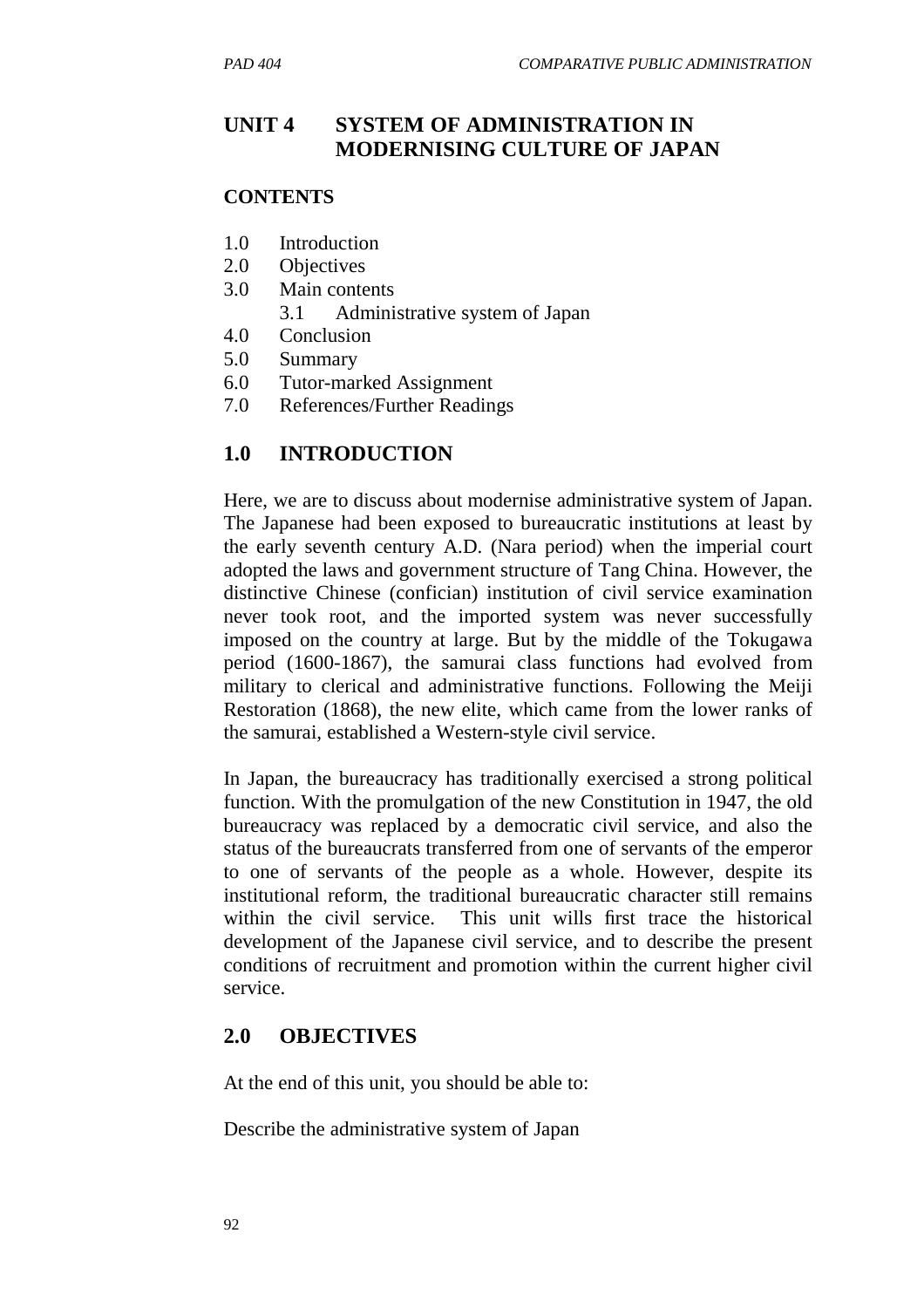## **3.0 MAIN CONTENTS**

### **3.1 Administrative system of Japan**

The Civil Service Through the promulgation of the Meiji Constitution in 1889, a limited monarchy was adopted modeled on that of Bismarck's Germany. The personnel administration system was established two years earlier than the establishment of the Meiji Constitution (ILAS Tokyo 1982:7). In July 1887, the ordinances were issued establishing an examination commission and an examination system. Despite the regulations concerning examination procedures and requirements, it remained possible for applicants to substitute education or experience for taking an examination.

The higher civil service examination, called Kotoh Bunkan Shiken, consisted of written tests in law, economics, finance, and in one or more fields of philosophy, ethics, logic, psychology, etc., and an oral test in law. Since there was no separate central personnel agency, the direction of civil service was dispersed among other ministries and agencies, each maintaining its own personnel administration. Among ministries and agencies, the Ministry of Home Affairs was powerful enough to regulate or to set standards for government service. From 1910 to 1945, the ranks and grades of officials comprised the following: Persons of Shinnin rank (one grade) were appointed by the Emperor in person, and included the prime minister, cabinet members, privy council members, ambassadors, etc. Those of Chokunin rank (one to two grades) were appointed by the emperor based on the prime minister's recommendation, and included permanent secretaries, judges, procurators, bureau directors, and prefectural governors. The Sohnin rank (one to seven grades), including bureau secretaries and section chiefs, was appointed by ministers with the Emperor's approval. Appointments to Sohnin rank were, in principle, limited to persons who had passed the Kohto Bunkan Shiken. Persons of Hannin rank (one to four grades) were appointed by department heads on their own authority.

The Hannin rank officials were required to pass an ordinary civil service examination or possess certain special qualifications, and were appointed to minor posts by department heads (Watanabe 1976:113). Below these official ranks, there were the ordinary employees chosen by employing officials of each separate agency and governed by departmental regulations and ordinances. They were Koin, primarily clerical assistants to officials, and Yohnin, engaged principally as craftsmen or in custodial service. They enjoyed no civil service status and had no civil service protection. Of a recorded total of 858,543 employees in the government ministries, agencies, and monopolies, exclusive of the ministries of the army and navy, as of December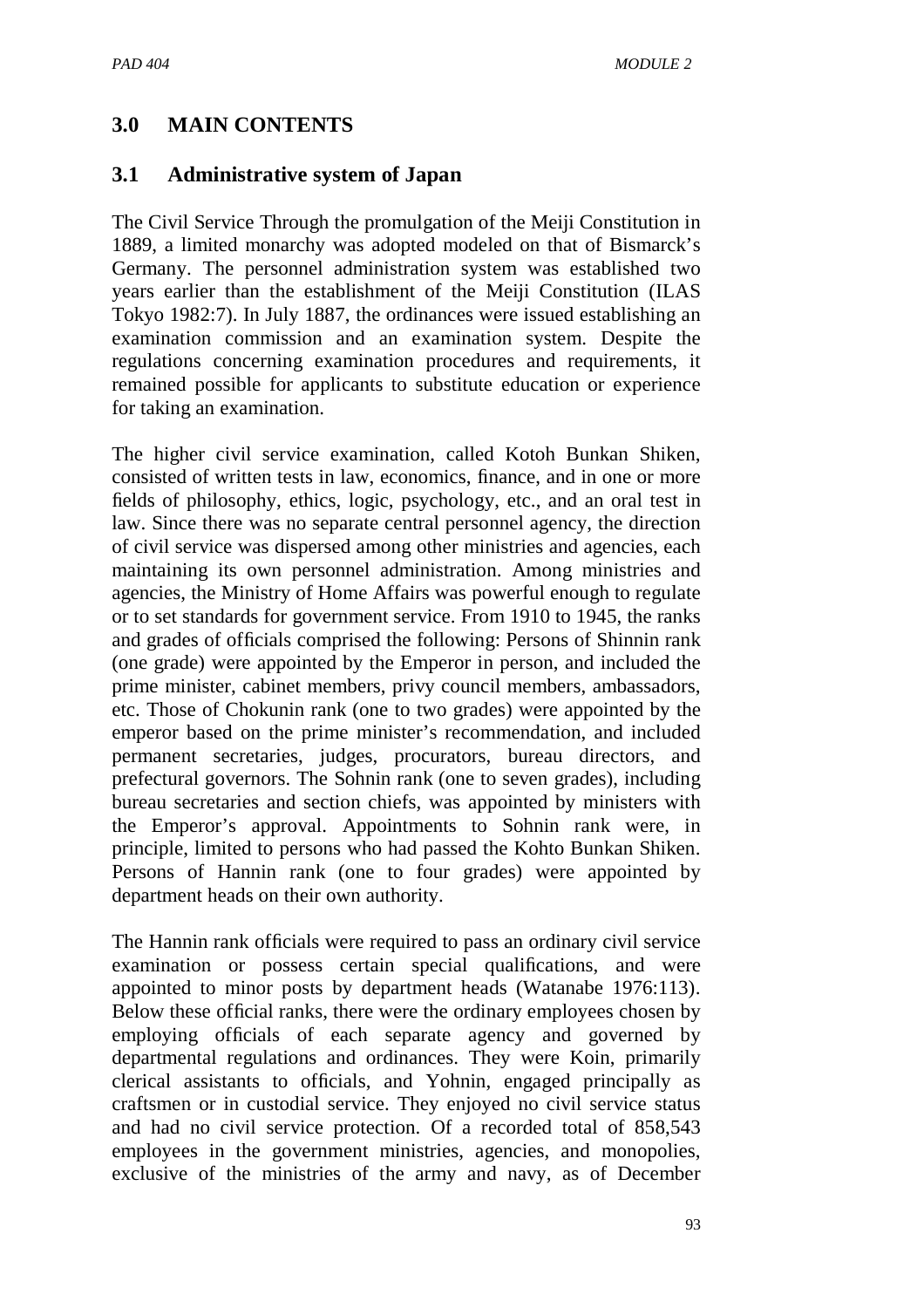31,1938,2.2% were higher officials (77 of Shinninrank,1757 of Chokuninrank and 16,939 of Sohninrank) and 17.3% (148,570 of Hanninrank) were lower officials, so that about 80% of all government employees had neither civil service status nor protection (GHQ/SCAP 1951:4).

In Japan, the administrative culture traditionally evolved as a dominant culture covering the whole society, not as one of the subcultures in the larger social environment surrounding the civil service (Ide 1982:xvi). Since the formation of the nation-state as a result of the Meiji Restoration in 1868, the Japanese government wanted to modernize itself by absorbing the Western knowledge or skill, but, on the other hand, they intended to achieve it through inculcating the Japanese esprit de corps and eliminating the Western spirit in the modernization process. This intention had been largely achieved through a unified and centralized system of national education demanding loyalty to the Emperor as a divine being with comprehensive ruling power. From 1887 until the end of World War II, the regulations governing Japanese civil service were often amended. However, the Kanri Fukumu Kiritsu (regulations concerning the discipline of officials) of 1887 remained in force with no revision for 60 years and contributed to the inculcation of a particular esprit de corps into Japanese civil service. According to Article I of Kanri Fukumu Kiritsu, "Officials shall regard loyalty and diligence to the Emperor and to His Majesty's Government as of primary duty, and shall discharge their duties in obedience to laws and ordinances". As this article suggests, the government officials were forced to serve as the "Emperor's servants" under very strict regulations demanding strong loyalty. However, on the other hand, they enjoyed privileged social status or honor such as court rank or decorations as a compensation for strong loyalty to the Emperor. In this context, Tadao Adachi defined the personnel administration in the pre-war period as a spiritual or emotional administration based upon a sense of loyalty and honor (Adachi 1962:7, 1966:36). Besides, it followed, from the establishment of the personnel management system emphasizing special obligation and right that bureaucracy was permeated by a strong sense of Kanson Minpi, placing the government above the people.

### **Nature (problems) of civil service in Japan**

The National Personnel Authority, Japan's central personnel administration agency, notes the following problems of the current civil service system.

- 1. Scandals involving senior civil servants (erosion of civil service ethics)
- 2. Mistrust of the administrative capacity of civil servants (administrative failure)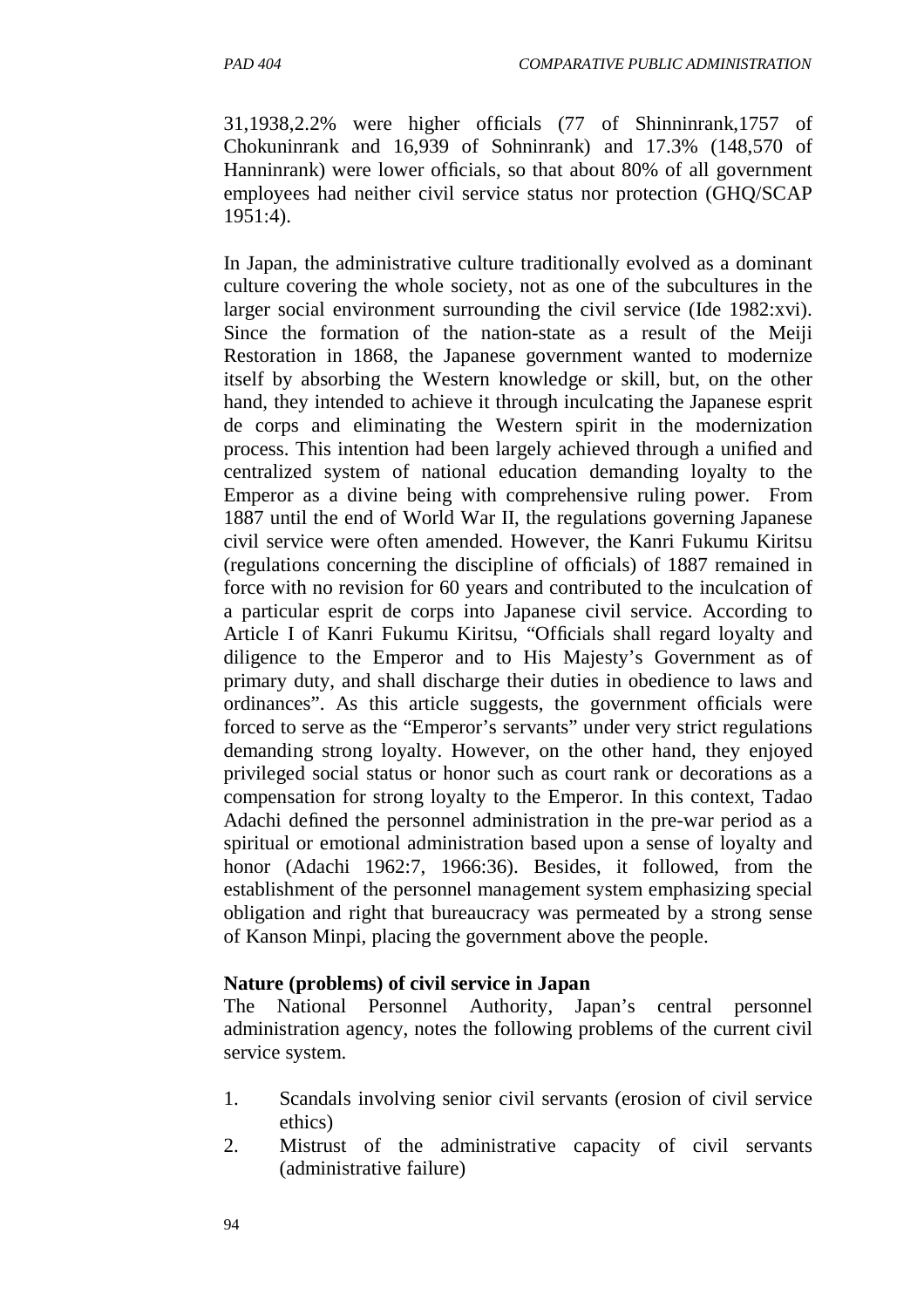- 3. Sectionalism (closed nature of civil service apparatus and fixation on defending interests of ministries)
- 4. Career system (development of a sense of privilege)
- 5. Retirement management (strong criticism of *amakudari*, the practice of retired bureaucrats' "parachuting" into lucrative jobs in sectors they formerly regulated)
- 6. Close relations between politicians and bureaucrats (ambiguous demarcation)
- 7. Seniority system (emasculation of meritocracy and complacency borne of protected status)

These issues have frequently been taken up and debated in several government advisory bodies. But actual reforms of the civil service system have been limited to such piecemeal measures as the introduction of a system of fixed-term appointment; no fundamental reforms have been undertaken.

### **Public Administration under the New Constitution of Japan**

On the reform of the Bureaucracy, the new Constitution stated that "all public officials are to be servants of the whole people and not of any group thereof and that the people have the inalienable right to choose and dismiss their public officials" (Article 15). With the promulgation of the new Constitution, the reform of the bureaucracy that exercised political power over the people as "Emperor's servants" became an urgent need in order to substitute a body of democratically selected officials who would serve the people as "civil servants". The militarists and the Zaibatsu capitalists were dissolved through the powerful measures taken by the Allied powers. However, the bureaucracy, which functioned as an effective instrument for carrying out the policies of these groups, was permitted to survive, through the decision to utilize the existing Japanese government machinery to affect the Occupation policies. This decision inevitably involved the risk that ideologically hostile bureaucrats would nullify the effectiveness of policies for democratization by administrative sabotage. The risk was reduced to some extent by the removal of militarists and ultranationalists from public life.

In October 1947, the National Public Service Law based on these recommendations was passed by the Diet, laying down the legal basis for a fundamental reform of the Japanese civil service.1 Following the National Public Service Law amended in December 1948; the National Personnel Authority (NPA) was established, replacing the temporary National Personnel Commission created by the 1947 legislation. The NPA, composed of three commissioners, was empowered to issue rules of the authority concerning working conditions etc. of employees, to recommend rates and standards of compensation to the Diet, to conduct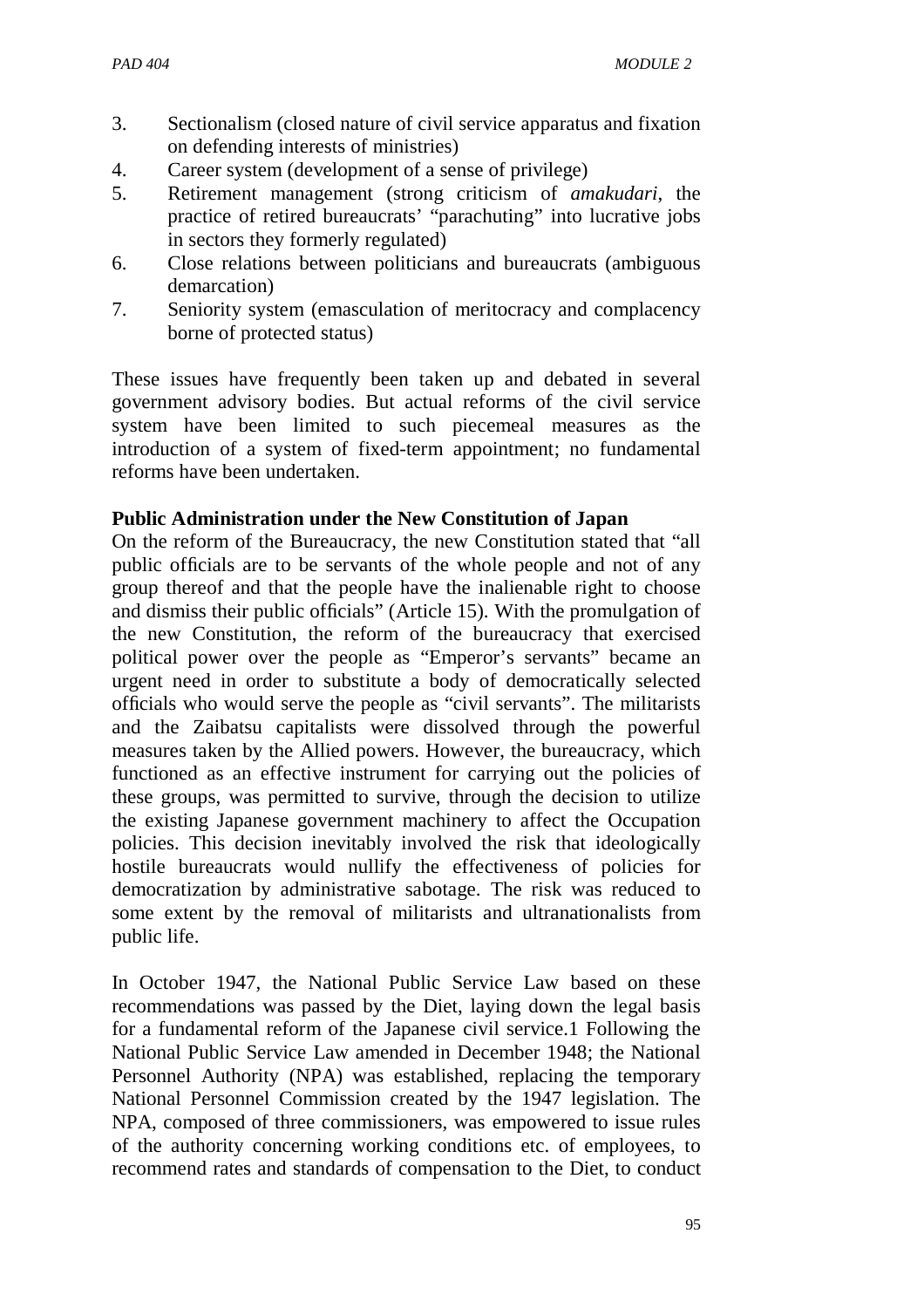necessary research on personnel administration, to recommend changes in civil service laws, and to review appeals by employees. In addition, the NPA has been responsible for conducting various types of civil service entrance examinations. In the prewar period, Kohto Bunkan Shiken operated to favor graduates of the law faculties of Tokyo Imperial University, which institution has come close to monopolizing the higher posts in the civil service. According to the special study by SCAP authorities in 1946, the eight permanent members of the Higher Civil Service Examination Committee (all higher career officials) were graduates of Tokyo Imperial University. In 1946, of 84 special members, 57 were graduates of Tokyo Imperial University and 17 of Kyoto Imperial University. Of the 32 of these examiners who were government officials, 25 had been graduated from Tokyo and two from Kyoto Imperial University (GHQ/SCAP1951:67). Thus, the problem of a preference for the graduates of Tokyo Imperial University in the recruitment of the higher officials and the selection of the examiners seems to have been a very important issue for the reform of the old bureaucracy.

### **Recruitment and Entrance Examination**

National government civil servants are divided into "special" and "regular" categories. Appointments in the special category are governed by political or other factors and do not involve competitive examinations. This category includes cabinet ministers, heads of independent agencies, members of the Self-Defence Forces, Diet officials, and ambassadors. The core of the civil service is composed of members of the regular category, who are recruited through competitive examinations. This group is further divided into junior service and upper professional levels, the latter forming a well-defined civil service elite.

## **However;**

(a) Recruitment In the case of senior civil service entrance examination, initial appointment of employees is made, in principle, through a competitive examination conducted by the NPA that is open equally to all citizens. However, since the appointing power is vested in the head of each ministry and agency, the final appointment is decided by each ministry and agency through comprehensive evaluation of a specific written test, oral examination, and physical examination for the successful applicants selected from the entrance eligibility lists in which their names are entered in the order of their examination scores. Despite this appointment power in each ministry and agency, appointments to the positions of departmental section chief or higher in the central offices of a ministry and agency are subject to review and evaluation by the NPA, as provided by the NPA rule. The total number of these positions was 2323 as of March 1999. Thus, the number of the Japanese senior civil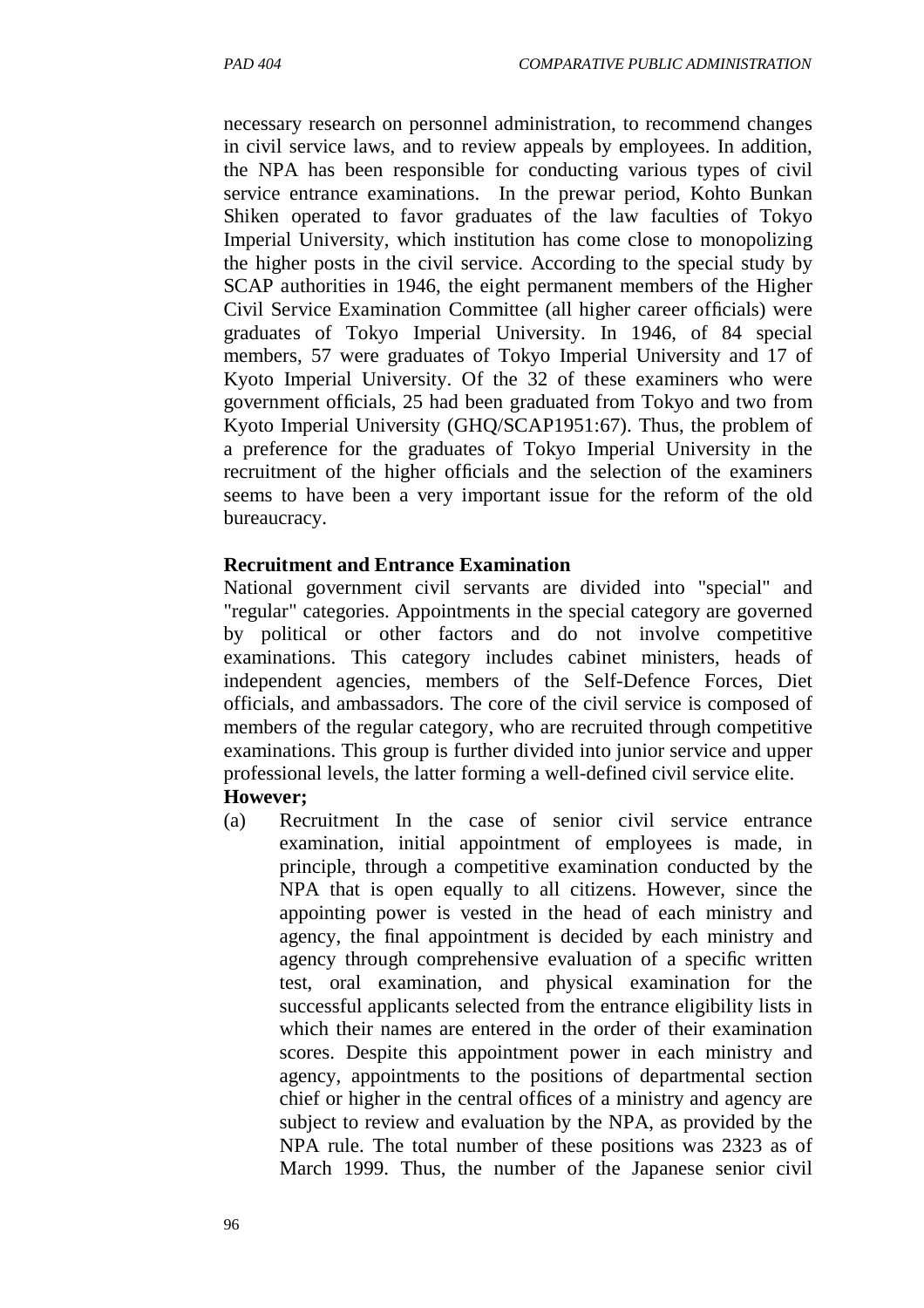servants staffed at departmental section chief or higher posts amounted to 2323.

(b) Entrance Examination In the national civil service, there are three categories of entrance examinations common to most ministries and agencies, in addition to 14 types of examination for candidates for specialist positions in specific ministries and agencies. They are class I, class II, and class III examinations. In addition to these examinations conducted by the NPA, the ministry of foreign affairs has conduct- ed two types of entrance examination for candidates at the college graduate level, but its senior class examination was abolished through the integration into class I examination in 1999. The class I examination (formerly known as senior A class examination, renamed in 1985) is the senior civil service examination open for candidates within the age group between 21 and 32. Annual gross wages is 3,363,600 yen for new college graduate recruits (as of April 1999). The class II examination (an integration of the formerly known senior B class examination and the intermediate examination in 1985) is an ordinary examination for the college graduate level with- in the age group between 21 and 28.

The system of civil service appointments in Japan thus has an amphibious character, featuring as it does both political and merit-based appointment. Herein lies the root of the problem. As noted in the opening paragraph, senior officials in other countries are appointed either politically, as in the United States, or on merit, as in Britain. To prevent political appointments, Britain operates a system in which no senior officials, up through the rank of permanent secretary, are directly appointed by the minister. Instead, candidates are generally screened and nominated by a selection committee or the central personnel agency based on ability and performance standards, after which they are approved by the prime minister or relevant minister.

Although political appointments cannot be fully prevented because the prime minister has the power to veto nominees, this indirect appointment process serves to limit that risk. This is made possible by an agreement among the political parties, both ruling and opposition, to maintain political neutrality in the civil service. If, by contrast, the power to appoint senior officials is to be considered the prerogative of ministers, then senior civil service posts should be made special positions without any guarantee of status, to which candidates are politically appointed as in the United States. And ministers themselves not ministerial personnel departments should take responsibility for appointing and dismissing these officers.

#### **SELF-ASSESSMENT EXERCISE**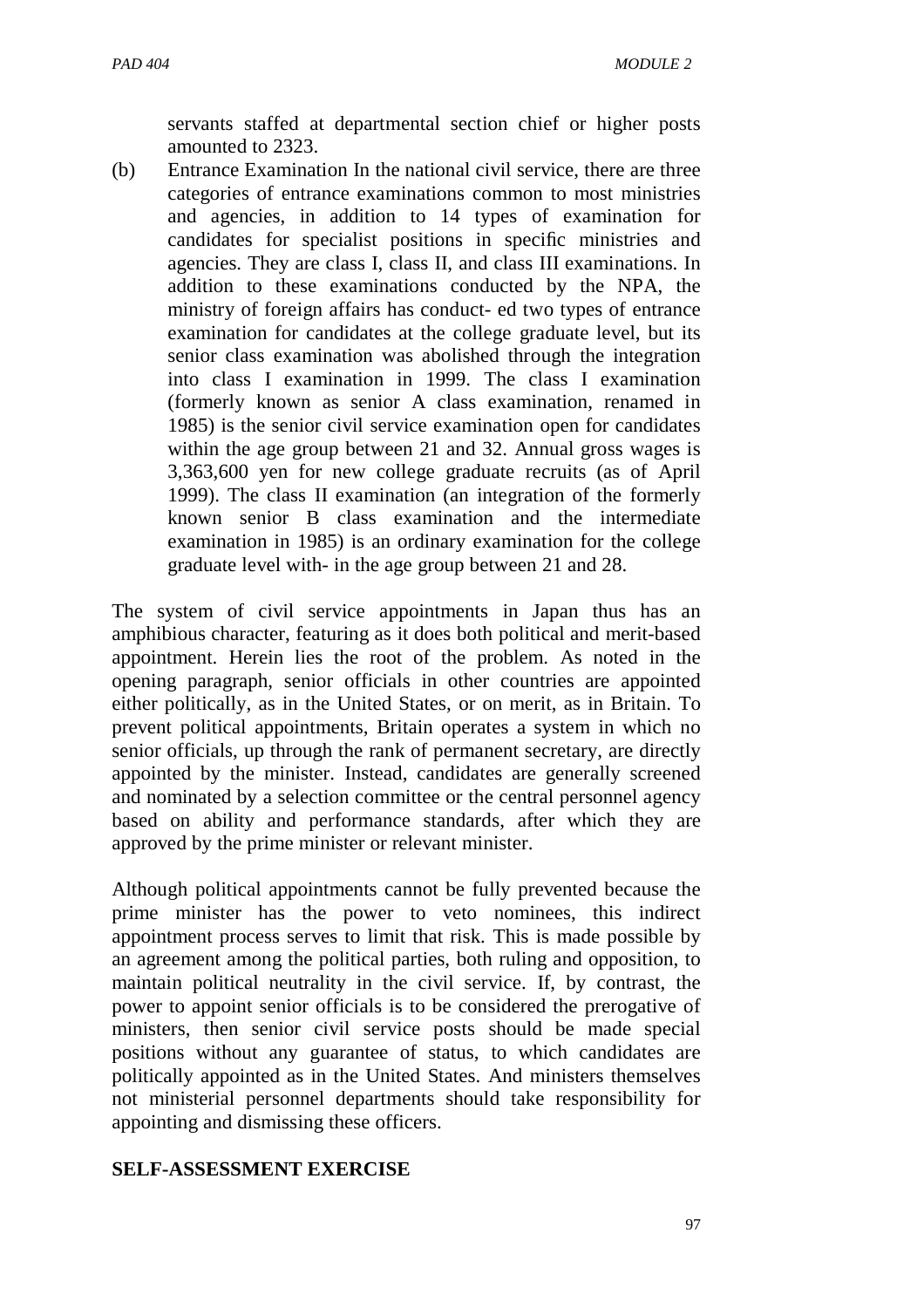Briefly describe the nature of recruitment in Japan administrative system

# **4.0 CONCLUSION**

In conclusion, the transfer from the old bureaucracy under the Meiji Constitution to the democratic civil service under the new Constitution of Japan shows that the institutional relationship of bureaucrats and politicians has greatly changed in postwar period. Despite its institutional reform, the advocates of the bureaucratic-dominance model have paid attention to the fact that the old bureaucracy survived as the instrument of the indirect governance policy under the Occupation of Japan, and have argued that the bureaucracy still has a predominant influence in policy making (Adachi 1982). On the other hand, the advocates of the party dominance model have insisted that the Japanese political system is pluralistic and party dominance is even more appropriate. This model was productive in showing us the importance of the analysis of the changing political environment surrounding the bureaucracy.

# **5.0 SUMMARY**

In summary, the civil service system that was developed in the Meiji era came to an end with the conclusion of World War II. The National Public Service Act, which defines the current national civil service system, was legislated under the US Occupation. Its fundamental purpose was to democratize Japan's system of politics and public administration, as well as to introduce a modern personnel system to the government sector. Despite having been devastated by the war, the Japanese economy subsequently achieved growth eclipsing that of leading Western countries, a performance many have described as miraculous. It has often been said that this growth was led by the country's exceptionally talented bureaucrats. In terms of recruitment, entrance examination in the national civil service, there are three categories of entrance examinations common to most ministries and agencies, in addition to 14 types of examination for candidates for specialist positions in specific ministries and agencies. They are class I, class II, and class III examinations while initial appointment of employees is made, in principle, through a competitive examination conducted by the NPA that is open equally to all citizens.

# **6.0 TUTOR-MARKED ASSIGNMENT**

Critically discuss the administrative system of Japan

# **7.0 REFERENCES/FURTHER READINGS**